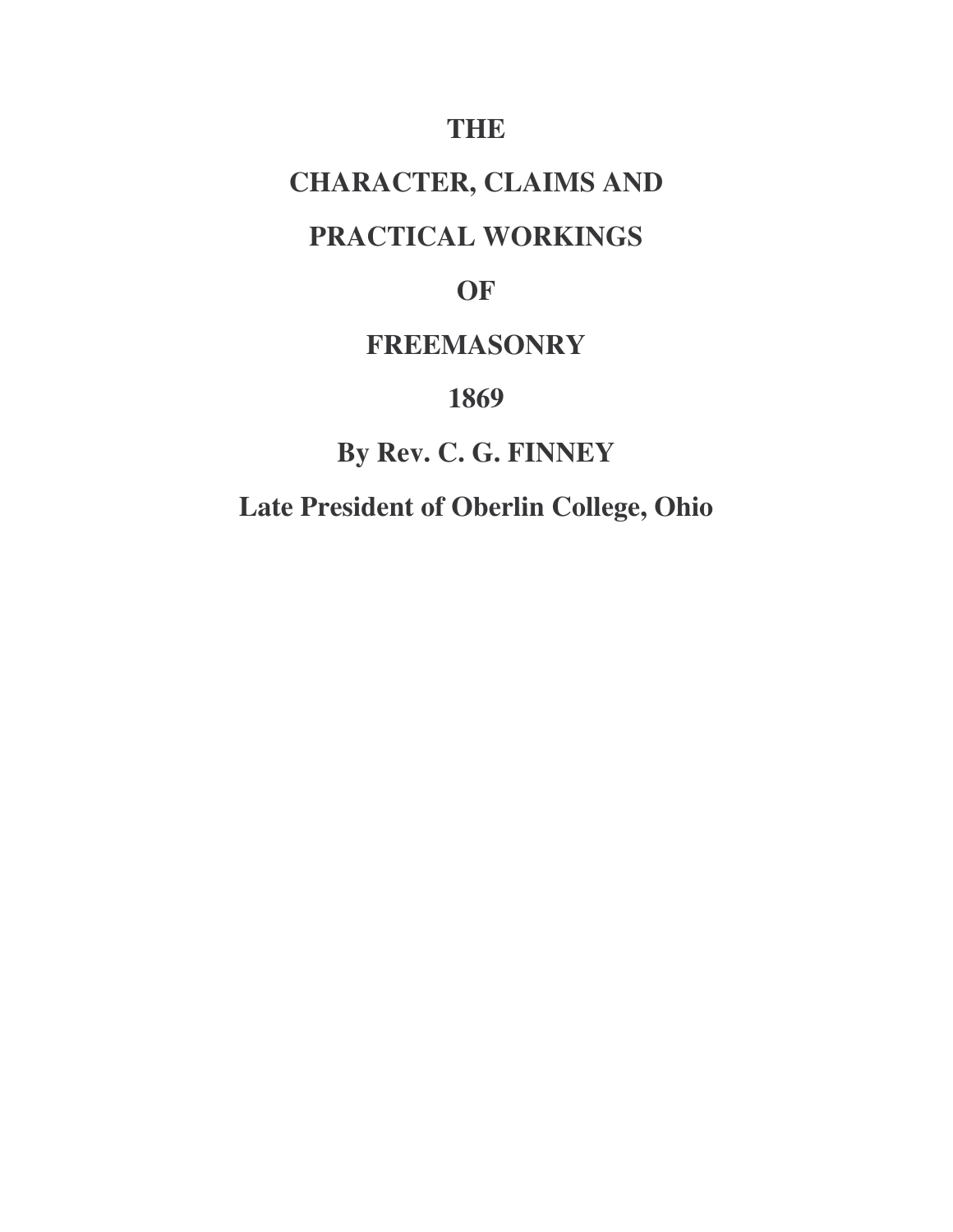Author's Preface

Chapter 1: Intro

Chapter 2: Scrap of History

Chapter 3: How Known

Chapter 4: Credibility of the Books Revealing Freemasonry

Chapter 5: Examination of the Books Revealing Freemasonry

Chapter 6: Masters Degree

Chapter 7: Royal Arch Degree

Chapter 8: Sworn to Persecute

Chapter 9: Awful Profanity of Masonic Oaths

Chapter 10: Perverse and Profane Use of The Holy Bible

Chapter 11: Freemasonry Imposes on the Ignorant

Chapter 12: Masonry Susceptible of Change Only By Additions

Chapter 13: The Claim of Freemasonry To Great Antiquity Is False

Chapter 14: The Boasted Benevolence Of Masons A Sham

Chapter 15: Freemasonry is a False Religion

Chapter 16: The Argument That Great and Good Men Have Been and Are Freemasons, Examined

Chapter 17: Masonic Oaths Are Unlawful and Void

Chapter 18: Why Freemasons Resort To Threats and Refuse To Discuss Their Principles

Chapter 19: Relations of Masonry to The Church of Christ Chapter 20: Conclusion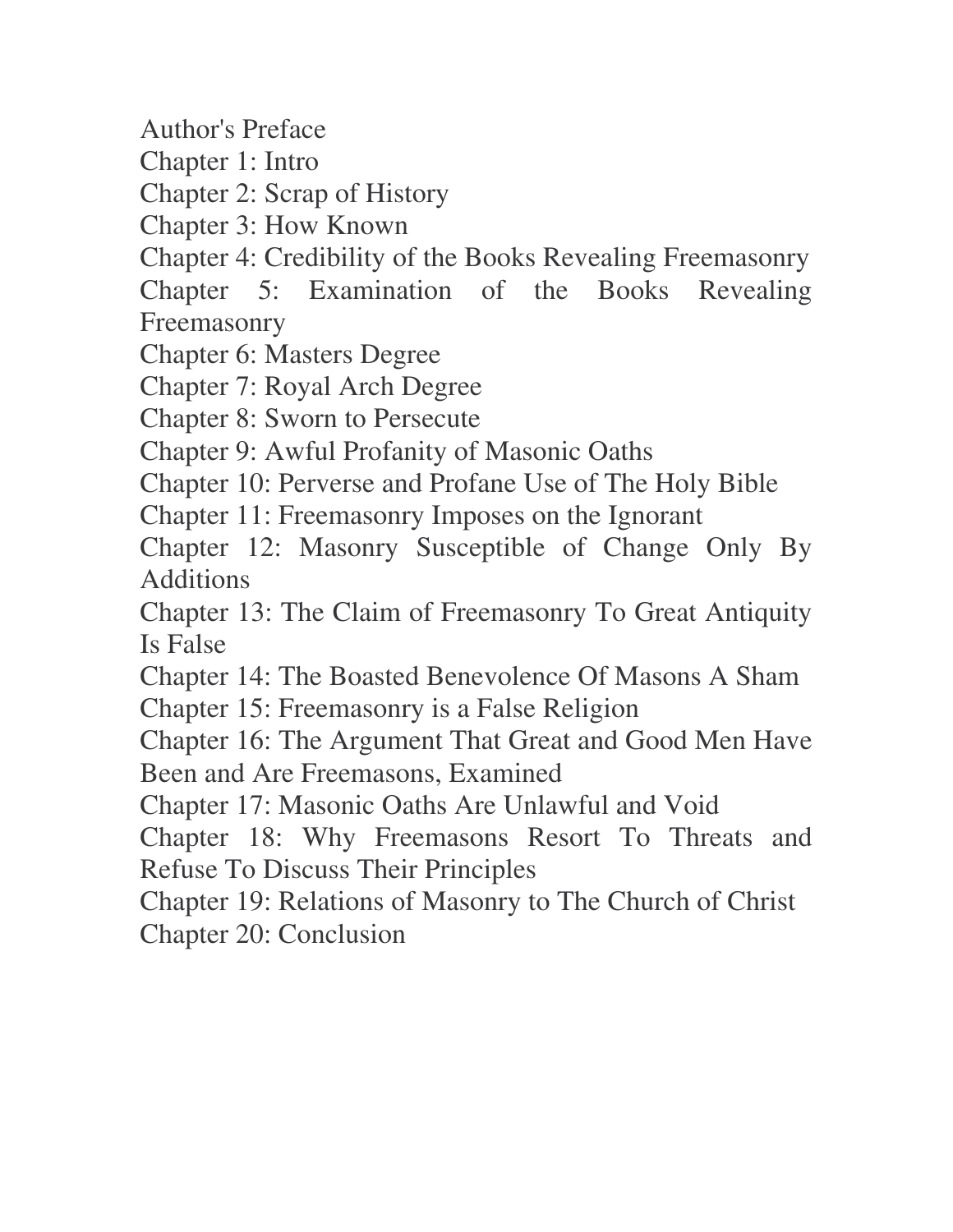#### PREFACE

IN few words I wish to state what are not and what are my reasons for writing this book.

1. It is not that I have any quarrel or controversy with any member of the Masonic Order. No one of them can justly accuse me of any personal ill-will or unkindness.

2. It is not because I am fond of controversy--I am not. Although I have been compelled to engage in much discussion, still I have always dreaded and endeavored to avoid the spirit and even the form of controversy.

3. It is not because I disregard the sensibility of Freemasons upon the question of their pet institution, and am quite willing to arouse their enmity by exposing it. I value the good opinion and good wishes of Freemasons as I do those of other men, and have no disposition to capriciously or wantonly assail what they regard with so much favor.

4. It is not because I am willing, if I can dutifully avoid it, to render any member of the Fraternity odious. But my reasons are:

1. I wish, if possible, to arrest the spread of this great evil, by giving the public, at least, so much information upon this subject as to induce them to examine and understand the true character and tendency of the institution.

2. I wish, if possible, to arouse the young men who are Freemasons, to consider the inevitable consequences of such a horrible trifling with the most solemn oaths, as is constantly practiced by Freemasons. Such a course must, and does, as a matter of fact, grieve the Holy Spirit, sear the conscience, and harden the heart.

3. I wish to induce the young men who are not Freemasons "to look before they leap," and not be deceived and committed, as thousands have been, before they were at all aware of the true nature of the institution of Freemasonry.

4. I, with the many, have been remiss in suffering a new generation to grow up in ignorance of the character of Freemasonry, as it was fully revealed to us who are now old. We have greatly erred in not preserving and handing down to the rising generation the literature upon this subject, with which we were made familiar forty years ago. For one, I must not continue this remissness.

5. Because I know that nothing but correct information is wanting to banish this institution from wholesome society. This has been abundantly proven. As soon as Freemasons saw that their secrets were made public, they abandoned their lodges for very shame. With such oaths upon their souls, they could not face the frown of an indignant public, already aware of their true position.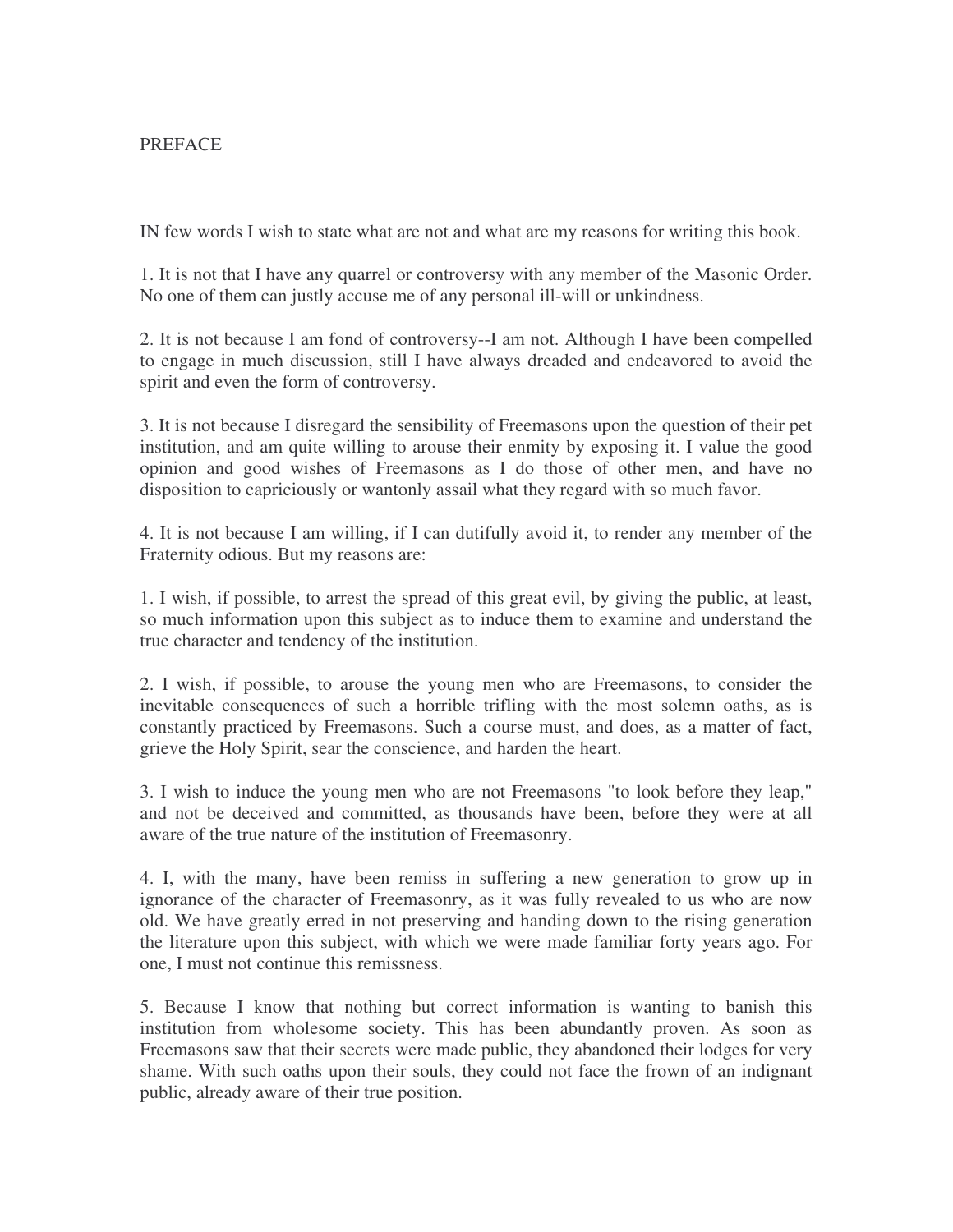6. Freemasons exhort each other to maintain a dignified silence and are exhorted not to enter into controversy with opposers of Freemasonry. The reasons are obvious to those who are informed. We know why they are silent if they are so, and why they will not enter the field of controversy and attempt to justify their institution. Let anyone examine the question and he will see why they make no attempt to justify Freemasonry as it is revealed in the books from which I have quoted. I greatly desire to have the public, and especially the church of Christ, understand what Freemasonry is. Then let them act as duty requires.

7. Should I be asked why I have not spoken out upon this subject before, I reply that until the question was sprung upon us in this place a year ago, I was not at all aware that Freemasonry had been disinterred and was alive, and stalking abroad over the face of the whole land.

8. This book contains the numbers published in the Independent last year. These are revised, enlarged and rearranged. To these are added eight numbers not heretofore published.

9. I have said in the body of the work, and say also in this preface, that I have no pecuniary intent in the sale of this work. I have not written for money, nor for fame. I shall get neither for my pains. I desire only to do good. C.G. FINNEY.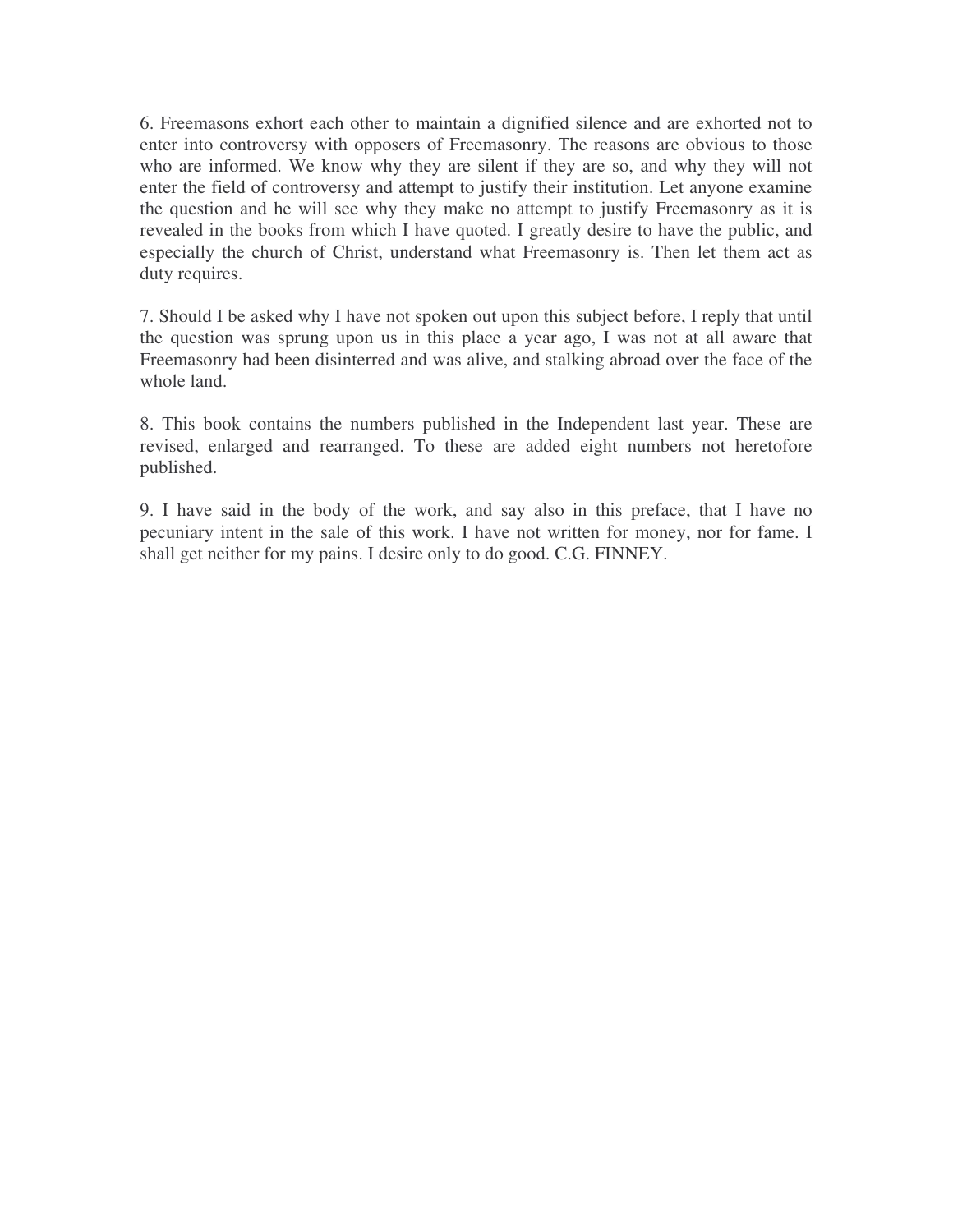# INTRODUCTION

IT is high time that the Church of Christ was awake to the character and tendency of Freemasonry.

Forty years ago, we supposed that it was dead, and had no idea that it could ever revive. But, strange to tell, while we were busy in getting rid of slavery, Freemasonry has revived, and extended its bounds most alarmingly.

I propose to write a series of articles, giving my views of the character and tendency of the institution.

I know something about it, for I have been a Freemason myself. Soon after I was twentyone years of age, and while in Connecticut at school, an old uncle of mine persuaded me to join the Freemasons, representing that, as I was from home and much among strangers, it would be of service to me, because if a Freemason I should find friends everywhere. The lodge in that place was but a Master's lodge. I therefore took three degrees, or as far as what they call "the sublime degree of Master Mason." When I returned to the State of New York, to enter upon the study of law, I found at Adams, where I resided, a Masonic lodge, and united with them. I soon became secretary of the lodge, and met regularly with the lodge. When I took especially the Master's degree I was struck with one part of the obligation, or oath, as not being sound either in a political or moral point of view.

However, I had been brought up with very few religious privileges, and had but slight knowledge on moral subjects; and I was not, therefore, greatly shocked, at the time, with the immorality of anything through which I passed. The lodge where I took my degrees was composed, I believe, mostly of professed Christians. But when I came to join the lodge at Adams I found that the Master of the lodge was a deist. At this distance of time I can not be certain whether the deist to whom I refer, Eliphalet Edmunds, was Master of the lodge when I first joined. My best recollection is that Captain Goodell was Master when I first joined the lodge at Adams, and that Judge Edmunds was Master at the time of my conversion to Christ. I am certain that deism was no objection to any man becoming a member or a master of the lodge. There were in that lodge some as thoroughly irreligious men as I have ever associated with anywhere, and men with whom I never would have associated had they not been Freemasons. I do not recollect that any Christian men belonged to that lodge at the time I joined it. There were some very profane men who belonged to it, and some men of very intemperate habits.

As I paid the strictest attention to what they called their lectures and teachings, I became what they call "a bright Mason;" that is, as far as I went, I committed to memory their oral teachings--for they had no other.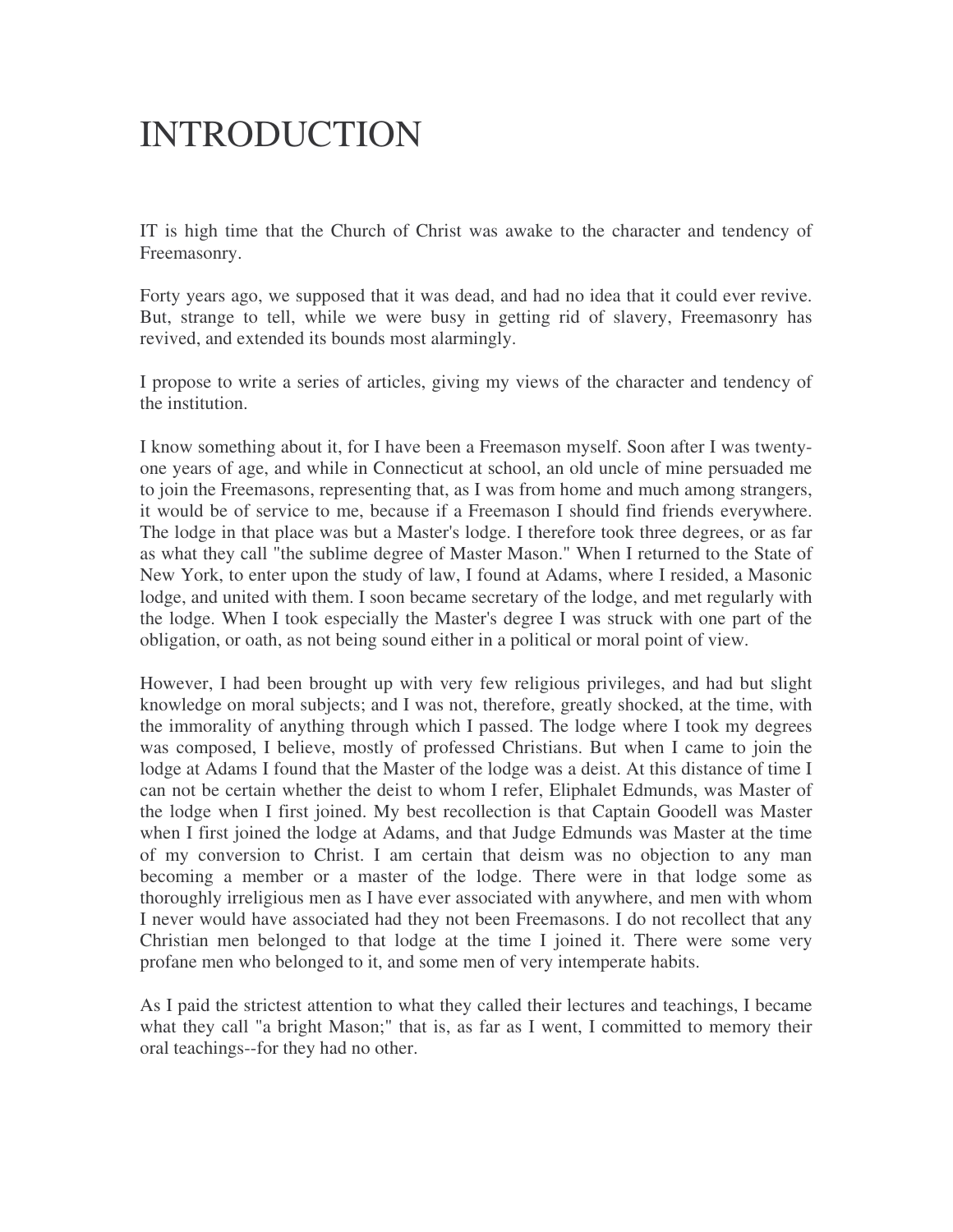The oaths, or obligations, were familiar to me, as was everything else that belonged to those three degrees that I had taken.

I had belonged to the lodge in Adams nearly four years when I was converted to Christ. During the struggle of conviction of sin through which I passed I do not recollect that the question of Freemasonry ever occurred to my mind. The season that I called properly my conviction of sin was short. My exercises were pungent, and I very soon obtained hope in Christ.

Soon after my conversion the evening came for attendance upon the lodge. I went. They, of course, were aware that I had become a Christian, and the Master of the lodge called on me to open the lodge with prayer. I did so, and poured out my heart to the Lord for blessing upon the lodge. I observed that it created a considerable excitement. The evening passed away, and at the close of the lodge I was requested to pray again. I did so, and retired, but much depressed in spirit. I soon found that I was completely converted from Freemasonry to Christ, and that I could have no fellowship with any of the proceedings of the lodge, Its oaths appeared to me to be monstrously profane and barbarous.

At that time I did not know how much I had been imposed upon by many of the pretensions of Masonry. But upon reflection and examination, and after a severe struggle and earnest prayer, I found that I could not consistently remain with them. My new life instinctively and irresistibly recoiled from any fellowship with what I then regarded as "the unfruitful works of darkness."

Without consulting any person, I finally went to the lodge and requested my discharge. After manifesting considerable reluctance they granted my request. My mind was made up. Withdraw from them I must; with their consent if I might, without their consent if I must. Of this I said nothing; but some way it came to be known that I had withdrawn from them. This created some little feeling amongst them. They, therefore, planned a Masonic celebration or festival. I do not recollect exactly what it was. But they sent a committee to me, requesting me to deliver an oration on the occasion. I quietly declined to do so; informing the committee that I could not conscientiously in anywise do what would manifest my approval of the institution, or sympathy with it. However, at that time, and for years afterward, I remained silent and said nothing against the institution; for I had not then so well considered the matter as to regard my Masonic oaths as utterly null and void. But from that time I never allowed myself to be recognized as a Freemason anywhere. This was a few years before the revelations of Freemasonry, by William Morgan, were published. When that book was published, I was asked if it were a true revelation of Freemasonry. I replied that it was, as far as I knew anything about it; and that, as nearly as I could recollect, it was a verbatim revelation of the first three degrees as I had myself taken them. I replied in this way because I saw, of course, that as the thing was published, and no longer a secret, I could not be under any obligation to keep it a secret, unless I could be under an obligation to lie, and to lie, perpetually, by denying that that which had been published was truly Freemasonry.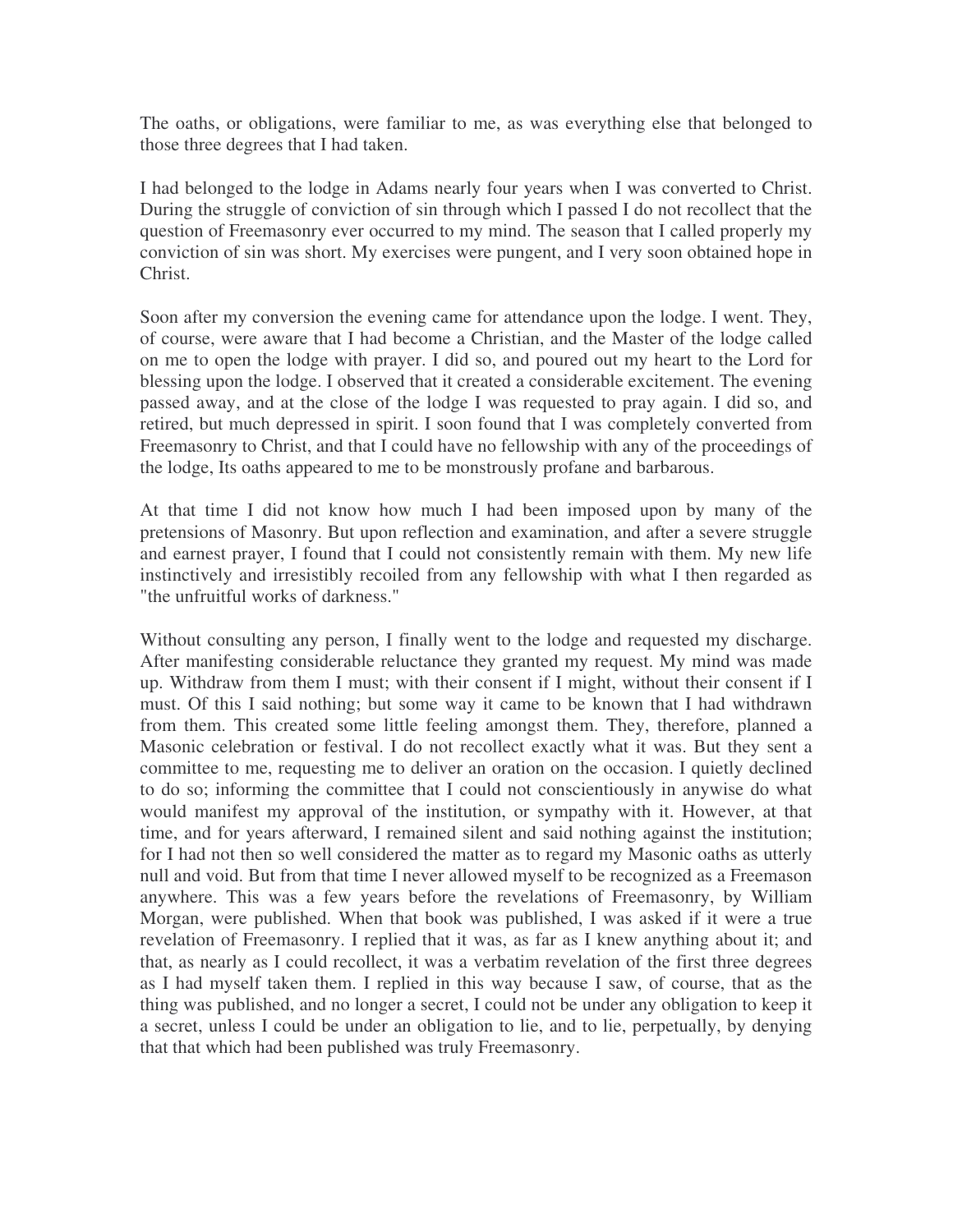I knew that I could be under no obligations to be guilty of a perpetual falsehood, and that I really made no revelation of any secret when I frankly acknowledged that that which had been published was a true account of the institution, and a true expose of their oaths, principles, and proceedings.

Afterward I considered it more thoroughly, and was most perfectly convinced that I had no right to adhere to the institution, or to appear to do so; and that I was bound, whenever the occasion arose, to speak my mind freely in regard to it, and to renounce the horrid oaths that I had taken.

On reflection and examination I found that I had been grossly deceived and imposed upon. I had been led to suppose that there were some very important secrets to be communicated to me. But in this respect I found myself entirely disappointed.

Indeed, I came to the deliberate conclusion, and could not avoid doing so, that my oaths had been procured by fraud and misrepresentation, and that the institution was in no respect what I had been previously informed that it was.

And, as I have had the means of examining it more thoroughly, it has become more and more irresistibly plain to my convictions that the institution is highly dangerous to the State, and in every way injurious to the Church of Christ.

This I expect to show in detail should I be spared to finish the articles which I contemplate writing. But in my next it will be in place to inquire, How are the public to know what Freemasonry really is?

After this inquiry is settled, we shall be prepared to enter upon an examination of its claims, its principles, and its tendency.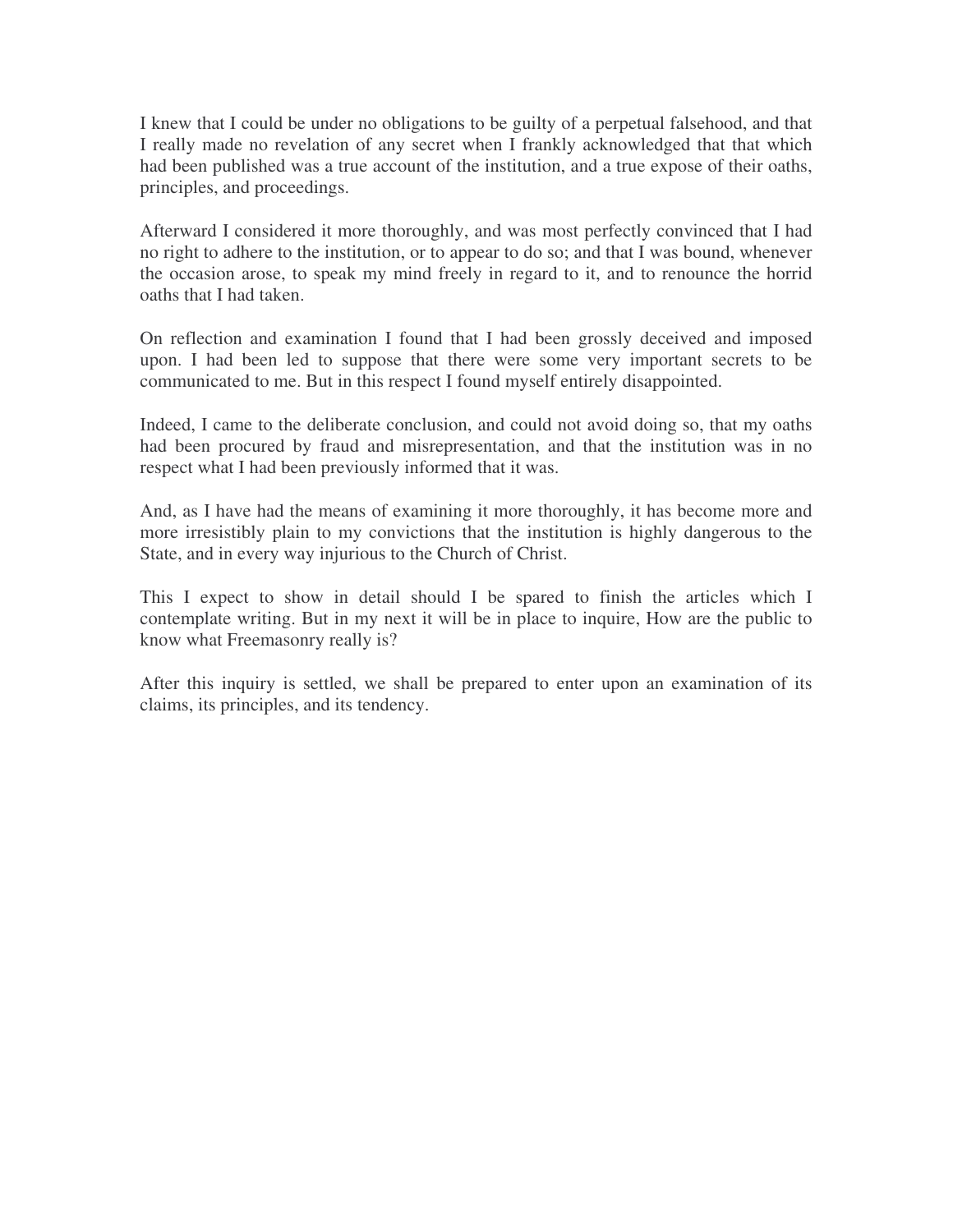#### CHAPTER II

#### SCRAP OF HISTORY

IN number I must remind readers of some facts that occurred about forty years ago; which, as matters of history, though then well-known to thousands, are probably now unknown to the great majority of our citizens. Elderly men and women, especially in the Northern States, will almost universally remember the murder of William Morgan by Freemasons, and many facts connected with that terrible tragedy. But, as much pains have been taken by Freemasons to rid the world of the books and pamphlets, and every vestige of writing relating to that subject, by far the larger number of young people seem to be entirely ignorant that such facts ever occurred. I will state them as briefly as possible.

About forty year ago, an estimable man by the name of William Morgan, then residing in Batavia, N.Y., being a Freemason, after much reflection, made up his mind that it was his duty to publish Freemasonry to the world. He regarded it as highly injurious to the cause of Christ, and as eminently dangerous to the government of our country, and I suppose was aware, as Masons generally were at that time, that nearly all the civil offices in the country were in the hands of Freemasons; and that the press was completely under their control, and almost altogether in their hands. Masons at that time boasted that all the civil offices in the country were in their hands. I believe that all the civil offices in the county where I resided while I belonged to them, were in their hands. I do not recollect a magistrate, or a constable, or sheriff in that county that was not at that time a Freemason.

A publisher by the name of Miller, also residing in Batavia, agreed to publish what Mr. Morgan would write. This, coming to be known to Freemasons, led them to conspire for his destruction. This, as we shall see, was only in accordance with their oaths. By their oaths they were bound to seek his destruction, and to execute upon him the penalty of those oaths.

They kidnapped Morgan and for a time concealed him in the magazine of the United States Fort--Fort Niagara, at the mouth of Niagara River, where it empties into Lake Ontario. They kept him there until they could arrange to dispatch him. In the meantime, the greatest efforts were made to discover his whereabouts, and what the Masons had done with him. Strong suspicions came finally to be entertained that he was confined in that fort; and the Masons, finding that those suspicions were abroad, hastened his death. Two or three have since, upon their death-bed, confessed their part in the transaction. They drowned him in the Niagara River. The account of the manner in which this was will be found in a book published by EIder Stearns, a Baptist elder. The book is entitled "Stearns on Masonry." It contains the deathbed confession of one of the murderers of William Morgan. On page 311, of that work, you will find that confession. But as many of my readers have not access to that work, I take the liberty to quote it entire, as follows: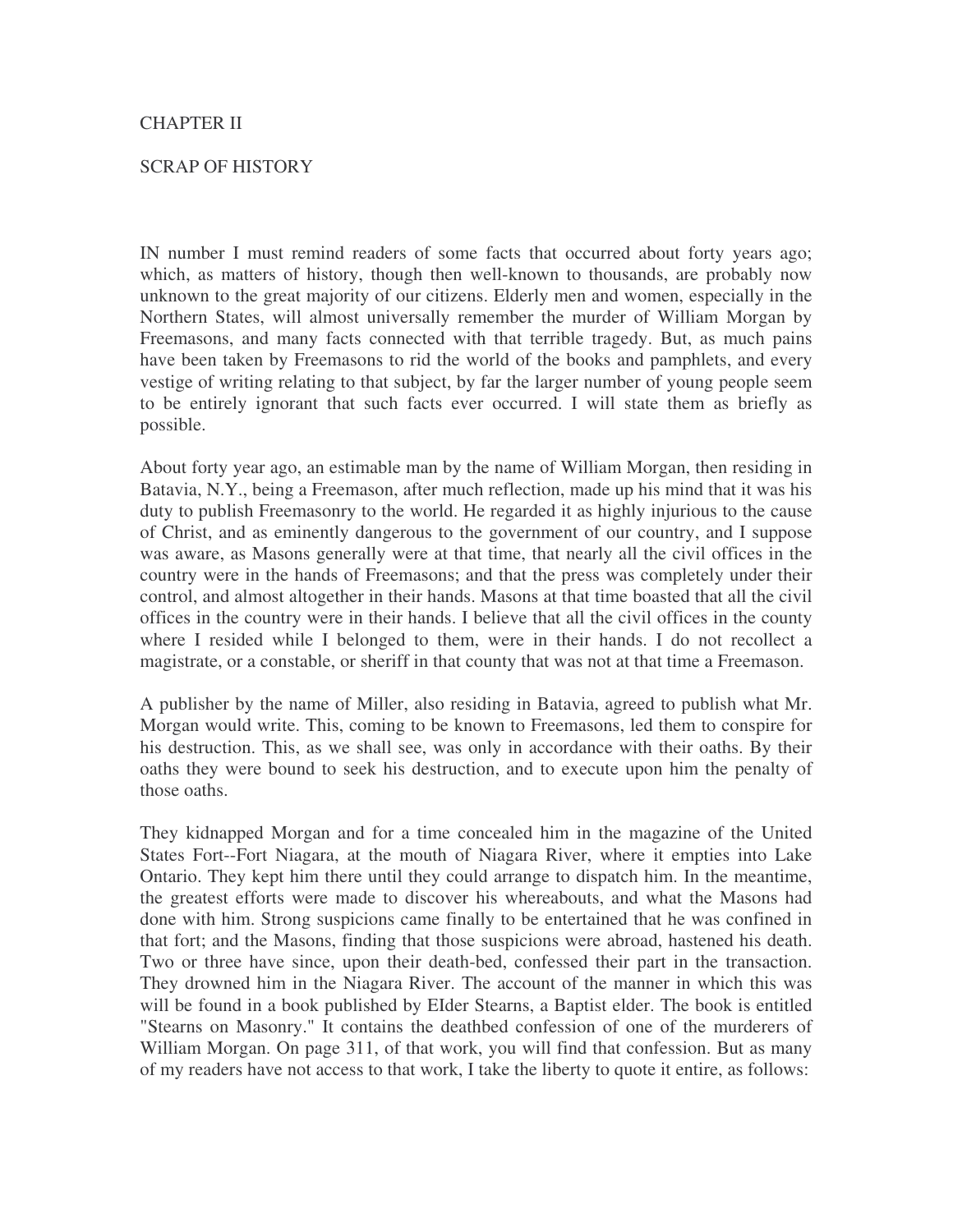#### "CONFESSION.

#### "THE MURDER OF WILLIAM MORGAN, CONFESSED BY THE MAN WHO, WITH HIS OWN HANDS, PUSHED HIM OUT OF THE BOAT INTO NIAGARA RIVER!

"The following account of that tragical scene is taken from a pamphlet entitled, 'Confession of the murder of William Morgan, as taken down by Dr. John L. Emery, of Racine County, Wisconsin, in the summer of 1848, and now (1849) first given to the public:'

"This 'Confession' was taken down as related by Henry L. Valance, who acknowledges himself to have been one of the three who were selected to make a final disposition of the ill-fated victim of masonic vengeance. This confession it seems was made to his physicians, and in view of his approaching dissolution, and published after his decease.

"After committing that horrid deed he was as might well be expected, an unhappy man, by day and by night. He was much like Cain--'a fugitive and a vagabond.' To use his own words, 'Go where I would, or do what I would, it was impossible for me to throw off the consciousness of crime. If the mark of Cain was not upon me, the curse of the first murderer was--the blood-stain was upon my hands and could not be washed out.

'He therefore commences his confession thus:--'My last hour is approaching; and as the things of this world fade from my mental sight, I feel the necessity of making, as far as in my power lies, that atonement which every violator of the great law of right owes to his fellow men' In this violation of law, he says, 'I allude to the abduction and murder of the ill-fated William Morgan.'

"He proceeds with an interesting narrative of the proceedings of the fraternity in reference to Morgan, while he was incarcerated in the magazine of Fort Niagara. I have room for a few extracts only, showing the final disposition of their alleged criminal. Many consultations were held, 'many plans proposed and discussed, and rejected.' At length being driven to the necessity of doing something immediately for fear of being exposed, it was resolved in a council of eight, that he must die: must be consigned to a 'confinement from which there is no possibility of escape--THE GRAVE.' Three of their number were to be selected by ballot to execute the deed. 'Eight pieces of paper were procured, five of which were to remain blank, while the letter D was written on the others. These pieces of paper were placed in a large box, from which each man was to draw one at the same moment. After drawing we were all to separate, without looking at the paper that each held in his hand. So soon as we had arrived at certain distances from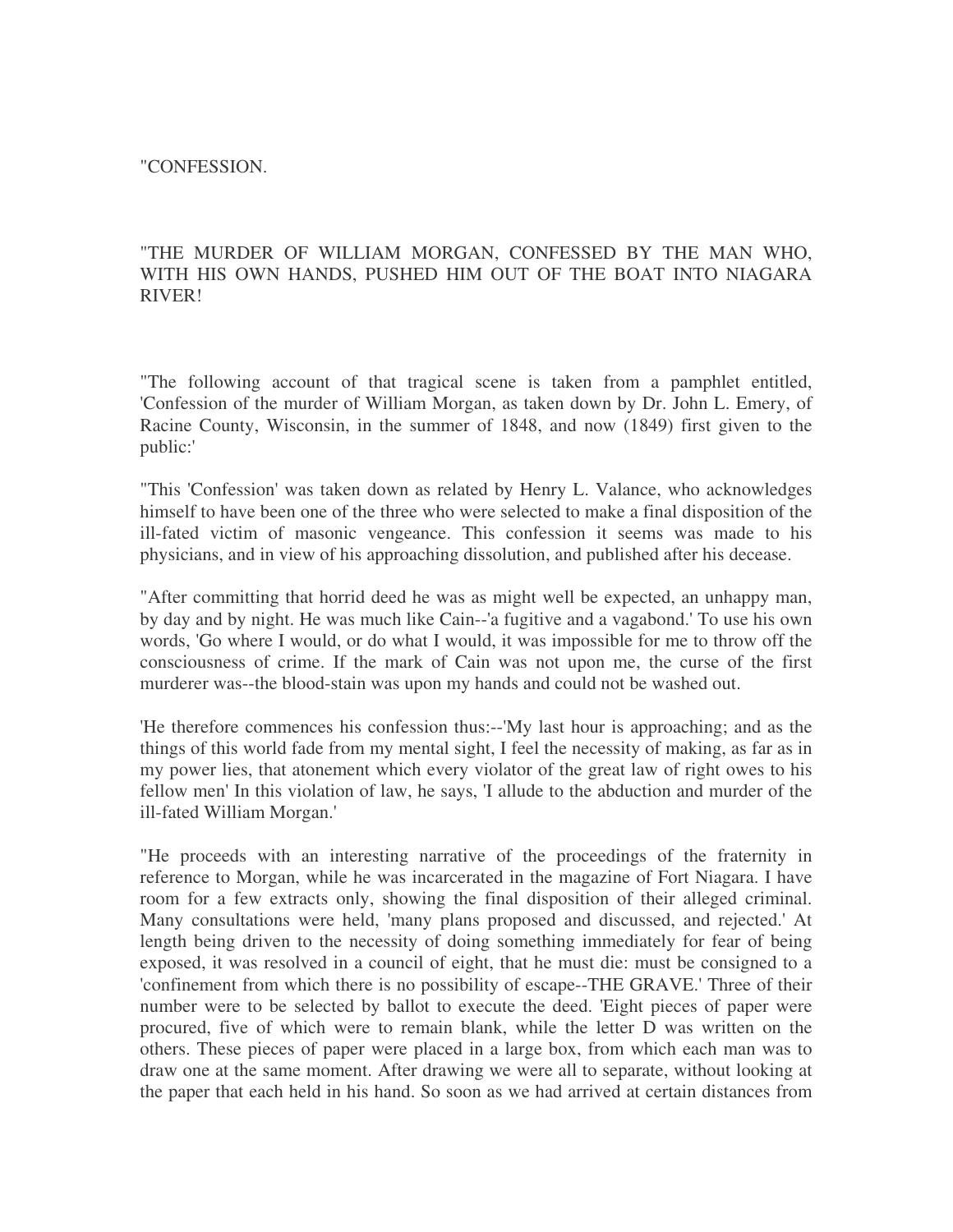the place of rendezvous, the tickets were to be examined, and those who held blanks. were to return instantly to their homes; and those who should hold marked tickets were to proceed to the fort at midnight, and there put Morgan to death, in such a manner as should seem to themselves most fitting.' Mr. Yalance was one of the three who drew the ballots on which was the signal letter. He returned to the fort, where he was joined by his two companions, who had drawn the death tickets. Arrangements were made immediately for executing the sentence passed upon their prisoner, which was to sink him in the river with weights; in hope, says Mr. Valance, 'that he and our crime alike would thus be buried beneath the waves.' His part was to proceed to the magazine where Morgan was confined, and announce to him his fate--theirs was to procure a boat and weights with which to sink him. Morgan, on being informed of their proceedings against him, demanded by what authority they had condemned him, and who were his judges. 'He commenced wringing his hands, and talking of his wife and children, the recollections of whom, in that awful hour, terribly affected him. His wife, he said, was young and inexperienced, and his children were but infants; what would become of them were he cut off; and they even ignorant of his fate?' What husband and father would not be 'terribly affected' under such circumstances--to be cut off from among the living in this inhuman manner?

"Mr. V.'s comrades returned. and informed him that they had procured the boat and weights, and that all things were in readiness on their part. Morgan was told that all his remonstrances were idle, that die he must, and that soon, even before the morning light. The feelings of the husband and father were still strong within him, and he continued to plead on behalf of his family. They gave him one half hour to prepare for his 'inevitable fate.' They retired from the magazine and left him. "How Morgan passed that time,' says Mr. Valance, 'I cannot tell, but everything was quiet as the tomb within.' At the expiration of the allotted time, they entered the magazine, laid hold of their victim, 'bound his hands behind him, and placed a gag in his mouth.' They then led him forth to execution. 'A short time,' says this murderer, 'brought us to the boat, and we all entered it--Morgan being placed in the bow with myself, along side of him. My comrades took the oars, and the boat was rapidly forced out into the river. The night was pitch dark, we could scarcely see a yard before us and therefore was the time admirably adapted to our hellish purpose.' Having reached a proper distance from the shore, the oarsmen ceased their labors. The weights were all secured together by a strong cord, and another cord of equal strength, and of several yards in length, proceeded from that. 'This cord,' says Mr. V., 'I took in my hand [did not that hand tremble ?] and fastened it around the body of Morgan, just above his hips, using all my skill to make it fast, so that it would hold. Then, in a whisper, I bade the unhappy man to stand up, and after a momentary hesitation he complied with my order. He stood close to the head of the boat, and there was just length enough of rope from his person to the weights to prevent any strain, while he was standing. I then requested one of my associates to assist me in lifting the weights from the bottom to the side of the boat, while the others steadied her from the stern. This was done, and, as Morgan was standing with his back toward me, I approached him, and gave him a strong push with both my hands, which were placed on the middle of his back. He fell forward, carrying the weights with him, and the waters closed over the mass. We remained quiet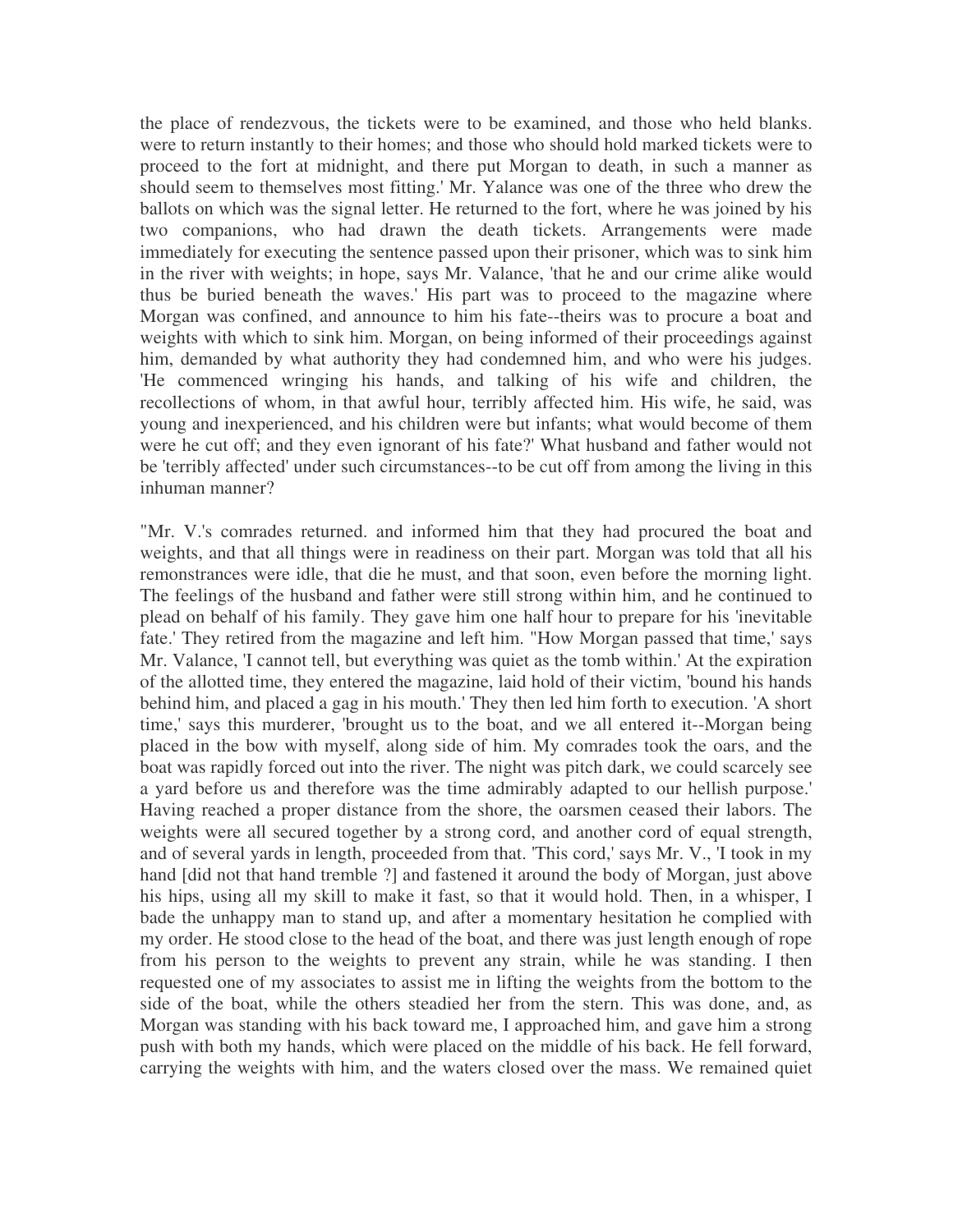for two or three minutes, when my companions, without saying a word, resumed their places, and rowed the boat to the place from which they had taken it.'"

They also kidnapped Mr. Miller, the publisher; but the citizens of Batavia, finding it out, pursued the kidnappers, and finally rescued him.

The courts of justice found themselves entirely unable to make any headway against the wide-spread conspiracy that was formed among Masons in respect to this matter.

These are matters of record. It was found that they could do nothing with the courts, with the sheriffs, with the witnesses, or with the jurors; and all their efforts were for a time entirely impotent Indeed, they never were able to prove the murder of Morgan, and bring it home to the individuals who perpetrated it.

But Mr. Morgan had published Freemasonry to the world. The greatest pains were taken by Masons to cover up the transaction, and as far as possible to deceive the public in regard to the fact that Mr. Morgan had published Masonry as it really is.

Masons themselves, as is affirmed by the very best authority, published two spurious editions of Morgan's book, and circulated them as the true edition which Morgan had published. These editions were designed to deceive Masons who had never seen Morgan's edition, and thus to enable them to say that it was not a true revelation of Masonry.

In consequence of the publication of Morgan's book, and the revelations that were made in regard to the kidnapping and murdering of Mr. Morgan, great numbers of Masons were led to consider the subject more fully than they had done; and the conscientious among them almost universally renounced Masonry altogether. I believe that about two thousand lodges, as a consequence of these revelations, were suspended.

The ex-president of a Western college, who is himself a Freemason, has recently published some very important information on the subject though he justifies Masonry. He says that, out of a little more than fifty thousand Masons in the United States at that time, forty-five thousand turned their backs upon the lodge to enter the lodge no more. Conventions were called of Masons that were disposed to renounce it. One was held at Leroy, another at Philadelphia, and others at other places, I do not now remember where. The men composing these conventions made public confession of their relation to the institution, and publicly renounced it. At one of these large conventions they appointed a committee to superintend the publication of Masonry in all its degrees. This committee was composed of men of first-rate character, and men quite generally known to the public. Elder Bernard, a Baptist elder in good standing, was one of this committee; and he, with the assistance of his brethren who had been appointed to this work, obtained an accurate version of some forty eight degrees. He published also the proceedings of those conventions, and much concerning the efforts that were made by the courts to search the matter to the bottom, and also several speeches that were made by prominent men in the State of New York. This work was entitled "Light on Masonry." In this work any person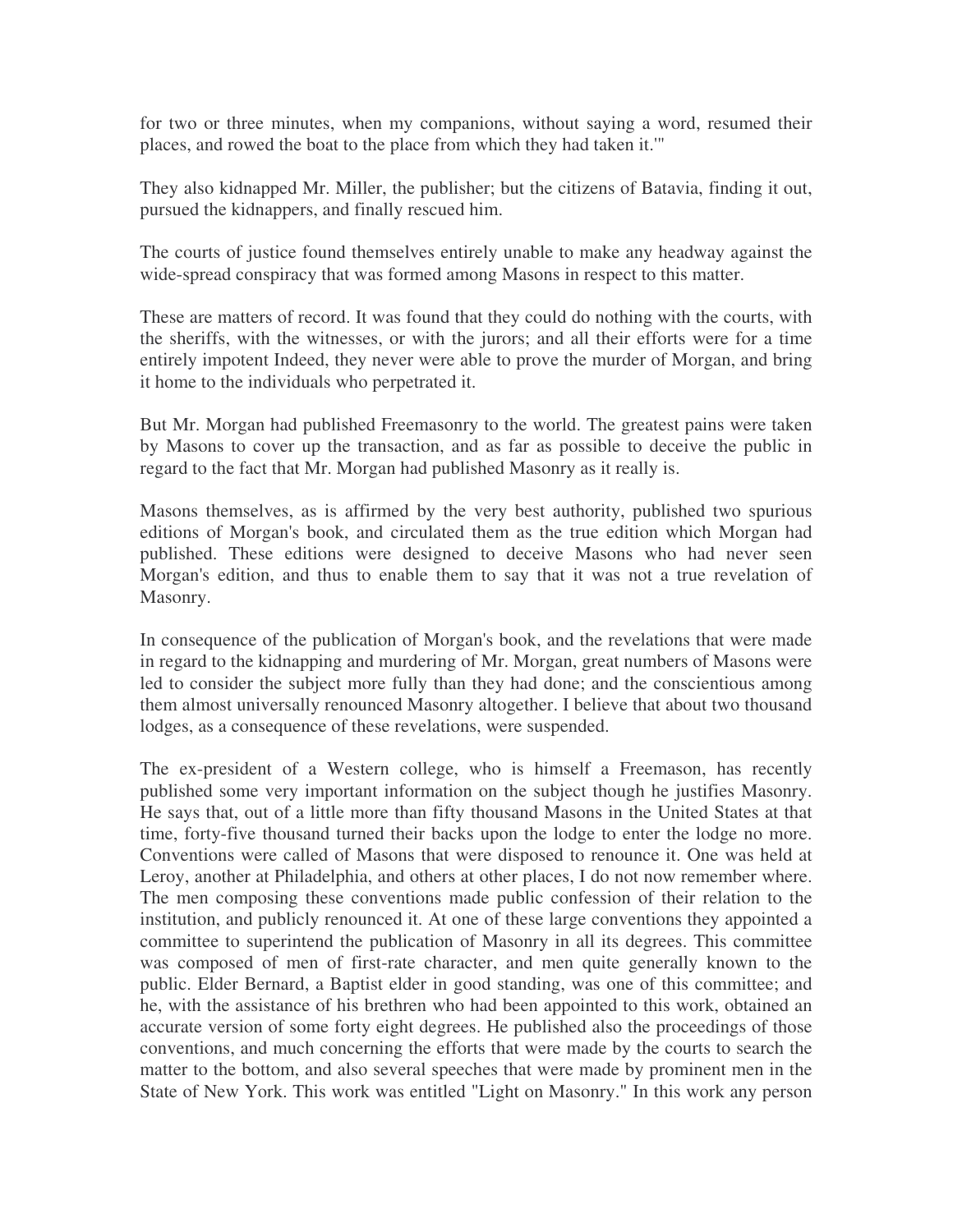who is disposed may get a very correct view of what Freemasonry really is. This and sundry other reliable works on Freemasonry may be had at Godrich's, and Fitch & Fairchild's bookstores, in Oberlin. In saying this, it is proper to add that I have no direct or indirect pecuniary interest in the sale of those or of any book on Freemasonry whatever, nor shall I have in the sale of this which I am now preparing for the press. Freemasons shall not with truth accuse me of self-interest in exposing their institution.

Before the publication of "Bernard's Light on Masonry," great pains were taken to secure the most accurate knowledge of the degrees published by the committee, as the reader of that work will see, if he reads the book through. An account of all these matters will be found in "Light on Masonry," to which I have referred. In the Northern or nonslaveholding States Masonry was almost universally renounced at that time. But it was found that it had taken so deep a root that in all New England there was scarcely a newspaper in which the death of William Morgan, and the circumstances connected therewith, could be published. This was so generally true throughout all the North that newspapers had to be everywhere established for the purpose of making the disclosures that were necessary in regard to its true character and tendency. The same game is being played over again at the present day. The "Cynosure," the new anti-masonic paper published at Chicago, is constantly intercepted on its way to subscribers. Four of its first six numbers failed to reach me, and now in December, 1868, I have received no number later than the sixth. The editor informs me that the numbers are constantly intercepted. The public will be forced to learn what a lawless and hideous institution Freemasonry is. But at present I refrain from saying more on this point.

It was found that Masonry so completely baffled the courts of law, and obstructed the course of justice, that it was forced into politics; and for a time the anti-masonic sentiment of the Northern States carried all before it. Almost all Masons became ashamed of it, felt themselves disgraced by having any connection with it, and publicly renounced it. If they did not publish any renunciation, they suspended their lodges, had no more to do with it, and did not pretend to deny that Masonry had been published.

Now these facts were so notorious, so universally known and confessed, that those of us who were acquainted with them at the time had no idea that Masonry would have the impudence ever again to claim any public respect. I should just as soon expect slavery to be re-established in this country, and become more popular than ever before--to take possession of the Government and of all the civil offices, and to grow bold, impudent, and defiant--as I should have expected that Masonry would achieve what it has. When the subject of Freemasonry was first forced upon our churches in Oberlin, for discussion and action, I can not express the astonishment, grief and indignation that I felt on hearing professed Christian Freemasons deny either expressly or by irresistible implication that Morgan and others had truly revealed the secrets of Freemasonry. But a few years ago such denial would have ruined the character of any intelligent man, not to say of a professed Christian.

But I must say, also, that Masonry itself has its literature. Many bombastic and spreadeagle books have been published in its favor. They never attempt to justify it as it is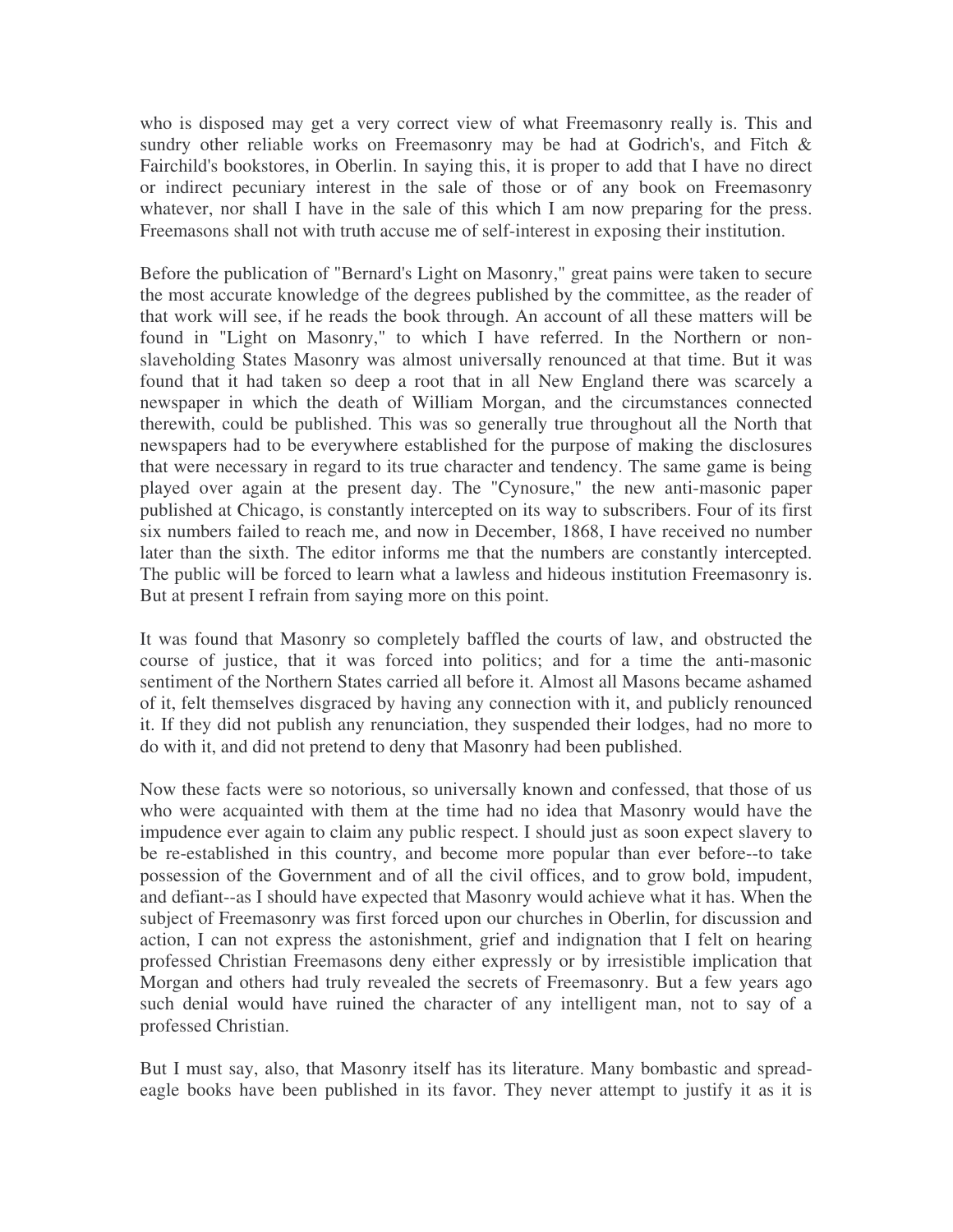revealed in "Light on Masonry," nor reply by argument to the attacks that have been so successfully made upon it; neither have they pretended to reveal its secret. But they have eulogized it in a manner that is utterly nauseating to those that understand what it really is. But these books have been circulated among the young, and have no doubt led thousands and scores of thousands of young men into the Masonic ranks, who, but for these miserable productions, would never have thought of taking such a step.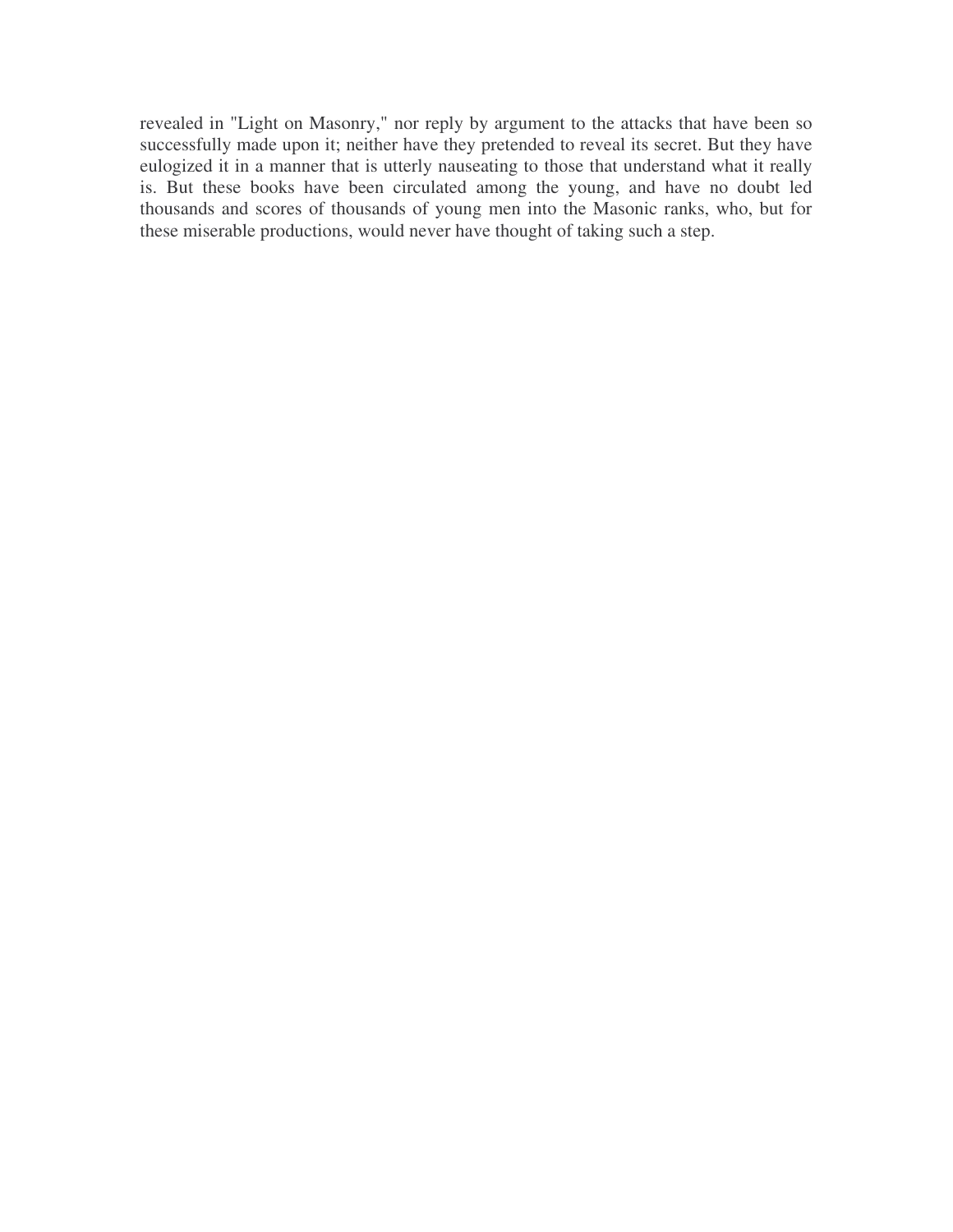#### CHAPTER III.

#### HOW KNOWN.

WE are prepared in this number to take up the question, How are the public to know what Freemasonry really is? This we may answer.

1. Negatively. (1.) Masonry cannot be known from a perusal of the eulogistic books which adhering Masons have written. Of course they are under oath in no way whatever to reveal the secrets of Masonry. But it is their secrets that the public are concerned to know. Now their eulogistic books, as any one may know who will examine them, are silly, and for the most part little better than twaddle. If we read their orations and sermons that have been published in support of Masonry, and the books that they have written, we shall find much that is silly, much that is false, and a great deal more that is mere bombast and rho domontade. I do not say this rashly. Any person who will examine the subject for himself must admit that this language is strictly true. But I shall have occasion hereafter when we come to examine the character of the institution, to show more clearly the utter ignorance or dishonesty of the men who have eulogized it.

Let it be understood, then, that adhering Masons do not profess to publish their secrets. And that which the country and the church are particularly interested to understand they never publish--their oaths, for example; and, therefore, we cannot tell from what they write what they are under oath to do.

(2.) We cannot learn what Masonry is from the oral testimony of adhering Masons.

Let it be pondered well that every one of them is under oath to conceal and in no way whatever to reveal the secrets of the order. This Freemasons do not deny. Hence, if they are asked if the books in which Masonry has been published are true, they will either evade the question or else they will lie; and they are under oath to do so.

Observe, adhering Masons are the men who still acknowledge the binding obligation of their oaths. Now, if they are asked if those books truly reveal Masonry, they consider themselves under an obligation to deny it, if they say anything about it. And, as they are well aware that to refuse to say anything about it is a virtual acknowledgment that the books are true, and would therefore be an indirect revelation of Masonry; they will almost universally deny that the books are true. Some of them are ashamed to say anything more than that there is some truth and a great deal of falsehood in them.

(3.) As they are under oath to conceal the secrets of Masonry, and in no wise whatever to reveal any part of them, their testimony in regard to the truthfulness or untruthfulness of those books is of no value whatever. It is mere madness to receive the testimony of men who are under oath, and under the most horrid oaths that can be taken--oaths sustained by the most terrific penalties that can be named to conceal their secrets and to deny that they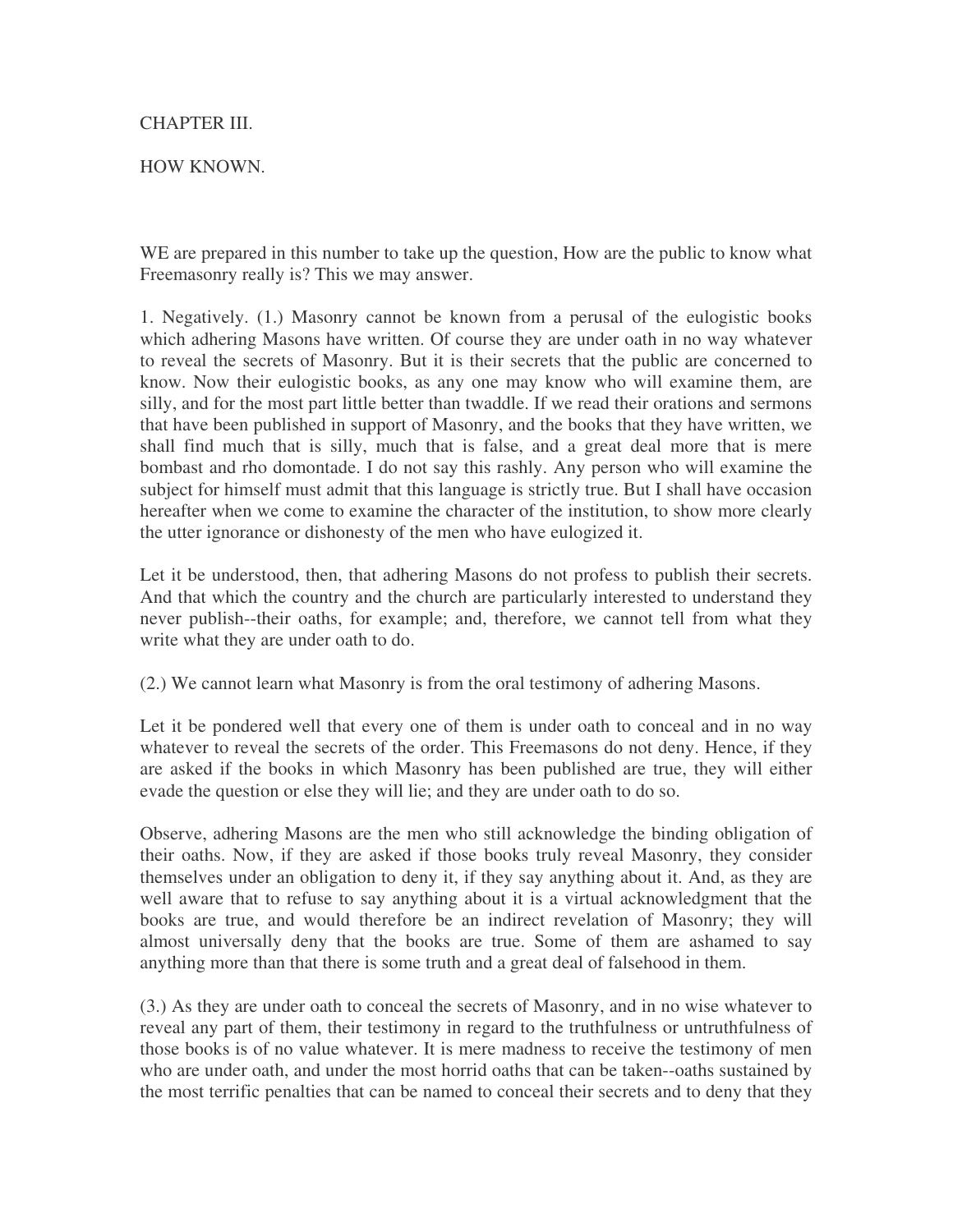have been published, and that those books contain them--I say it is downright madness to receive the testimony of such men, it matters not who they are. Masons have no right to expect an intelligent person to believe their denials that these books have truly revealed Masonry. Nor have they a right to complain if we reject their testimony. What would they have us do? Shall we believe the testimony of men who admit that they are under oath to conceal and never in any way reveal the secrets of their order, when they deny that their secrets are revealed in certain books, and shall we ignore the testimony of thousands who have conscientiously renounced those horrid oaths, at the hazard of their lives, and declared with one accord, and many of them under the sanction of judicial oaths lawfully administered, that Morgan, Bernard and others have truly revealed the secrets of Freemasonry? There are at this day thousands of most conscientious men who are ready to testify on oath that those books contain a substantially correct exposition of Freemasonry as it was and is. I say again that Freemasons have no right to expect us to believe their denials; for while they adhere to Masonry they are under oath to "conceal and never reveal" any part of its secrets and of course they must expressly or impliedly deny every revelation of its secrets that can be made. Would they have us stultify ourselves by receiving their testimony ?

2. Positively. How, then, are we to know what Masonry is? I answer: (1.) From the published and oral testimony of those who have taken the degrees; and afterward, from conscientious motives, have confessed their error, and have publicly renounced Masonry. But it has been said that these are perjured men, and therefore not at all to be believed. But let it be remarked that this very accusation is an admission that they have published the truth; for, unless they have published the secrets of Masonry truly, they have violated no Masonic oath. Therefore, when Masons accuse them of being perjured, the very objection which they make to the testimony of these witnesses is an acknowledgment on the part of Masons themselves that they have truly published their secrets.

But again. If to reveal the secrets of Masonry be perjury, it follows that to accuse the revealers of Masonry of perjury, is itself perjury; because by their accusation they tacitly admit that that which has been published is truly a revelation of Masonry, and therefore their accusation is a violation of their oath of secresy. Let it then be understood that the very objection to these witnesses, that they have committed perjury, is itself an acknowledgment that the witnesses are entirely credible, and have revealed Masonry as it is. And not only so--but in bringing forward the objection, they commit perjury themselves, if it be perjury to reveal their secrets, because, as I have said, in accusing the witnesses of perjury, they add their testimony to the fact that these witnesses have published Masonry as it is. So that by their own testimony, in bringing this charge of perjury, they themselves swell the number of witnesses to the truthfulness of these revelations.

(2.) Renouncing Masons are the best possible witnesses by whom to prove what Masonry really is. (a.) They are competent witnesses. They testify from their own personal knowledge of what it is. (5.) They are in the highest degree credible witnesses. First, because they testify against themselves. They confess their own wrong in having taken those terrible oaths, and in having had any part in sustaining the institution. Secondly,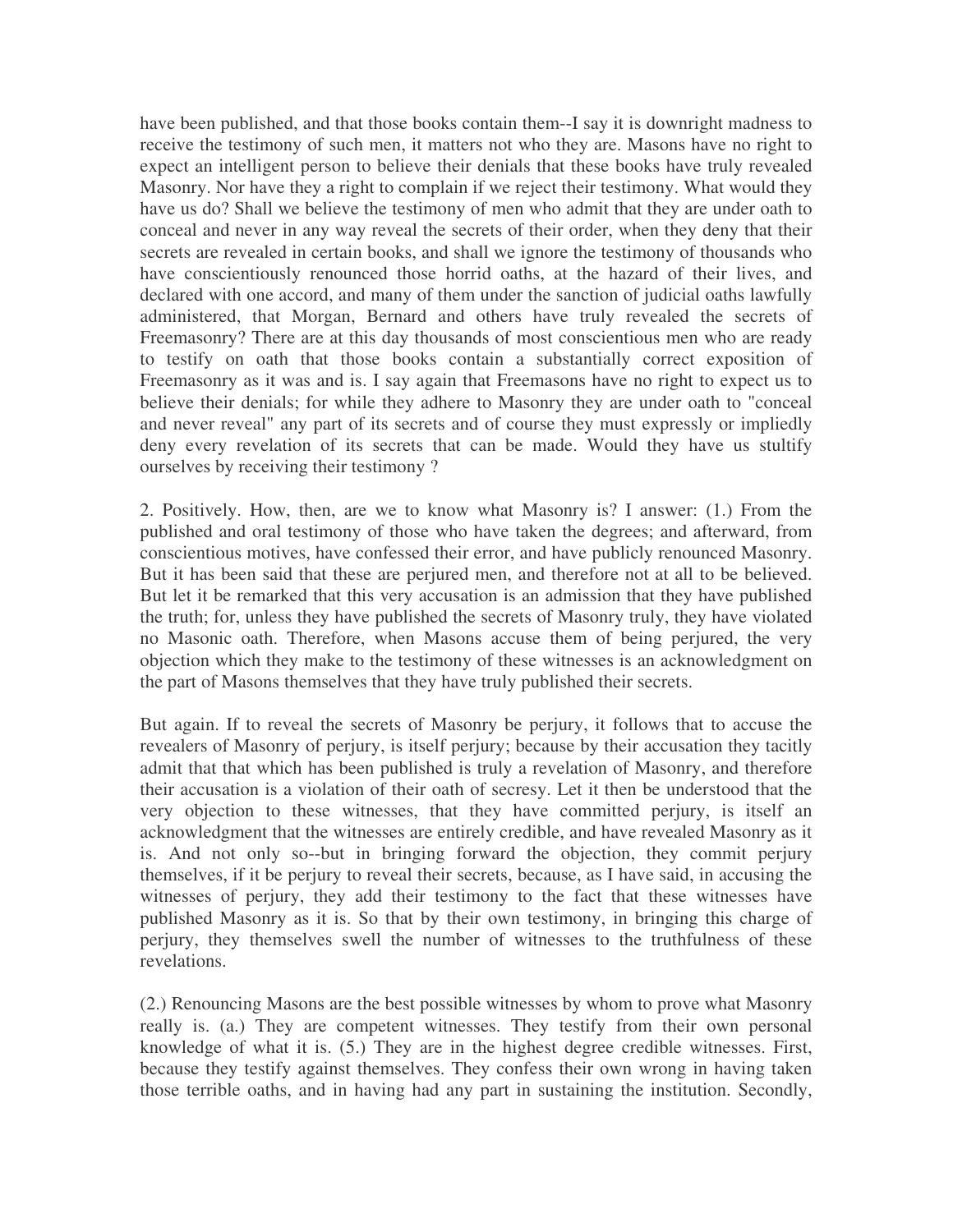their testimony is given with the certainty of incurring a most unrelenting persecution. Adhering Freemasons are under oath to persecute them, to destroy their characters, and to seek to bring them to condign punishment. This we shall see when we come to examine the books.

Adhering Masons have persecuted, and still persecute, those that reveal their secrets, just as far as they dare. They are in the highest degree intolerant., and this every Mason knows. In a recent number of their great Masonic organ, published in New York, they advise the Masons in Oberlin in no way to patronize those who oppose them. Those who renounce Masonry are well aware of their danger. But, notwithstanding, they are constrained by their consciences, by the fear and love of God, and by regard to the interests of their country, to renounce and expose it. Now, surely, witnesses that testify under such circumstances are entitled to credit; especially as they could have had no conceivable motive for deceiving the public. Their testimony was wrung from them by conscience. And the authors of the books that I have named, together with several others- -such as Richardson, Stearns, and Mr. Allyn, and I know not how many others--are sustained by the testimony of forty-five thousand who publicly renounced Masonry, out of a little more than fifty thousand that composed the whole number of Freemasons then in the United States. Now, it should be well remembered that the five thousand who still adhered belonged almost altogether to the slaveholding States, and had peculiar reasons for still adhering to the institution of Masonry. And, further, let it be distinctly observed that, as they adhered to Masonry, their testimony is null, because they still regarded themselves as under oath in no wise to reveal their secrets; consequently, they would, of course, deny that these books had truly revealed Masonry. I say again, it is mere madness to receive their testimony.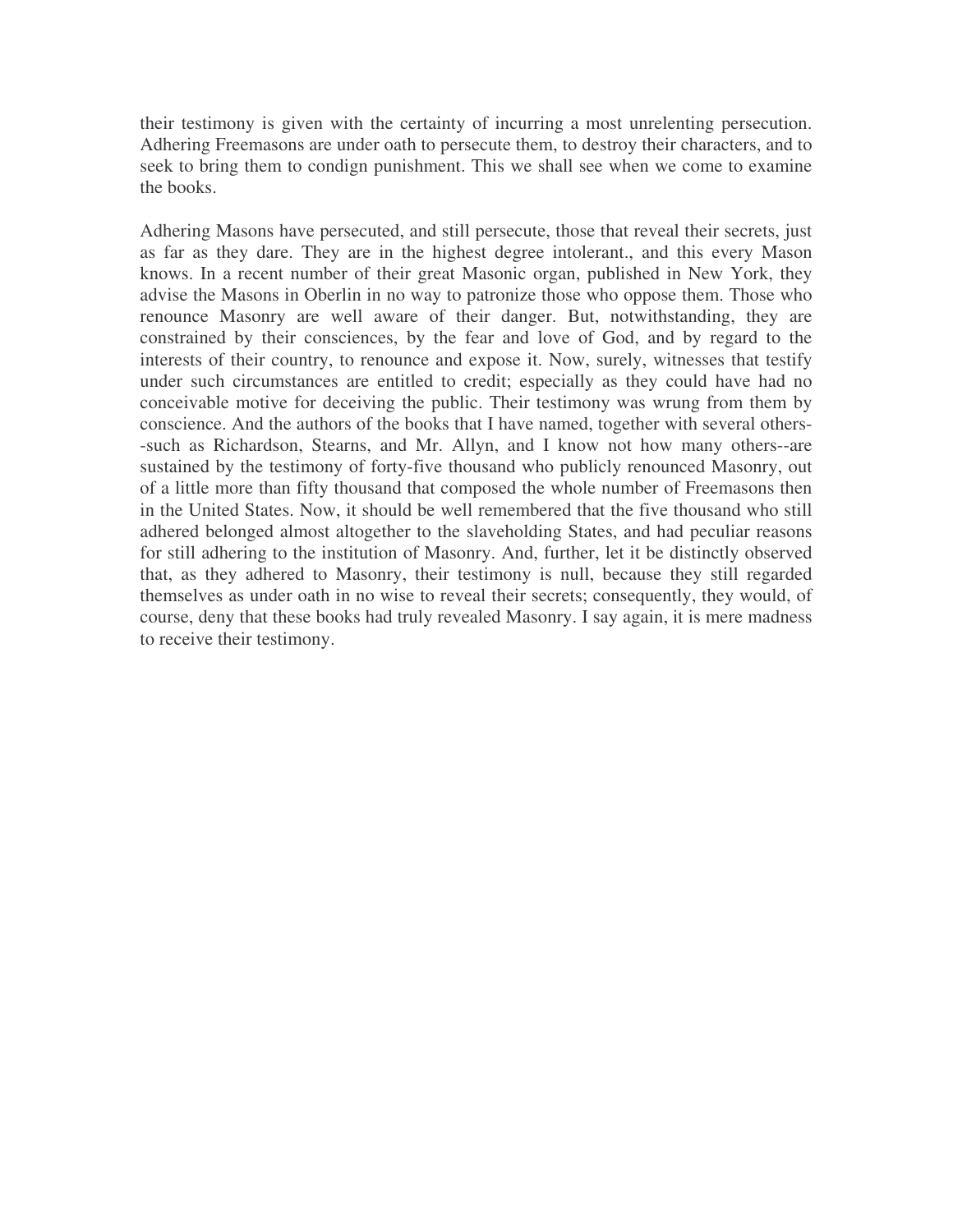#### CHAPTER IV

#### CREDIBILITY OF THE BOOKS REVEALING FREEMASONRY

I FURTHER observe: (3) The credibility of these books in which Masonry is revealed is evident from the following considerations: (a.) The murder of Morgan by Freemasons was an emphatic acknowledgment that he had revealed their secrets. For, if he had not, he had not incurred the penalty of Masonic obligations. They murdered him because he had truly revealed their secrets; and they could have had no motive whatever for murdering him if he had not done so. (b.) The credibility of these books is further sustained by the fact that adhering Masons did then, and have always, justified the murder of Morgan as that which their oaths obliged them to do. They have said that he deserved and that he had taken upon him the obligation consenting to suffer the penalty if he violated it. In the two small volumes published by Elder Stearns, letters will be found from the most respectable and reliable Christian men, that fully sustain this statement, that the adhering fraternity, with very few exceptions, at that time, justified the murder of Morgan. In thus justifying that murder they, of course, admit that he violated his oath, and had truly published Freemasonry. I would quote these testimonies; but, as they can be read from the books themselves. I will not cumber these pages by copying them.

(c.) The credibility of these books is sustained by the express testimony of the seceding Mason, who, after hearing them read, ordered them printed.

(d.) The testimony of these books is further sustained by the report of a committee appointed at that time by the legislature of Rhode Island. That body appointed a committee, and gave them authority to arrest and examine Freemasons to ascertain whether the oaths published in these books were truly the oaths of Freemasons. This committee succeeded in bringing before them men that had taken the first ten degrees of Freemasonry. They put them on oath under the pains and penalties of perjury. In these circumstances they did not dare to deny it; but owned to the committee that they were the oaths taken by Freemasons. I said that they did not dare to deny it, because they were well aware that of seceding Masons hundreds and thousands might be obtained who would confront them and prove them guilty of perjury if they denied

I should have said that these Masons that were arrested, and that testified before this committee, were not seceding, but adhering, Masons. So that here for the first ten degrees of Freemasonry we have the admission on oath of adhering Masons that these books truly published their oaths. These facts may be learned from the records of the legislature, or from John Quincy Adams' letters to Mr. Livingston, who was at the head of the Masonic institution in the State of New York at that time.

(e.) The credibility of these books is further sustained by the implied admission of the two thousand lodges that suspended because their secrets were revealed, and because they were ashamed any longer to be known as sustaining the institution. These lodges, as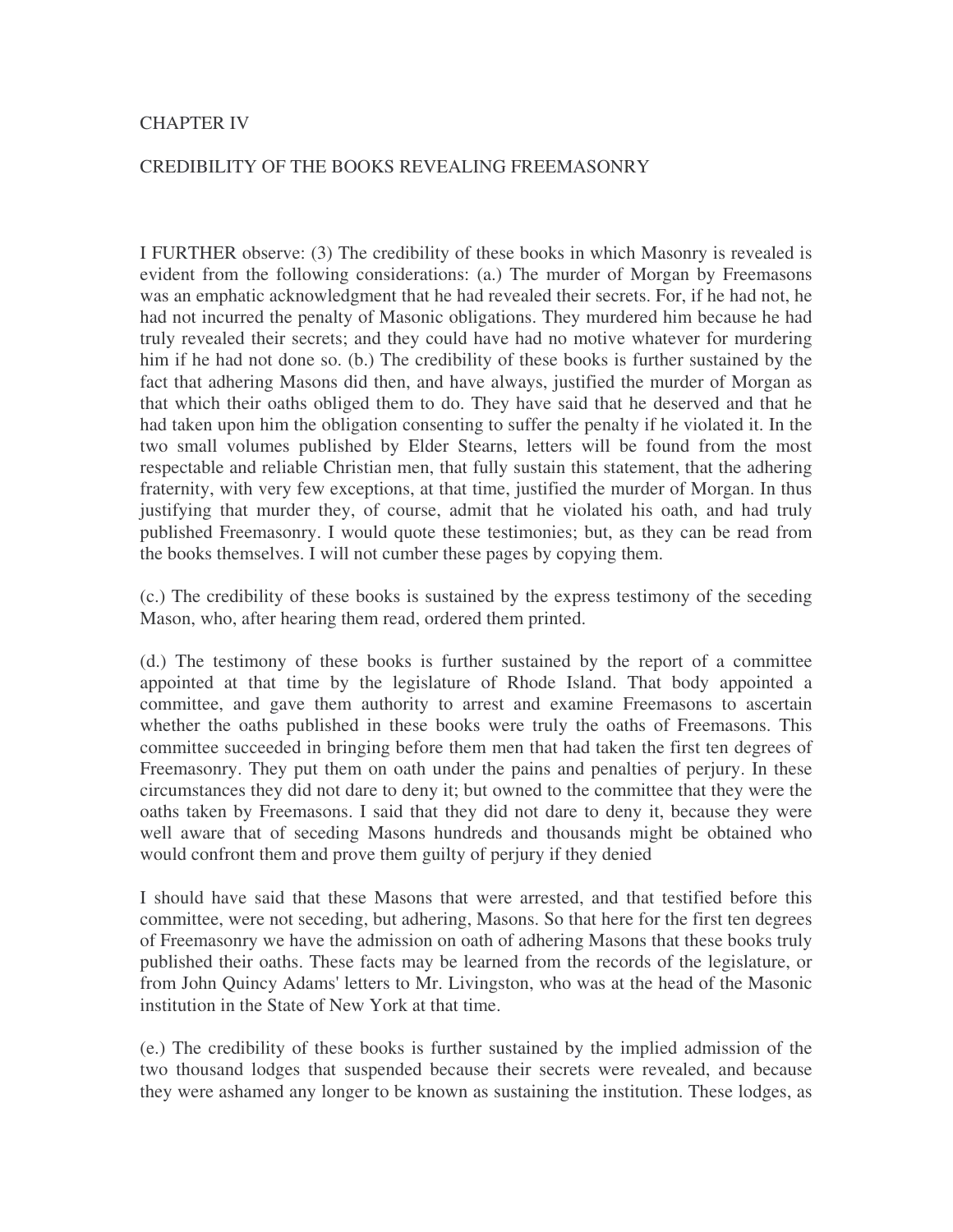I have before said, contained some forty-five thousand members. Now it should be particularly noted that, of all the seceding Masons in the United States, not one of them has ever, to my knowledge, denied that these books had truly revealed Masonry; while it is true that the five thousand who did not secede would never acknowledge that these books were credible. A worthy minister, who used to reside in this place, who has himself taken a great many degrees in Masonry, wrote to one of our citizens, a few months since, denouncing the institution in strong terms. He is a man who has traveled much among Freemasons for many years in various parts of the United States; and in that letter he affirmed that he had never known but one adhering Mason who would not deny, to those who did not know better, that those books had truly revealed Masonry. This is what might be expected.

(f.) The credibility of these books is further sustained by the published individual testimony of a great many men of unquestionable veracity--men standing high in the Christian ministry, and in church and state.

The books to which I have alluded contain very much of this kind of testimony.

But to all this testimony adhering Masons have objected. First, that the movement against Freemasonry was a political one. Answer: I have already said that by its having seized upon all the civil offices, and totally obstructing the course of justice, it was forced into politics by Masons themselves.

It was found that there was no other way than for the people to rise up and take the offices out of their hands by political action. At first there was no thought on the part of any one, so far as I could learn, that it would ever become a political question. But it was soon found that there was no other alternative.

But, again, it is said, Why should we receive the testimony of those men who have passed away, rather than the testimony of the living, thousands of whom now affirm that those books did not truly reveal Masonry ?

To this I answer that these men are every one of them sworn to lie about it--expressly, or virtually. Observe, they must conceal as well as never reveal these secrets; therefore, as refusing to deny would be regarded as a virtual admission, they are sworn to make an impression amounting, morally, to a denial. At a recent conference of ministers and delegates from churches, a report was read by a committee previously appointed for that purpose, representing the true character of Freemasonry. I was not present, but am informed, by unquestionable authority, that after the report was read, a minister who was a Freemason represented the report as setting up a "man of straw" thereby intending to make the impression that the report was not true. But it was replied that the report may have exhibited "a man of straw," for such Freemasonry may be, but he was asked, is not the report true? To this question he refused to answer. Was this Christian honesty? At recess another minister, also a Freemason, in conversation spoke of the report as trash, but in being pressed with the question, "Is it not true?" he refused to answer. These cases illustrate their manner of disposing of this question. Many of them dare not expressly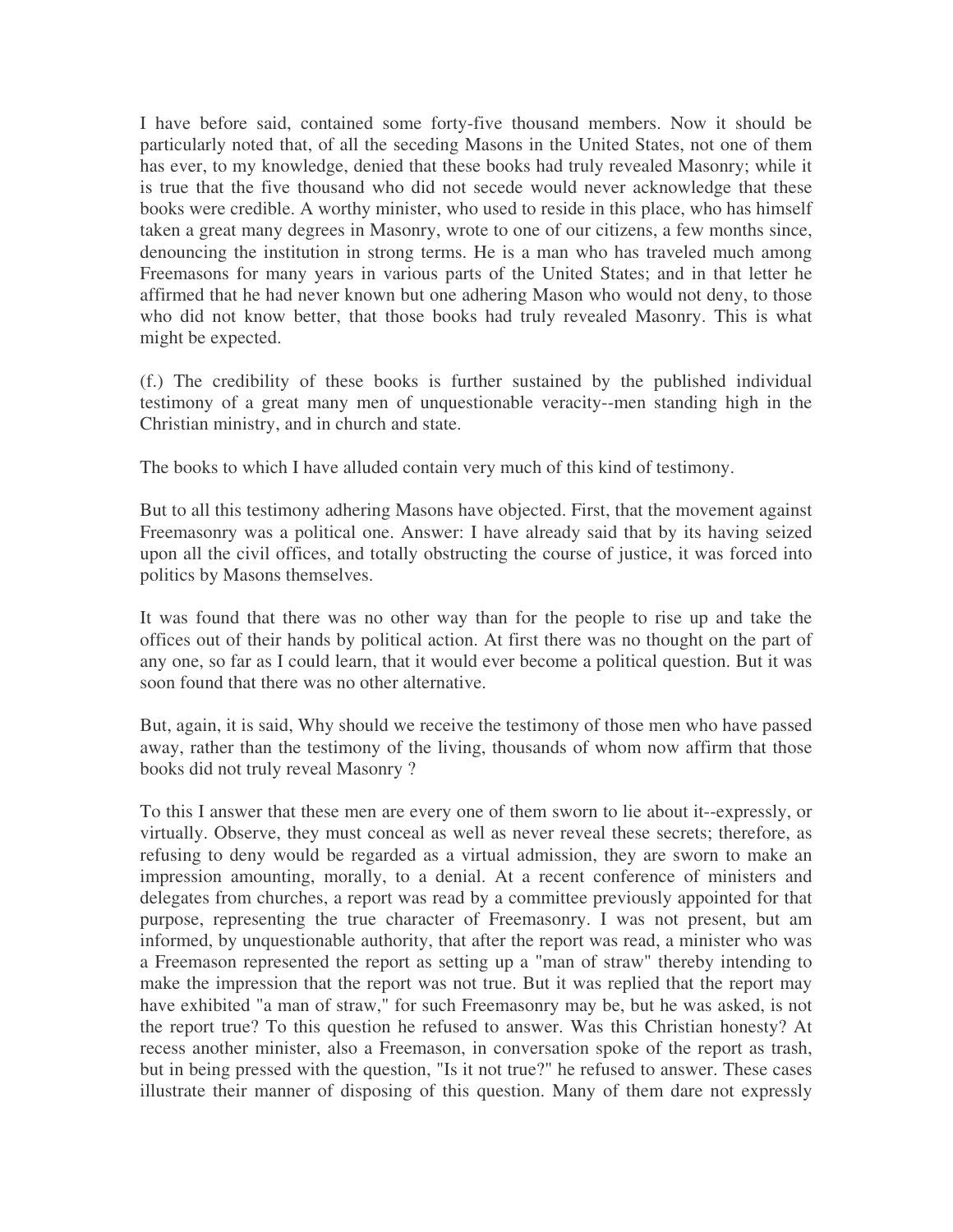deny the truthfulness of those revelations, but they will so express themselves as to amount to a denial. They have numerous methods of doing this. They intend to deceive; manifestly for selfish reasons, and are therefore guilty of lying, and so they will find it held at the solemn judgment. If they adhere to their oaths, they are sworn to deny that these books truly reveal Masonry; and, therefore, their testimony is not to be received at all. But thousands of the seceding masons still survive, and universally adhere to their testimony that those books did truly reveal Masonry.

But it is said that Masonry is reformed, and is not now what it was at that time.

Answer: First, this, then, is a virtual acknowledgment that at that time it was truly revealed. This is contradicting themselves.

As long as they can, they deny that these books truly reveal it. But when forty-five thousand witnesses are summoned, among whom are a great many of the most valuable citizens of the United States, insomuch that they can have no face to deny that Masonry was revealed, as it then was, then we are told, "Oh! it is reformed; it is not what it was."

But, again if they have reformed, the burden of proof is upon them. It is for them to show whether they have reformed out of it those things that rendered it so odious in a moral point of view, and so dangerous in a political point of view, as those books revealed it to be.

Again, their authorities do not pretend that it has been reformed. Their most recently published books take exactly the opposite ground, claiming that it is one and identical with what it was in the beginning; and that it neither has been nor can be changed in any of its essential principles or usages. They expressly require of their candidates to conform to all the ancient principles and usages of the institution. In another number I shall endeavor to set this question of reform at rest. It were premature to do so before we have examined the books in which it is revealed

I might sustain these assertions by copious extracts from their works, if it would not too much encumber this article. Let those who wish to know, get their books, and read them for themselves. If anything can be established by human testimony, it is forever beyond a doubt that Mr. Morgan, EIder Bernard, Mr. Richardson, and others that published Masonry, have published it substantially as it was and is.

I have already said that their secrets are never written by themselves. All their secrets are communicated orally. They take a great deal of pains to secure entire uniformity in regard to every word and sentiment which they teach. Each State has its lecturers, who go from lodge to lodge to teach and secure a uniformity as nearly perfect as possible.

And then there is a United States lecturer, who goes from State to State, to see that the grand lodges are all consistent with each other.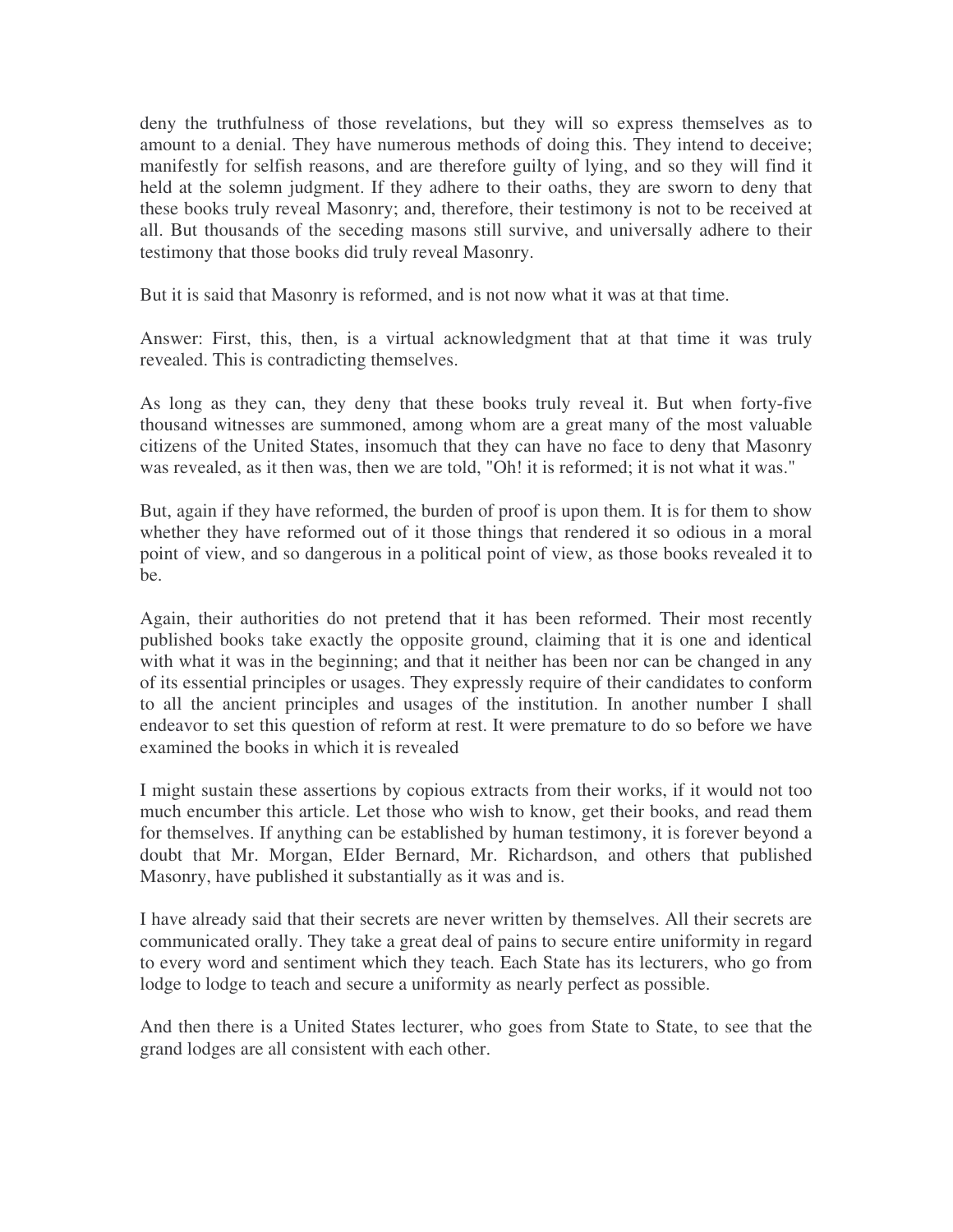In spite, however, of all this painstaking and expense, slight verbal differences will exist among them. But these differences are only in words. The ideas are retained; but in some few instances they are expressed by different words, as we shall see when we come to examine the books themselves.

The fact is, that the great mass of young men who have joined them have been grossly deceived. Having been imposed upon, as I was imposed upon, they have been made to believe that the institution is a very different matter from what it really is.

We shall see hereafter how this imposition could be practiced upon them, and how it has been practiced upon them.

I would not be understood as denouncing the individuals composing the whole fraternity; for I am perfect]y well persuaded that the great mass of young men who belong to the institution are laboring under a great delusion in regard to its real object, character, and tendency.

Lastly, it is inquired why we go to the enemies of Freemasonry for a knowledge of what it is, instead of getting our information from friends. "Why not," they say, "allow us to speak for ourselves! We know what it is, and we can inform the public what it is; and why should you go to our enemies?" But what do Freemasons mean by asking such questions? Do they consider us idiots? Do they want to insult our intelligence by asking us why we don't get their secrets from themselves? Of course, as they well know, we cannot learn what the secrets of Masonry are from its friends and adherents, because they are under oath to give us no information about them. We are, therefore, under the necessity, if we would know what it is, of taking the testimony of those who know what it is by having taken its degrees, and have, from conscientious motives, renounced the institution. If they are its enemies, it is only in the sense that they regard the institution as not only unworthy of patronage, but as so wicked in a moral point of view, and so dangerous in a political point of view, that they feel constrained to reveal its secrets, and publicly to renounce it. These are the only men from whom we can possibly get any information of what Freemasonry is. It is absurd for adhering Masons to ask us why we do not allow them to teach us what it is; for we know, and they know, that they can do no such thing without violating their oaths and these oaths they still acknowledge to be binding upon them. Under this head I take the liberty to subjoin--

1. The testimony of the Albany Evening Journal Extra, of October 27, 1831. This article, as its date demonstrates, was written at the time of the investigation of the Morgan murder, and refers to facts too notorious to be denied:

"Since the public attention in this quarter has been roused by recent events to the practical evils of Freemasonry, numerous inquiries are made for the means of information respecting the ridiculous ceremonies, the unlawful oaths, the dangerous obligations, and the blasphemous mockeries of this order. Although these have been from year to year, for the last five years, spread before the public, yet as our citizens here were indifferent to the subject, they avoided reading what was so profusely laid before them; and the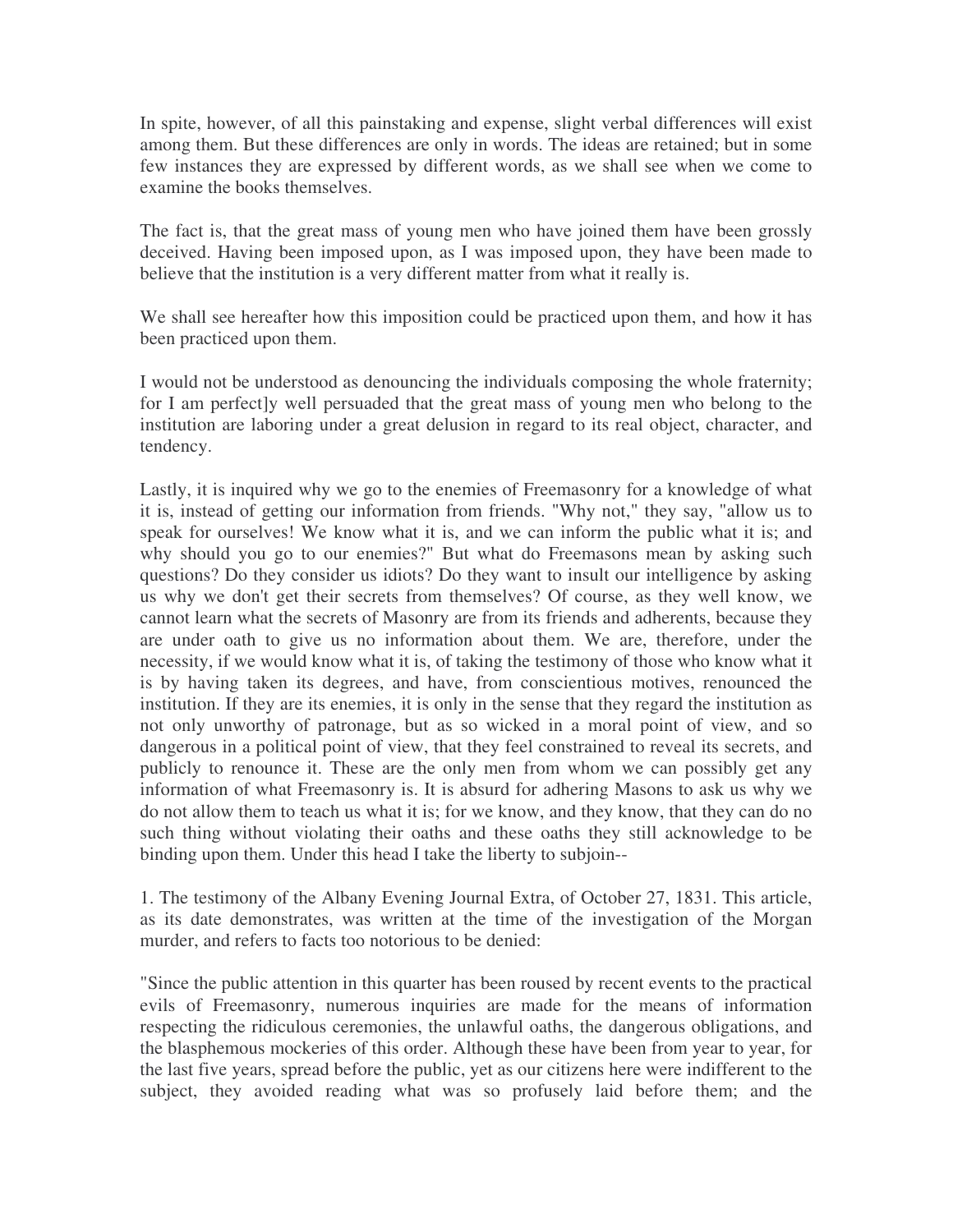consequence is, that now, when they begin to feel and think on this momentous matter, they find themselves in want of that information necessary to enable them to understand it. It shall be my purpose to supply the deficiency to some extent, by pointing out the sources of full and extensive knowledge, and by presenting as briefly as possible, the prominent features in the character of Freemasonry. It has become a question of such engrossing interest, that every man should desire to be informed, and every citizen who is called upon to act in reference to it in his capacity as AN ELECTOR, is bound by the highest duties of patriotism to act understandingly.

"The first revelation of Masonry in this country was made by William Morgan. In 1826, he published a pamphlet, entitled 'Illustrations in Masonry,' in which the ceremonies of initiation and the obligations of the three first degrees were disclosed. For this publication he was kidnapped and forcibly carried away from a wife and two children, and was murdered by being drowned in the Niagara River. This was done by Freemasons. Thus he has sealed the truth of his revelations by sacrificing his own life, and the Freemasons established their accuracy incontrovertibly by the punishment they inflicted on him. For according to their own bloody code, he could not have incurred the penalty of death, if he had not revealed their secrets. In February, 1828, a convention of seceding Masons was held at LeRoy, in the County of Genesee, composed of some thirty or forty of the most respectable citizens. They published a declaration to the world under their signatures, in which they declared the revelations of William Morgan to be strictly true and perfectly accurate. Under the same responsibility they also published the oaths and obligations of the higher orders. In the course of the same year, EIder Bernard, a Baptist clergyman of good character, and who was a distinguished Mason, published a work, entitled 'Light on Masonry,' in which the ceremonies, oaths and mummeries of the order are given at full length. In 1829, on the trial of Elihu Mather, in Orleans County, the obligations of the three first degrees and of a Royal Arch Mason, were proved, at a Circuit Court held by Judge Gardiner, by the testimony of three seceding Masons and one adhering Mason. In obedience to a resolution of the Senate of New York, Judge Gardiner reported this evidence, and it was printed by order of the Senate. In 1830, on a trial in Rhode Island, the same obligations were proved in open court, and the trial was published at large in the newspapers. In 1831, on the trial of H.C. Witherell, at New Berlin, in Chenango County, the same obligations were proved by the oaths of three adhering Masons, among whom was General WeIch, the sheriff of the county. In the year 1830, Avery Allyn, a regular Knight Templar, published a book, called the 'Ritual of Freemasonry' in which the ceremonies of initiation, the lectures, oaths and mummeries of thirty-one degrees are fully exhibited. Thousands of Masons individually have, under their names in the public papers, declared these publications of Bernard and Allyn to be strictly accurate. These books may be found in our bookstores."

2. I next subjoin a tract, made up of "The Petition to the Legislature of Connecticut," against extra-judicial oaths, with an abstract of the evidence, and the report of the Committee to whom the subject was referred. Published in 1834:

To the Honorable General Assembly of the State of Connecticut, to be holden at Hartford, on the first Wednesday of May, A.D. 1833: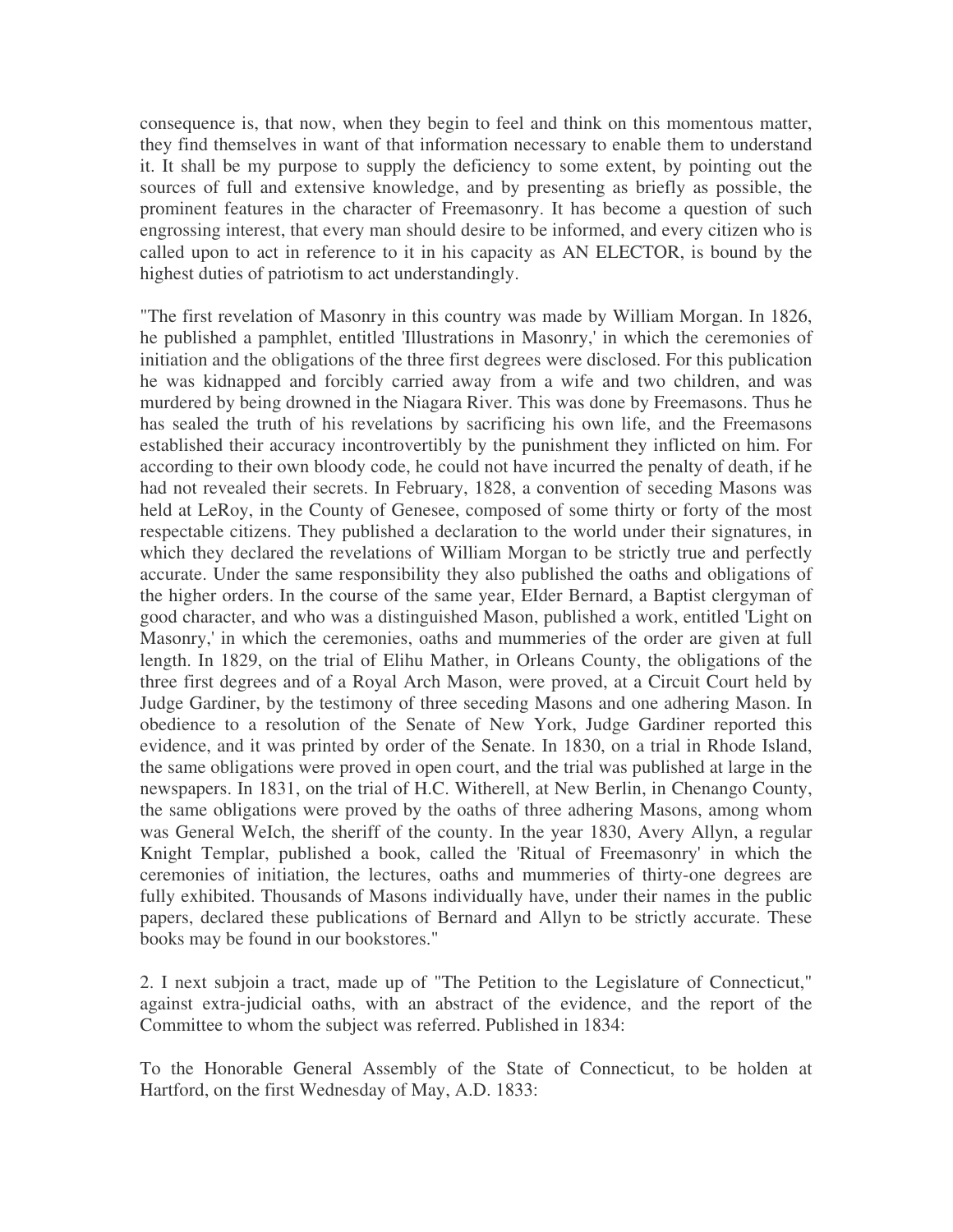The Petitioners, inhabitants of said State, respectfully request the attention of your Honorable body to the expediency of some legal provision to prevent the administration of oaths in all cases not authorized by law. It may justly be required of the Petitioners, before a compliance can be expected with this request, that a case should be made out requiring such Legislative provision; and your Petitioners confidently trust that satisfactory grounds for this application will be found to exist in the oaths which are administered in Masonic Lodges.

The disclosures which have been recently made by the seceding Masons of the secret proceedings of those Lodges fully prove that the Institution of Freemasonry consists of numerous degrees which may be increased to an unlimited extent, and that an oath of an extraordinary character is administered at the entrance of every degree. Your Petitioners would not trespass upon the principles of decorum by an unnecessary recital of all these horrid imprecations, but justice to the cause they have espoused compels them to exhibit the following specimens, which are selected from the oaths administered in the different degrees: The Entered Apprentice Mason swears, "I will always hail, ever conceal, and never reveal any part or parts, art or arts, point or points of the secrets, arts, and mysteries of Ancient Freemasonry which I have received, am about to receive, or may hereafter be instructed in;" "without the least equivocation, mental reservation, or self evasion of mind in me whatever, binding myself under no less penalty than to have my throat cut across, my tongue torn out by the roots, and my body buried in the rough sands of the sea." The Master Mason swears, "I will obey all regular signs, summonses, or tokens, given, handed, sent, or thrown to me from the hand of a brother Master Mason;" "a Master Mason's secrets, given to me in charge as such, and I knowing them to be such, shall remain as secure and inviolable in my breast as in his own, when communicated to me, murder and treason excepted, and they left to my own election." The Royal Arch Mason swears, "I will aid and assist a companion Royal Arch Mason when engaged in any difficulty; and espouse his cause so far as to extricate him from the same, if in my power, whether he be right or wrong." "A Companion Royal Arch Mason's secrets, given me in charge as such, and I knowing them to be such, shall remain as secure and inviolable in my breast as in his own, without exception." The following obligations are contained in the oath of the Holy Thrice Illustrious order of the Cross, Knights, or Kadosh, etc.: "I swear to put confidence unlimited in every illustrious brother of the Cross as a true and worthy follower of the blessed Jesus;" "I swear to look on his enemies as my enemies, his friends as my friends, and to stand forth to mete out tender kindness or vengeance accordingly." "I solemnly swear, in the presence of Almighty God, that I will revenge the assassination of our worthy Master Hiram Abiff, not only on his murderers, but also on all who may betray the secrets of this degree." "I swear to take revenge on the traitors of Masonry."

It can not be necessary for your Petitioners to enter upon a formal argument in order to satisfy this enlightened Assembly that oaths like the foregoing ought not to be administered. The guarded and redundant language in which they are expressed, and the barbarous and abhorrent penalties annexed to them, were evidently designed to impose upon the mind of the candidate the necessity of entire and universal obedience to their requirements. They purport to be the injunctions of supreme power, and claim supremacy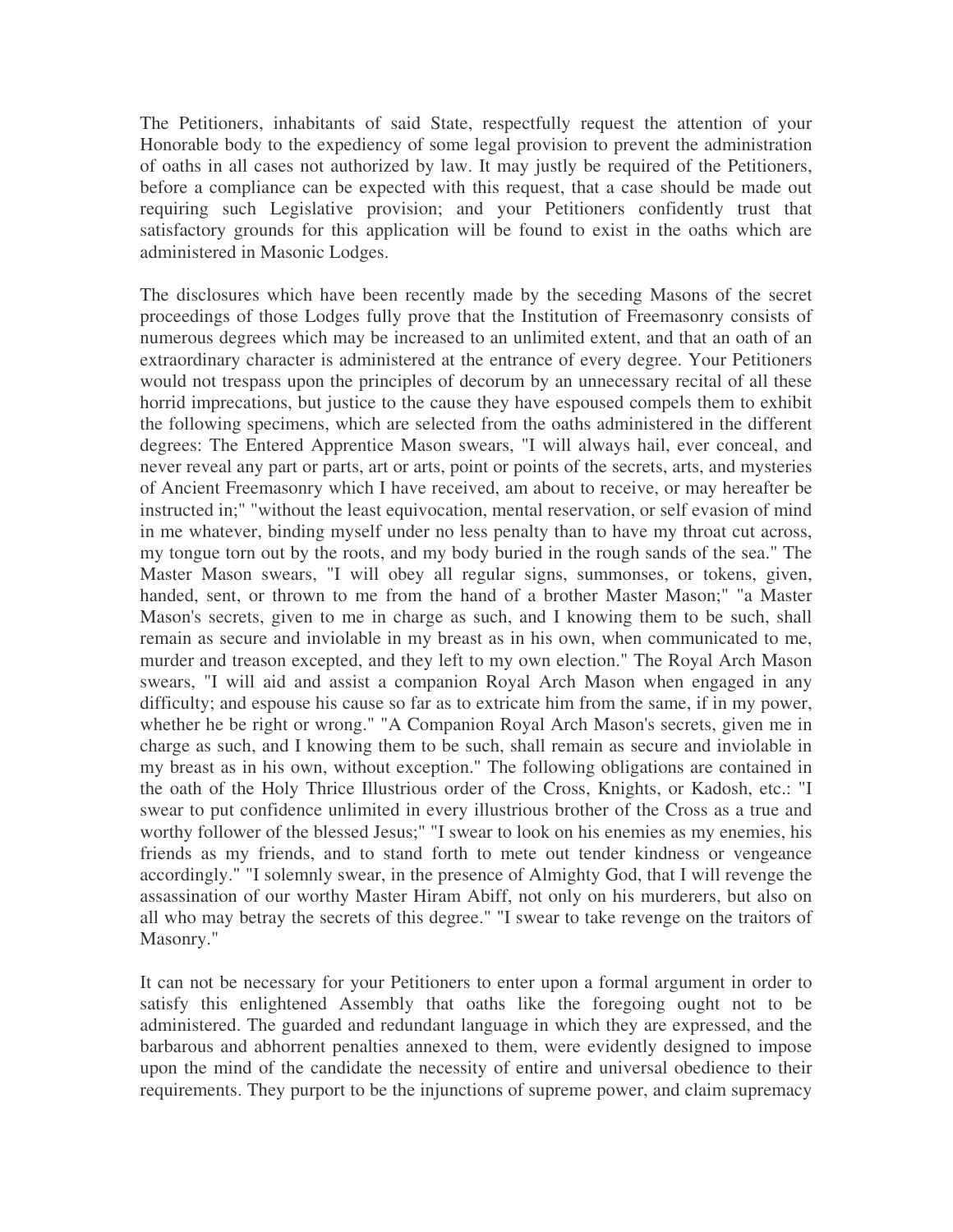over every obligation, human or divine. In this light they were regarded and acted upon by Masons of high standing and character who were concerned in the late Masonic murder committed in the State of New York, or connected with the trials which sprang from it, and in this construction these Masons were justified and upheld by the Grand Chapter and Grand Lodge of that State. Such obligations are obviously inconsistent with our allegiance to the States and the obedience which is required by our Maker, and with those fundamental principles which constitute the basis and the cement of civil and of religious communities. The Masonic oaths lead directly to the sacrifice of duties and the commission of crimes; they cherish a feeling of selfishness and of savage revenge, instead of the spirit of the Gospel, and are the ground-work of an insidious attempt to effect the entire overthrow of our holy religion.

It is for these reasons that your Petitioners respectfully request your Honors, by a suitable legal provision, to prohibit the administration of oaths not authorized by law; and they, as in duty bound, will ever pray.

The foregoing was the petition of about fourteen hundred citizens of the State of Connecticut, and was presented to the Legislature at their session in May, 1833. By the House of Representatives it was referred to a select committee, who, having given notice of the time and place of their meeting, entered into an investigation of the subject. The sittings of the committee were open to the public, and every person who wished to hear the proceedings could attend, if he chose. Three witnesses were presented by the Petitioners, viz.: Mr. Hanks, of New York, and Messrs. Welch and Hatch, of this State, by whom they expected to substantiate the facts as set forth in the petition. In giving his testimony, Mr. Hanks read the several oaths, etc., as published in Allyn's Ritual, beginning with that of the Entered Apprentice, and pointing out, as he proceeded, any discrepancies or variations which he had practiced or known. He had taken, administered, or seen administered, the oaths, etc., in four different States of the Union viz.: New York, Pennsylvania, Virginia, and Ohio--had taken, himself, many degrees, and testified from personal knowledge. The testimony of Mr. Hanks was full, explicit, and particular of the first seven degrees of Masonry, and his statements were supported by those of Messrs. Welch and Hatch, as far as their experience extended.

Among the facts proved by the testimony were the following, viz.: that Freemasonry, with its oaths and penalties, is substantially the same everywhere--that the variations are slight, and, in most instances, merely verbal, and such as have resulted from unwritten or traditionary communication--that the oaths and penalties of the first seven degrees are revealed to the world and correctly published by Mr. Allyn in his Ritual, and by others- that they are so administered in the lodges, and are to be understood according to the plain, literal import of the terms in which they are expressed, and as they have been explained by seceding Masons generally--that the declaration of the Massachusetts and Connecticut adhering Masons can not be made, or signed understandingly, in consistence with truth--that in the Royal Arch oath the terms "murder and treason not excepted" are sometimes used; sometimes the expression "in all cases whatsoever," or "in all cases without exception." Some other verbal alterations were noticed, which need not be detailed here. It appeared, also, from the statements of the witnesses, that the proportion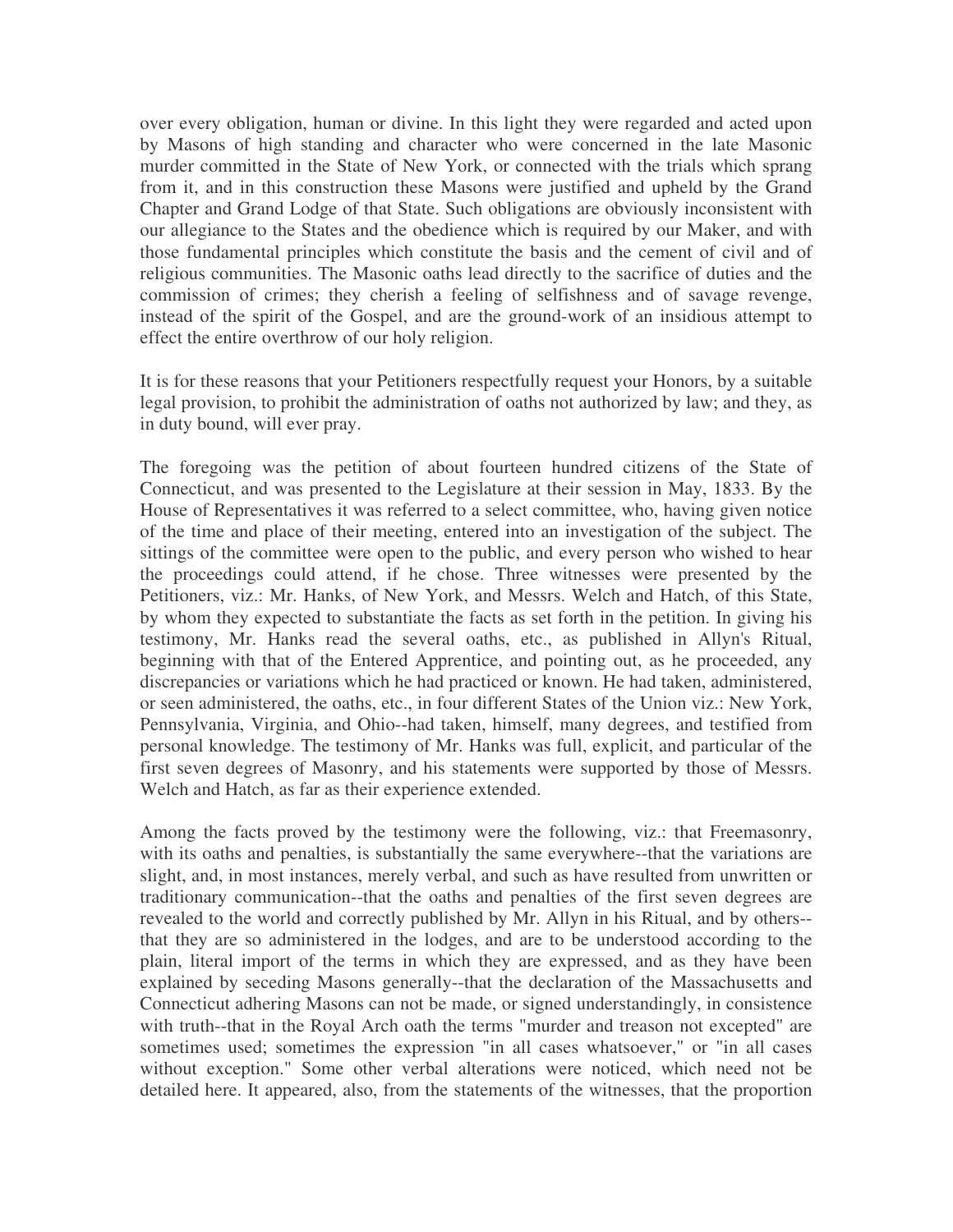of funds disposed of for charitable purposes is extremely small, while the lodges are scenes of extravagant mirth and bacchanalian revelry, and the admission, passing, and raising of candidates occasions of much indecent sport and ridiculous merriment, accompanied with mock murders, feigned discoveries, and profane and blasphemous ceremonies and representations.

From the evidence before them the committee came to the conclusions expressed in the following

#### REPORT.

To the Honorable General Assembly of the State of Connecticut now in Session:

The committee to whom was referred the petition of Gaius Lyman and others beg leave respectfully to report that we have had the same under consideration, and inquired, by legal evidence, into the truth of the matters therein set forth, and are of the opinion that the same have been substantially proved, and are true. The committee, at the commencement of the investigation, adopted the rule, and made known the same to the petitioners, that we should attend to no evidence except such as, in our opinion, would be admissible in a court of law. The petitioners accordingly summoned before us sundry witnesses who, for aught we knew or could discover to the contrary, were men of respectability and intelligence, and upon their testimony, and upon that alone, have we come to our present result. It was proved by these witnesses that oaths similar in character (and some of them identical in phraseology) to those set forth in the petition had been, in their presence and within their hearing, repeatedly administered in this State. The committee believe the administration of such oaths to be highly improper, and that the same should be prohibited by legal enactment. Our reasons for this opinion are:

1. Because they are unauthorized by law.

2. Because they bind the person to whom they are administered to disregard and violate the law.

3. Because they are, in their natural tendency, subversive of public morals and blasphemous.

4. Because the penalties attached to the breach of them are such as are entirely unknown to our law, and are forbidden both by the Constitution of the United States and by the Constitution of this State.

First, then, these oaths are not authorized by law. In our code of statute law we have an act which points out the cases in which oaths shall or may be administered, and prescribes their several forms. In this act we find no such oaths. Indeed, we find, upon examination of this code, that although extrajudicial oaths are nowhere expressly prohibited, their unlawfulness is throughout clearly implied. And the implication is no less clear, that no persons, except those expressly authorized by law, may rightfully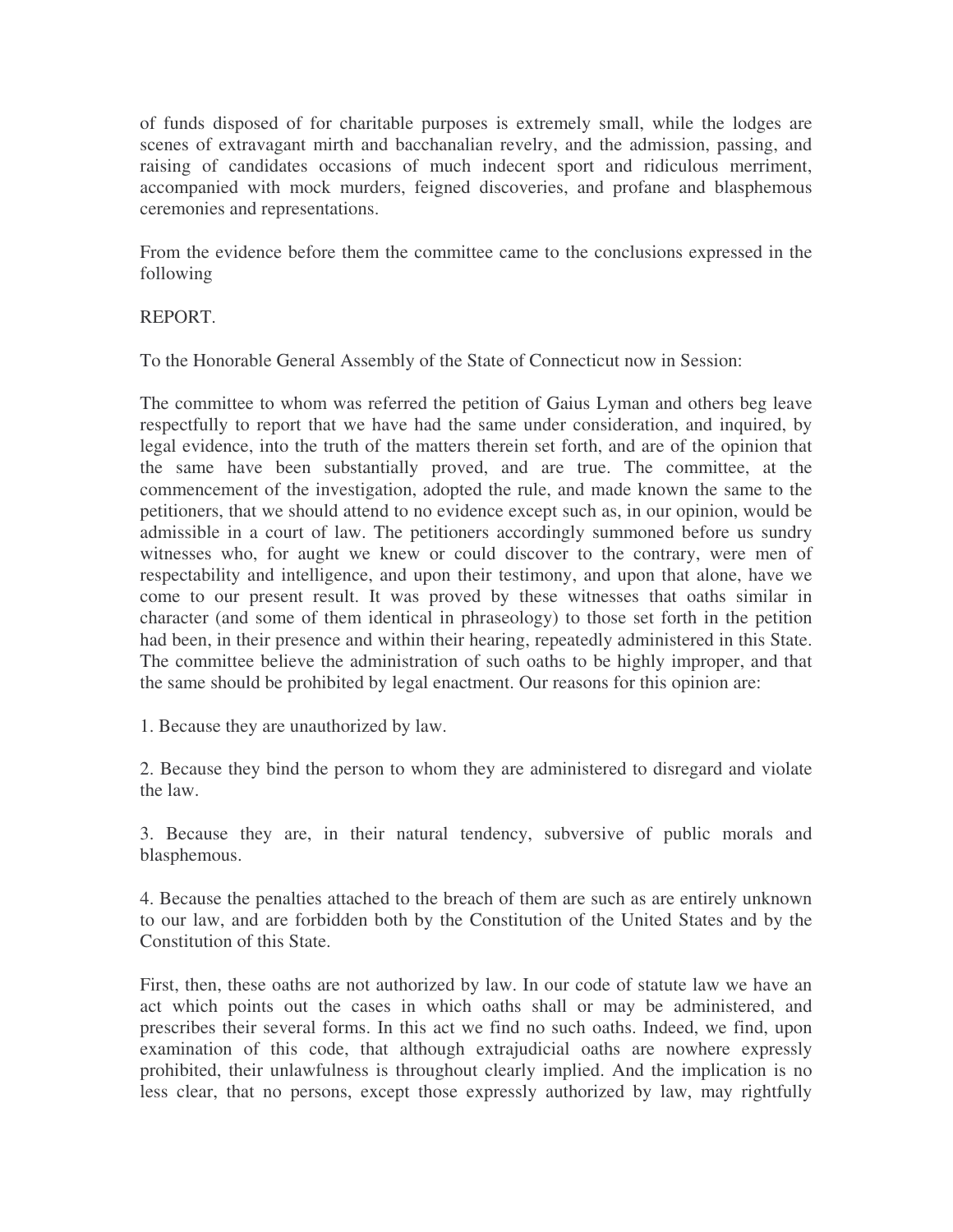administer oaths. The committee would barely refer to a number of those acts in which particular persons are, on particular occasions and for particular purposes, authorized to administer oaths. In the act relative to insolvency, the commissioners are expressly authorized to administer an oath to the insolvent debtor. In the act relative to surveyors, the surveyors are authorized to administer an oath to the chairmen. In the act relating to oaths, passed in 1822, Clerks of the Senate and House of Representatives, and the Chairmen of Committees are, during the session of the Legislature, authorized to administer oaths. There are other acts of the same nature, to which it can not be necessary particularly to refer. The inference, as we think, plainly deducible from these acts, is, that all persons have not the right to administer oaths; and that those oaths only which the law prescribes may be lawfully administered. And we need only ask this Honorable Body whether the public sense of propriety would not be shocked at witnessing, in open daylight, the administration of an oath by a person not by law authorized, and in a case not by law provided for. For instance, suppose a clergy man, upon the admission of a member into his church, should require him to kneel down, place his hand upon the Bible, and then solemnly swear that he would observe all the rules and regulations of that church, upon no less penalty than to have his throat cut across, his tongue torn out by the roots, and his body buried in the rough sands of the sea; would not an involuntary shudder pervade the whole community at such a horrid exhibition; and would not our first impression be that this clergyman had violated the law, and that he ought forthwith to be prosecuted? And yet we may search our statute book in vain for any penal enactment that would reach this case. Again, suppose that any one of the charitable and benevolent societies of the present day should, on the admission of a member, compel him to swear by the ever-living God that he would obey all the laws of the society "upon no less penalty than to have his left breast torn open, his heart and vitals taken therefrom, thrown over his left shoulder, and carried into the valley of Jehoshaphat, there to become a prey to the wild beasts of the field and the vultures of the air." And, moreover, suppose this oath to be administered by some one not by law authorized to administer any oath. We need scarcely ask whether an insulted community would not, under a sense that their laws had been wantonly trampled upon, call aloud, and with earnestness, upon the ministers of justice to punish such awful and disgusting profanity. And yet the ministers of justice could afford them no aid, inasmuch as the law has not, on this subject, clothed them with any authority.

Secondly. We object to the administration of oaths like those set forth in the petition, because they bind the person receiving them to disregard and violate the law. In one of the oaths, for instance, the person receiving it swears that he will assist a companion of a certain degree, so far as to extricate him from difficulty, whether he be right or wrong. He also swears that he will keep the secrets of a companion of a certain degree without exception, or as the witnesses testified they had heard it administered, "murder and treason not excepted." Now, the committee believe it to be morally wrong, as well as inconsistent with our allegiance to the government under which we live, and a direct violation of the law, to keep secret the commission of any great and flagrant offense against the government. He who conceals treason is himself guilty of misprision of treason. He who conceals murder is himself (in some cases at least) a murderer.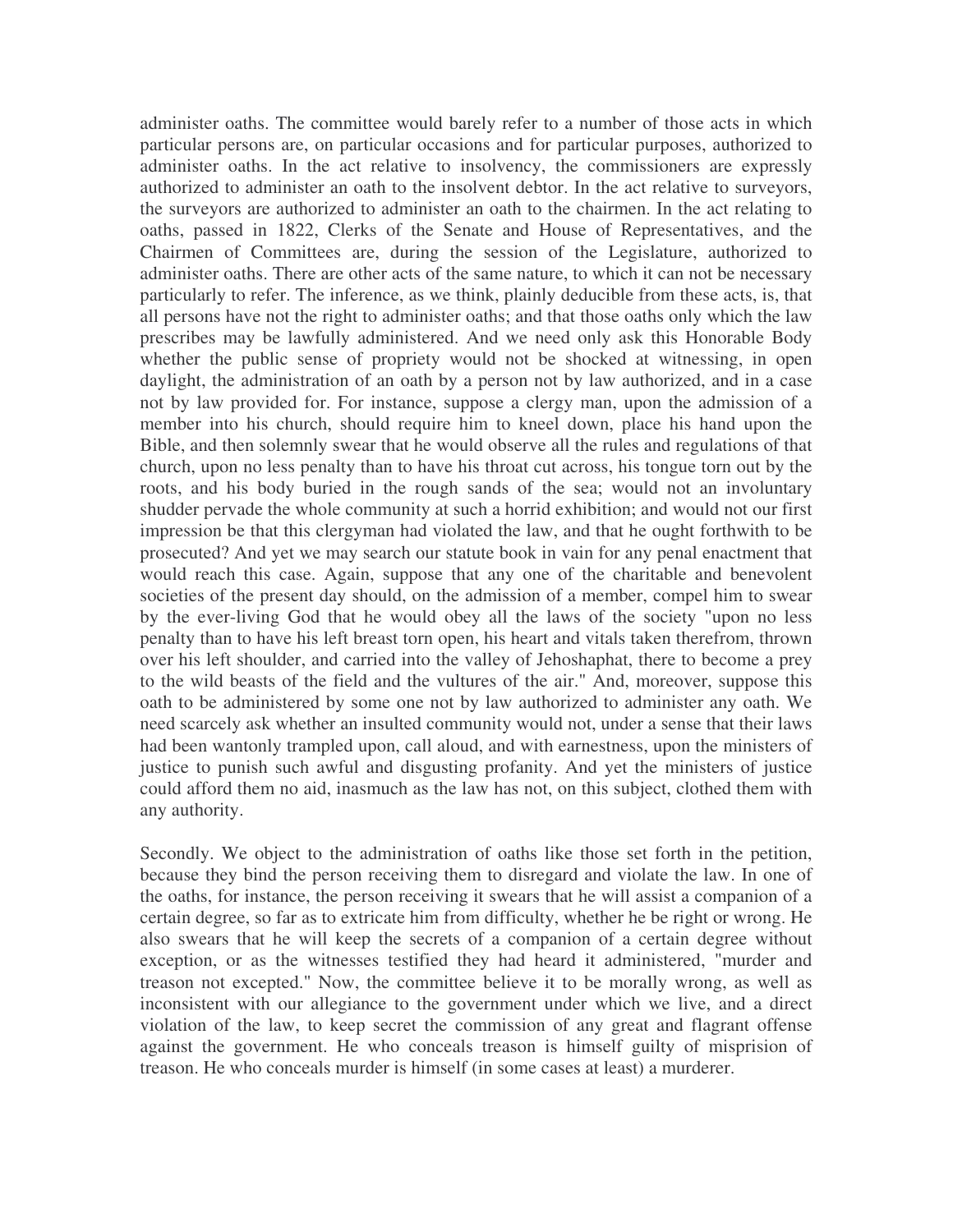Thirdly. We consider the administration of extra-judicial oaths, especially such as are set forth in said petition, improper, because in their tendency they are opposed to sound morals and are blasphemous. The obligation to assist another so far as to extricate him from difficulty, whether he be right or wrong and to conceal another's secrets, even though those secrets should involve the highest and most enormous crimes, is most assuredly opposed to the spirit of the Gospel, and to the pure system of morality therein inculcated. And to call upon the great and awful name of Jehovah to give sanction to such obligations is, in our opinion, the height of blasphemy.

Fourthly. We believe such oaths to be improper, because the penalties attached to them are such as are unknown to our law, and are opposed both to the Constitution of the United States and to the Constitution of this State. If the breach of those oaths constitute the crime of perjury, then, in our opinion, such breach should be punished as perjury in other cases is punished. By our law every person who shall commit perjury, and shall be thereof duly convicted, shall suffer imprisonment in the Connecticut State Prison not less than two nor more than five years; and this is the extent of the pains and penalties which the humanity of our law will suffer to be inflicted upon him. But to the violation of the oaths above referred to is annexed a great variety of most cruel and inhuman punishments, such as are not known in the criminal codes of any civilized nation on the earth. Among them are the tearing out of the tongue, or splitting it from tip to roots--the cutting of the throat across from ear to ear--the tearing out of the heart and vitals, and exposing them to be destroyed by wild beasts and birds of prey, etc. These penalties we believe to be forbidden by the tenth article of the amendments of the Constitution of the United States, which prohibits the infliction of all cruel and unusual punishments; and by the tenth section of the first article of the Constitution of this State, which declares that "No person shall be arrested, detained, or punished, except in cases clearly warranted by law." For these and for various other reasons which must be obvious to the good sense of this Honorable Body, we are of the opinion that the prayer of the petition ought to be granted, and we would, therefore, recommend the passage of the accompanying Bill for a public Act. All of which is respectfully submitted. Signed per order,

THOMAS BACKUS, Chairman.

3. I introduce the published renunciation of Freemasonry by Jarvis F. Hanks, of New York, 1829, and of Calvin Hatch, published 1831. Also, the published renunciation of Henry Fish, Edwin Chapman, and Bliss Welch, 1830. These are found on the cover of the tract, and are only specimens of a multitude of similar renunciations published in various books and journals.

#### RENUNCIATION.

"To the Editor of the Anti-Masonic Beacon: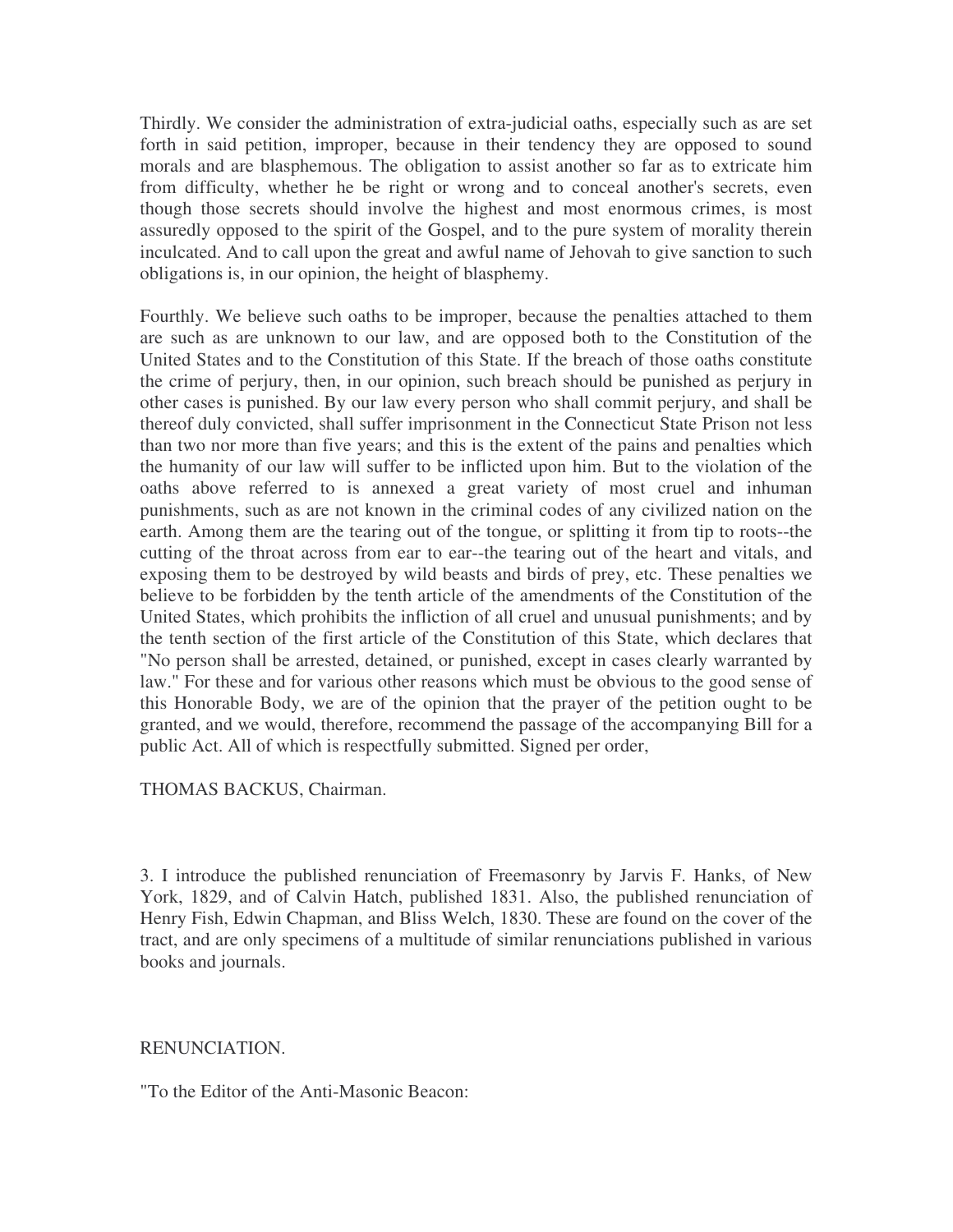"Sir: The time has come when I feel constrained, from a sense of duty to God, my neighbor, and myself, to make void my allegiance to the Masonic Institution. In thus taking leave of Freemasonry, I am not sensible of the least hostility to Masons; but act under a solemn conviction that Masonry is a wicked imposture, a refuge of lies, a substitute for the Gospel of Christ; that it is contrary to the laws of God and our country, and superior to either, in the estimation of its disciples; and lastly, that it is the most powerful and successful engine ever employed by the devil to destroy the souls of men.

"I was initiated into Masonry in 1821, and have taken eighteen degrees. My motives were curiosity and the expectation of personal advantage, while, at the same time, I was dishonest enough to profess that disinterested benevolence to my fellow-men was my object. I have been intrusted with the highest offices in the gift of a Lodge and Chapter, viz.: Worshipful Master and Most Excellent High Priest, which I acknowledge, at that time, I considered very flattering distinctions. I approved of the abduction of William Morgan as a just act of Masonry, and had I been called upon to assist, should, under the opinions I then held, have felt bound to attend the summons and obey it. I remained in favor of the Institution several months after the abduction of Morgan.

"I was convinced of the evil and folly of Masonry from an inquiry instituted in my own mind, which I was determined should be conducted privately, candidly, impartially, and, if possible, without prejudice. Under the scrutiny of the investigation I brought the Law of God contained in the Old and New Testaments, the laws of our country, the Masonic oaths (so many as I have taken) Masonic professions, and Masonic practice. I then resolved not to be influenced by the fear or favor of man, who can only 'kill the body, and after that has no more that he can do, but by the fear of God, 'who, after he hath killed, hath power to cast into hell.' (Luke iix.4,5.) I feel assured that any Mason, or any man, taking the same course, must arrive at the same conclusion. Yours, JARVIS F. HANKS.

"NEW YORK, February 13, 1829."

#### CALVIN HATCH'S RENUNCIATION OF FREEMASONRY.

"To the Church of Christ in Farmington:

"BRETHREN: Impressed with a sense of duty, I would solicit your attention, while I make the following statement of facts: Soon after I arrived at the age of twenty-one years I was induced (principally from curiosity) to become a Freemason; and before I was twenty-two, I advanced to the third, and soon after to the fourth degree of the then hidden mysteries of that Institution, and remained a tolerably regular attendant upon its stated meetings, until February, 1819; since which I have never attended any of its meetings, though often requested.

"Hoodwinked to the principles of the Institution, I felt that, as a professed follower of the Lord Jesus Christ, it was not profitable to spend my time in the lodge-room.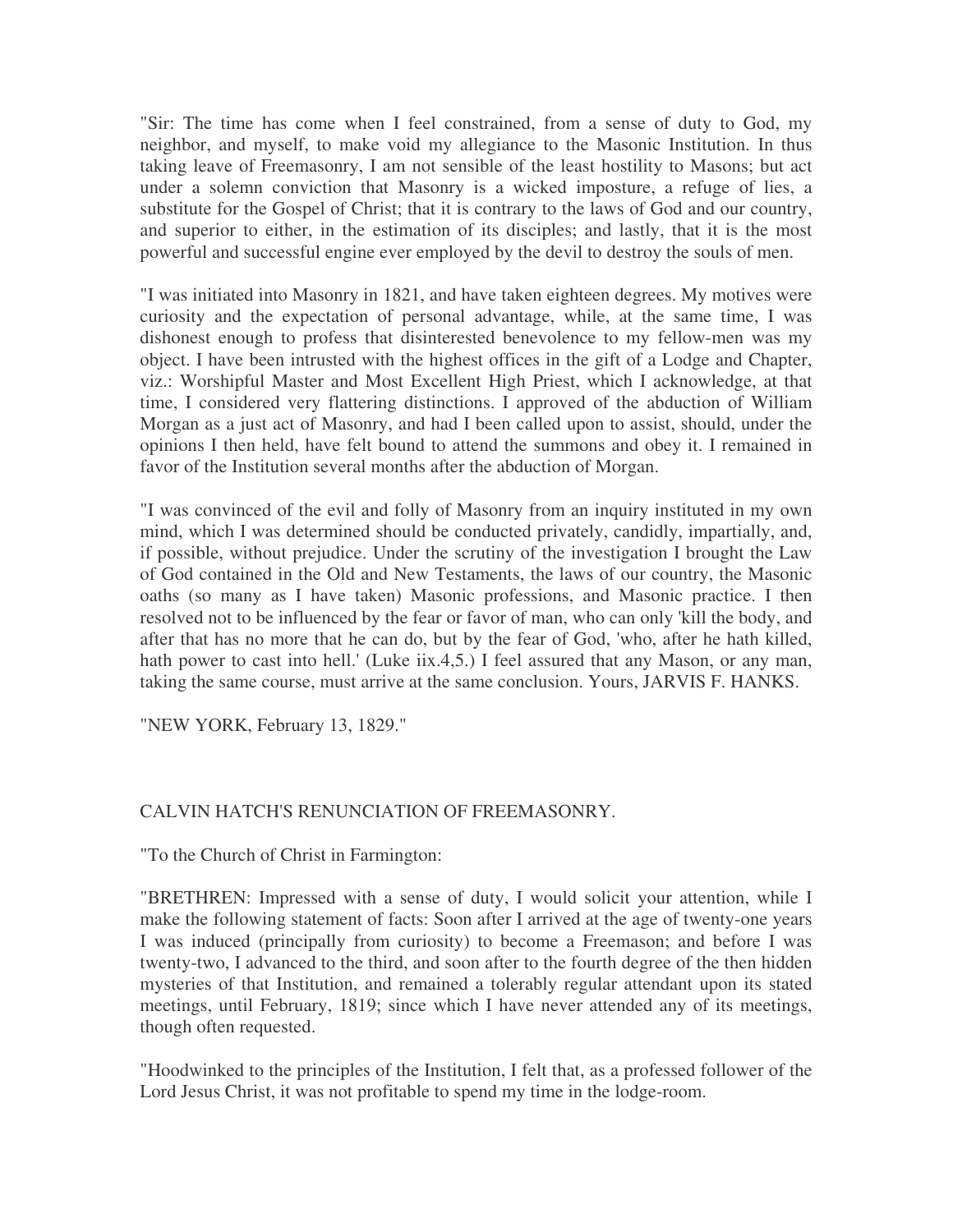"Another fact I wish to notice: that for three years I was accustomed to hear prayers offered at the lodge by a man who was considered an infidel; which, to my mind, was utterly revolting.

"Within about a year my attention has been particularly called to this subject. At first, I felt that the Institution could not be bad, except by being in the hands of bad men. I satisfied myself that my withdrawment from the lodge, while Masonry was in good repute, spoke a language which could not be misunderstood; and still, I confess I felt some veneration for the institution, on account of its beneficence in relieving its afflicted members.

"Early last spring I became satisfied that one of our citizens had fallen a sacrifice to Masonic vengeance; yet, whether the institution could be charged with it, was with me a question. I found that it was thus charged by those opposed to the institution, and I hastily and rashly resolved to read no more upon the subject, because I considered the charge unjust. In the course of the last summer I had many misgivings for this decision, which closed every avenue to information. Knowing that many of my Christian brethren were grieved that any professor of the religion of Christ should remain even a nominal member of a society, the principles of which they believed were anti-christian, and opposed to the best interests of our country.

"Feeling that some deference was due to their judgment, I, early in the fall, with prayerfulness, divesting myself of all prejudice, took up the subject for investigating the principles, and sought information through the press, and soon became satisfied that I had a duty to perform which I had long neglected; and in December last, without consulting anyone, came to the conclusion that nothing short of absolving myself from all connection with the Masonic Fraternity, and from all its obligations, would be answerable to my duty as a citizen and a member of the church of Christ. Since that time I have read the proceedings of the United States Anti-Masonic Convention, disclosing facts before unknown to me, and am of the opinion that it is the bounden duty of every professor of religion who feels bound in the least by Masonic obligations to read the doings of that convention, with prayerfuless and without prejudice, before he decides upon the path of duty.

"I feel that some acknowledgments are due from me to those brethren who have been grieved by my dilatoriness upon a subject so plain and a duty so clear. And if I have thus offended any of my brethren, I pray them to forgive; and however great my sin has been, I trust I have forgiveness of my God.

"I can not dismiss the subject without beseeching my Christian brethren who remain as I have done, to examine and decide, as in the presence of God, without delay; for what we do must be done quickly. CALVIN HATCH.

"FARMINGTON, February 3, 1831."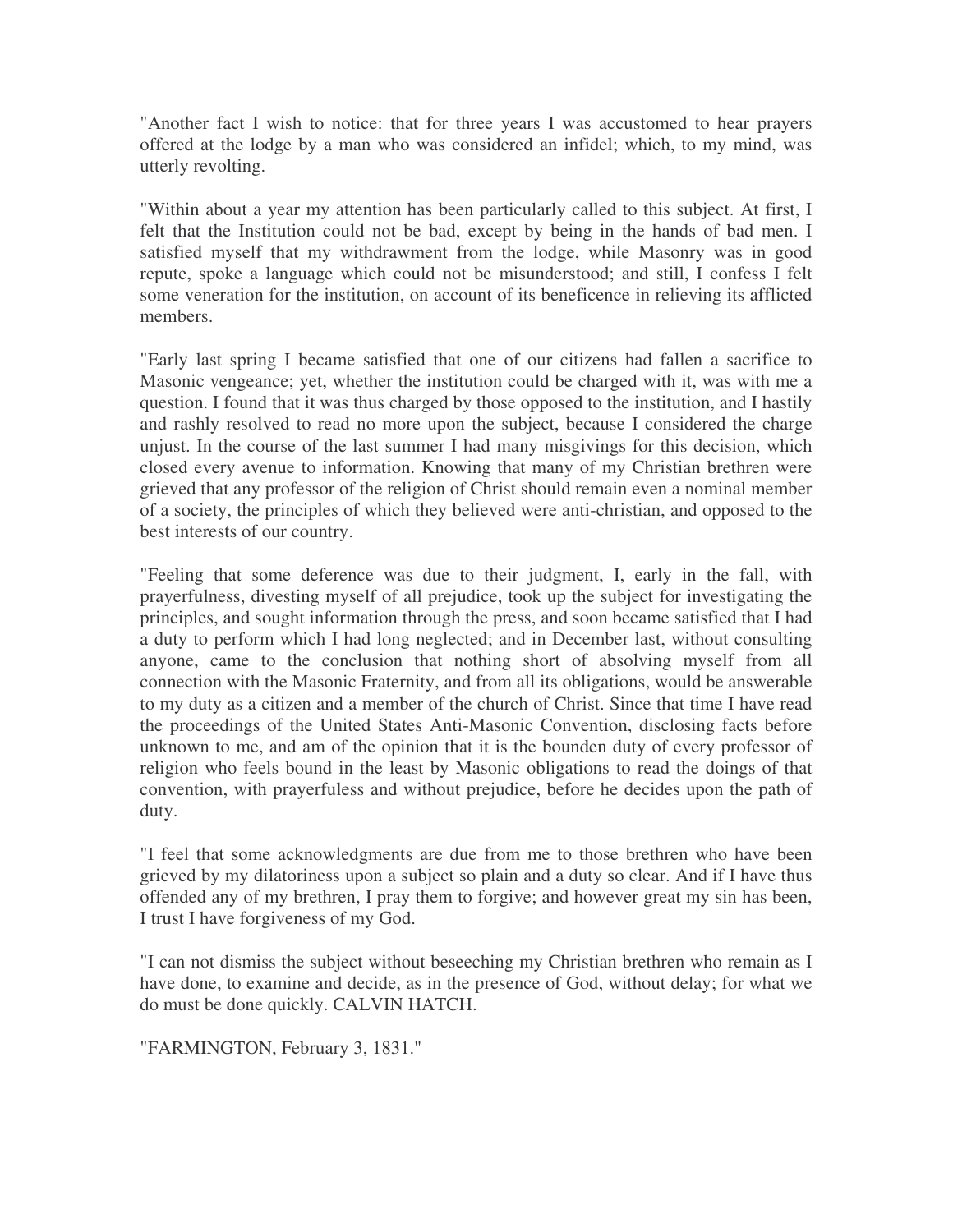#### COPY OF MY RENUNCIATION SENT BY MAIL TO NEW MILFORD, FEBRUARY 3, 1831.

"To the Officers of St. Peter's Lodge, New Milford, State of Connecticut:

"GENTLEMEN: For more than twenty years I have been a member of your lodge; and now, from a conviction that it is my duty as a citizen and a professed follower of our blessed Savior no longer to remain, even as I have been for the last twelve years, a nominal member of a society whose principles are opposed to the best interests of our country, and whose rites are, many of them, not only immoral, but a profanation of Scripture, and, consequently, opposed to the religion of the Gospel, I do, therefore, absolve myself from all its obligations whatever. CALVIN HATCH.

"FARMINGTON, December 25, 1830."

RENUNCIATION.

"Having been initiated some years since in the mysteries of Freemasonry, but without finding any of those advantages which were so bountifully promised by the Fraternity, and now being fully convinced that the Institution is corrupt to the very core, and used to promote ends tending to subvert our free institutions, we deem it our duty publicly to renounce all obligations to the 'Craft,' believing ourselves to be freed from its oaths, inasmuch as no man can bind himself to do anything contrary to the allegiance he owes to his country, or the duties he owes to his Maker.

"HENRY FISH, Salisbury, Master Mason. "EDWIN CHAPMAN, Windsor, M. Mason. "BLISS WELCH, Chatham, Royal Arch.

"Dated at HARTFORD, Feb. 4 1830."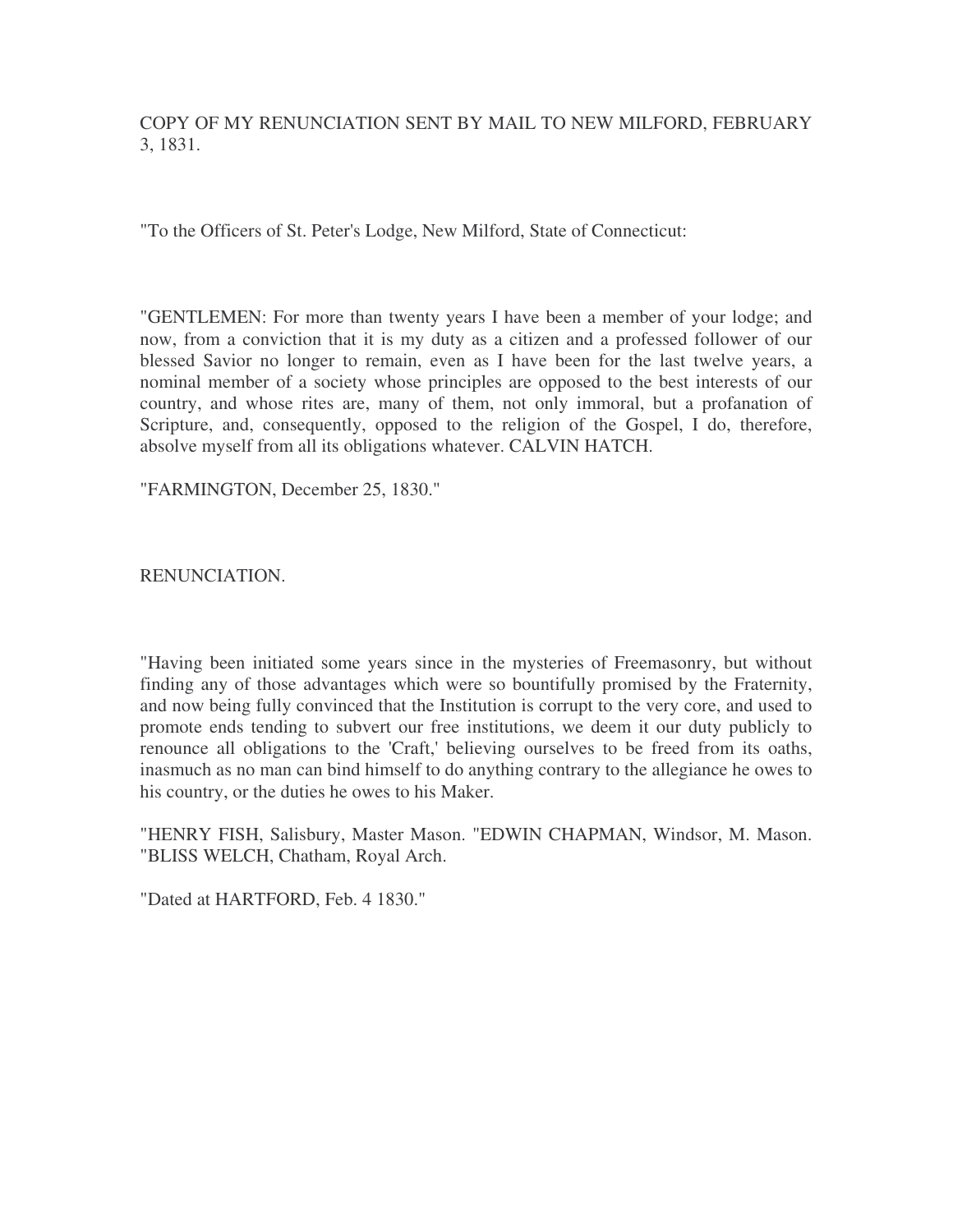#### CHAPTER V

#### EXAMINATION OF THE BOOKS REVEALING FREEMASONRY

HAVING established the fact that Bernard in his "light on Masonry," William Morgan, Allyn, Richardson, and others, all of whom substantially agree, have truly revealed Freemasonry as it was at that time, I will now enter upon an examination of some of these books, assuming as I must, or abandon all idea that any thing can ever be proved by human testimony, that they contain a veritable revelation of Freemasonry.

After I have examined these books, and learned and shown what Freemasonry was at their date, I shall consider the question of its having undergone any material change since that date, and also whether it can be so changed as to be an innocent institution and still retain the distinguishing characteristics of Freemasonry.

That I may do no injustice to any one, I shall not hold Masons responsible for oaths and degrees which are above and beyond them and which they have not taken and of which they have no knowledge. The question of their moral and responsible relation to the institution, as a whole, will receive notice in another place. At present I shall hold Masons responsible for those oaths, principles, teachings and degrees of which they have knowledge.

In these numbers I need only to notice a few points in the oaths of Masons, and I recommend all persons to obtain the books in which their oaths, ceremonies, and secrets are fully revealed. The first of their oaths is that of an Entered Apprentice. These oaths are administered in the following manner: The candidate stands on his knees, with his hands on the Holy Bible. The Worshipful Master pronounces the oath in short sentences, and the candidate repeats after him. The oath of the Entered Apprentice is as follows: "I, A.B., of my own free will and accord, in presence of Almighty God and this worshipful lodge of Free and Accepted Masons, dedicated to God and held forth to the holy order of St. John, do hereby and hereon most sincerely promise and swear, that I will always hail, ever conceal, and never reveal any part or parts, art or arts, point or points of the secrets, arts, and mysteries of ancient Freemasonry, which I have received, am about to receive, or may hereafter be instructed in, to any person or persons in the known world, except it be a true and lawful brother Mason, or within the body of a just and lawfully constituted lodge of such; and not unto him or unto them whom I shall hear so to be, but unto him and them only whom I shall find so to be after strict trial and due examination, or lawful information.

"Furthermore, do I promise and swear, that I will not write, print, stamp, stain, hew, cut, carve, indent, paint, or engrave it on anything movable or immovable under the whole canopy of Heaven, whereby or whereon the least letter, figure, character, mark, stain, shadow, or resemblance may become legible or intelligible to myself or to any other person in the known world, whereby the secrets of Masonry may be unlawfully obtained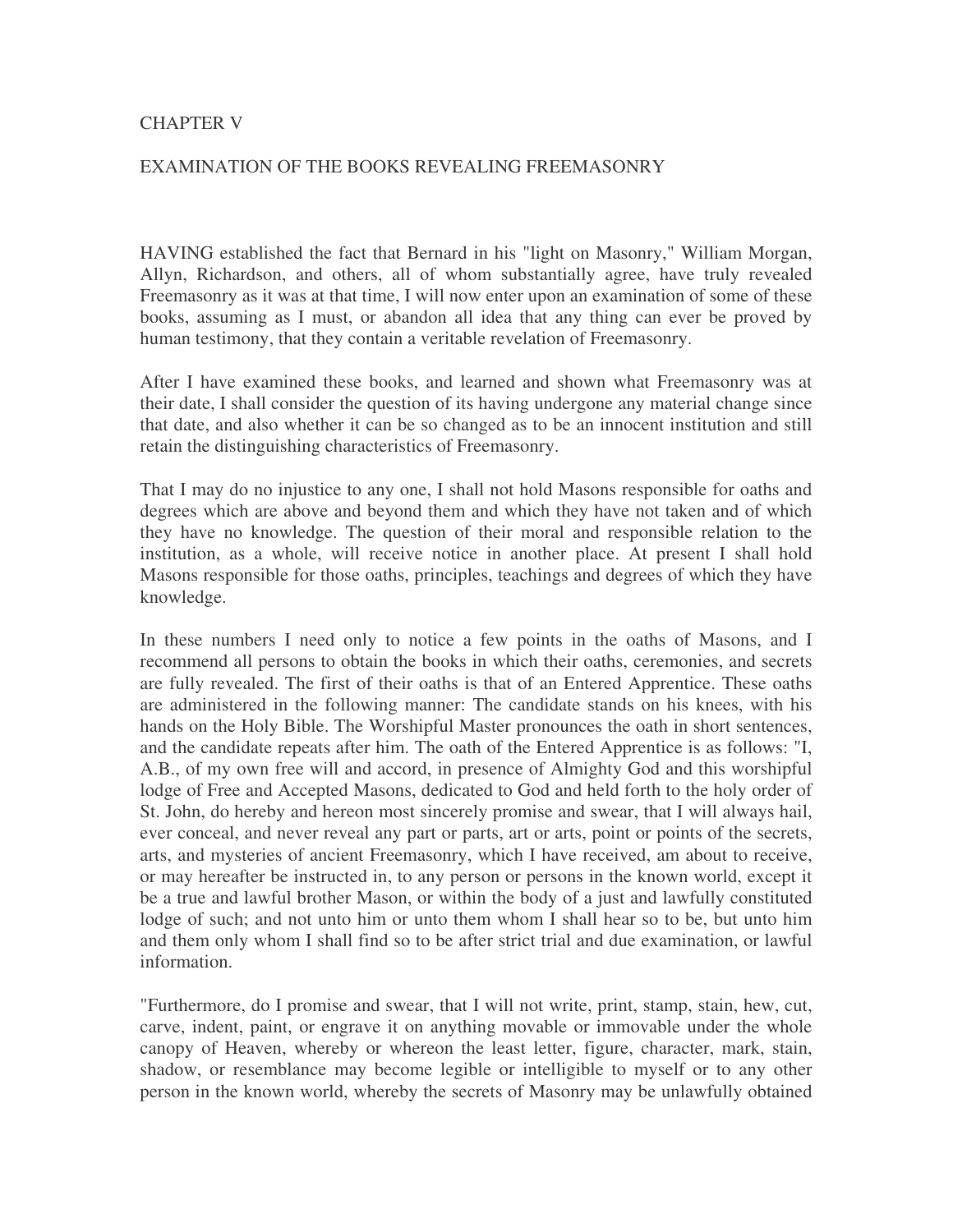through my unworthiness. To all of which I do most solemnly and sincerely promise and swear, without the least equivocation, mental reservation, or self-evasion of mind in me whatever; binding myself under no less penalty than to have my throat cut across, my tongue torn out by the roots, and my body buried in the rough sands of the sea at low water mark, where the tide ebbs and flows twice in twenty-four hours. So help me God, and keep me steadfast in the due performance of the same."--Light on Masonry, 8th edition, page 27.

Upon this oath I remark:

1. That the administration and taking of it are in direct violation of both the law and gospel of God. Jesus prohibits the taking of oaths. Mat. V. 34. "But I say unto you swear not at all." It is generally conceded that He intended only to forbid the taking of extra judicial oaths. That He did formally and positively forbid the taking, and of course the administering, of all oaths not regularly administered for judicial and governmental purposes, is, I believe, universally admitted. Here then we find that in the first step in Freemasonry the express command of Christ is set at nought.

2. The administration and taking of this oath is a taking of the name of God in vain and is therefore an awful profanity. Exod. xx: 7: "Thou shalt not take the name of the Lord thy God in vain: for the Lord will not hold him guiltless that taketh his name in vain." Professing Christian Freemasons, do you hear and remember this, and are you aware that in taking or administering this oath you take the name of God in vain and that He will not hoId you guiltless? Do you also remember that whenever you are present aiding, abetting, and consenting to the administering, and taking of this or any other Masonic oath you are guilty of violating the express command of Christ above quoted, and also the express prohibition of the lawgiver at Sinai? And yet you can see nothing unchristian in Freemasonry.

3. This oath pledges the candidate to keep whatever secrets they may communicate to him. But, for aught he knows, it may be unlawful to keep them. This oath is a snare to his soul. It must be wicked to thus commit himself on oath. The spirit of God's word forbids it.

4. The administrator of this oath had just assured the candidate that there was nothing in it inconsistent with his duty to God or to man. How is it, professed Christian, that you did not remember that you had no right to take an oath at all under such circumstances and for such reasons. Why did you not inquire of the Master by what authority he was about to administer an oath, and by what authority he expected and required you to take it? Why did you not ask him if God would hold him guiltless if he administered an oath in His name, and you guiltless if you took the oath. And when you have seen this or any other Masonic oath administered why have you not rebuked the violation of God's law and left the lodge?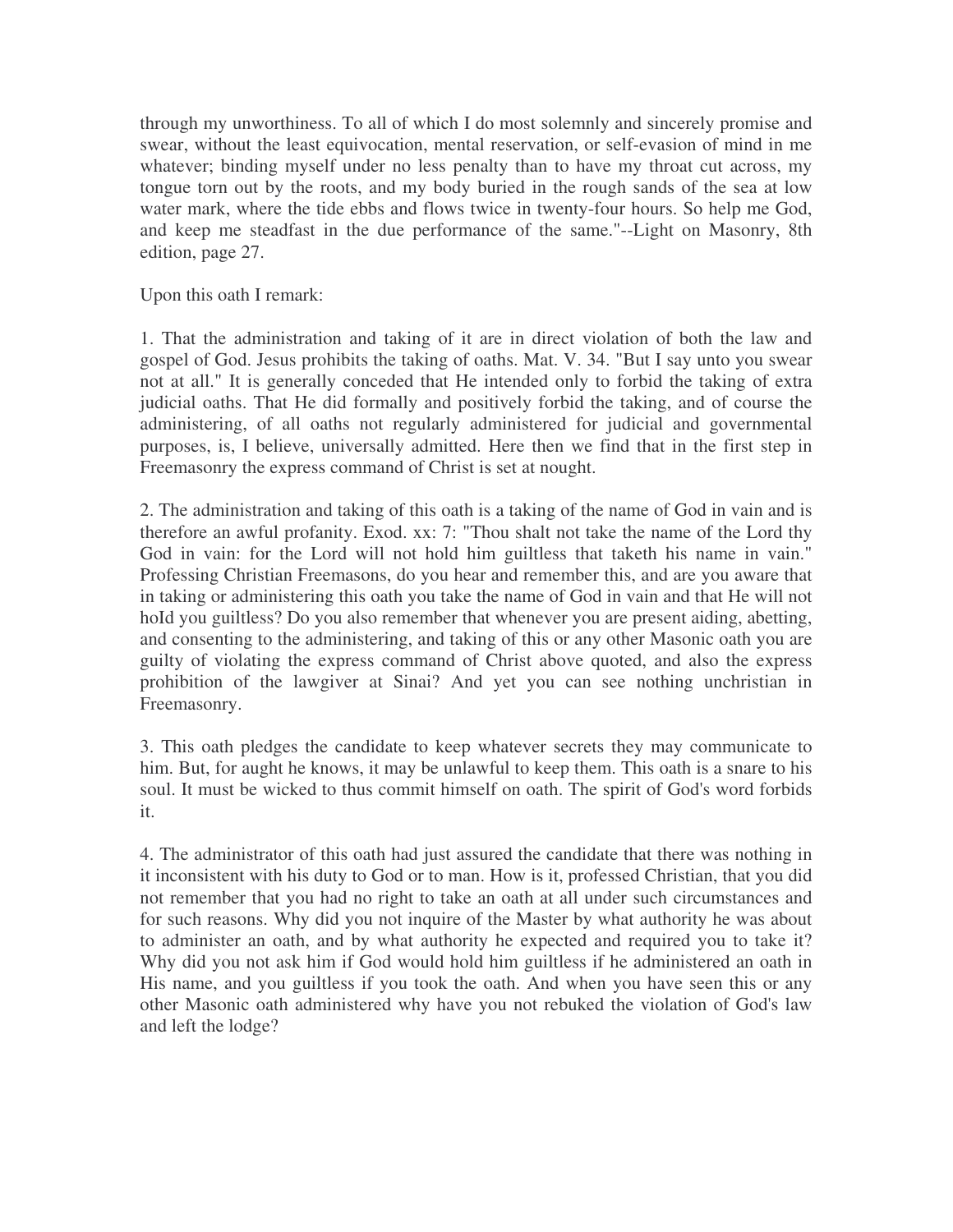5. Why did the Master assure the candidate that there was nothing in the oath contrary to his obligations to God or man, and then instantly proceed to violate the laws of both God and man and to require of the candidate the same violation of law, human and divine?

6. The penalty for violating this oath is monstrous, barbarous, savage, and is utterly repugnant to all laws of morality, religion or decency. Binding myself "under no less a penalty than to have my throat cut across, my tongue torn out by the roots, and my body buried in the sands of the sea at low-water mark, etc." Now, has any man a right to incur such a penalty as this?

I say again" such a penalty is savage, barbarous, unchristian, inhuman, abominable. It should be here remarked that in this oath is really found the virus of all that follows in Freemasonry. The candidate is sworn to keep secret everything that is to revealed to him in Freemasonry of which as yet he knows absolutely nothing. This is frequently repeated in the obligations that follow.

It will be observed that the candidate says, "to all of which I do solemnly and sincerely promise and swear, without the least equivocation, mental reservation, or self-evasion of mind in me, whatever." Richardson, who published the Freemason's Monitor in 1860, on the 4th page of his preface, says of Masonry: :The oaths and obligations were then undoubtedly binding (that is when Freemasonry was first established), not only for the protection of the members but for the preservation of the very imperfect arts and sciences of that period. To suppose these oaths mean anything now is simply absurd." What! How is this compatible with what is said in this first oath of Masonry, and hence binding through every degree of Masonry. "ALL THIS, I MOST SOLEMNLY AND SINCERELY PROMISE AND SWEAR, WITHOUT THE LEAST EQUIVOCATION, MENTAL RESERVATION, OR SELF-EVASION OF MIND IN ME WHATEVER." And now we are told by one of the highest Masonic authorities, that, to suppose that Masonic oaths mean anything in these days, is simply absurd. THEN, SURELY THEY ARE BLASPHEMY.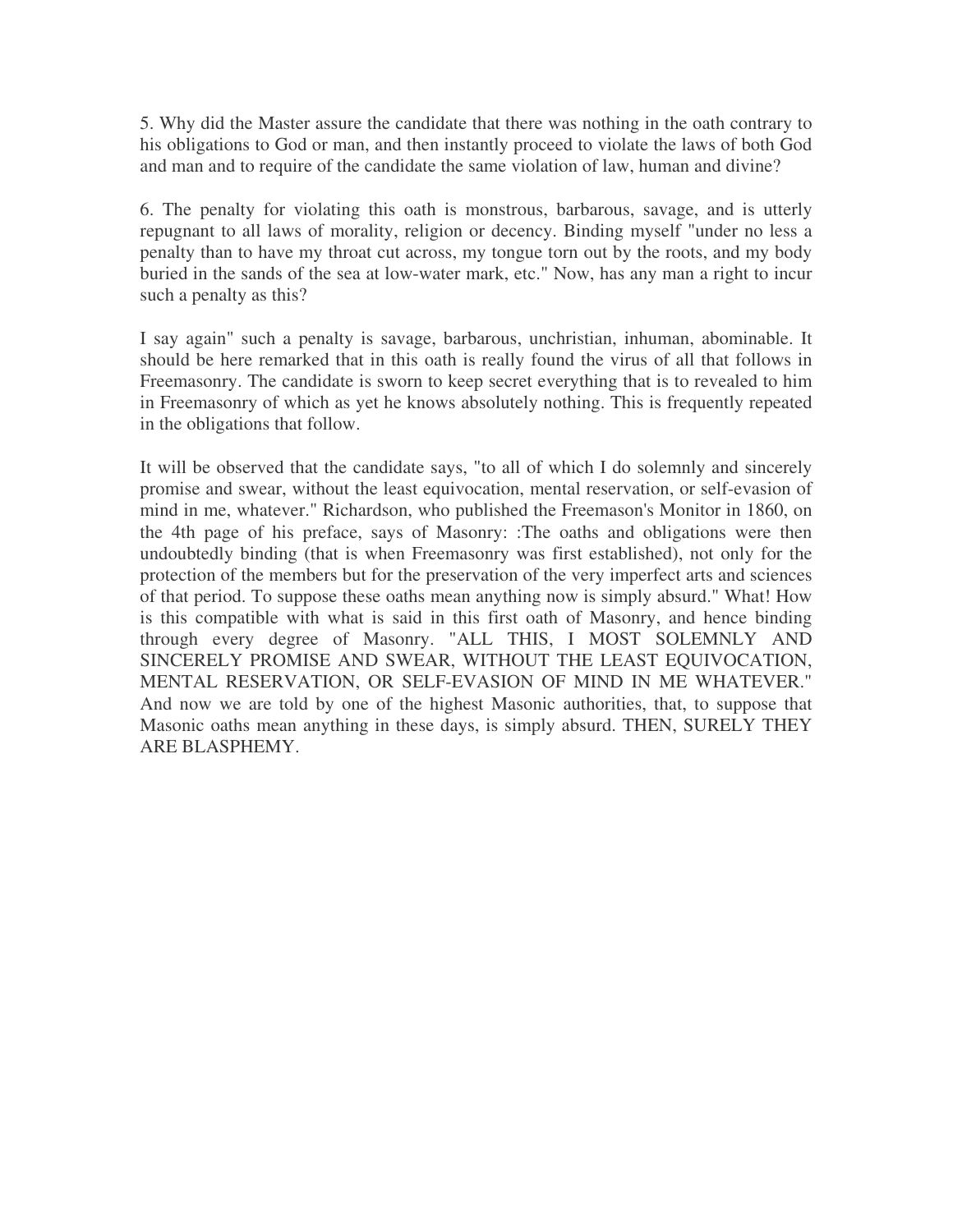#### MASTER'S DEGREE

PASS over the second degree of Masonry, the oath of which, in substance, is similar to that in the first, and in this number will consider the oath, or obligation of a Master Mason. I do not notice the ridiculous manner in which the candidate for the different degrees, is dressed and conducted into the lodge. The scenes through which they pass, are most humiliating and ridiculous, and cannot fail to be so regarded by all who will read the books in which they are described. I quote from the eighth edition of "Light on Masonry," by EIder David Bernard, published by W.J. Shuey, Dayton, Ohio. The obligation of the Master's degree will be found on the seventy-third and seventy-fourth pages of this work, and is as follows: "I, A.B., of my own free will and accord, in the presence of Almighty God, and this worshipful Lodge of Master Masons, erected to God, and dedicated to the holy order of St. John, do hereby and hereon, most solemnly and sincerely promise and swear, in addition to my former obligations, that I will not give the degree of Master Mason to any one of an inferior degree, nor to any one in the known world, except it be to a true and lawful brother or brethren Master Mason, or within the body of a just and lawfully constituted lodge of such; and not unto him nor unto them whom I shall hear so to be, but unto him and them only whom I shall find so to be, after strict trial and due examination, or lawful information received. Furthermore, do I promise and swear, that I will not give the Master's word which I shall hereafter receive neither in the lodge nor out of it, except it be on the five points of fellowship, and then not above my breath. Furthermore, do I promise and swear, that I will not give the grand hailing sign of distress, except I am in real distress, or for the benefit of the craft when at work; or should I ever see that sign given, or hear the word accompanying it and the person who gave it, appearing to be in distress, I will fly to his relief at the risk of my life, should there be a greater probability of saving his life than of losing my own. Furthermore, do I promise and swear, that I will not wrong this lodge, nor a brother of this degree, to the value of one cent, knowingly, myself, nor suffer it to be done by others, if in my power to prevent. Furthermore, do I promise and swear, that I will not be at the initiating, passing, and raising a candidate at one communication, without a regular dispensation from the Grand Lodge for the same. Furthermore, do I promise and swear, that I will not be at the initiating, passing, or raising a candidate in a clandestine lodge, I knowing it to be such. Furthermore, do I promise and swear, that I will not be at the initiating of an old man in dotage, a young man in nonage, an atheist, irreligious libertine, idiot, madman, hermaphrodite, nor woman. Furthermore, do I promise and swear, that I will not speak evil of a brother Master Mason, neither behind his back, nor before his face, but will apprise him of all approaching danger if in my power. Furthermore, do I promise and swear, that I will not violate the chastity of a Master Mason's wife, mother, sister, or daughter, I knowing them to be such, nor suffer it to be done by others, if in my power to prevent it. Furthermore, do I promise and swear, that I will support the constitution of the Grand Lodge of the State of -------- , under which this lodge is held, and conform to all the by-laws, rules and regulations of this, or any other lodge, of which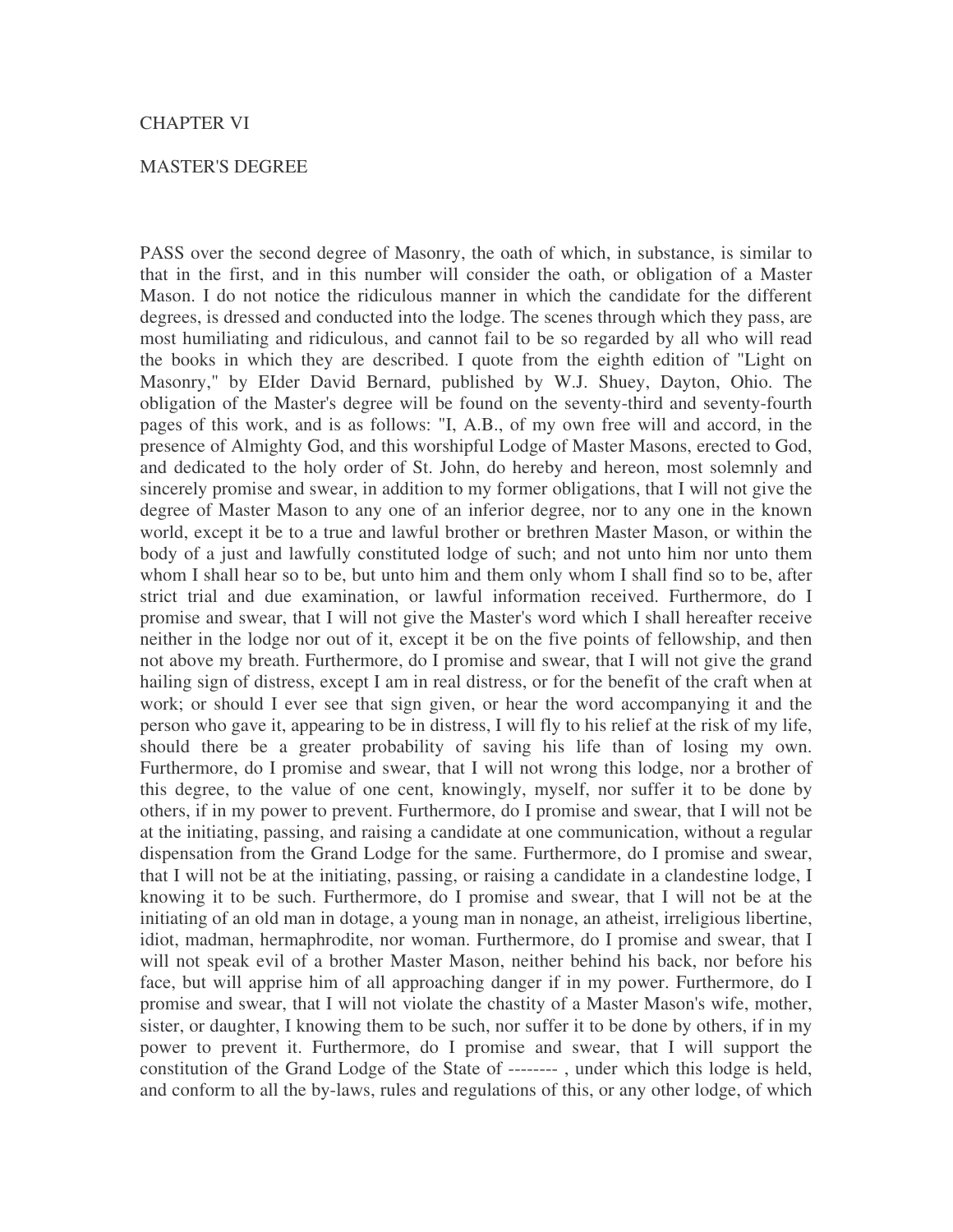I may at any time hereafter become a member. Furthermore, .do I promise and swear, that I will obey all regular signs, summons, or tokens, given, handed, sent, or thrown to me, from the hand of another brother Master Mason, or from the body of a just and lawfully constituted lodge of such, provided it be within the length of my cable tow. Furthermore, do I promise and swear, that a Master Mason's secrets, given to me in charge as such, and I knowing them to be such, shall remain as secure and inviolable in my breast as in his own, murder and treason excepted, and they left to my own election. Furthermore, do I promise and swear, that I will go on a Master Mason's errand whenever required, even should I have to go barefoot and bareheaded, if within the length of my cable tow. Furthermore, do I promise and swear, that I will always remember a brother Master Mason when on my knees, offering up my devotions to Almighty God. Furthermore, do I promise and swear, that I will be aiding and assisting all poor, indigent Master Masons, their wives and orphans, wheresoever disposed around the globe, as far as in my power without injuring myself or family materially. Furthermore, do I promise and swear, that if any part of this solemn oath or obligation be omitted at this time that I will hold myself amenable thereto, whenever informed. To all which I do most solemnly promise and swear, with a fixed and steady purpose of mind in me, to keep and perform the same, binding myself under no less penalty than to have my body severed in two in the midst, and divided to the north and south, my bowels burnt to ashes in the center and the ashes scattered before the four winds of heaven, that there might not the least track or trace of remembrance remain among men and Masons of so vile and perjured a wretch as I should be, were I ever to prove willfully guilty of violating any part of this my solemn oath or obligation of a Master Mason. So help me God, and keep me steadfast in the due performance of the same."

#### Upon this oath I remark:

1. The first sentence is both profane and false. The Master instructs the kneeling candidate with his hand on God's Holy Word to affirm, and the candidate does affirm that the lodge in which he is kneeling is erected to God and dedicated to the holy order of St. John. Remember this is said in and of every Master Masons' lodge. But is this true? No, indeed, it is mere mockery. The words are a mere profane form. Does not every Freemason know this?

2. This, and all the following oaths of Masonry, are administered and taken as additions to all the previous oaths which the candidate has taken. (See the oath.) All that is wicked and profane in the former oaths is indorsed and reaffirmed in this and in every succeeding oath. Thus Freemasons proceed to pile oath upon oath in a manner most shocking and revolting. And is this a Christian institution? Is this obedience to Him who has said "swear not at all?"

3. The grand hailing sign of distress mentioned in this oath, consists in raising both hands to heaven in the attitude of supplication. The words accompanying this sign are, "0 Lord, my God, is there no help for the widow's son?" The candidate is told by the Master that this attitude was taken and these words were used by Solomon when he was informed of the murder of Hiram Abiff. Of this, "Light on Masonry" will give the reader full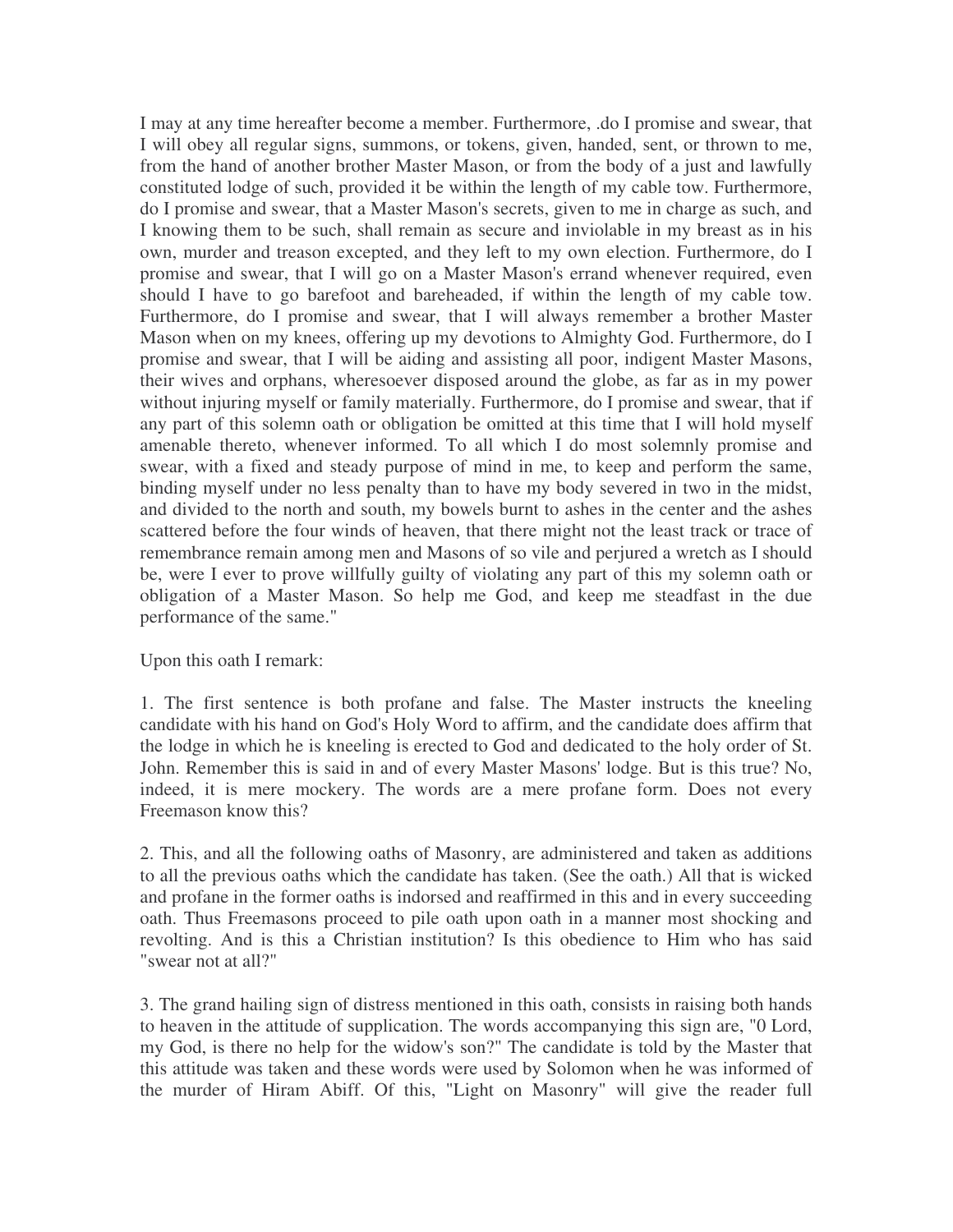information. This whole story of the murder of Hiram Abiff is a profane falsehood, as I shall more fully show in another place. Hiram Abiff was never murdered. Solomon never gave any such sign, or uttered any such words. The whole story is false; both the grand hailing sign of distress, and the accompanying words, are a profane mockery, and an insult to God. But what is the thing promised in this part of a Master Mason's oath? Observe, the candidate swears. 'should I ever see that sign given, or hear the word accompanying it, and the person who gave it, appearing to be in distress, I will fly to his relief at the risk of my life, should there be a greater probability of saving his life than of losing my own" Observe, it matters not what is the cause of the distress in which a Master Mason may be--if he has committed a crime, and is likely to be arrested, or has been arrested; if he is imprisoned, or likely to be imprisoned; if he is on trial in a court of justice and likely to be convicted, and a Master Mason is on the bench as a judge, or on the jury, or called as a witness; or is a Master Mason a sheriff and has the prisoner in custody; or is he a constable, having charge of the jury to whom the case is to be submitted; or is he a prosecuting attorney, appointed by the government to prosecute him for his crime, and secure his conviction--in any of these cases, the prisoner giving the grand hailing sign of distress, binds, by a most solemn oath, the judge, jurymen, sheriff, constable, witness, attorney, if a Master Mason, to seek to release him, at the hazard of his life. All who are acquainted with the practical results of this section of the Master's oath, as they appeared in the investigations connected with the murder of William Morgan, are aware that Master Masons kept this oath inviolate, when efforts were made to convict the kidnappers and murderers, insomuch that it was found impossible to execute the laws. Cases are reported as having repeatedly occurred in the administration of justice, where this hailing sign of distress has prevailed to rescue the guilty from the hand of justice. In another part of this oath, you will observe, the candidate swears, that he will apprise a brother Master Mason of approaching danger, if within his power. This binds a Master Mason to give a criminal notice, if he understands that he is about to be arrested. If the sheriff has a writ for the arrest of a brother Master Mason, this oath lays him under an obligation not to arrest him, but to give him notice, that if he does not keep out of the way, he shall be obliged to arrest him. If the magistrate who issued the writ is a Master Mason, his oath obliges him to give the criminal Master Mason warning, so that he may evade the execution of the writ. Reader, get and read the Pamphlet Published by Judge Whitney, of Belvidere, Illinois. It can be had, I believe, at the bookstores in this town. This pamphlet will give you an account of the trial of Judge Whitney, who was Master of a lodge, before the Grand Lodge of Illinois. It will show you how completely this oath may prevail to obstruct the whole course of justice, and render the execution of the law impossible. If a Master Mason is suspected of a crime, and his case comes before a justice of the peace who is a Master Mason, or before a grand jury upon which there is a Master Mason, or before a court or petit jury in which are Master Masons, if they keep inviolate their oath, it is impossible to reach the execution of the law. Furthermore, if there be Master Masons in the community, who hear of the guilt and danger of a brother Master Mason, they are sworn to give him warning. It is no doubt for this reason, that Masons try to secure amongst themselves all the Officers connected with the administration of justice. At the time of the murder of Morgan, it was found that to such an extent were these offices in the hands of Freemasons that the courts were entirely impotent. I quote the following from "Stearns' Letters on Freemasonry." page 127: "In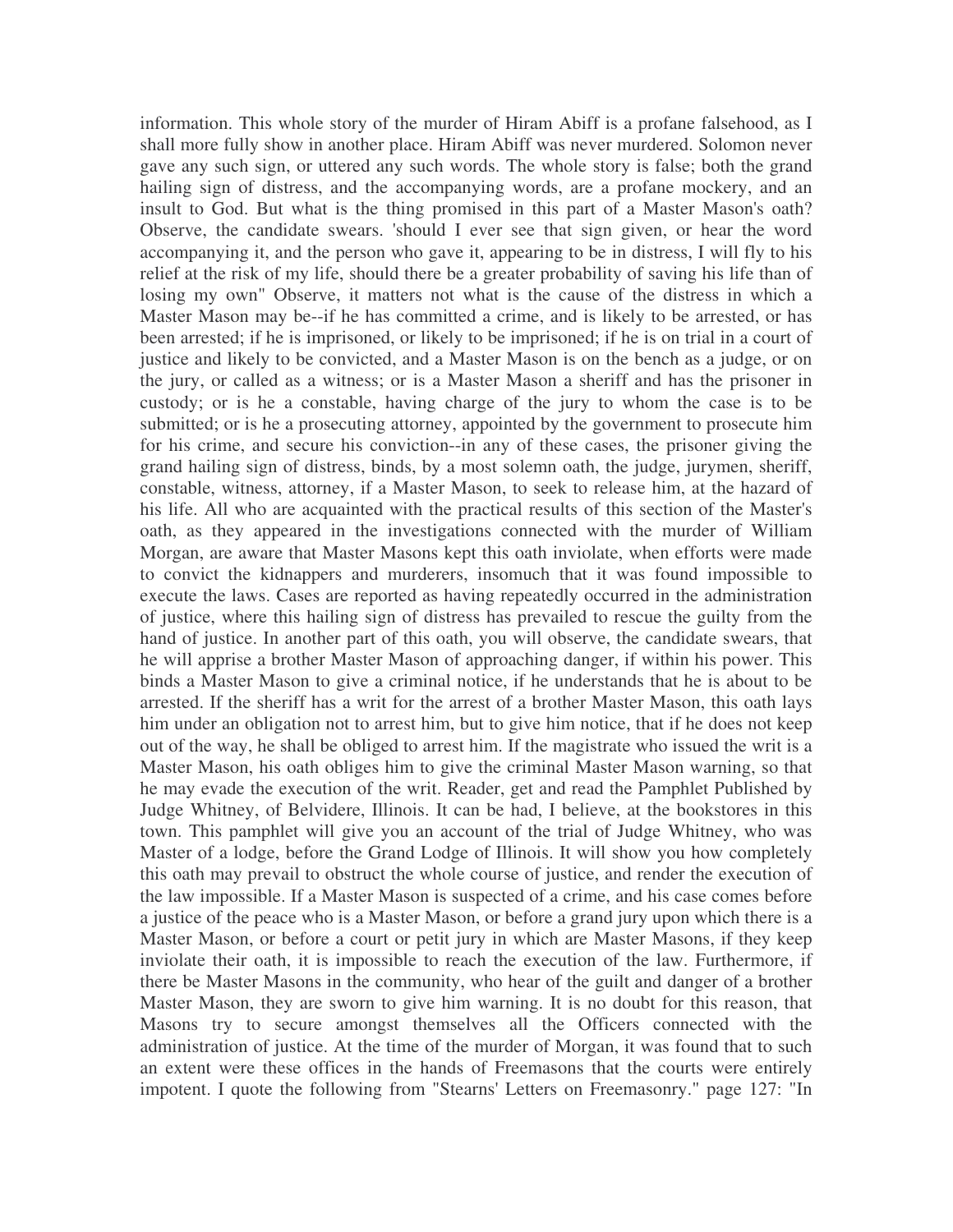speaking of the murder of William Morgan, of the justice of it, and of the impossibility of punishing his murderers, a justice of the peace in Middlebury, a sober, respectable man, and a Mason, said, 'that a man had a right to pledge his life,' and then observed: 'What can you do? What can a rat do with a lion? Who are your judges? who are your sheriffs? and who will be your jurymen?'" It is perfectly plain that if Freemasons mean anything by this oath, as they have given frequent evidence that they do, this obligation must be an effectual bar to the administration of justice wherever Freemasons are numerous. No wonder, therefore, that dishonest men among them are very anxious greatly to multiply their numbers. In the days of William Morgan, they had so multiplied their numbers that it was found impossible, and in these days Freemasons have become so numerous, that in many places it will be found impossible to execute the criminal laws. Even in commercial transactions where Freemasons are parties to a suit, it will be found impossible to secure the ends of justice. Let not Freemasons complain of this assertion

4. You will observe that in this oath the candidate also swears, that "a Master Mason's secrets, given to me in charge as such," \* \* "shall remain as secure and inviolate in my breast as in his own, murder and treason excepted, and they left to my own election." Now, this section of the oath is very broad and may be understood to cover secrets of every description. But to put it beyond all doubt whether crimes are to be kept secret, murder and treason are excepted, showing that the oath has respect particularly to concealing the crimes of a Master Mason. He may commit Theft, Robbery, Arson, Adultery, Rape, or any crime whatever, Murder and Treason excepted, and however well the commission of these crimes may be known to a Master Mason, if a Master Mason has committed them, he is under oath to conceal them. Now, is this right? Is this consistent with duty, either to God or man? Must not this often prove a fatal bar to the detection of crime, and the administration of justice? Certainly it must, or Freemasons must very frequently violate their solemn oath. If Freemasons deny this, in the denial they maintain that Masons care nothing for their oaths. It is self-evident that this Master's oath is either a conspiracy against the execution of law, or Master Masons care nothing for the solemnity of an oath. Gentlemen, take which horn of the dilemma you please! If these oaths are kept inviolate the course of justice must be effectually obstructed. If they are not kept, Master Masons are guilty of false swearing, and that continually. Which shall we believe to be true? Do Master Masons continually treat this solemn oath with contempt, or, do they respect their oaths, conceal the crimes of Master Masons, and fly to their rescue if they are detected and likely to be punished? Let not Master Masons, or any body else, exclaim: "Oh! these oaths are very innocent things! Crimes will be detected, criminals will be punished, for Masons care nothing for their oaths." Indeed! And does this excuse them? It is only by being guilty of false swearing that they can fail to thoroughly obstruct the course of justice. They are certainly under the most solemn oath to do that, in case of crime committed by a Master Mason, which will effectually defeat the execution of law. Let it be then particularly observed, that in every community where there are Master Masons, they either compose a class of conspirators against the administration of criminal law, and the execution of justice; or, they are a class of false swearers who care nothing for the solemnity of an oath. Let this not be regarded as a light thing. It is a most serious and important matter, and that which I have stated is neither false nor extravagant. It is a literal and solemn truth. Let it be well pondered. There is the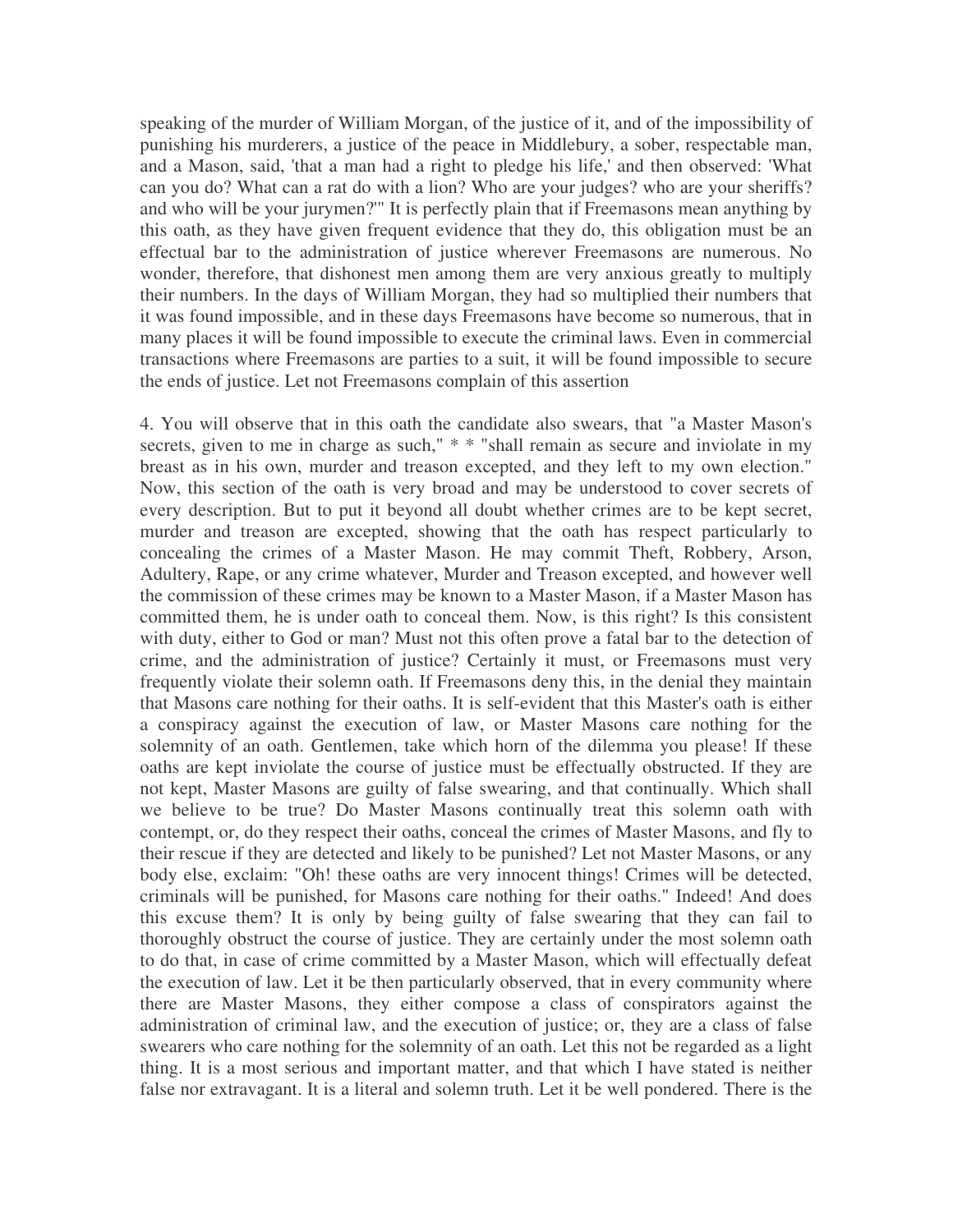oath; read it for yourself; mark its different points and promises, and you will see there is no escape from these conclusions.

5. The candidate in this oath swears, "I will not wrong this lodge, nor a brother of this degree to the value of one cent, knowingly myself, nor suffer it to be done by others, if in my power to prevent." Now observe, he makes this promise "under no less penalty, than to have my body severed in two in the midst, and divided to the north and south, my bowels burnt to ashes in the center, and scattered before the four winds of heaven, that there might not the least track or trace of remembrance remain among men or Masons of so vile or perjured a wretch as I should be, were I ever to prove willfully guilty of violating any part of this my solemn oath or obligation as Master Mason. So help me God, and keep me steadfast in the due performance of the same." Now, observe, one part of this Master's obligation is that which I have just quoted, that he will not wrong the lodge, nor a brother of this degree to the value of one cent. For doing this, he solemnly agrees to incur the awful penalty just above written. Is this just, as between man and man? Has any man a right to take such an oath under such penalties? Christian Freemason, can you see nothing wrong in this? Is not this profane, abominable, monstrous?

6. Observe, upon the same penalty, the candidate proceeds: "Furthermore do I promise and swear, that I will not be at the initiating, passing, and raising a candidate at one communication without a regular dispensation from the Grand Lodge for the same." Observe, then, to do this is so great a crime among Masons as to incur this awful penalty. The candidate proceeds: "Furthermore do I promise and swear, that I will not be at the initiating of an old man in his dotage, a young man in his nonage, an atheist, irreligious libertine, idiot, madman, hermaphrodite, nor woman." To do this, observe, is so great a crime among Masons as to incur the awful penalty attached to this oath. And this is Masonic benevolence! It professes to be a saving institution, and excludes the greater part of mankind from its benefits! The candidate proceeds: "Furthermore do I promise and swear, that I will not speak evil of a brother Master Mason, neither behind his back, nor before His face." Now, observe again, to do this is to incur this awful penalty, for this is one part of the oath. But who does not know that Freemasons violate this part of the oath, as well as that which relates to wronging each other, almost continually? The candidate proceeds: "Furthermore do I promise and swear, that I will not violate the chastity of a Master Mason's wife, sister, or daughter, I knowing them to be such, nor suffer it to be done by others, if in my power to prevent." But why not promise this in respect to all women? If this oath had included all women., it would have the appearance of justice and benevolence, but as it is, it is only an odious partiality, and does not imply even the semblance of virtue. The candidate proceeds: "Furthermore do I promise and swear, that I will support the constitution of the Grand Lodge of the State of--------, under which this lodge is held, and conform to all the by-laws, rules, and regulations of this or any other lodge of which I may, at any time hereafter, become a member? Observe that to violate this part of the obligation is to incur the awful penalty attached to this oath. The candidate proceeds: "Furthermore do I promise and swear, that I will obey all regular signs, summonses, or tokens given, handed, sent, or thrown to me from the hand of a brother Master Mason, or from the body of a just and lawfully constituted lodge of such,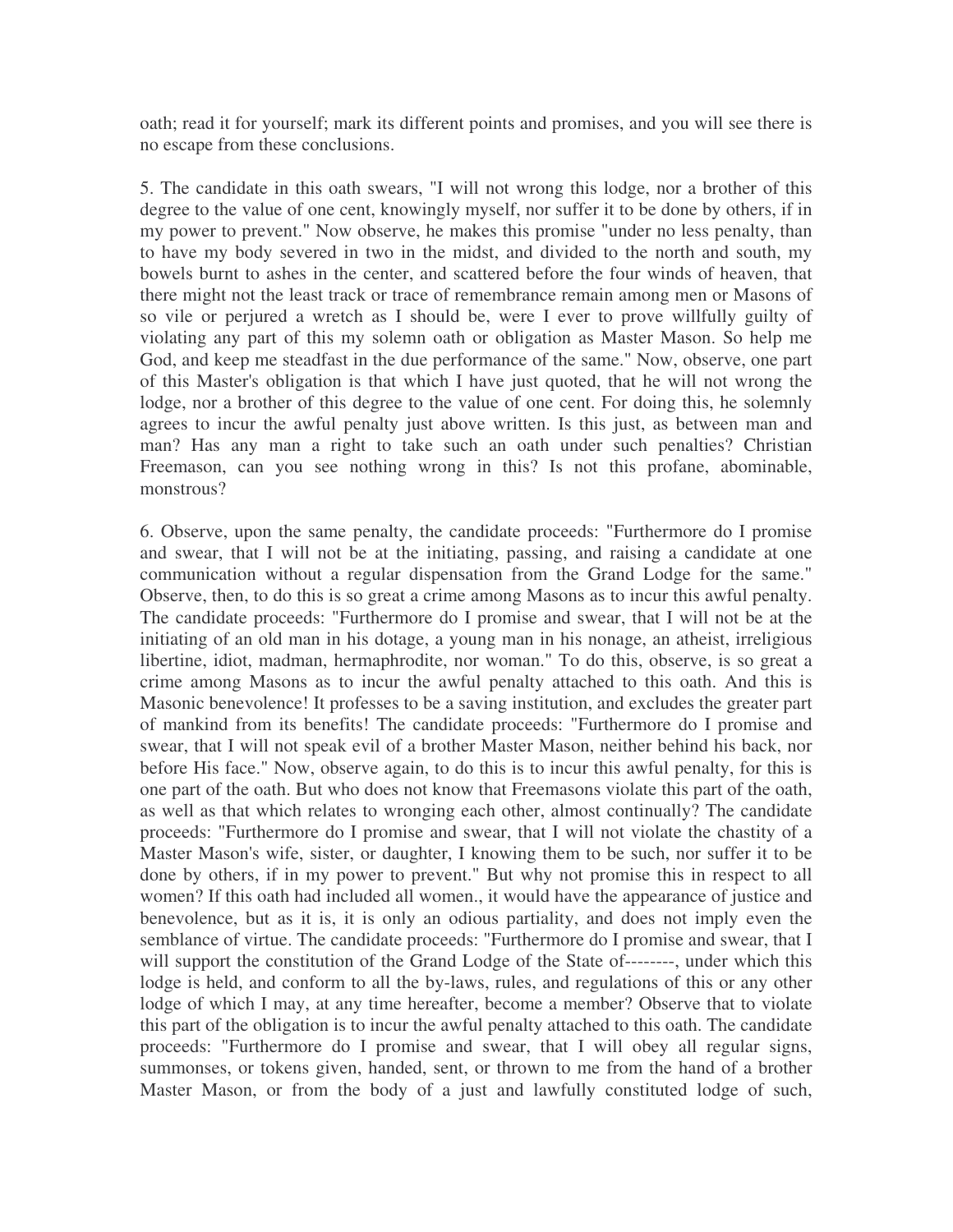provided it be within the length of my cable tow." This, indeed, puts a rope around the neck of every offending brother. He is under oath to answer any sign or summons given him from a brother Master Mason, or from a lodge. If he refuses or neglects to respond to the summons, he incurs the penalty, and is liable to have it executed upon him. The cable tow is literally a rope of several yards in length, but in a Master's Iodge is understood to represent three miles. In the degrees of Knighthood the distance is reckoned to be forty miles. This is fearful, and the responding to such summonses has, doubtless, cost many a man his life, by placing him in the hands of an exasperated lodge. The candidate proceeds: "Furthermore do I promise and swear, that I will go on a Master Mason's errand, whenever required, even should I have to go barefoot and bareheaded, if within the length of my cable tow." Now, failure to do this incurs the awful penalty of this obligation. A Master Mason's errand! What errand? From the words it would seem any errand, however trivial it may be; every errand, however frequently, a Master Mason might wish to send another on an errand. If it does not mean this, what does it mean? But whatever it means a failure incurs the whole penalty. The candidate proceeds: "Furthermore do I promise and swear, that I will always remember a brother Master Mason when on my knees offering up my devotions to Almighty God." But do Masons do this? In secret, family, public, social prayer, do they do this? Professed Christian Mason, do you do it? If not, you are guilty of false swearing every time you omit it. What! on your knees offering up your devotions to Almighty God, and guilty, at that very moment, of violating a solemn oath, by neglecting to pray for Master Masons! Remember, to fail in this respect incurs the awful penalty attached to this obligation. Now comes that part of the obligation upon which they lay so much stress as proving Masonry to be a benevolent institution: "Furthermore do I promise and swear, that I will be aiding and assisting all poor, indigent Master Masons, their wives and orphans, wherever disposed round the globe, as far as in my power, without injuring myself or family materially." In another place I shall show that there is no benevolence whatever in doing this, as every candidate pays into the public treasury money to compose a fund for the supply of the wants of the families of indigent Freemasons, simply upon the principle of a mutual insurance company. At present I simply remark that a failure to do this incurs the whole terrible penalty of this obligation. The candidate concludes his promises by saying: "Furthermore do I promise and swear, that if any part of this solemn oath and obligation be omitted at this time, I will hold myself amenable thereto, whenever informed."

Some months since I received a letter from a Master Mason who was manifestly a conscientious man. He informed me that he had been reading my letters in the Independent, on Freemasonry--that his mind was so distressed, in view of his Masonic obligations and relations, that he was wholly unable to attend to business, and that he should become deranged, if he could not escape from these entanglements----that he must and would renounce Freemasonry at all hazards. When he took the oath of the Master's degree the clause pledging him to keep a Master Mason's secrets, murder and treason excepted, was omitted, so that he was not aware of that clause until afterward. This clause, however, that I last quoted, bound him fast. No wonder that this conscientious man was frightened when he came to understand his true position. In administering this long oath to any conscientious man, any part of it that would shock a tender conscience may be omitted, and yet the candidate is pledged to hold himself amenable to that part or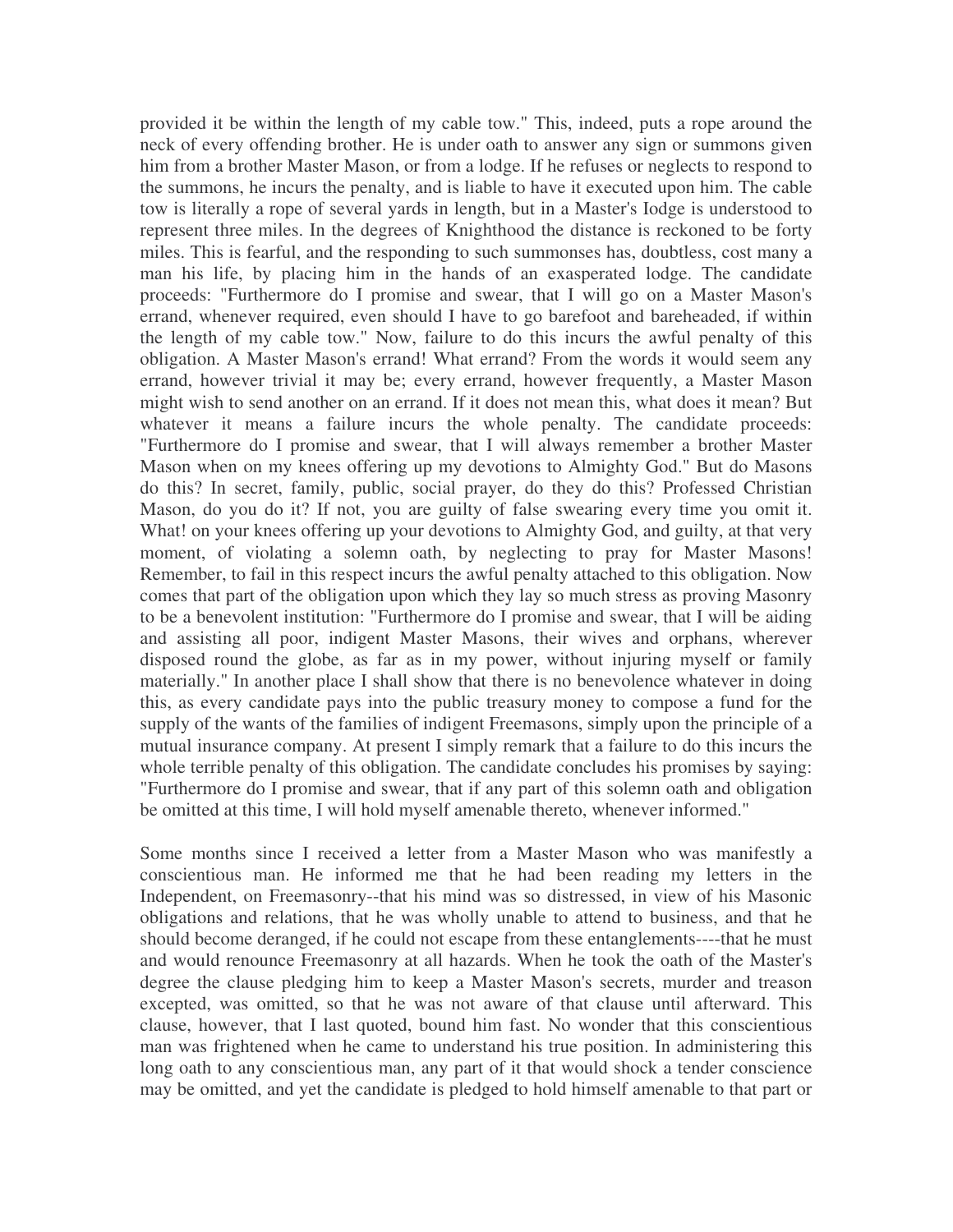those parts, that have been omitted, whenever informed of the same. This is a trap and a snare into which many a tender conscience has been betrayed. And is this an oath which a Christian man may take, or any other man, without sin? Can any man administer this oath, or take it, or be voluntarily present, aiding and abetting, and be guiltless of awful profanity and blasphemy? I have dwelt the longer upon this oath, because probably twothirds of the Masons in the United States have gone no further than this degree. Now, is it not perfectly plain that a man who has taken this oath ought not to be intrusted with the office of a magistrate, a sheriff, marshal or constable? That he is not to be credited as a witness where a Master Mason is a party? That he ought not to be allowed a place on a jury where a Master Mason is a party? And, in short, that he can not safely be intrusted with any office of honor or profit, either in Church or State? Is it not plain that a Master's Lodge, in any community, is a dangerous institution, and that the whole country is interested in the utter suppression of such an institution?

Let not this opinion be regarded as too severe. The fact is that Freemasons intend to fulfill their vows, or they do not. If Master Masons intend to do what they swear to do, is it right to intrust them with the execution of the laws? If they do not intend to fulfill their vows, of what avail will their oath of office be, since they have no regard for the solemnity of an oath? In every view of the subject it is plain that such men ought not to be trusted. Take either horn of the dilemma, it amounts to the same thing. I shall have more to say on this subject hereafter.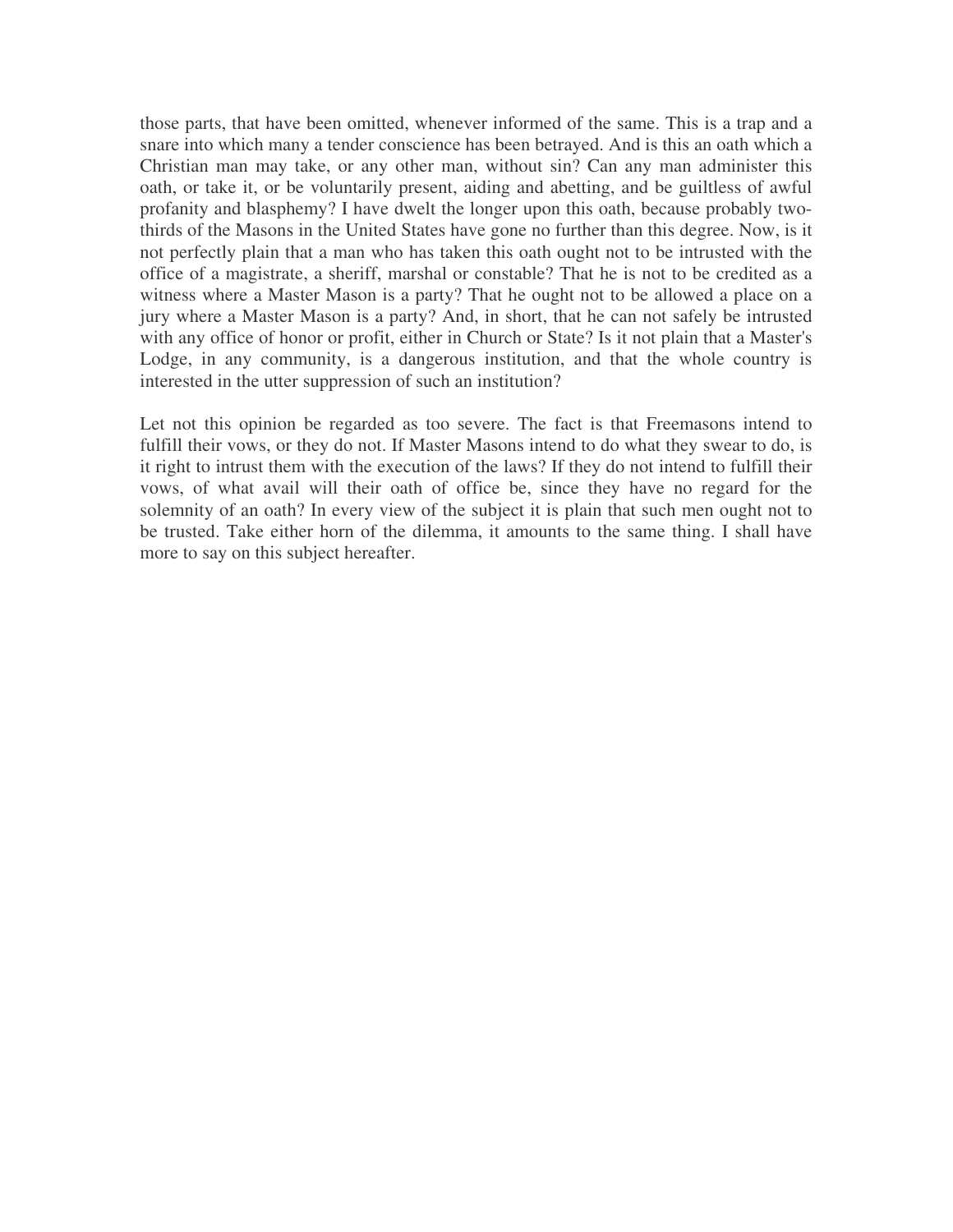## CHAPTER VII

#### ROYAL ARCH DEGREE

The fourth degree of Masonry is that of "Mark Master." The fifth is that of "Past Master." The sixth is that of "Most Excellent Master." In these the same points, in substance, are sworn to as in the Master's degree. In each succeeding oath the candidate recognizes and reaffirms all of his past obligations. In nearly every obligation the candidates swear implicit allegiance to the Grand Lodge of the United States and to the Grand Lodge of the State under which his lodge holds its charter. The candidate swears, also, that he will never be present at the raising of any person to a higher degree who has not regularly taken each and all of the previous or lower degrees. In the first degree secresy alone is enjoined. After this, additionaI clauses are introduced at every step, until the oaths of some of the higher degrees spread over several pages. They nearly all pledge pecuniary help to poor, indigent, worthy Masons, and their families, as far as they can without material injury to themselves and families. They never promise to deny themselves or families any comfort or luxury for the purpose of helping indigent worthy sons or their families. They never promise in their oaths to give pecuniary aid to any but Masons and their families. These families, by their head, have paid into the Masonic fund the amount that entitles them to aid, in case of pecuniary want, on the principle of mutual insurance against want.

All Masons above the third, or Master's degree, are sworn to keep inviolate the secrets of a brother, murder and treason excepted, up to the seventh, or Royal Arch degree. In the oath of this degree the candidate, as we shall see, swears to keep all the secrets of companion of this degree, murder and treason not excepted. All Masons of and above this degree are solemnly bound to do this. The same is true of all the points sworn to in this obligation which we proceed to examine.

In reviewing this and the degrees above it, I shall not need to give them in full, as they are substantially and almost verbatim alike, except as new points are added as the candidate goes on from one degree to another. The Royal Arch degree is taken in a lodge called a chapter. A Mason of this degree is called a companion, while in the lower degrees Masons address each other as brothers. After swearing to the same points contained in previously taken oaths, the kneeling candidate, with hands on the Holy Bible, proceeds: "I furthermore promise and swear, that I will aid and assist a companion Royal Arch Mason when engaged in any difficulty, and espouse his cause so far as to extricate him from the same, if within my power, whether he be right or wrong.

Here, then we have a class of men sworn, under most frightful penalties, to espouse the cause of a companion so far as to extricate him from any difficulty, to the extent of their power, whether he is right or wrong. How can such a man be safely intrusted with any office connected with the administration of the law? He means to abide by and perform this solemn oath, or he does not. It he does, will he not inevitably defeat the due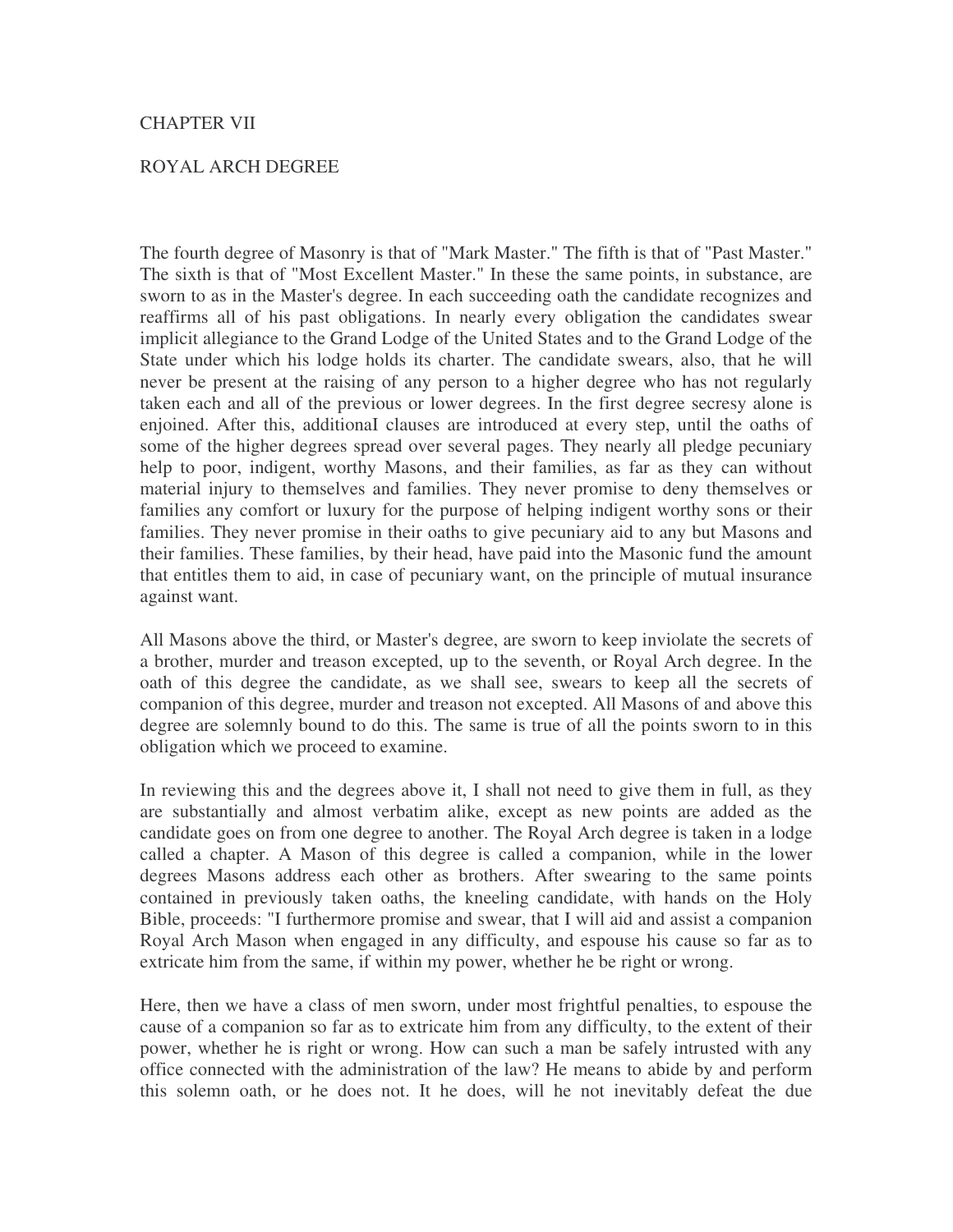execution of law, if intrusted with office connected with it? Suppose he is a magistrate, a sheriff, marshal, or constable, will he not be able to prevent the execution of justice, if he does all within his power, as he is solemnly sworn to do? If on a jury, if sworn as a witness, how can he be trusted, if he fulfills his Masonic vows?

But suppose he does not intend to abide by and fulfill his vows, but still adheres and does not renounce them; suppose he still recognizes their obligation, but fails to fulfill them, is he a man to be trusted with an office? If he does not respect and fulfill his Masonic oaths, the validity of which he acknowledges by continued adherence, of what avail will be his oath of office? Of what use will it be for him to swear that he will faithfully execute the laws, if he has taken the oath of this degree, and either fulfills or fails to fulfill it? If he fulfills it, he surely will not execute the law upon a companion Royal Arch Mason. If he still adheres to, but fails to fulfill his oath, he does not respect the solemnity of an oath, and ought not to be intrusted with an office. If he publicly, sincerely, and penitently renounces his Masonic oath as unlawful, profane, and not binding, he may be trusted with office, but while he adheres he must violate either his oath of office, or his Masonic oath, whenever the accused is a Royal Arch Mason, and, indeed, whenever such an one is involved in any legal difficulty.

I beseech the public not to think this severe. There is, in fact, no third way. Take either horn of the dilemma and it amounts to the same thing. To treat this lightly, as some are disposed to do, or to get over it under cover of the plea of charity, is worse than nonsense; it is wicked to ignore the truth, and proceed as if there were no great wrong in this case. There is great wrong, great sin, and great danger in this case--danger to both Church and State, danger to the souls of men thus situated. I beseech this class of men to consider this matter, and renounce this position. If they will not, I see neither justice nor safety in allowing such men to hold an office in Church or State.

But what is the moral character of a man who espouses the cause, and does all he can to rescue a criminal from the hands of justice

I answer, he is a partaker of his guilt. He is truly an accessory after the fact. This oath does not contemplate the professional services of an advocate employed to defend an accused person in a court of justice. But even in this case an advocate has no right to defeat the due administration of justice, and turn the criminal loose to prey upon society. When he does this he sins both against God and society. It is his business to see that no injustice is done the accused; to secure for him a fair and impartial trial, but not to rescue him, if guilty. An advocate who would "espouse the cause" of a criminal "so far as to extricate him from his difficulty, whether right or wrong," would deserve the execration of both God and man.

The candidate in this degree proceeds, as follows: "Also, that I will promote a companion Royal Arch Mason's political preferment in preference to another of equal qualifications." Bernard, who has taken this and many other Masonic oaths, says, in his "Light on Masonry," in a foot-note, that this clause of the oath is, in some chapters, made a distinct point in the obligation, thus: "I furthermore promise and swear, that I will vote for a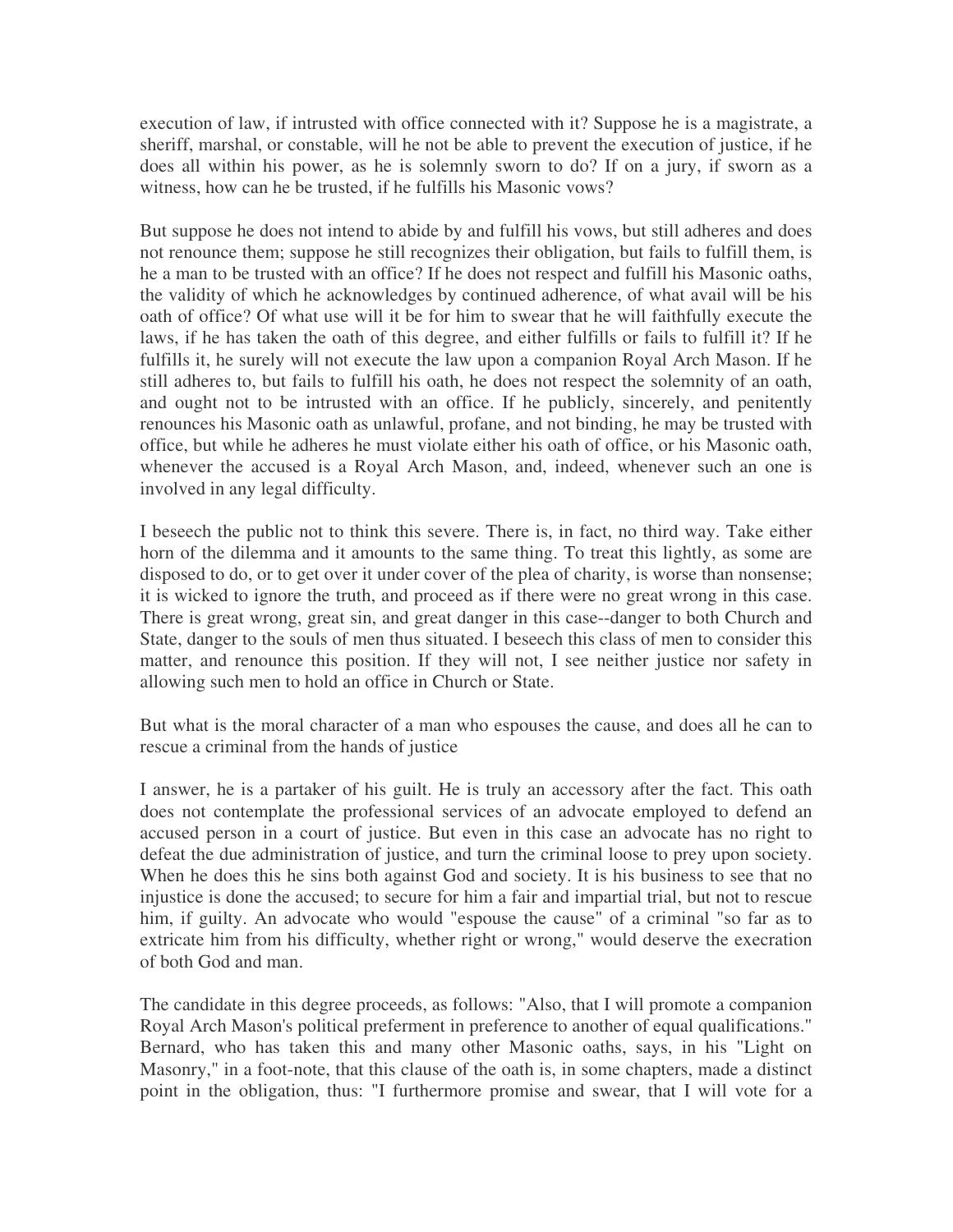companion Royal Arch Mason before any other of equal qualifications," and in some chapters both are left out of the obligation. Upon this clause I remark:

1. Freemasons deny that Freemasonry has anything to do with any man's political opinions, or actions, provided he be not the enemy of his country. From this obligation, or oath, he can judge of the truth or falsehood of this profession. Again, who does not know that thousands of the Southern rebels were and are accepted Freemasons. How does this fact comport with the pretense that a Freemason must be loyal to the government under which he lives. In the higher degrees they swear to be loyal and true to their government, but are the Southern Masons so?

2. We see why such efforts are made to increase the number of Royal Arch Masons, and the reasons held out to induce political aspirants to become Royal Arch Masons. It is said, I suppose truly, that Royal Arch Masons are multiplying by scores of thousands in this country. It is, beyond doubt, the design of their leaders to control the elections and secure the offices throughout the country. From letters received from reliable parties I learn that in some localities Masons avow this design. But whether they avow or deny it, this oath unmistakably reveals their design. Why is this clause found in this oath? It is presumption and foolhardiness to ignore this plain revelation of their design to control the government, secure the offices, and have everything their own way. If the public can not be aroused to look this conspiracy in the face, and rise up and put it down in time, they will surely find, too late, that their hands are tied, and that virtual slavery or a bloody revolution awaits us. Our children and grandchildren will reap the bitter fruits of our own folly and credulity. What do Freemasons mean by this oath? They either intend to keep it, or not to keep it. If they mean to do as they have promised under the most solemn oath to do, then Freemasonry, at least Freemasonry of this and all the higher degrees, is a political conspiracy to secure the offices and the control of the government. I say Freemasonry of this and of all the higher degrees, for be it remembered that all Masons of and above this degree have taken the oath of this degree. I quote the following from an able editorial in the Albany Evening Journal Extra, October 27, 1831: "An addition was made to the Master's oath, in the northern part of this State, a few years since, by Gov. Pitcher, who introduced it from Vermont.

It was to the effect that, in voting for officers, preference should be given to a Mason over another candidate of equal qualifications. Very respectable testimony of the fact was published very generally in the newspapers, about two years since, and has never, to the knowledge of the writer, been contradicted or questioned. It is admitted that this obligation, in terms, has not generally been administered (that is, in a Master's Lodge), but it is insisted that if the principle be once admitted that men in our country may band together in secret conclave, for any purpose not known to the laws, and may bind themselves under obligations involving the penalty of death for their transgressions, they may as well pledge themselves to any new object, or purpose, as to those for which they have already associated. There is no limit to the extent of such associations, if they are allowed at all. The principle itself is radically wrong. But independent of any positive obligation, the very creation of such artificial ties of brotherhood, the strength which they acquire by frequent repetition and by the associations of the fraternity, necessarily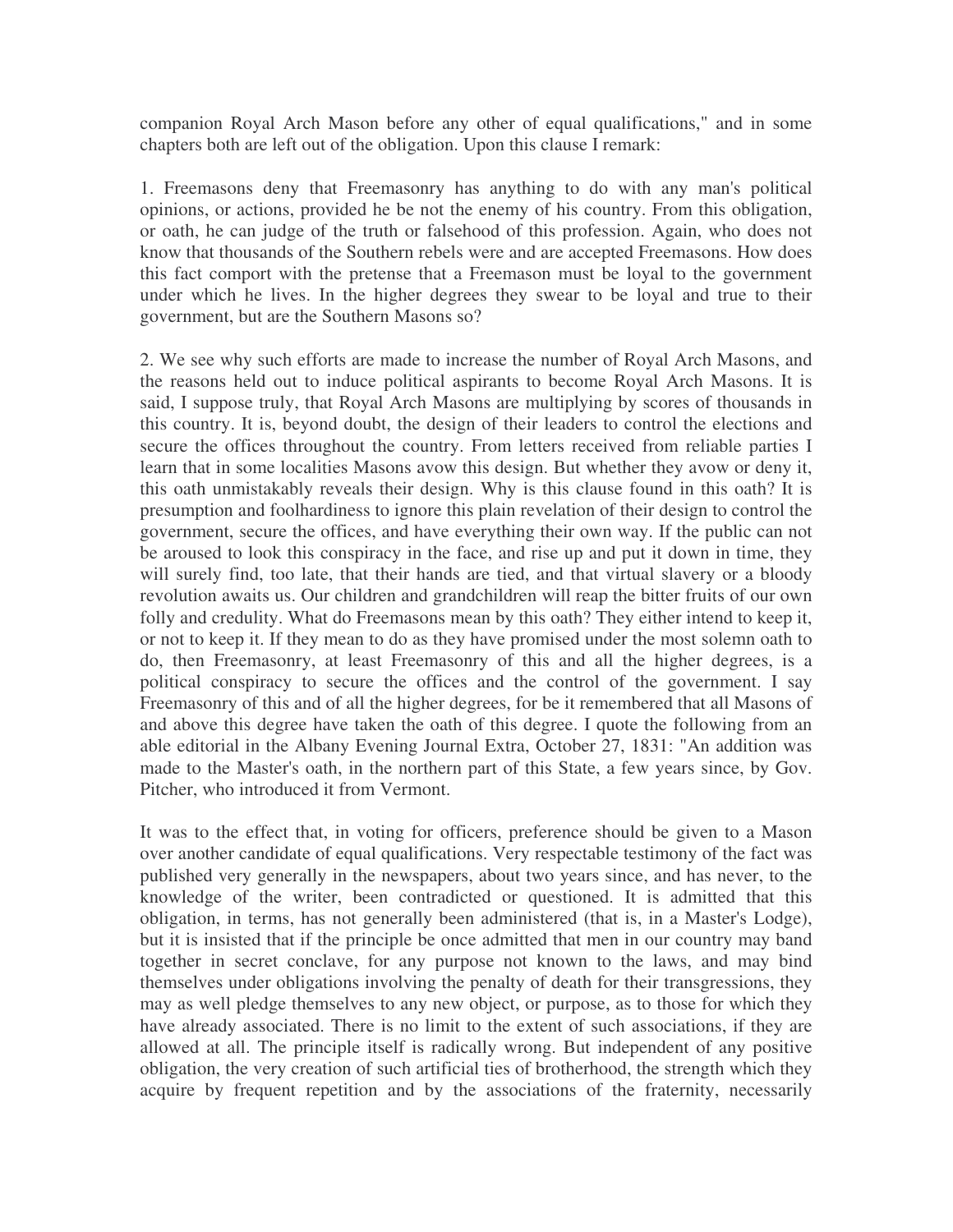produce a clannish attachment which will ordinarily exhibit itself in the most important concerns of life in bestowing business and patronage on a brother, and in elevating him to office and rank which will reflect back honor upon the order to which he belongs. The inevitable result, therefore, of such institutions is to give one class of citizens unequal and unjust advantages over those who are not of the favored order. And when we find this natural result hastened and strengthened by obligations, under the most awful penalties, to fly to the relief of a brother, to espouse his cause, whether right or wrong, and to conceal his crimes, have not the rest of the community a right to say to these exclusives, these privileged orders, "we will not submit to your usurpations, and until you restore your fellowcitizens to equal rights and privileges with you, we will not give you our votes or trust you with public office." To these remarks I fully subscribe. But I return to another clause of this oath. The candidate proceeds: "Furthermore do I promise and swear, that a companion Royal Arch Mason's secrets, given me in charge as such, and I knowing them to be such, shall remain as secure and inviolable in my breast as in his own, murder and treason not excepted." Bernard says, in a foot-note, "In some chapters this is administered, 'All the secrets of a companion, without exception.'" Upon this clause I remark:

1. That Freemasonry waxes worse and worse as you ascend from the lower to the higher degrees. It will be remembered that in the Master's oath murder and treason were excepted in the oath of secresy. In this degree murder and treason are not excepted. Now, as all Masons who take the degrees above this have also taken this oath, it follows that all that army of Freemasons, composed of Royal Arch Masons, and all who have taken the degrees above this are under the most solemn oath to conceal each other's crimes, without exception. And what an institution is this, to be allowed existence under any government, especially under a republican form of government? Is it safe to have such a set of men scattered broadcast over all the United States? Let us look this thing squarely in the face. It can not be honestly denied that Royal Arch Masons take this oath. But a short time since a minister of the Gospel of my acquaintance was confronted with this oath, and he did not deny having taken it. Now, if all that vast army of Masons who have taken this oath intend to do as they swear to do, what must be the result? Scores and hundreds of thousands of men, scattered broadcast over the whole land, are pledged by the most solemn oath, and under the penalty of death, to conceal each other's crimes, without exception. Are such men to be safely intrusted with office, either in Church or State? And must not a government be on the verge of ruin when such a conspiracy is allowed to multiply its numbers at such a frightful rate as it is doing, at this time, in this country? Will the people of the United States have the foolhardiness to ignore the crime and danger of this conspiracy against their liberty? Or will they good-naturedly assume that Freemasons mean no such thing? Why, then, is this oath? Will they, under the cover of mock charity, assume that these men will not cover up each other's crimes? What kind of charity is this? Is it charity to believe that a set of men will lie, under oath, as all Freemasons above the degree of Fellow Craft must do, if they do not conceal each other's crimes? Again, what right have Freemasons, themselves, to complain of a want of charity in those who regard them as conspirators against good government? Why, what shall we do? If they do not repent of, and renounce, these oaths, we must either regard them as conspirators against government, or as men who will lie, under the solemnity of a most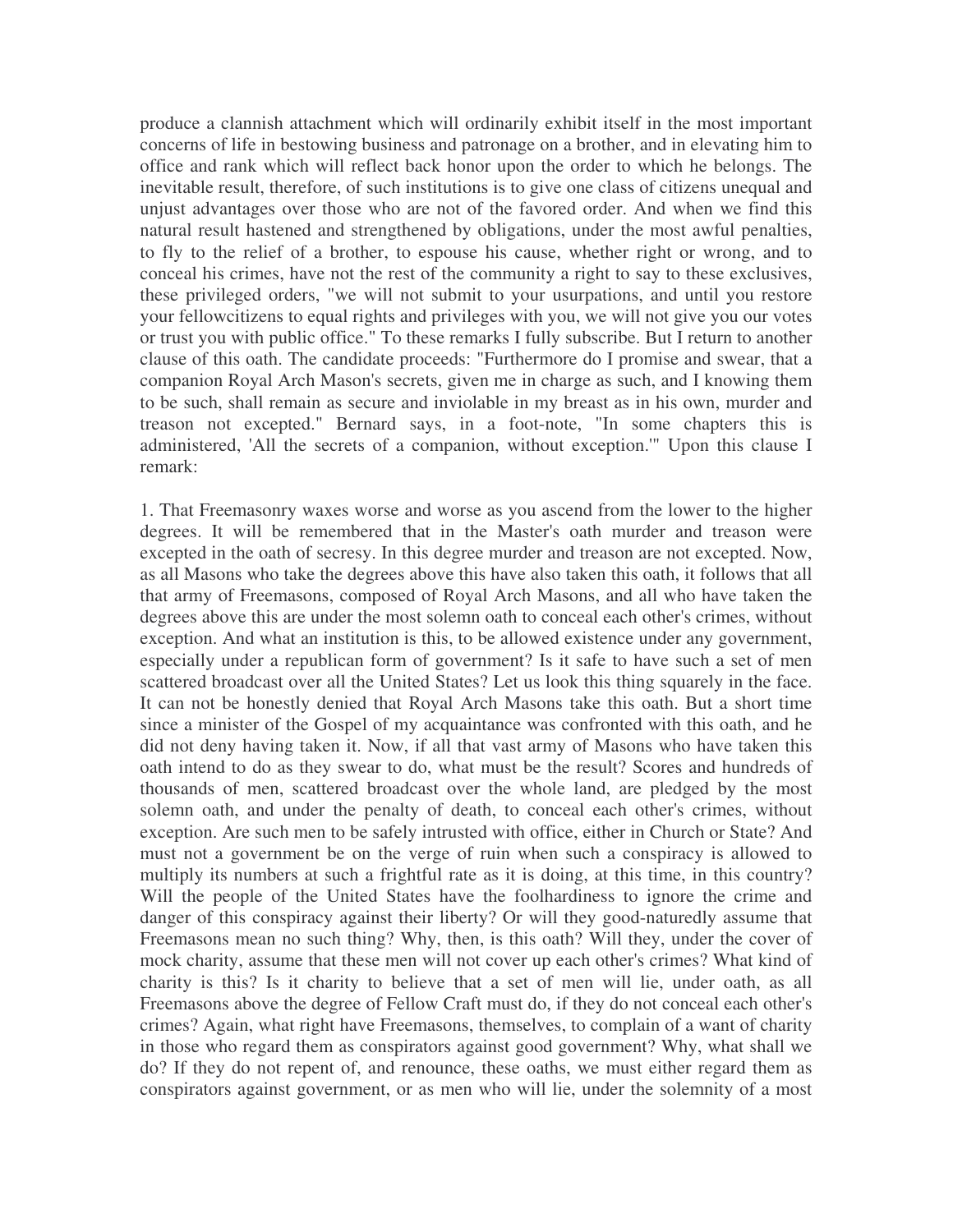awful oath. The gentlemen must choose which horn of the dilemma they will take. On the one hand, they are sworn conspirators against the execution of the criminal laws; on the other, they are a class of men that do not regard the solemnity of an oath. This is the exact truth, and it is folly and madness to ignore it. Freemasons, therefore, have no right to complain of us, if we take them at their word, and believe that they mean to do what they have sworn they will do. They demand charity of us. Is it not charitable to believe that they intend to fulfill such solemn vows, made, and often repeated, under such terrible sanctions ? The candidate of this degree concludes by saying: "Binding myself under no less penalty than that of having my skull smote off, and my brains exposed to the scorching rays of the sun, should I ever, knowingly, or willfully, violate or transgress any part of this, my solemn oath or obligation as a Royal Arch Mason. So help me, God, and keep me steadfast in the performance of the same." Now, upon this awful sanction, the candidate swears that he will not wrong the chapter, or a companion of this degree, out of anything, or suffer it to be done by others, if in his power to prevent it. Men in certain business partnerships and relations, whose partners have been Royal Arch Masons, have been influenced to take this degree to prevent their being wronged by their Masonic partners. On the best authority, I have been informed of one case of this kind, recently, and it turned out that while the one who was thus induced to take this degree was in the army, fighting the battles of his country, his Royal Arch partner deliberately cheated him out of several thousand dollars. What shall we say to, what shall we do with, these men who swarm in every part of this country, and who are thus banded together to espouse each other's cause and to extricate each other from any difficulty, whether they are right or wrong, to conceal each other's crimes, to vote each other into office, and the like? Can wholesome society continue to exist under the influence of such an institution as this?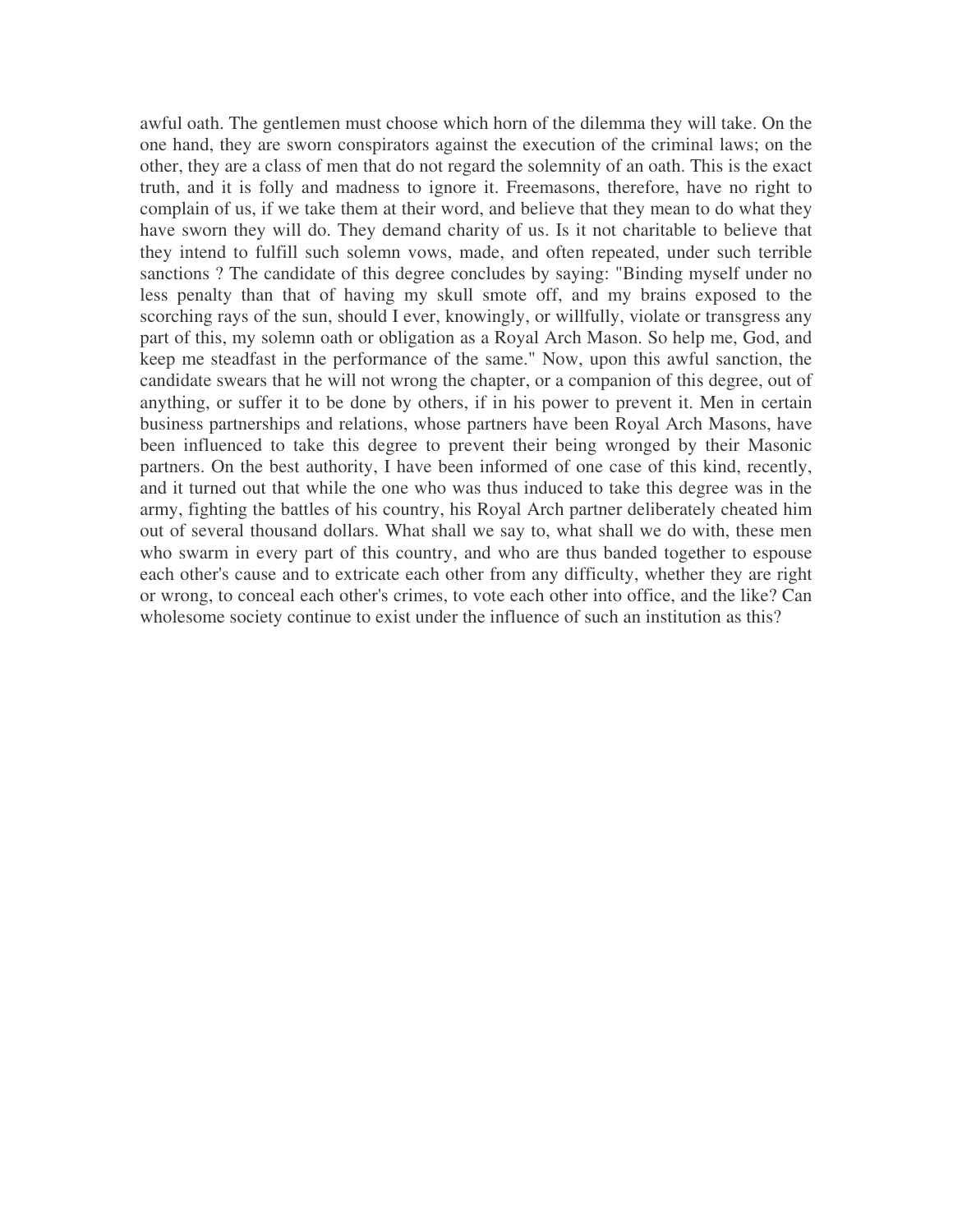#### CHAPTER VIII

#### SWORN TO PERSECUTE

Masons are sworn to "persecute unto the death anyone who violates Masonic obligation. In the oath of The THRICE ILLUSTRIOUS ORDER of the CROSS the candidate swears, as follows, "Light on Masonry," eighth edition, page 199: "You further swear, that should you know another to violate any essential point of this obligation, you will use your most decided endeavors, by the blessing of God, to bring such person to the strictest and most condign punishment, agreeably to the rules and usages of our ancient fraternity; and this, by pointing him out to the world as an unworthy vagabond, by opposing his interest, by deranging his business by transferring his character after him wherever he may go, and by exposing him to the contempt of the whole fraternity and of the world, during his whole natural life." The penalty of this obligation is as follows: "To all and every part thereof we then bind you, and by ancient usage you bind yourself, under the no less infamous penalty than dying the death of a traitor, by having a spear, or other sharp instrument, like our Divine Master, thrust into your left side, bearing testimony, even in death, to the power and justice of the mark of the Holy Cross." Upon this obligation I remark:

1. Here we have an explanation of the notorious fact that Freemasons try, in every way, to ruin the reputation of all who renounce Masonry. The air has almost been darkened by the immense number of falsehoods that have been circulated, by Freemasons, to destroy the reputation of every man who has renounced Freemasonry, and published it to the world, or has written against it. No pains have been spared to destroy all confidence in the testimony of such men. Does not this oath render it impossible for us to believe what Freemasons say of the character of those who violate their obligations? Who of us that lived forty years ago does not remember how Freemasons endeavored to destroy the reputation of William Morgan, of Elder Bernard, of EIder Stearns, and also of Mr. Allyn, and who that is at all acquainted with facts does not know that the utmost pains are taken to destroy the reputation of every man that dares to take his pen and expose their institution. When I had occasion to quote Elder Bernard's book, in preaching on the subject of Freemasonry a few months ago, I was told in the streets, before I got home, that he was a man of bad character. I knew better, and knew well how to understand such representations, for this is the way in which the testimony of all such men is sought to be disposed of by Freemasons. Will this be denied? What, then, is the meaning of this oath? Are not Masons under oath to do this? Indeed they are. A few months since I received the following letter. For reasons which will be appreciated, I omit name and date. The writer says: "About a week since, a man calling himself Professor W.E. Moore, the great South American explorer, came to this place, lecturing on Freemasonry. He is a Mason, and has given private lectures to the lodges here, and has lectured once before the public. He claims to have been at Oberlin, recently, and that while there he had an interview with you, and that he tested you sufficiently to satisfy himself that you had never been a Mason; and further, he says that the conversation he had with you resulted to his great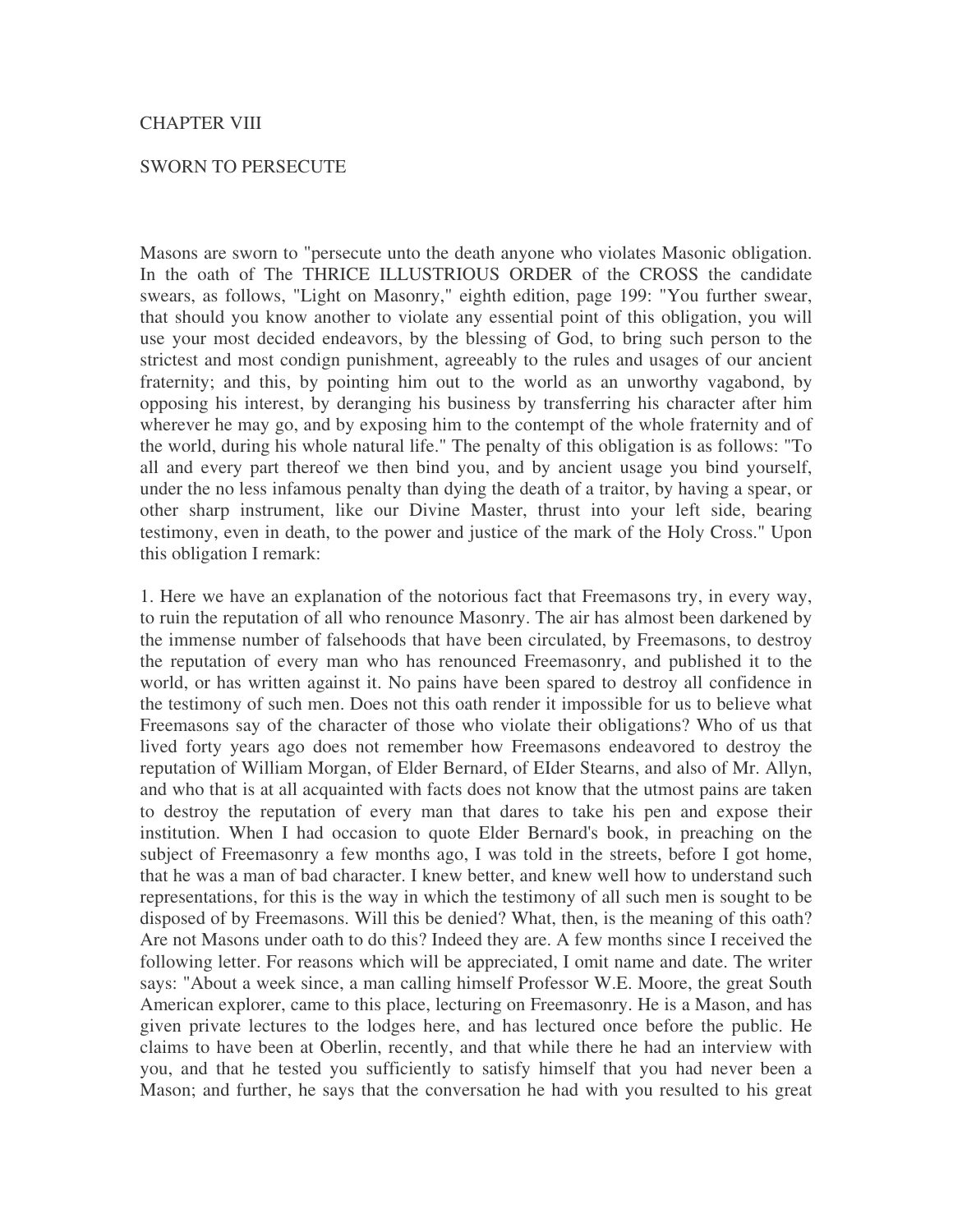satisfaction, and to your great discomfiture." At nearly the same date of this letter, I received, from the same place, a letter from a Freemason of my acquaintance, giving substantially the same account of this Professor Moore. In this letter, however, it is added that his conversation with me compelled me to confess that I never had been a Mason, and to say I would publish no more against Masonry. This last letter I have mislaid, so that I can not lay my hand upon it. From the first I quote verbatim et literatim. I replied to these letters, as I now assert, that every word of what this man says of me is false. That I never saw or heard of this man, to my knowledge, until I received those letters. But this is nothing new or strange. Such false representations are just what we are to expect, if Freemasons of this and the higher degrees fulfill their vows. Why should they be believed, and how can they complain of us for not believing what they say of men who have renounced Masonry and oppose it? It is mere folly and madness to believe them. It is not difficult, if Freemasons desire it, to produce almost any amount of testimony to prove that every manner and degree of falsehood is resorted to to destroy the testimony of men who witness against them. Any man who will renounce these horrid oaths, and expose their profanity to the public, should make up his mind beforehand to endure any amount of slander and persecution which the ingenuity of Freemasons can invent.

In the degree of Knights Adepts of the Eagle or Sun, "Light on Masonry," eighth edition, page 269, we have the following: "The man peeping. By the man you saw peeping, and who was discovered, and seized, and conducted to death, is an emblem of those who come to be initiated into our sacred mysteries through a motive of curiosity; and if so indiscreet as to divulge their obligations, WE ARE BOUND TO CAUSE THEIR DEATH, AND TAKE VENGEANCE ON THE TREASON BY THE DESTRUCTION OF THE TRAITORS!!!" Here we find that Freemasons of this and the higher degrees are solemnly pledged to destroy the lives of those who violate their obligations. Deacon William A. Bartlett, of Pella, Iowa, in his public renunciation of Freemasonry, says-- "Letters on Masonry," 'by EIder John G. Stearns, page 169--"During the winter or spring following my initiation, a resolution was offered in the lodge for adoption, and to be published outside the lodge, condemning the abduction of Morgan. After much discussion, the Worshipful Master called another to the chair, and said, 'Brethren, what do you mean by offering such a resolution as this? Had we been at Batavia, we would have done just what those brethren have done, and taken the life of Morgan, because the oaths of Masonry demand it at our hands. And will you condemn brethren for doing what you would have done had you been there? I trust not.' When the vote to condemn them was taken, but three voted in favor of the resolution." There is abundant proof that Freemasons generally, at first, denied the murder of Morgan, and when they could no longer have courage to deny it, they justified it, until public indignation was so much aroused as to make them ashamed to justify it. Let those who wish for proof on the question of their justifying it read the volume of EIder Stearns, to be had at the bookstores, and he will find evidence enough of the fact.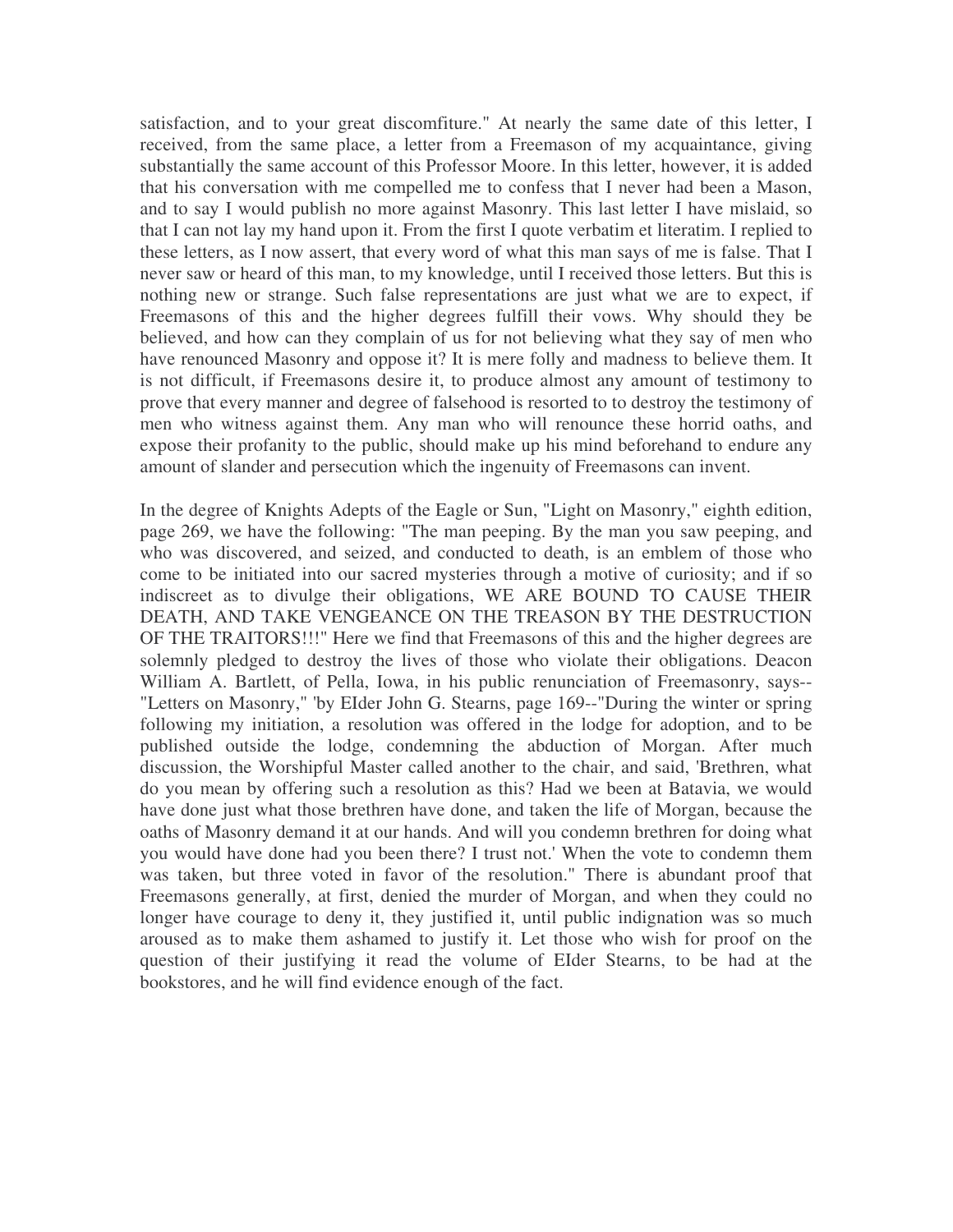### CHAPTER IX

### AWFUL PROFANITY OF MASONIC OATHS

IN the degree of Templar and Knight of Malta, as found in the seventh edition of "Light on Masonry," page 182, in a lecture in which the candidate is giving an account of what he had passed through, he says: "I then took the cup (the upper part of the human skull) in my hand, and repeated, after the Grand Commander, the following obligation: 'This pure wine I now take in testimony of my belief in the mortality of the body and the immortality of the soul--and may this libation appear as a witness against me both here and hereafter--and as the sins of the world were laid upon the head of the Savior, so may all the sins committed by the person whose skull this was be heaped upon my head, in addition to my own, should I ever, knowingly or willful]y, violate or transgress any obligation that I have heretofore taken, take at this time, or shall at any future period take, in relation to any degree of Masonry or order of Knighthood. So help me God?'" Now, observe what a horrid imprecation is here. These Knights Templar and Knights of Malta take their oaths sustained by such a horrid penalty as this. They say that they will incur this penalty, not merely if they violate the peculiar obligation of this degree, but "any obligation that I have heretofore taken, take at this time, or shall at any future period take, in relation to any degree of Masonry or order of Knighthood." This is called "the sealed obligation." Here, in the most solemn manner, the candidate, drinking wine out of a human skull, takes upon himself this obligation, under the penalty of a double damnation. What can exceed the profanity and wickedness of this?

On the 185th page of the same book, we find a note quoted from the work of Brother Allyn, who renounced Masonry and published on the subject. I will quote the note entire. Mr. Allyn says of the fifth libation, or sealed obligation, it "is referred to by Templars in confidential communications, relative to matters of great importance, when other Masonic obligations seem insufficient to secure secresy, silence, and safety. Such, for instance, was the murder of William Morgan, which was communicated from one Templar to another, under the pledge, and upon this sealed obligation." He also remarks, in another place: "When I received this degree I objected to drink from the human skull, and to take the profane oath required by the rules of the order. I observed to the Most Eminent that I supposed that that part of the ceremonies would be dispensed with. The Sir Knights charged upon me, and the Most Eminent said: 'Pilgrim, you here see the swords of your companions drawn to defend you in the discharge of every duty we require of you. They are also drawn to avenge any violation of the rules of our order. We expect you to proceed.' A clergyman, an acquaintance of mine, came forward, and said: 'Companion Allyn, this part of the ceremonies is never dispensed with I, and all the Sir Knights, have drank from the cup and taken the fifth libation. It is perfectly proper, and will be qualified to your satisfaction.' I then drank of the cup of double damnation."

Now, can any profanity be more horrible than this? And yet there is nothing in Masonry, we are told, that is at all inconsistent with the Christian religion! On the 187th page of the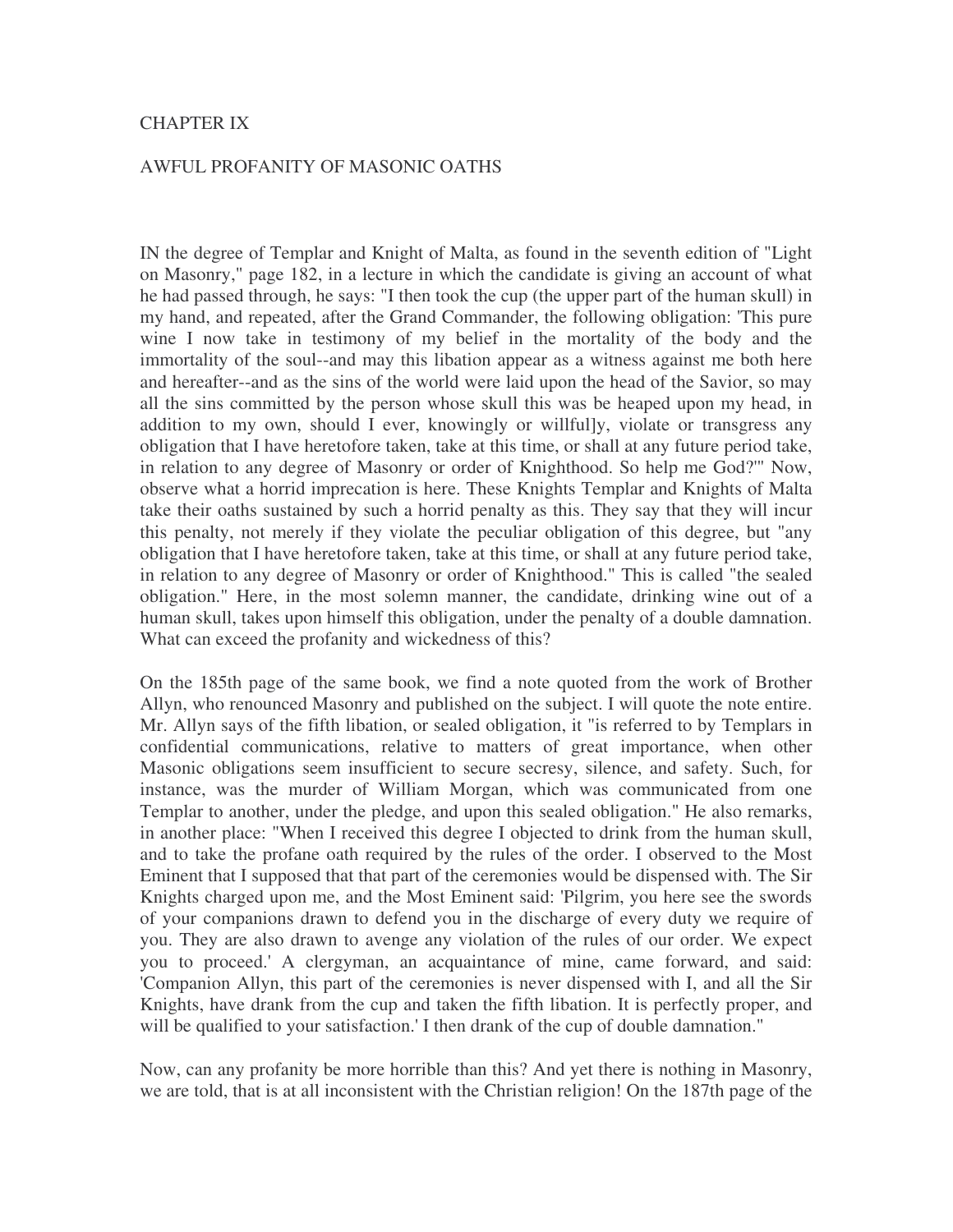same volume, the "Knight of the Christian Mark," at the conclusion of his obligation, says: "All this I promise in the name of the Father, of the Son, and of the Ho]y Ghost; and if I perform it not, let me be

ANATHEMA MARANATHA! ANATHEMA MARANATHA!!" Anathema Maranatha is understood to mean accursed at the Lord's coming. Again, the "Knights of the Red Cross" take their obligations upon the following penalty, page 164: "To all of which I do most solemnly promise and swear, binding myself under no less penalty than that of having my house torn down, the timbers thereof set up, and I hanged thereon; and when the last trump shall blow, that I be forever excluded from the society of all true and courteous Knights, should I ever, willfully or knowingly, violate any part of this solemn obligation of Knight of the Red Cross. So help me, God, and keep me steadfast to keep and perform the same."

The "Knights of the Eagle, and Sovereign Prince of Rose Croix de Heroden," in receiving this degree, pass through the following, page 253, of Bernard's eighth edition of "Light on Masonry:" "During this time the brethren in the second department take off their black decorations, and put on the red, and, also uncover the jewels. The candidate knocks on the door, and the Warden, for answer, shuts the door in his face. The Master of Ceremonies says: 'These marks of indignity are not sufficiently humiliating; you must pass through more rigorous proofs, before you can find it.' He then takes off the candidate the chasuble and black apron, and puts over him a black cloth, covered with ashes and dust, and says to him: 'I am going to conduct you into the darkest and most dismal place, from whence the word shall triumphantly come to the glory and advantage of Masonry.' He then takes him into the third apartment, and takes from him his covering, and makes him go three times around (showing him the representation of the torments of the damned), when he is led to the door of the chapter, and the Master of Ceremonies says to him: 'The horrors which you have just now seen are but a faint representation of those you shall suffer, if you break through our laws, or infringe the obligation you have taken.'" In a footnote, the editor says: "This certainly caps the climax, and renders the institution of Masonry complete. The torments of the damned, the awful punishment which the Almighty inflicts on the violators of his righteous law is but a faint emblem of the punishment which Masonry here declares shall be inflicted on the violators of Masonic law, or those who are guilty of an infraction of Masonic obligations!" But I get sick of pursuing these loathsome and blasphemous details; and I fear I shall so shock my readers that they will be as wearied as I am myself. In reading over these oaths, it would seem as if a Masonic lodge was a place where men had assembled to commit the utmost blasphemy of which they were capable, to mock and scoff at all that is sacred, and to beget among themselves the utmost contempt for every form of moral obligation. These oaths sound as if the men who were taking and administering them were determined to annihilate their moral sense, and to render themselves incapable of making any moral discriminations, and certainly, if they can see no sin in taking and administering such oaths under such penalties, they have succeeded, whether intentionally or not, in rendering themselves utterly blind, as regards the moral character of their conduct. By repeating their blasphemy they have put out their own eyes. Now these oaths mean something, or they do not. Masons, when they take them, mean to abide by them, or they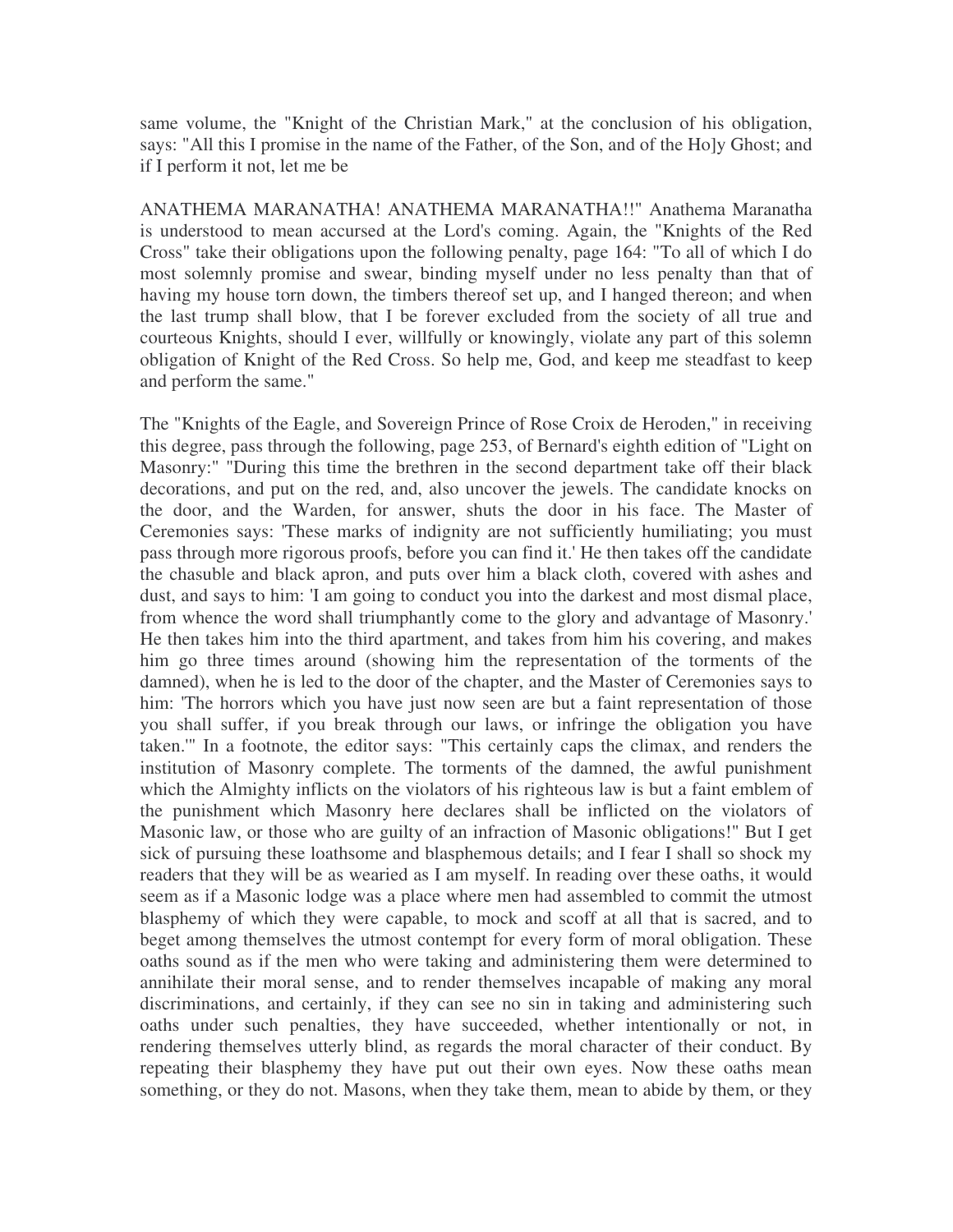do not. If they do not, to take them is blasphemy. If they do mean to abide by them, they are sworn to perform deeds, not only the most injurious to society, to government, and the church of God of any that can well be named, but they swear, in case of the violation of any point of these obligations, to seek to have the penalties inflicted on the violator. In other words, in such a case, they swear to commit murder; and every man who adheres to such obligations is under oath to seek to accomplish the violent death, not only of every man who shall betray the secrets, but, also, of everyone who shall violate any point or part of these obligations. Now, the solemn question arises, are these oaths a mere farce, a mere taking of the name of God in vain, in the most trifling manner, and under the most solemn circumstances? or, are we to understand that the Masonic institution is a conspiracy, its members taking, in all seriousness and good faith, such horrid oaths to do such horrid deeds, upon such horrid penalties? Which are we to understand to be true? If either is true. I ask the church of God, I ask the world, what more abominable institution ever existed than this? And yet we are told that in all this trifling with oaths, or, if not trifling, this horrid conspiracy, there is nothing inconsistent. with the Christian religion! And even ministers of the Gospel are found who can justify it and eulogize it in a manner most profane, and even blasphemous. Now, in charity, I suppose it to be true that the great mass of Masons, who are nominally so, and who have, in a hurry and under great excitement, taken more or less of the degrees, have only a very confused conception of what Masonry really is. Surely, if Masons really understood what Masonry is, as it is delineated in these books, no Christian Mason would think himself at liberty to remain another day a member of the fraternity. The fact is, a great many nominal Masons are not so in reality. It is as plain as possible that a man, knowing what it is, and embracing it in his heart, can not be a Christian man. To say he can is to belie the very nature of Christianity.

But here let me ask, in concluding this article, what is there in Masonry to justify the taking of such oaths, under such penalties? If there is any good in Masonry, why should it be concealed? and why should such oaths be taken to conceal it? If Masonry is an evil thing, and its secrets are evil, of course, to take any oath to conceal the wickedness is utterly unjustifiable. Does Masonry exact these oaths for the sake of concealing from outsiders the miserable falsehoods that they palm off upon their candidates, which everywhere abound in Masonry? But what is there in these stories, if true, that should be concealed? If Hiram Abiff was murdered, as Masons pretend; if the Ark of the Covenant, with its sacred contents, was really found in the vault under ground, as Masons pretend, is there any justifiable reason for concealing from the whole world these facts. I have sought in vain for a reason to justify the taking of any oaths at all in Masonry. And it is passing strange that such oaths, under such penalties, should ever have been so much as dreamed of by Masons as being justified by their secrets. The fact is, their stringent secrecy must be designed, in part, to excite the curiosity of men, and draw candidates into the snare. The highest Masonic authority has affirmed that their secrecy is essential to their existence; and that, if their secrets were exposed, the institution could not live. Now, this is no doubt true, and is the great reason, as I conceive, for guarding their secrets with such horrid oaths. But I said, in an early number, that Masonry is swindle. Where are the important secrets which they promise to their candidates? For what do the candidates pay their money but really to be imposed upon? But it may be well asked, why do Masons,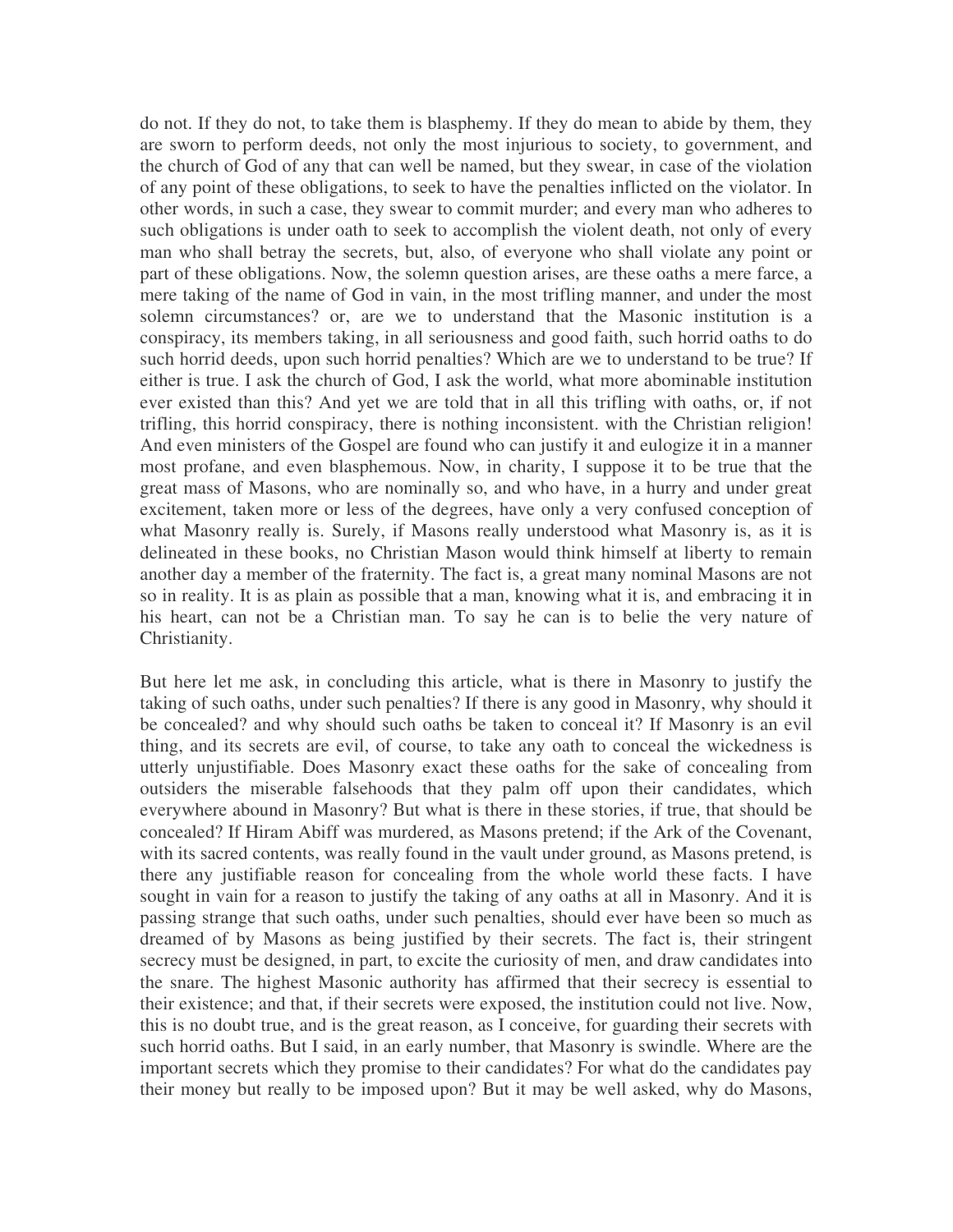once embarked in Masonry, go on, from one degree to another multiplying their oaths, obligations, and imprecations? When they are once within a lodge to take a degree, they dare not do otherwise than to go forward. I could quote numerous instances from the writings of seceding Masons showing how they have been urged from step to step, and assured, if they would proceed, that everything would be explained to their satisfaction. They have been told, as in the case of Mr. Allyn just noticed, that everything would be qualified and explained to their satisfaction. Upon Mr. Allyn, as we have seen, the Sir Knights drew their swords when he hesitated to go forward; and the Most Eminent informed him that he must. go forward, or their swords would avenge his disobedience.

The fact is, when once within the lodge, they dare not stop short of taking the obligation belonging to the degree; and they are persuaded by those who have taken higher degrees, to go forward from one degree to another.

And the great Masonic argument to keep them steadfast in concealing the imposition that has been practiced upon them, and to persuade them not to renounce and expose what they have passed through, is, that of having their throats cut, their tongues torn out by the roots, their heart and vitals torn out and thrown to the vultures of the air, drowning and murder.

Masons profess not to invite or persuade any to join the lodges; and the candidates, when they come forward for their degrees, are asked if they come forward of their own free will and accord. To this, of course, they answer, yes.

But what has made them willing? They have been persuaded to it. They have been invited to join; --they have been urged to join; motives of self-interest have been set before them in such a light as to gain their consent. They are thus made willing; and, therefore, truthfully say, that they do it of their own free will and accord.

But it is almost, if not quite, the universal testimony of renouncing Masons, that they were persuaded to it. They were made willing to join by such representations as overpersuaded them. I do not believe that one in five hundred of those who join the Masonic lodge, join without being persuaded to do so. But let me say also, that the great mass of Freemasons have never taken more than the first three degrees. They may know nothing about the higher degrees. Now in what sense are they responsible for the wickedness of the institution as revealed in the higher degrees? I answer, they would not be responsible at all, if they neither knew anything of those degrees, nor had any opportunity to know anything of them.

But as these books have been widely circulated, and are secretly kept by Masons, and are better known to Freemasons at present by far than they are to the outward world',--those who have taken the lower degrees, if they continue to sustain the institution, which is in reality a unit, become morally responsible for the wickedness of the higher degrees. But the obligations in the first three degrees are by no means innocent. They are such obligations as no man has any right to take or to administer. To adhere to the institution is to indorse it. But again, why do not Freemasons now, who have these books, and who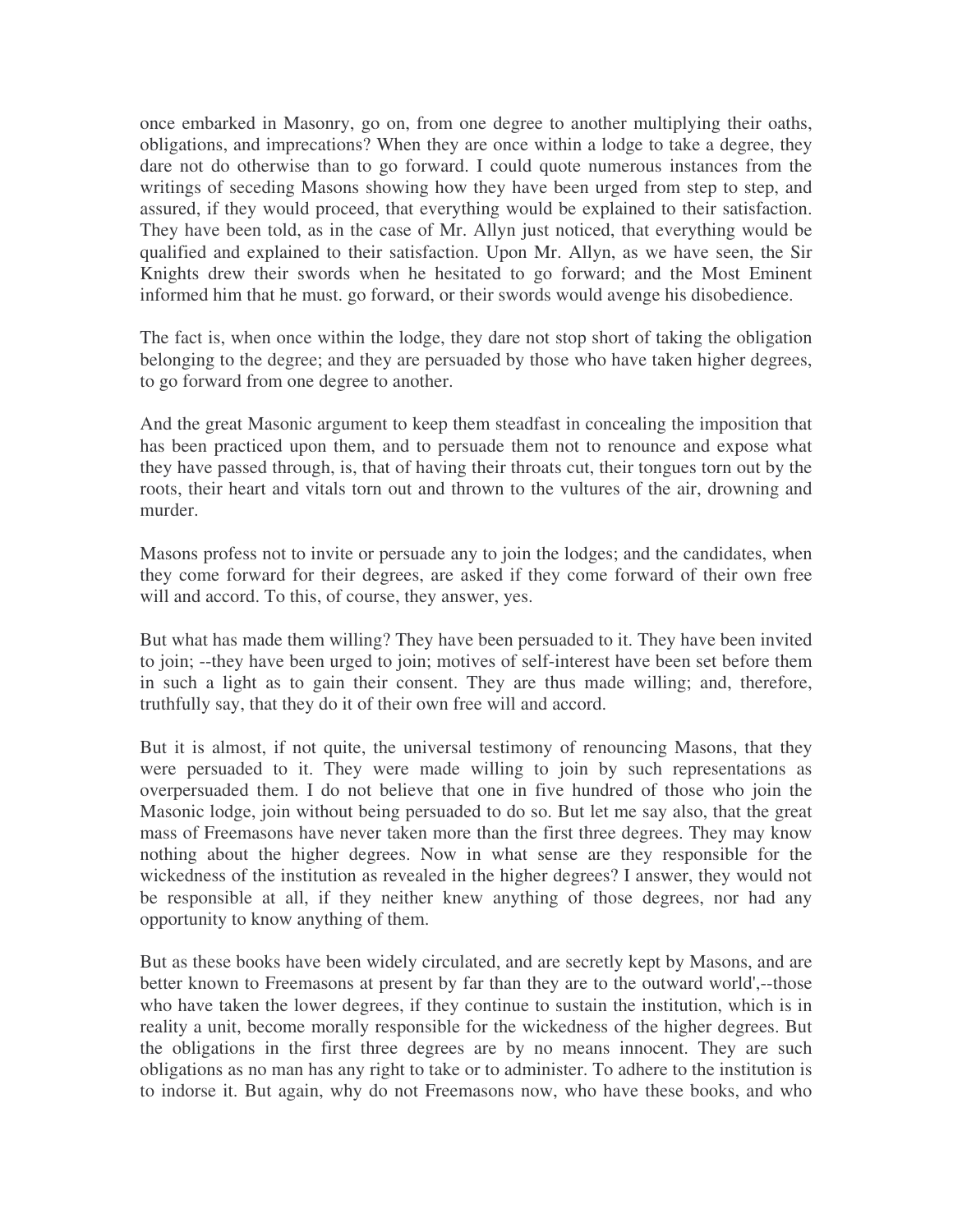know, or ought to know thoroughly the nature, designs, and tendency of the institution, publicly renounce the whole thing, confess their sin, and proclaim their independence of the order? I answer, first--They have seared their consciences by what they have done, and have, therefore, very little sense of the great sinfulness of remaining a member of such an abominable institution. I must say that I am utterly amazed at the want of conscientiousness among Masons on this subject. As I have said, they have put out the eyes of their moral sense, and do not at all appreciate the awful guilt of their position. And, secondly--They dare not. And if by their oaths they mean anything, it is not to be wondered at that they are afraid to renounce Freemasonry. Why the fraternity are under oath to persecute them, to represent them as perjured vagabonds, to destroy their characters, their business, and their influence, and to follow them from place to place, transferring their character after them during their whole natural life. This surely is enough to deter common men from renouncing their allegiance to the institution. To be sure, this danger does not excuse them; but weak as human nature is, it is not wonderful that it has its influence.

But again, Masons are under oath, if they renounce the order, to seek the destruction of their lives. And they have given terrible proof that their oaths are not a dead letter in this respect, not only in the murder of William Morgan, but of many others who have renounced their allegiance to the brotherhood. In a sermon which lies before me, delivered by Rev. Moses Thacher, a man well known in the Christian world, and who has himself taken many degrees of Masonry, he says: "The institution is dangerous to civil and religious rights. It is stained with blood. I have reliable historical evidence of not less than seven individuals, including Morgan, murdered under Masonic law." Since this sermon was preached other cases have come to light, and are constantly coming to light, in which persons have been murdered for disclosing Masonic secrets. And if the truth shall ever be known in this world, I believe it will be found that scores of persons, in this and other countries, have been murdered for unfaithfulness to Masonic obligations. Freemasons understand quite well the malignity of the spirit of Freemasonry. They understand that it will not argue, that it will not discuss the reasonableness or unreasonableness, the virtue or the sin of the institution; but that its argument is assassination. I am now daily in the receipt of letters from various parts of the country, expressing the highest satisfaction that anybody can be found who dares write against the institution at this day. The fact is, there are a great many men belonging to the institution, who are heartily sick of it, and would fain be rid of it; but who dare not open their mouths or whisper to any individual in the world their secret abhorrence of the institution. But it is time to speak out. And I do beg my brethren in the ministry, and the whole Christian Church, to examine it for themselves, and not turn away from looking the evil in the face until it is too late.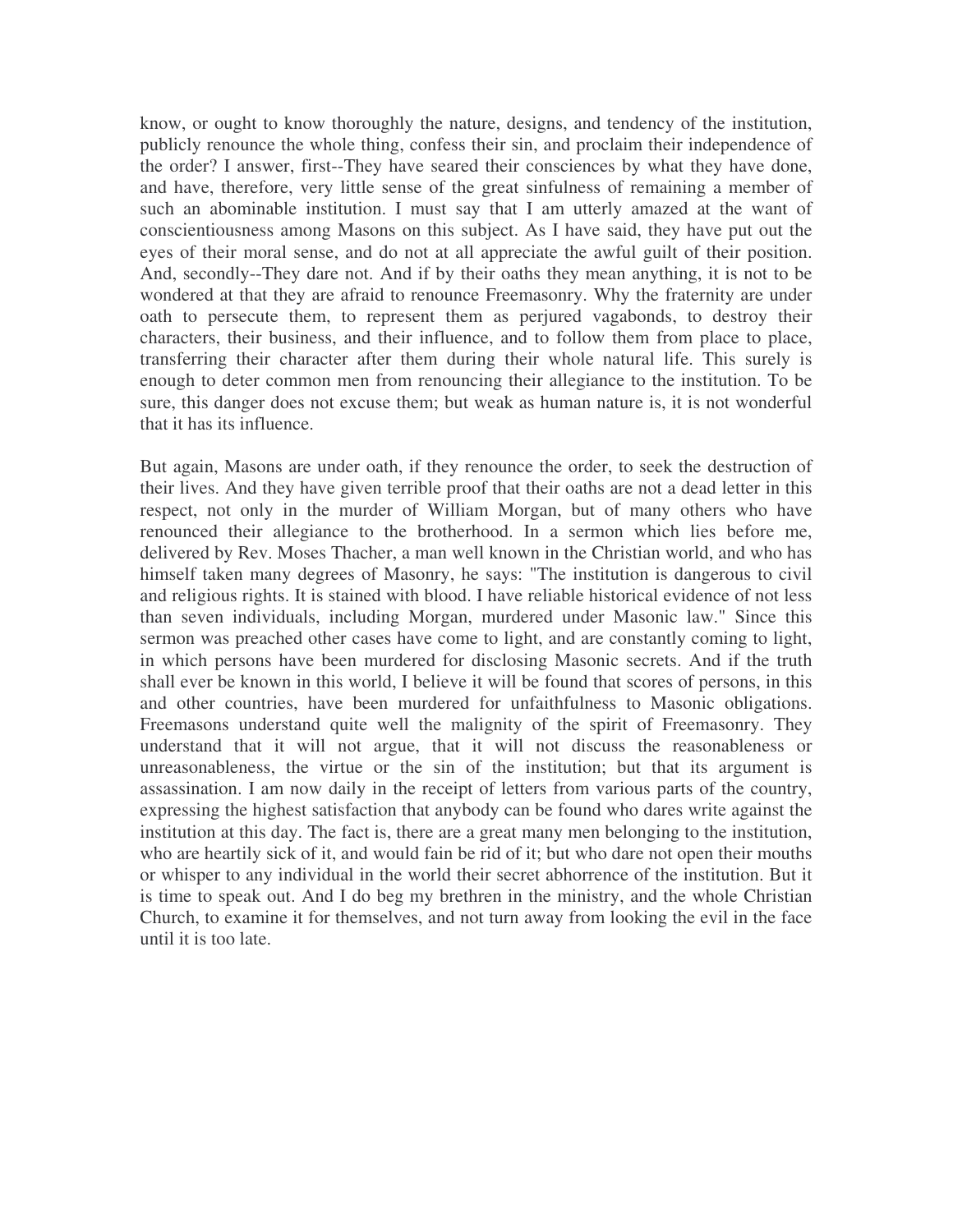### CHAPTER X

### PERVERSE AND PROFANE USE OF THE HOLY BIBLE

In this number I wish to call the attention of my readers to some of the cases in which Freemasons misapply and misrepresent, and most profane]y, if not blasphemously, use the Holy Scriptures.

I will not go far into the sickening details; but far enough, I trust, to lead serious persons to reflect upon the nature of a society that can trifle with such solemn things.

The "Knights of the East and West" take the following oath, and then pass through the following ceremonies:--See pp. 214--220 of the first edition, or eighth edition, 230--240, of Bernard's Light on Masonry --"I ----, do promise and solemnly swear and declare, in the awful presence of the only One Most Holy, Puissant, Almighty, and Most Merciful Grand Architect of Heaven and Earth, who created the universe and myself through His infinite goodness, and conducts it with wisdom and justice; and in the presence of the Most Excellent and Upright Princes and Knights of the East and West, here present in convocation and grand council, on my sacred word of honor, and under every tie both moral and religious, that I never will reveal to any person whomsoever below me, or to whom the same may not belong by being legally and lawfully initiated, the secrets of this degree which are now about to be communicated to me, under the penalty of not only being dishonored, but to consider my life as the immediate forfeiture, and that to be taken from me with all the tortures and pains to be inflicted in manner as I have consented to in my preceding degrees. I further solemnly promise and swear that I will pay due obedience and submission to all the degrees beyond this, &c. All this I solemnly swear and sincerely promise upon my sacred word of honor, under the penalty of the severe wrath of the Almighty Creator of Heaven and Earth; and may He have mercy on my soul in the great and awful day of judgment agreeably to my conformity thereto. Amen. Amen. Amen. The All Puissant then takes the ewer filled with perfumed ointment, and anoints his head, eyes, mouth, heart, the tip of his right ear, hand, and foot, and says, "You are now, my dear brother, received a member of our society. You will recollect to live up to the precepts of it; and also remember that those parts of your body which have the greatest power of assisting you in good or evil, have this day been made holy." The Master of Ceremonies then places the candidate between the two Wardens, with the draft before him. The Senior Warden says to him, "Examine with deliberation and attention everything which the All Puissant is going to show you." After a short pause, he, the S.W., says, "Is there mortal here worthy to open the book with the seven seals?" All the brethren cast their eyes down and sigh. The Senior Warden hearing their sighs, says to them, "Venerable and respectable brethren, be not afflicted; here is a victim (pointing to the candidate) whose courage will give you content."

S.W. to the candidate, "Do you know the reason. why the ancients have a long beard?"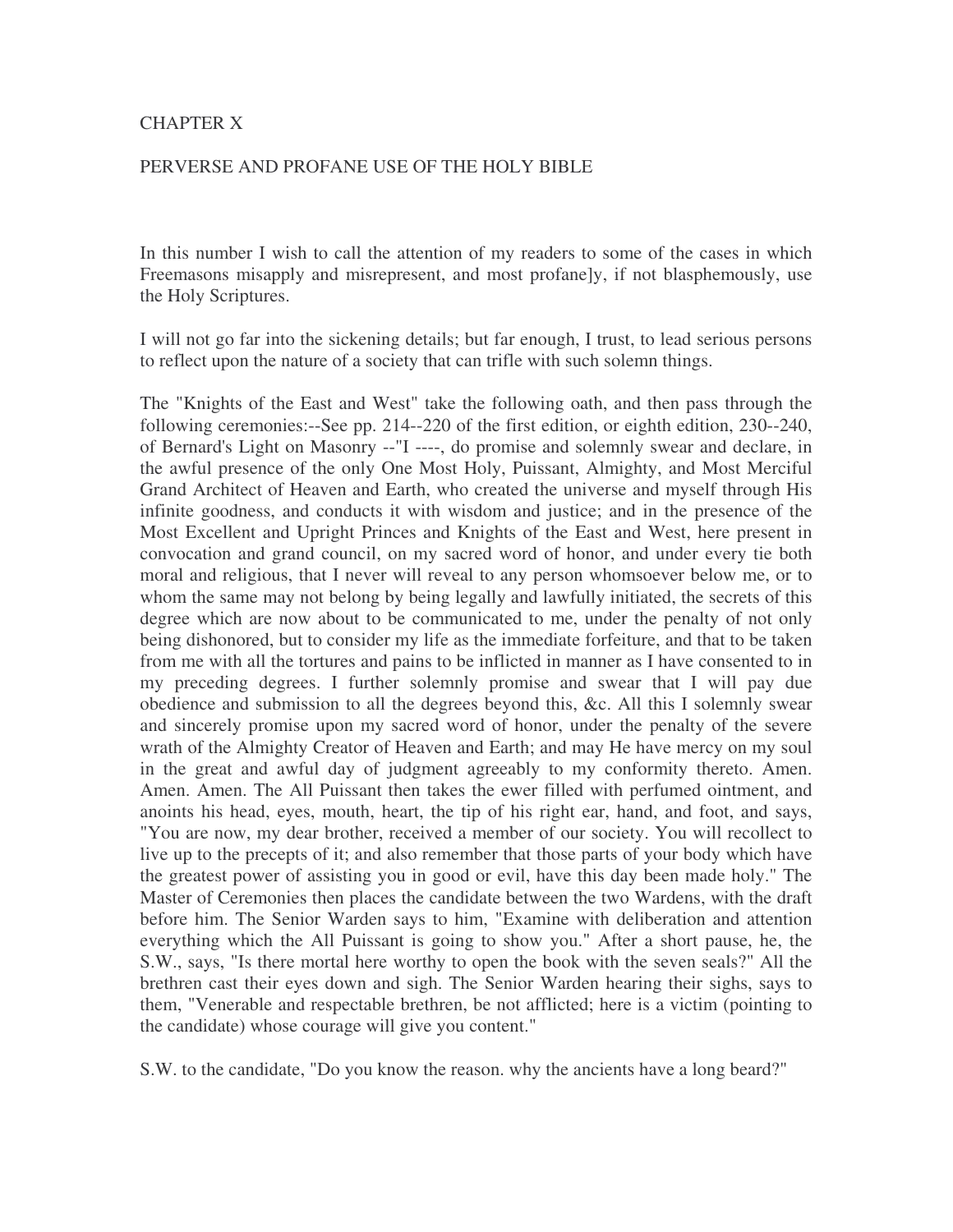CAN. "I do not, but I presume you do."

S.W. "They are those who came here after passing through great tribulation, and having washed their robes in their own blood: will you purchase your robes at so great a price?"

CAN. "Yes; I am willing."

The Wardens then conduct him to the basin, and bare both his arms; they place a ligature on each, the same as in performing the operation of blood-letting. Each Warden being armed with a lancet, makes an incision in each of his arms just deep enough to draw a drop of blood, which is wiped on a napkin, and then shown to the brethren. The Senior Warden then says, "See, my brethren, a man who has spilled his blood to acquire a knowledge of your mysteries, and shrunk not from the trial."

Then the All Puissant opens the FIRST SEAL of the great book, and takes from thence a bone quiver filled with arrows, and a crown, and gives them to one of the Ancients, and says to him, "Depart and continue the conquest." He opens the SECOND SEAL, and takes out a sword, and gives it to the next aged, and says, "Go and destroy peace among the profane and wicked brethren, that they may never appear in our Council." He opens the THIRD SEAL, and takes a balance, and gives it to the next aged, and says, "Dispense rigid justice to the profane and wicked brethren." He opens the FOURTH SEAL, and takes out a skull, and gives it to the next aged, and says, "Go and endeavor to convince the wicked that death is the reward of their guilt." He opens the FIFTH SEAL, and takes out a cloth stained with blood, and gives it to the next aged, and says, "When is the time. (or the time will arrive) that we shall revenge and punish the profane and wicked, who have destroyed so many of their brethren by false accusations." He opens the SIXTH SEAL, and that moment the sun is darkened and the moon stained with blood! He opens the SEVENTH SEAL, and takes out incense, which he gives to a brother, and also a vase, with seven trumpets, and gives one to each of the seven aged brethren. After this the four old man in the four corners show their inflated bladders (beeves bladders filled with wind, under their arms), representing the four winds, when the All Puissant says: "Here is seen the fulfillment of a prophecy (Rev. vii. 3); strike not nor punish the profane and wicked of our order until I have selected the true and worthy Masons." Then the four winds raise their bladders, and one of the trumpets sounds, when the two Wardens cover the candidate's arms, and take from him his apron and jewels of the last degree. The second trumpet sounds, when the Junior Warden gives the candidate the apron and jewel of this degree. The third trumpet sounds, when the Senior Warden gives him a long beard. The fourth trumpet sounds, and the Junior Warden gives him a crown of gold. The fifth trumpet sounds, and the Senior Warden gives him a girdle of gold. The sixth trumpet sounds, and the Junior Warden gives him the sign, token, and words. The seventh trumpet sounds, on which they all sound together, when the Senior Warden conducts the candidate to the vacant canopy.

[This canopy, it will be recollected, is at the right side of the All Puissant, who represents Jehovah. The sounding of the seventh trumpet, and the conducting of the candidate to the canopy, is a representation of the end of the world, and the glorification of true Masons at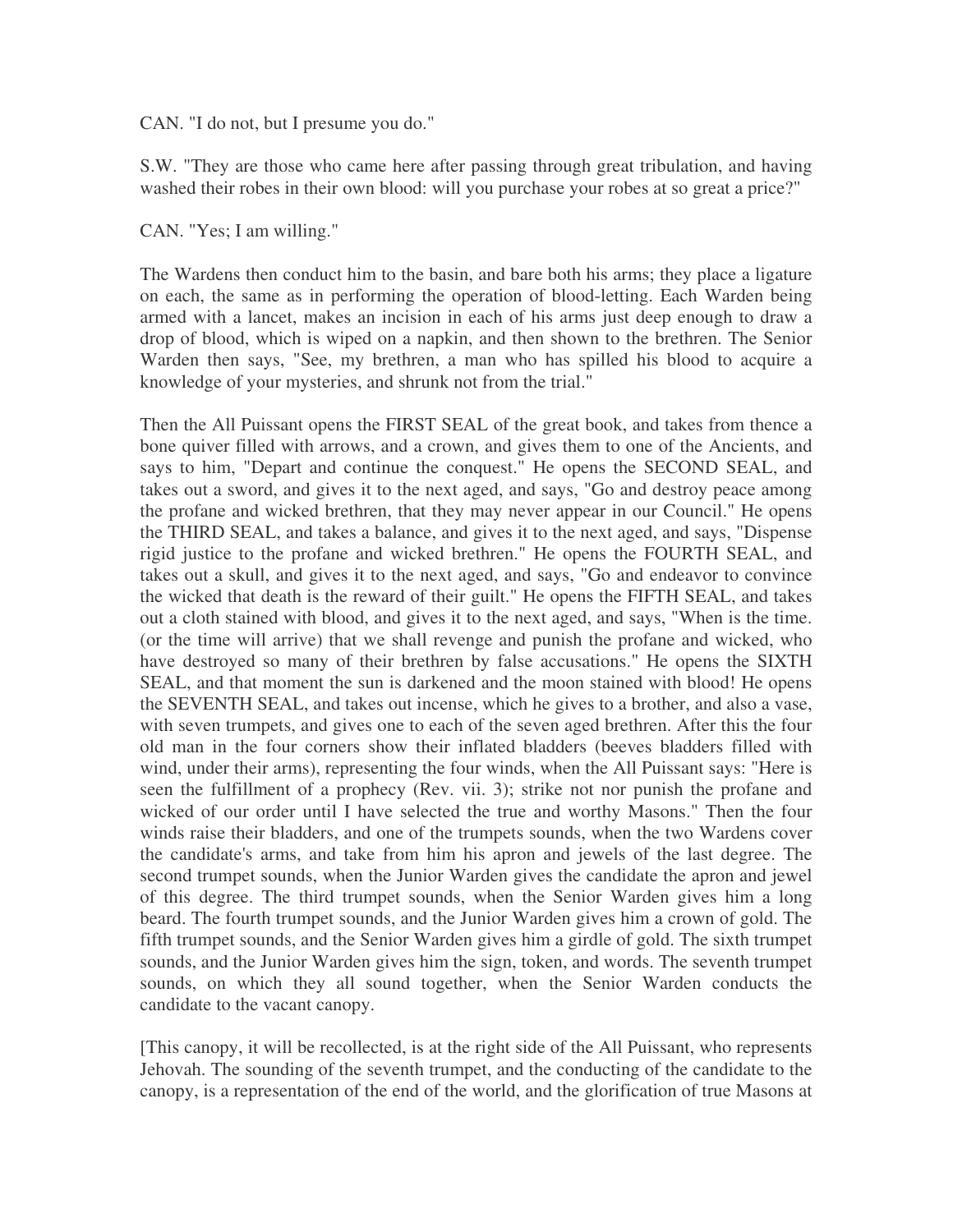the right hand of God, having "passed through the trials of Freemasonry," and "washed their robes in their own blood!" If this is not Antichrist, what is?" --Compiler.]

The editor also adds the following foot-note in explanation of the foregoing:-- "Compare the foregoing with the fifth, sixth and seventh chapters of Revelation, and the reader will discover that the All Puissant represents Jehovah Seated on the throne of heaven; also, the Lamb of God, opening the seven seals. The Senior Warden represents the strong angel proclaiming: "Who is worthy to open the book," &c. The aged brethren, and the four old with bladders, the angels of God with power; and Masonry claiming its faithful servants as the servants of God, the 144,000 who were sealed in their foreheads, and of whom it is said, "These are they who were not defiled with women; for they are virgins. These are they which follow the Lamb," &c. See Rev.14th chapter.

The following ceremonies are performed in the "Knights of the Christian Mark," found in the same book as the preceding, pp. 168--170; or eighth edition, 188--190:

"The Knights come to order; the Senior Knight takes his seat; the candidate continues standing; the conductor brings a white robe, the Senior Knight says: 'Thus saith the Lord, he that believeth and endureth to the end shall overcome, and I will cause his iniquities to pass from him, and he shall dwell in my presence for ever and ever. Take away his filthy garments from him, and clothe him with a change of raiment. For he that overcometh, the same shall be clothed in white raiment, and his name shall be written in the book of life, and I will confess his name before my Father and His holy angels. He that hath an ear let him hear what the Spirit saith unto the true believer. Set ye a fair miter upon his head, place a palm in his hand, for he shall go in and out, and minister before me, saith the Lord of hosts; and he shall be a disciple of that rod taken from the branch of the stem of Jesse. For a branch has grown out of His root, and the Spirit of the Lord hath rested upon it, the Spirit of his wisdom and might, and righteousness is the girdle of his loins, and faithfulness the girdle of his reins; and he stands as an insignia to the people, and him shall the Gentiles seek, and his rest shall be glorious. Cause them that have charge over the city to draw near, everyone with the destroying weapon in his hand.' The six grand ministers come from the north with swords and shields. The first is clothed in white, and has an ink-horn by his side, and stands before the Invincible Knight, who says: 'Go through the city; run in the midst thereof, and smite; let not thine eye spare, neither have pity; for they have not executed my judgments with clean hands, saith the Lord of hosts.' The candidate is instructed' to exclaim: 'Woe is me, for I am a man of unclean lips and my dwelling has been in the tents of Kedar, and among the children of Meshec.' Then he that has the ink-horn by his side, takes a live coal with the tongs from the altar, and touches the lips of the candidate, and says: 'If ye believe, thine iniquities shall be taken away, thy sins shall be purged. I will that these be clean with the branch that is given up before me. All thy sins are removed, and thine iniquities blotted out For I have trodden the wine-press alone, and with me was none of my people for behold I come with dyed garments from Bozrah, mighty to save. Refuse not., therefore, to hearken; draw not away thy shoulders; shut not thine ear that thou shouldst not hear.' The six ministers now proceed as though they were about to commence the slaughter, when the Senior Knight says to him with the ink-horn: 'Stay thine hand; proceed no further until thou hast set a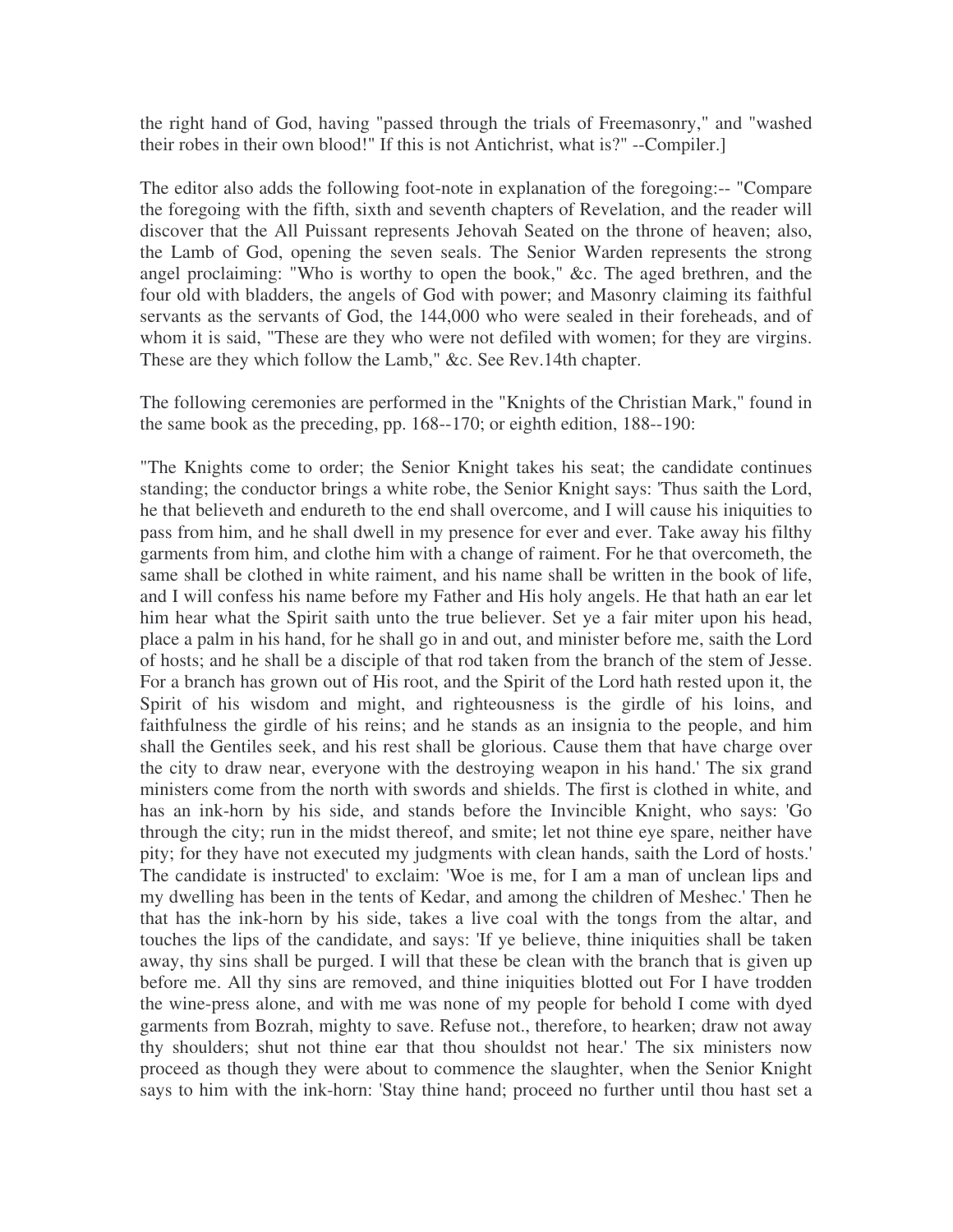mark on those that are faithful in the house of the Lord, and trust in the power of his might. Take ye the signet, and set a mark on the forehead of my people that have passed through great tribulation, and have washed their robes, and have made them white in the blood of the Lamb, which was slain from the foundation of the world.' The minister takes the signet and presses it on the candidate's forehead. He leaves the mark in red letters, 'King of kings, and Lord of lords.' [Foot-note: 'The reader is requested to turn to the following passages:--Isa. vi. 5-7; Ps. cxx. 5; Isa. xliii.15; and lxiii. 1-3. Rev. viii. 2-14; and xix.16; and xv. 3; Zech. iii; 7. Song of Solomon viii. 6,7. The impious perversion of these passages is incapable of defense or excuse.] The Minister opens the scroll, and says: 'Sir Invincible Knight, the number of the sealed is one hundred and forty-four thousand.' The Invincible Knight strikes four, and all the knights stand before him. He says: 'Salvation belongeth to our God which sitteth upon the throne, and to the Lamb.' All the members fall on their faces, and say: 'Amen. Blessing, honor, glory, wisdom, thanksgiving, and power, mighty majesty, and dominion, be unto our God for ever and ever. Amen.' They all cast down crowns and palm branches, and rise up and say: 'Great and numberless are thy works, thou King of saints. Behold, the star which I laid before Joshua, on which is engraved seven eyes as the engraving of a signet, shall be set as a seal on thine arm, as a seal on thine heart; for love is stronger than death, many waters cannot quench it. If a man would give all the treasures of his house for love, he cannot obtain it; it is the gift of God through Jesus Christ our Lord.'"

The following is found in the Royal Arch degree, pp. 126, first edition, 137, eighth edition:

"Question.--'Are you a Royal Arch Mason?' Answer. --'I am that I am.'" [Note. "I AM THAT I AM, is one of the peculiar names of the Deity; and to use it as above, is, to say the least, taking the name of God in vain. How must the humble disciple of Jesus feel when constrained thus to answer the question, "Are you a Royal Arch Mason?"] Light on Masonry, seventh edition. On pp. 154, 155, we have a description of a ceremony in the same degree, as follows: "The candidates next receive the obligation, travel the room, attend the prayer, travel again, and are shown a representation of the Lord appearing to Moses from the burning bush. This last is done in various ways. Sometimes an earthen pot is filled with earth, and green bushes set around the edge of it, and a candle in the center; and sometimes a stool is provided with holes about the edge, in which bushes are placed, and a bundle of rags or tow, saturated with oil of turpentine, placed in the center, to which fire is communicated. Sometimes a large bush is suspended from the ceiling, around the stem of which tow is wound wet with the oil of turpentine. In whatever way the bush is prepared, when the words are read, 'He looked and behold the bush burned with fire,' etc., the bandage is removed from the eyes of the candidate, and they see the fire in the bush; and at the words, 'Draw not nigh hither, put off thy shoes,' etc., the shoes of the candidate are taken off, and they remain in the same situation while the rest of the passage to the words, 'And Moses hid his face; for he was afraid to look upon God,' is read. The bandage is then replaced and the candidates again travel about the room while the next passage of Scripture is read."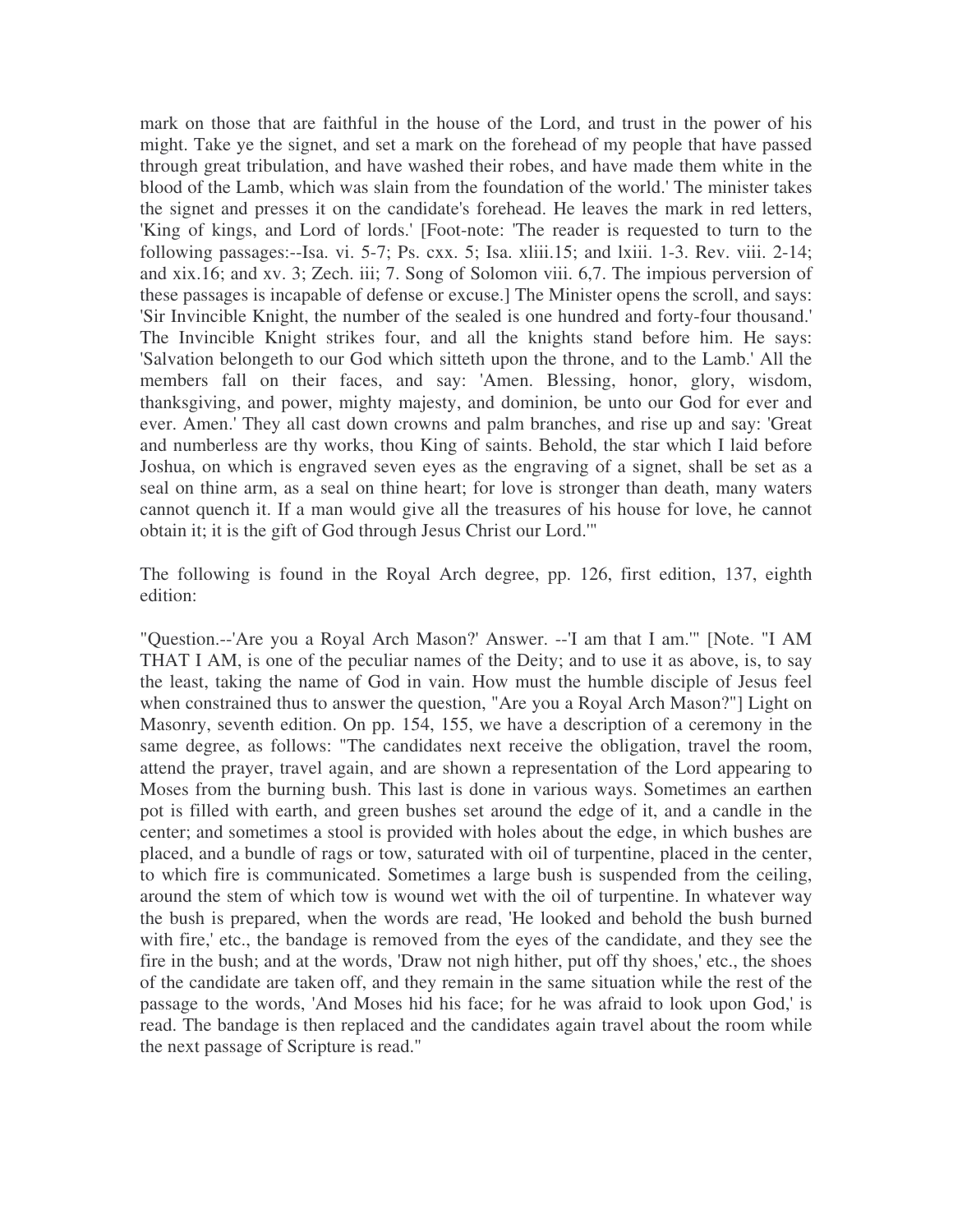[Note. "This is frequently represented in this manner: When the person reading comes to that part where it says, 'God called to him out of the midst of the bush, and said.' etc., he stops reading, and a person behind the bush calls out, 'Moses, Moses.' The conductor answers, 'Here am I.' The person behind the bush then says: 'Draw not nigh hither; put off thy shoes from off thy feet, for the place whereon thou standest is holy ground.' His shoes are then slipped off. 'Moreover, I am the God of Abraham, and the God of Isaac, and the God of Jacob.' The person first reading then says: 'And Moses hid his face, for he was afraid to look upon God.' At these words the bandage is placed over the candidate's eyes."] And, if any himself will examine, and read the books through for themselves, in which these revelations are made, they will find that the higher degrees are replete with the same shocking and monstrous perversion of the Scriptures. Many of the most solemn passages in the Bible are selected, read in their lodges, repeated by their candidates, and applied in a manner too shocking to read.

Here you observe the candidate taking the Royal Arch degree, when asked if he is a Royal Arch Mason, replies: "l am that l am;" which is represented in the Bible as being said by Jehovah himself. This answer was given by God to Moses when he inquired after the Divine name. God answered, "I AM THAT I AM." Just think! a Christian, when inquired of if he is a Royal Arch Mason, affirms of himself "I am that I am," taking to himself the name of the God of Israel.

Again, in this representation of the burning bush, the candidate is told to take off his shoes from off his feet, for the place on which he stands is holy ground; and then the Master of the lodge claims to be the God of Abraham, of Isaac, and of Jacob. Now how awfully profane and blasphemous is this!

Again, observe that that most solemn scene, depicted in the ninth chapter of Ezekiel, is misapplied in the most profane manner. Reader, the chapter is short; will you not take your Bible and read it?

So again, in those chapters in Revelation, the opening of the seals by the Son of God is misapplied, and profanely misrepresented. Just think! Four aged men, with bladders filled with wind, are made to represent the four angels that hold the four winds from desolating the earth till the servants of God were sealed in their foreheads. What a shocking misapplication and misrepresentation do we find here! And the cases are numerous in which, as I have said, the most solemn passages in the Word of God are used in their mummeries and childish ceremonies, in so shocking a manner that we can hardly endure to read them. I beg my Christian readers to examine these books for themselves, and then see what they think of the assertions of so many professors of religion, and even of professed Christian ministers, that "there is nothing in Freemasonry inconsistent with the religion of Jesus Christ!" I cannot imagine anything more directly calculated to bring the Word of God into contempt, than such a use of it in Masonic lodges. It is enough to make one's blood curdle in his veins to think that a Christian minister, or any Christian whatever, should allow himself to pass through such an abominable scene as is frequently represented in the degrees of Masonry:--multiplying their horrid oaths, heaping one imprecation upon another, gathering up from every part of the Divine oracles the most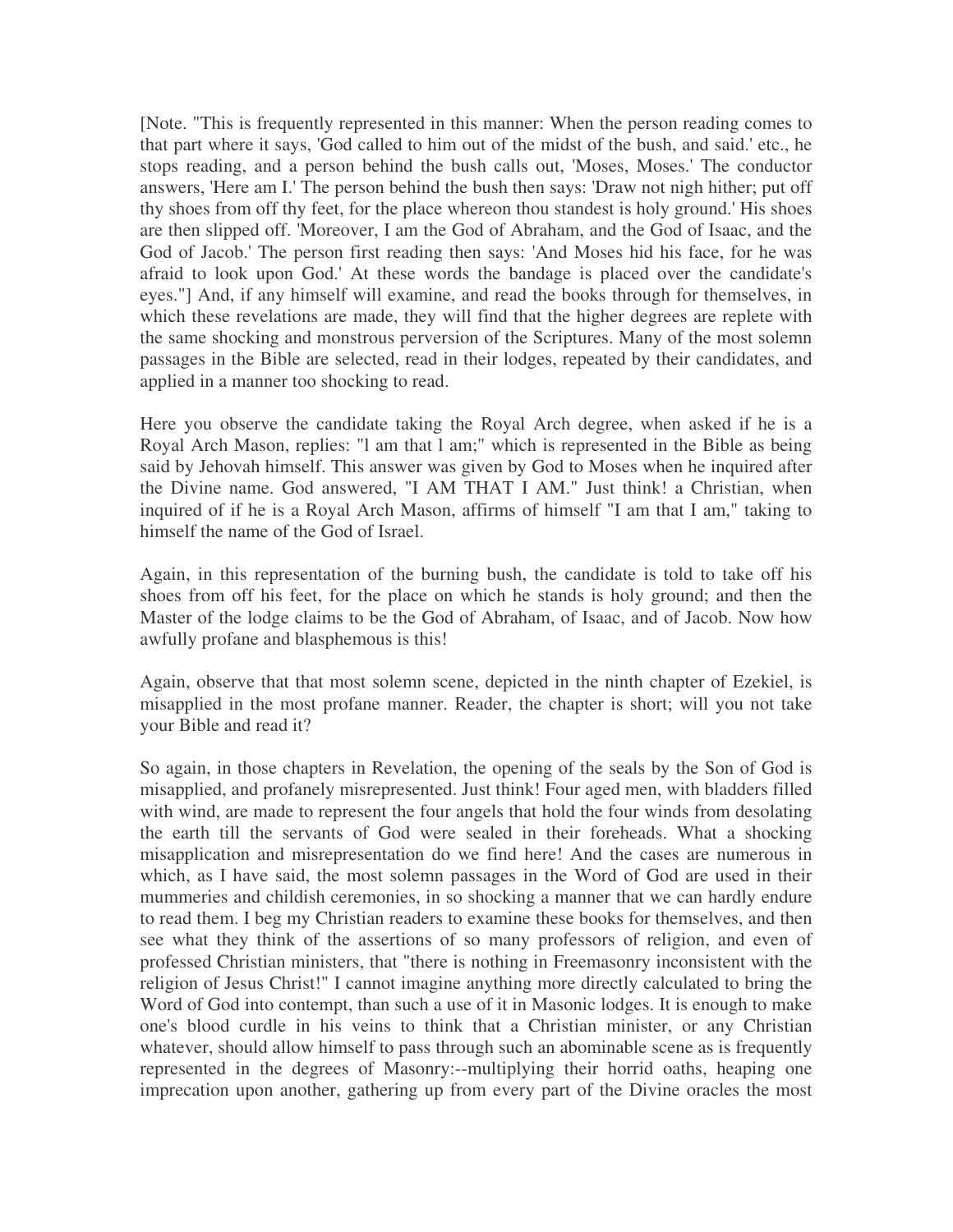solemn and awful sayings of Jehovah, and applying them in a manner so revolting, that the scene must make a Christian's heart tremble, and his whole soul to loathe such proceedings.

In some of my numerous letters I am requested to quote the oaths entire. But this would be to rewrite a great part of the books in which Masonry is revealed. Some of these degrees have several different oaths to sustain them, filling several pages of the work. I can only give parts of these oaths, and must leave the readers to consult the books for themselves which I beseech them to do.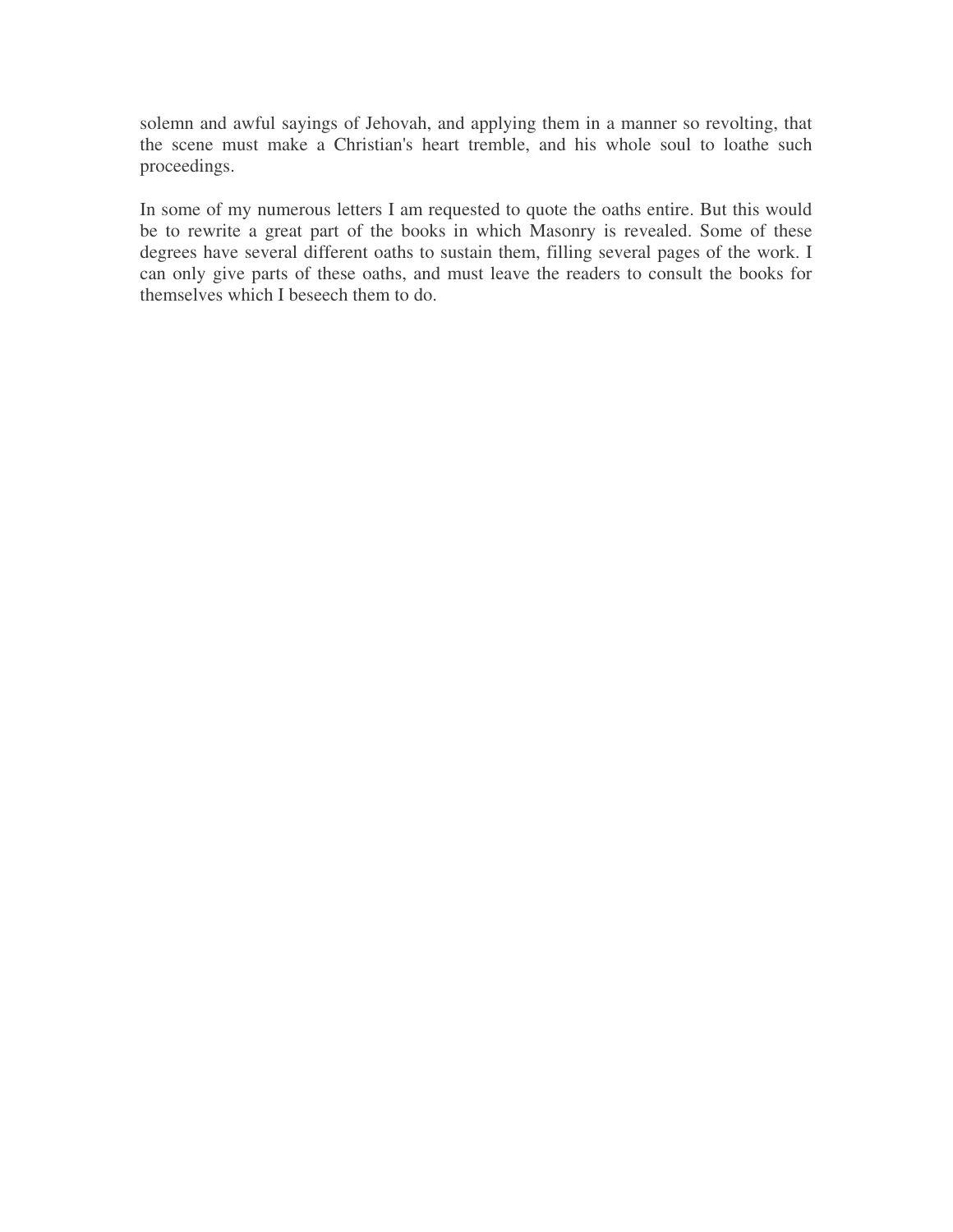# HAPTER XI

## FREEMASONRY IMPOSES ON THE IGNORANT

In what is called the "Sublime Degree of Master Masons" there are the following gross misrepresentations worthy of notice:

First, Hiram Abiff is represented as going daily into the Most Holy place for secret prayer; whereas the Bible representation is that no one was allowed to enter the Most Holy place, except the high priest. Neither Solomon nor Hiram were allowed to enter it. And the high priest was allowed to enter it only once a year, and that on the great day of atonement "not without blood, which he offered first for himself and then for the errors of the people."

Again, this Hiram is represented in Masonry as having been murdered by three ruffians, who demanded of him the Master's word.

As he refused to give it, they murdered him, and buried him at a distance from Jerusalem, in a grave "six feet deep perpendicular," where he remained fourteen days.

Then, after a great deal of twaddle and misrepresentation in regard to the supposed circumstances of his murder and burial, Solomon is represented as raising him from this depth in the earth by the Master's grip, and that "upon the five points of fellowship," which are, "foot to foot, knee to knee, breast to breast, hand to back, and mouth to ear."

It is no wonder that infidel Masons should ridicule the credulity of professed Christian Masons in crediting such a ridiculous story as this.

Again, Masonry goes on to represent that, after Hiram was thus raised from this grave, six feet deep--"foot to foot, knee to knee, breast to breast, hand to back, and mouth to ear."--he was brought up to Jerusalem, and buried under the Most Holy place in King Solomon's Temple. I will quote from the lecture of this degree, as found in the seventh edition of Bernard, p. 81; "Question[speaking of the body].--What did they do with the body? Answer.---Raised it in a Masonic form, and carried it up to the temple for more decent interment. Q.--Where was it buried? A.--Under the Sanctum Sanctorum, or Holy of Holies, over which they erected a marble monument, with this inscription delineated thereon, A virgin weeping over a broken column, with a book open before her; in her right hand a sprig of cassia; in her left, an urn; Time standing behind her, with his hands infolded in the ringlets of her hair."

Now, observe, this burial was under the Most holy place in King Solomon's Temple; and the marble monument was erected over it, and consequently must have been in the Most Holy place itself. Does not every careful reader of the Bible know that this is false? We have a minute description in the Bible of everything relating to the Most Holy place--its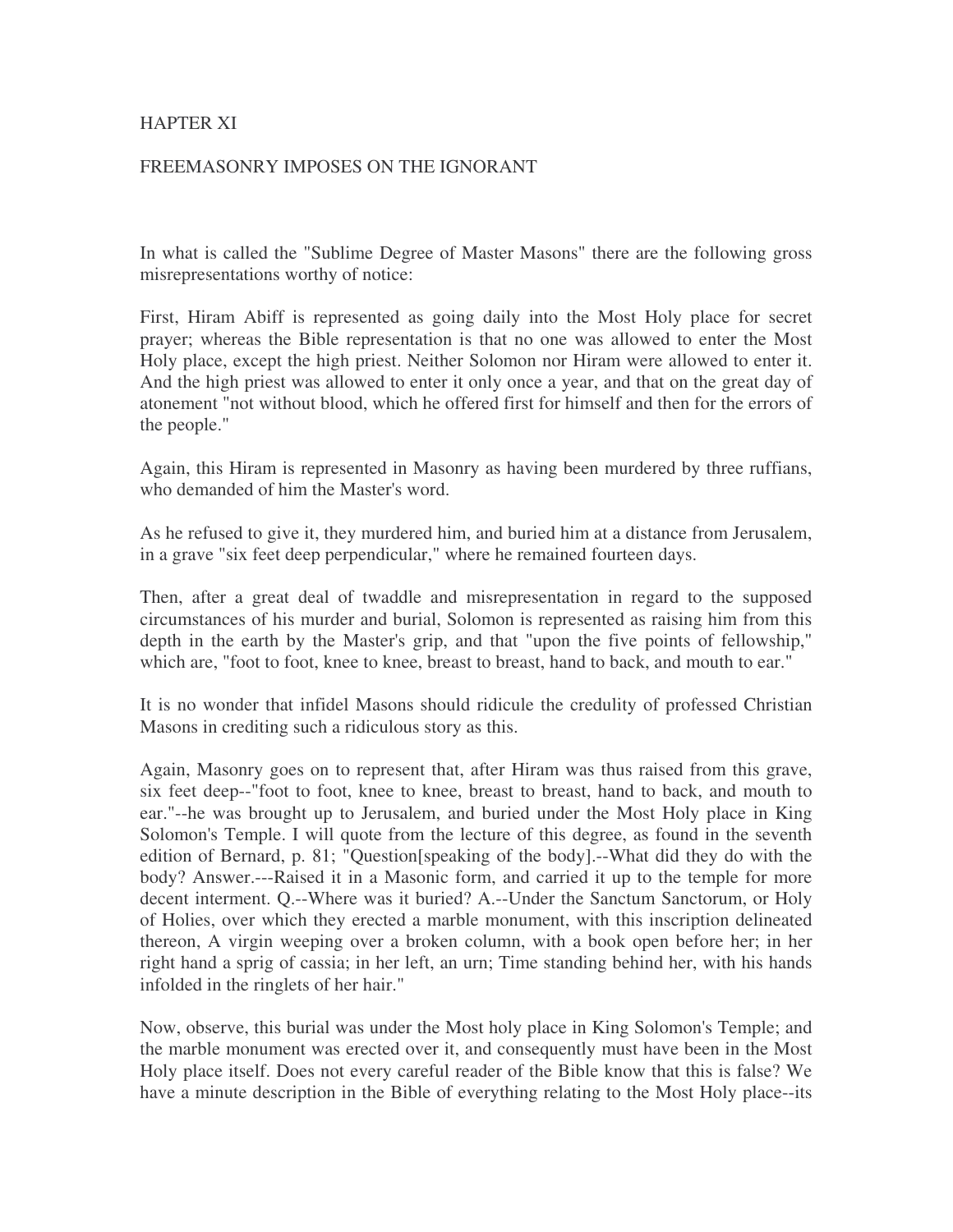form, size, embellishments, and of every article of furniture there was in it. No such statue was ever there, and the whole story is a gross falsehood.

But let me quote a little further from this lecture, continuing on page 81: "Q.--What does a Master's lodge represent? A.--The Sanctum Sanctorum, or Holy of Holies of King Solomon's Temple. Q.--How long was the temple building? A.--Seven years; during which it rained not in the daytime, that the workmen might not be obstructed in their labor." This is a likely story! Is there anything of this kind in the Bible? And does anyone believe that a miracle of this kind could have been wrought without having been recorded in the Bible? But again: Q.--What supported the temple? A.--Fourteen hundred and fiftythree columns, and two thousand one hundred and six pilasters, all hewn from the finest Parian marble." Where did they get this? Again: "Q.--What further supported it? A.-- Three grand columns or pillars. Q.--What were they called? Wisdom, Strength, and Beauty. Q.--What did they represent? A.--The pillar of Wisdom represented Solomon, King of Israel, whose wisdom contrived the mighty fabric." But the Bible represents Solomon as having received the whole plan of the temple from David, who received it directly from God. Solomon never contrived the building at all.--1 Chon., xxviii. 11,12,20.

Again, on page 82, we have the following: "Q.--How many constitute a Master's lodge?-- Three Master Masons. Q.--Where did they usually meet? A.--In the sanctum sanctorum, or Holy of holies of King Solomon's Temple." Now, this misrepresentation is kept up; and in the work of making a Master Mason they make the lodge represent the Most Holy place in King Solomon's Temple. A Masonic lodge in the Most Holy place of King Solomon's Temple! What an absurd, unscriptural, and ridiculous representation is this! And yet this is seriously taught to the candidate whenever a Master Mason is made.

But, again, this whole representation in regard to Hiram Abiff is utterly false. If any one will examine the fourth chapter of 2 Chron. he will see that Hiram Abiff finished the work for which he was employed; and, so far as we can get any light from the Bible, he must have lived till after the temple was finished. Where and when he died we know not, as he, no doubt, returned to Hiram, King of Tyre, who sent him to assist Solomon. But that he died in the manner represented by Freemasons, that he was buried in a grave six feet deep, and raised upon the five points of fellowship, that he was then buried again under the Most Holy place of King Solomon's Temple, and a marble monument erected in the Most Holy place to his memory, is a glaring falsehood.

Again, Masonry teaches that the Master's word could only be given by three persons standing in a peculiar attitude, and each one repeating one of its syllables. That this word was known at the time by only three persons, Solomon, Hiram, King of Tyre, and Hiram Abiff; and that, consequently, when Hiram was killed, the word was lost, as they were under oath never to give it except in that particular manner.

Now, in the Royal Arch degree, Masonry professes to give an account of the manner in which that word was recovered.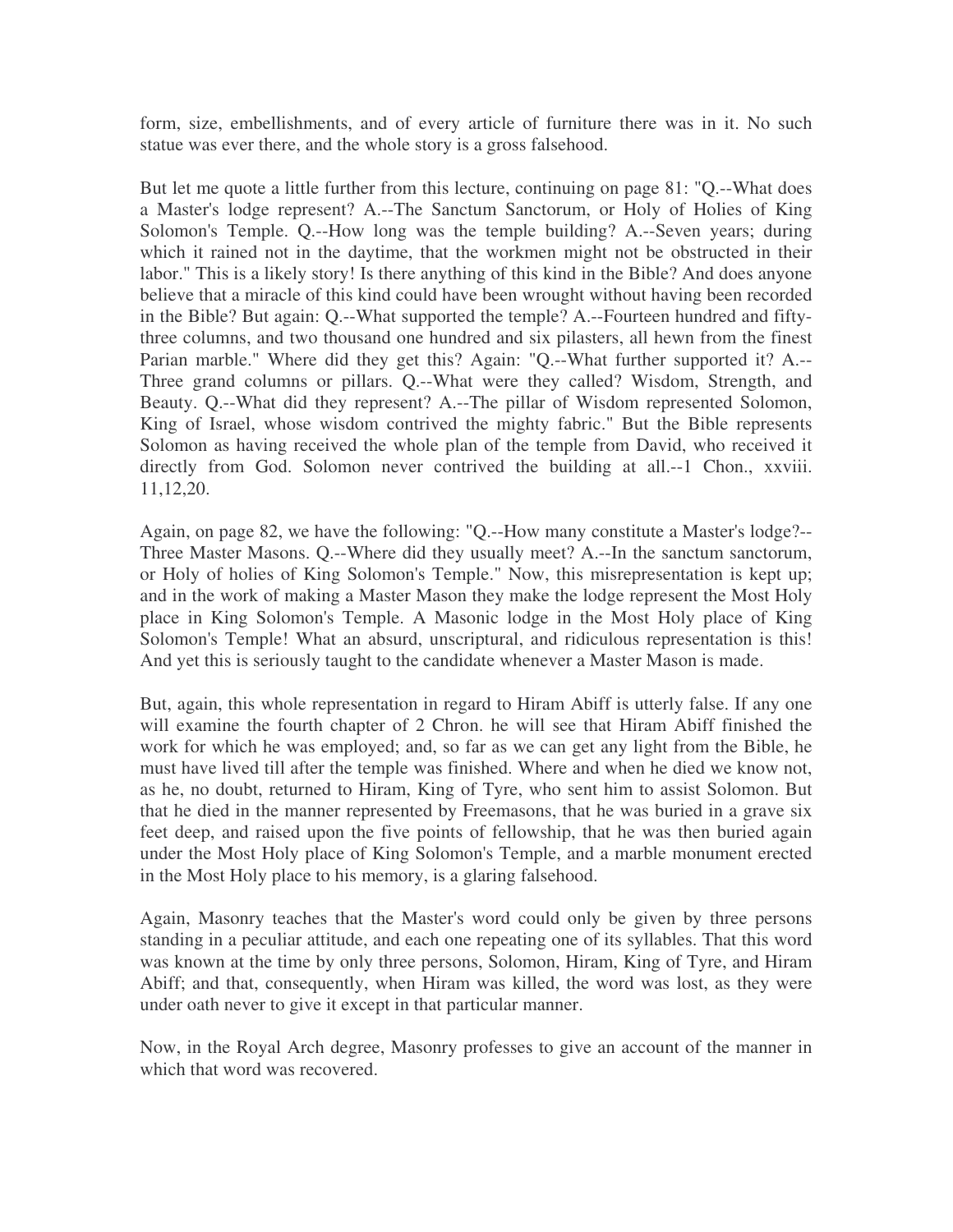Some men, it is said, were employed in digging about the temple, and discovered a stone, which proved to be the key-stone of an arch covering a vault deep under ground, constructed, as it is said, by Hiram Abiff, in which they found the Ark of the Covenant.

On pp. 78, 79, of Richardson's "Monitor of Freemasonry," we have their explanation of this pretended discovery as follows. On p. 78: "Principal Sojourner.-- Most Excellent, in pursuance of your orders, we repaired to the secret vault and let down one of our companions. The sun at this time was at its meridian height, the rays of which enabled him to discover a small box or chest standing on a pedestal, curiously wrought and overlaid with gold, \* \* \* We have brought this chest up for the examination of the Grand Council. High Priest [looking with surprise at the Ark].--Companion King this is the Ark of the Covenant of God. King [looking at it.]--It is undoubtedly the true Ark of the Covenant, Most Excellent. High Priest [taking the Ark].--Let us open it, and see what valuable treasure it may contain. [Opens the Ark, and takes out a book.] High Priest to the King.--Companion, here is a very ancient looking book. What can it be? Let us read it. [Reads the first three verses of the first chapter of Genesis.]"

After reading several other passages, the High Priest says: "This is a book of the law- long lost, but now found. Holiness to the Lord! [He repeats this twice]. King.--A book of the law--long lost, but now found. Holiness to the Lord! Scribe repeats the same. High Priest to Candidates--You now see that the world is indebted to Masonry for the preservation of this sacred volume. Had it not been for the wisdom and precaution of our ancient brethren, this, the only remaining copy of the law, would have been destroyed at the destruction of Jerusalem." After several further misrepresentations, on p. 79, we have the following: "Looking again into the Ark, the High Priest takes out four pieces of paper, which he examines closely, consults with the king and scribe, and then puts them together so as to show a key to the ineffable characters of this degree. After examining the key, he proceeds to read by the aid of it the characters on the four sides of the Ark. High Priest reading first side: Deposited in the year three thousand. Second side: By Solomon, King of Israel. Third side: Hiram, King of Tyre, and Hiram Abiff. Fourth side: For the good of Masonry generally, but the Jewish nation in particular." If any one will consult the ceremonies just as they occur, and as they are recorded by Richardson, he will see to what an extent the candidate is misinformed and deceived in this degree. And the same in substance may be learned from "Light on Masonry." Now, observe, Masonry teaches in this most solemn manner that in Solomon's time the Ark of the Covenant, with its sacred contents, was buried in a vault by Solomon and the two Hirams.

Solomon was only the third king of Israel. And when did he have this Ark buried? Did it not stand in the Most Holy place during his own reign? Was not the Ark of the Covenant, with its sacred contents, in the Most Holy place in the temple after Solomon's day? What reader of the Bible does not know that this representation of Masonry is false ? Again, the candidate is also falsely taught that the world is indebted to Masonry for preserving the book of the law; that, but for this discovery of the Ark with its contents in that vault, no book of the law would have been preserved, as this was the only copy in existence. But this, again, is utterly false. Masonry teaches that, but for the discovery of this volume, the Bible would have been lost at the destruction of Jerusalem. But there is no truth in this;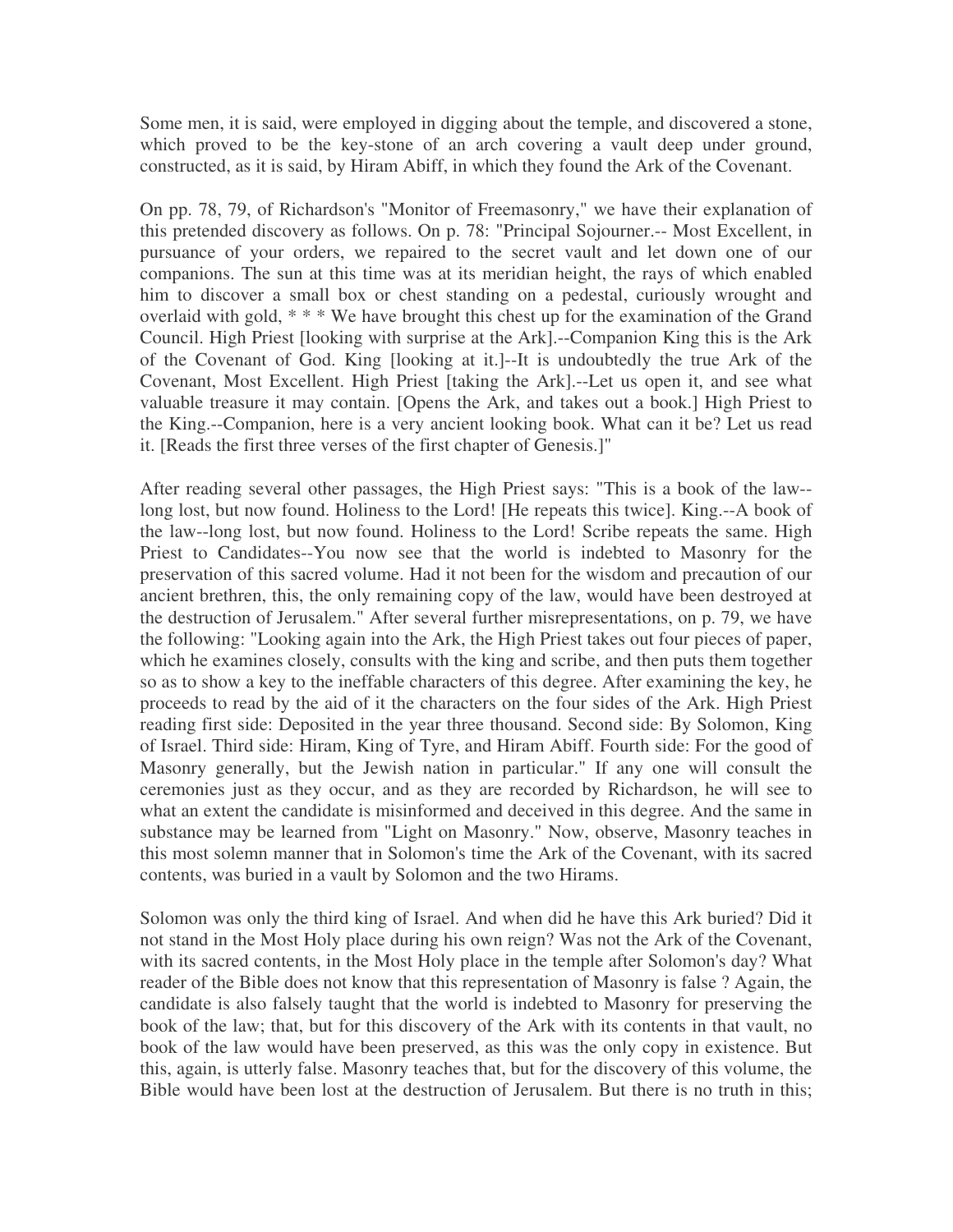for copies had been multiplied before the first, and still further multiplied before the last, destruction of Jerusalem.

The following examples I extract from Professor Morgan's report: "It is alleged that, in consequence of the murder of Hiram Abiff; a particular keystone failed of its designation; but that Solomon caused search to be made for it, when it was found by means of certain initial letters which Hiram had employed as a mark. These letters were the initials of the English words, Hiram, Tyrian, widow's son sent to King Solomon. These initial letters are now employed as the mark of the Mark Master's degree. Masons sometimes wear a seal or trinket with these letters on it. I have seen them exhibited in a picture of a seal or badge in a widely circulated Masonic manual. Here we have Hiram, who never could have known one word of English--the English language not existing till thousands of years after his time--employing the initials of eight English words as his mark. And, in honor of his employing them, Mark Masters display them as their mark, and thus display the ignorance or imposture of their craft."

Another alleged historic fact is given in Richardson's "Monitor of Freemasonry," p. 155- the Gold Plate story. "In the ceremonies connected with the degree of 'Grand Elect, Perfect, and Sublime Mason,' the Master says: 'I will now give you the true pronunciation of the name of the Deity as revealed to Enoch; and he engraved the letters composing it on a triangular plate of gold, which was hidden for many ages in the bowels of the earth, and lost to mankind. The mysterious words which you received in the preceding degrees are all so many corruptions of the true name of God which was engraved on the triangle of Enoch. In this engraving the vowel points are so arranged as to give the pronunciation thus, YOWHO. This word, when thus pronounced, is called the Ineffable word, which cannot be altered as other words are; and the degrees are called, on this account, Ineffable degrees. This word, you will recollect, was not found until after the death of Hiram Abiff; consequently, the word engraved by him on the ark is not the true name of God.'

"Here we have a most ridiculous piece of imposture, more than parallel with the gold plate imposture of Mormonism. Every Hebrew scholar of the most moderate attainments knows that the vowel points, here alleged to have been used by Enoch before the flood, did not even exist till six or eight centuries after the birth of Christ. Besides, the merest smatterer in Hebrew, with very little thought. would know that the name of God could not, by any proper arrangement of vowels, be pronounced in this way.

"The story could impose only on the grossest ignorance, or most careless inconsiderateness."

To quote all that is scandalously false in its teachings and pretensions would be to quote these books almost entire. We hear professed Christians, and even ministers, claiming that Freemasonry enables them to better understand the Bible. Can it be that they are so ignorant as to believe this? But this is often urged as an inducement to join the lodge. Indeed Masonry claims that, to this day, none but Freemasons know even the true name of God. After Enoch's day, the Divine name was unknown until recovered by Freemasons in the days of Solomon, and that this true name of God is preserved by them as a Masonic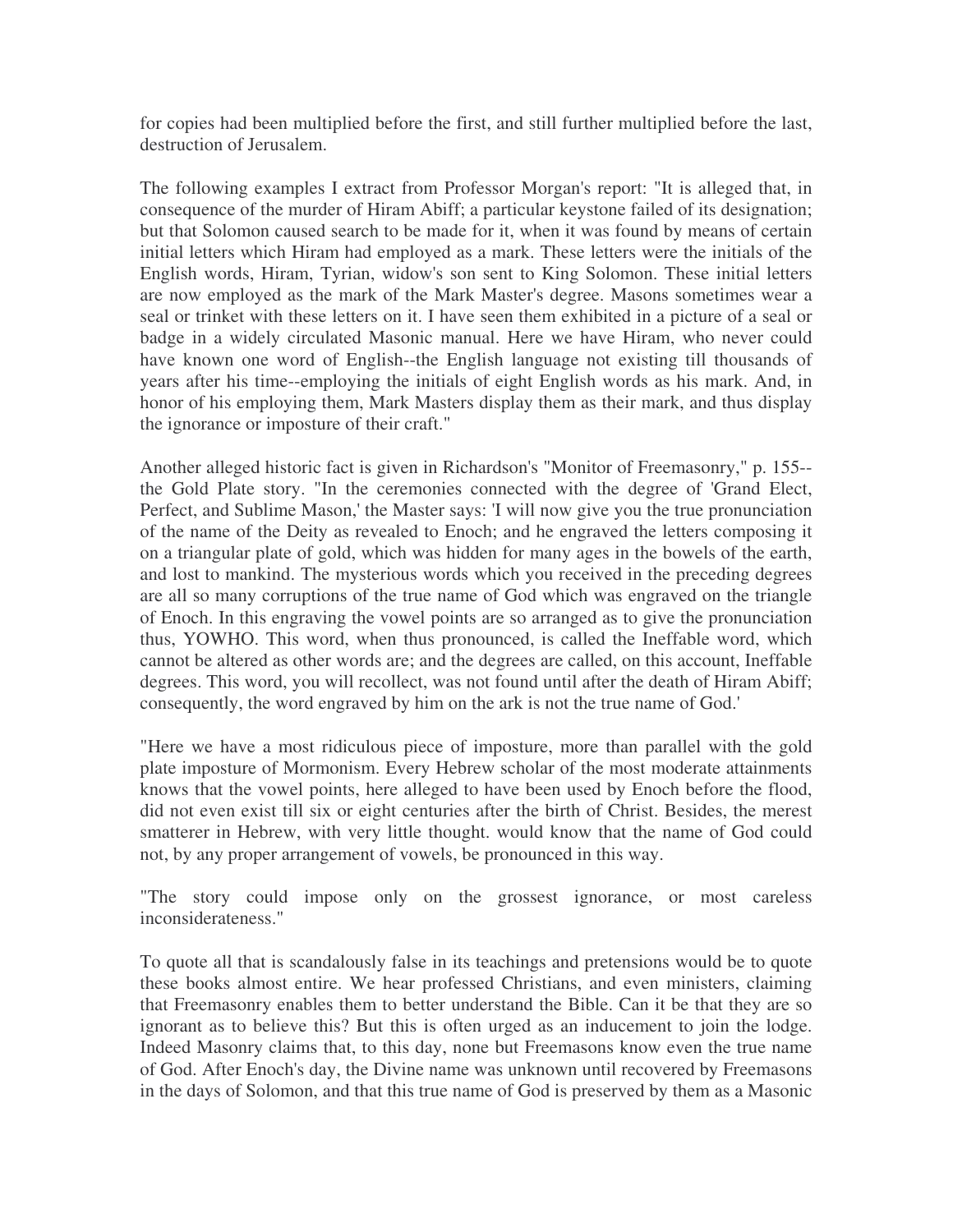secret. Of course, all others are worshiping they know not what. So this is Masonic benevolence and piety, to conceal from all but their craft the name of the true God. How wise and benevolent Freemasonry is! I wonder how many ministers of the Gospel are engaged in keeping this secret! They only of all ministers know the true name of God, and have joined a conspiracy to conceal it from all but Masons!

Before I close this number, I wish to ask Freemasons who have taken the degrees above the Fellow craft, or second degree, have you believed the teaching of these degrees, as you have taken them one after another? Have you believed that the lodges, chapters, commanderies, etc., were really erected to God, and consecrated to the holy order of Zerubbabel and St. John? Have you believed what you are taught in the Master's degree, respecting King Solomon, Hiram, king of Tyre, and Hiram Abiff? Have you believed the teachings of the Royal Arch degree, and of all those degrees in which King Solomon figures so largely? Have you believed that to Masonry the church owes the preservation of the only remaining copy of the law of God ? Have you believed the Gold Plate story, that Enoch lived in the place where the Temple of Solomon was afterward built, that he built, deep in the earth, nine arches, one above the other, in which, on the place where the temple was afterward built, he deposited a golden plate on which was written the true name of God, that this name was written with the Hebrew vowels attached, and that its true pronunciation is YOWHO, as Masonry teaches? Now you have believed these, and other outrageous falsehoods taught in Masonry, or you have not. If you have believed them, you have been greatly imposed upon, you have been grossly deceived. Will you allow yourselves to still give countenance to an institution that teaches such falsehoods as these? Had I space I could fill scores of pages with the palpable falsehoods which Masonry teaches its membership: How can you adhere to an institution so basely false and hypocritical as this? The secrets are all out. Both you and the world are now made aware of the base falsehoods that are palmed off upon its members by Freemasonry. Professed Christian Freemason, how can you hold up your head either in the church or before the world, if you still adhere to this most hypocritical institution? Just think of the Worshipful Masters, the Grand High Priests, in their mitres and priestly robes, the great and pompous dignitaries of Masonry arrayed in their sacerdotal robes, solemnly teaching their members such vile falsehoods as these, claiming that to Freemasons the church owes the preservation of the law of God, and that the true name of God is known only to Freemasons! Shame! But I said you have either been made to believe these things or you have not. If you have never believed them, pray, let me ask you how it is that you have ever given any countenance to this institution when you did not at all believe its teaching? How is it that you have not long since renounced and denounced an institution whose teaching is replete with falsehoods taught under the most solemn circumstances? These falsehoods are taught as Masonic secrets, under the sanction of the most awful and solemn oaths. What shall we say of an institution that binds its members by such oaths, to keep and preserve as truth and secrets, such a tissue of profane falsehood? You see nothing in it inconsistent with Christianity! Why, my dear brother, how amazing it is that you can be so blinded! Are you not afraid that you shall be given over to believe a lie, that you may be damned, because you believe not the truth, but have pleasure in unrighteousness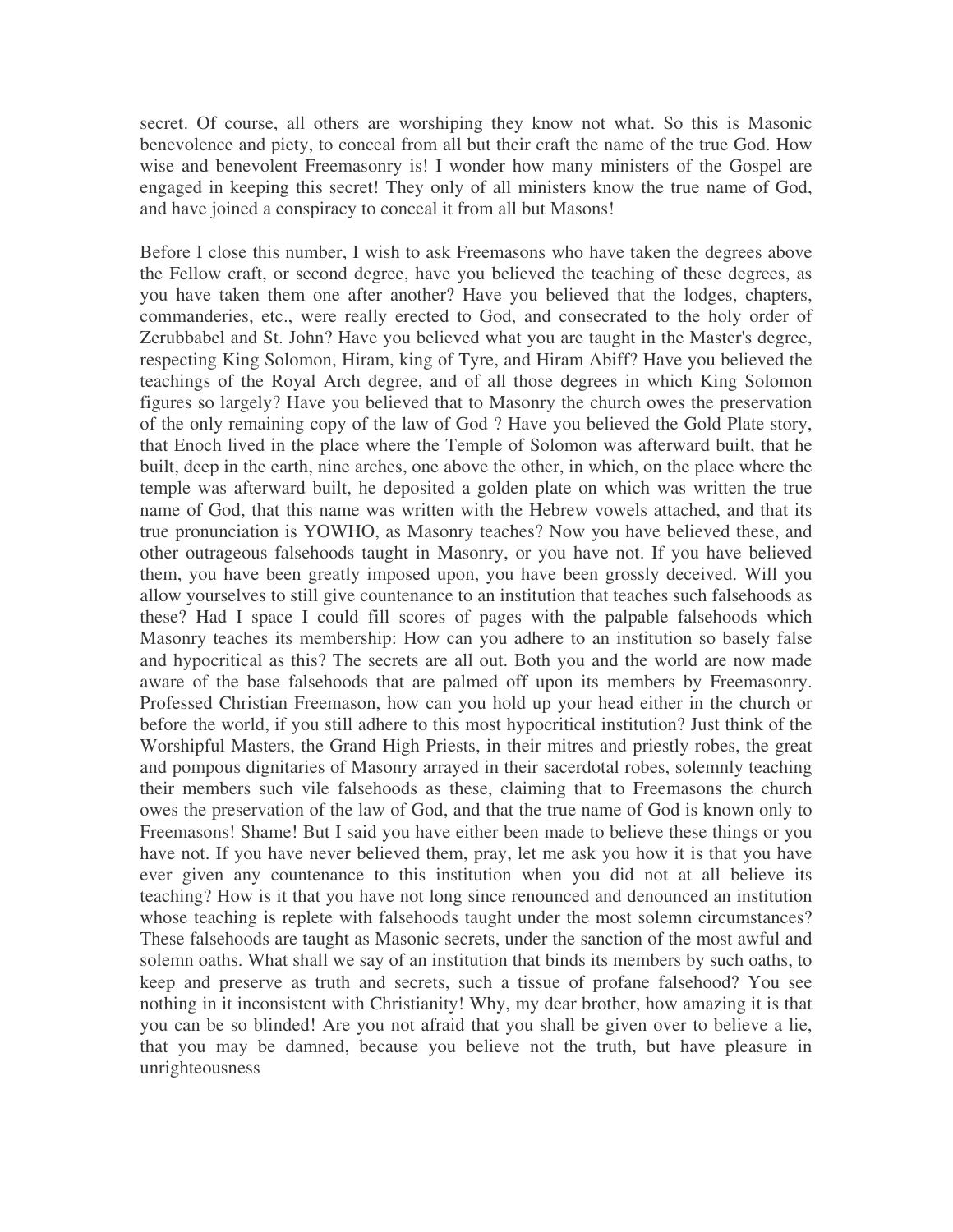## CHAPTER XII

# MASONRY SUSCEPTIBLE OF CHANGE ONLY BY ADDITIONS

In proof of this, I first appeal to the testimony of Masons themselves. Hear the testimony, given under oath, of Benjamin Russell, once Grand Master of the Grand Lodge of Massachusetts. His and other depositions were given in Boston, before a justice of the peace, by request of Masons themselves. Observe, he was an ex-Grand Master of one of the most important lodges in the world. This surely is conclusive Masonic authority. He says: "The Masonic institution has been, and now is, the same in every place. No deviation has been made, or can be made at any time, from its usages, rules and regulations." Observe, he does not say that no additions can be made, but no deviations. He proceeds: "Such is its nature, that no innovations on its customs can be introduced, or sanctioned, by any person or persons. DeWitt Clinton, the former Governor of New York and Grand Master of the Grand Lodge of New York and of the United States, also made an affidavit on the same occasion. He says: "The principles of Masonry are essentially the same and uniform in every place" (Powell, p. 40, as quoted by Stearns). In Hardy's Monitor, a standard Masonic work, we have the following, p. 96: "Masonry stands in no need of improvement; any attempt, therefore, to introduce the least innovation will be reprobated not by one, but by the whole fraternity." The Grand Lodge of Connecticut asserts: "It is not in the power of man, nor in any body of men, to remove the ancient landmarks of Masonry" (Allyn's Rituals p. 14). These are the highest Masonic authorities, and to the same effect might be quoted from all their standard works.

Second.--From the nature of the institution it cannot be changed, except by addition. In proof of this I observe

I. That Masonry is extended over the civilized world, at least Masons themselves boast that it includes men of every language, and of every clime. They claim for Masonry that it is a universal language; that men of every country and language can reveal themselves to each other as Freemasons; that by their signs and grips and pass words, etc., they can not only know each other as Masons, but as having taken such and such degrees of the order, that as soon as they reveal themselves to each other as having taken certain degrees of Masonry, they know their obligations, each to the other--what they may demand or expect of each other, and what each is under oath to do for the other. Now this must be true, or of what avail would Masonry be to those who are traveling through different countries, where there are different languages. Unless their methods of knowing each other were uniform, universal, and unchangeable, it is plain that they could not know each other as Masons. It is true in some particular localities there may be an additional pass word or sign, to indicate that they belong to that locality, but in all that is essentially Masonic, it must be universal and unchangeable.

II. The same is true with respect to their oaths. They must all, in every place, be under the same obligations to each other, or it would introduce endless confusion and uncertainty.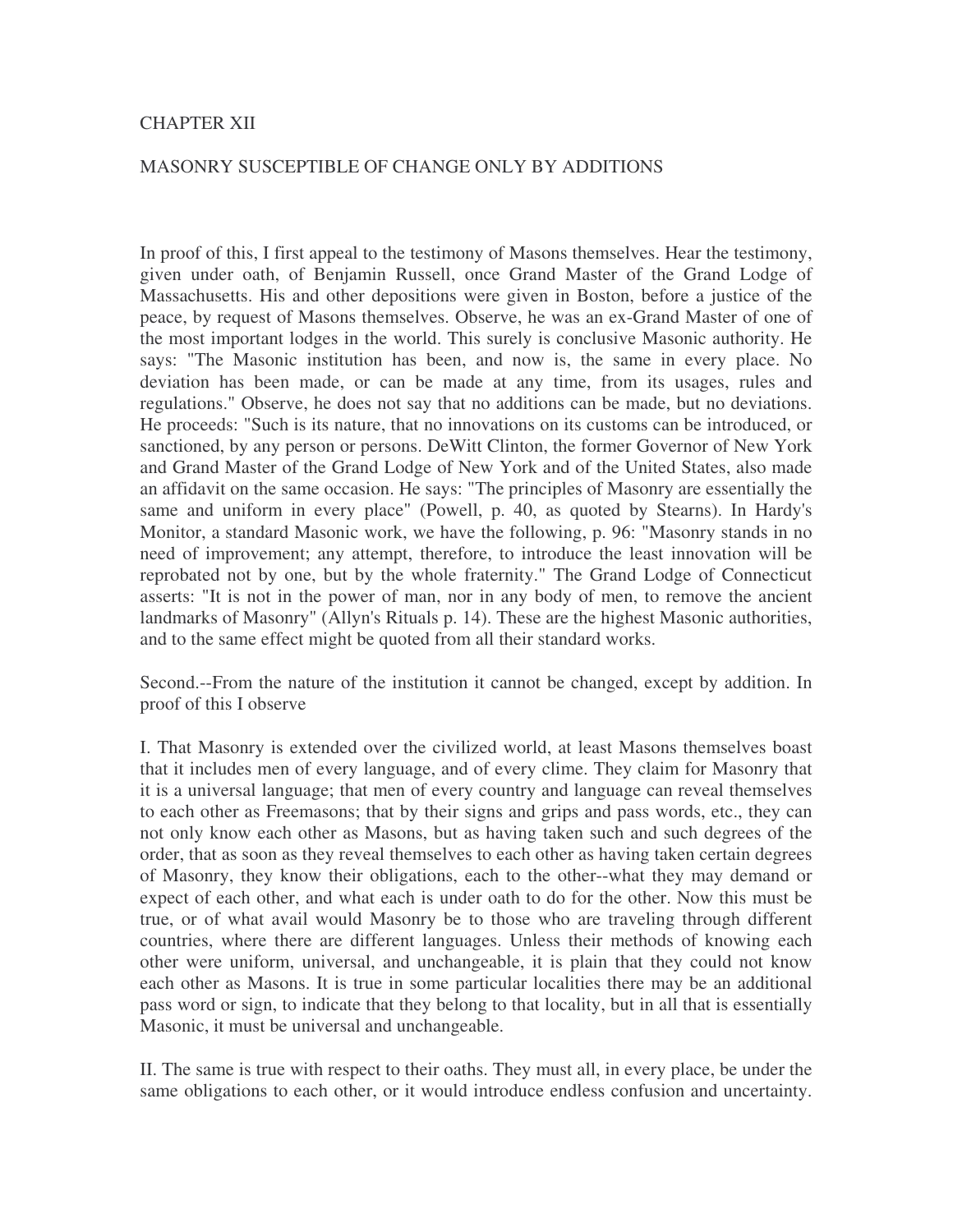Every Mason, of every place, must know that every other Mason, having taken the same degrees, has taken the same oaths that he himself has taken; that he owes the same duties, and can claim the same privileges of any other Mason of the same degree. If this were not so, Masonry would be of no value among strangers. Furthermore, if their obligations were not exactly alike, they would necessarily be betrayed into violating them. If they found that they claimed duties of each other which were not necessarily imposed by the obligations of both, or claimed privileges of each other not conferred by the obligations of both, they would in this way make each other acquainted with their respective obligations which were not in fact alike. Thus each would reveal to the other, secrets which he was sworn to keep.

III. The oaths of every degree, from the lowest to the highest, must be uniform, everywhere the same, and unchangeable. If they were not the same in every country, in every language, and at every time, Masonry would be a perfect babel. Now degrees may be added ad infinitum, but a Mason of any degree must Know that Masons of the same degree in every place, have taken the same oath that he has taken, and have taken all the oaths of the previous degrees, just as he has himself. If this were not true, Masons could not everywhere know with what they might entrust each other. Suppose, for example, that the obligation to conceal each other's crimes, and to keep each other's secrets, was not universal and unchangeable, how would they know with what they might trust each other in different places? Suppose the obligation to assist each other in getting out of any difficulty, whether right or wrong, was not uniform and universal, how would they know what they might demand of, or were under obligation to perform for, each other? But can not its objectionable points, it may be asked, be dropped out, and what is valuable preserved? Drop from the obligation, for instance, in any place, the clause that binds them to keep each other's secrets, murder and treason excepted, or without exception,--to deliver each other from difficulty, whether right or wrong, to give each other precedence in business or politics, to give each other warning of any approaching danger and the like. Now if you drop out any one of these, at any time or place, you introduce confusion, and Masons could not understand each other. Furthermore, drop out the most objectionable features of Masonry, and you have robbed it of its principal value to the membership, you have annihilated the principal reasons for becoming and for remaining a Mason. But the changes are manifestly impossible. There is nowhere any authority for such change; and, as has been stated, the whole fraternity would rebuke any attempt at such innovation. We may rest assured, therefore, that Freemasonry is not, and can not be, essentially changed, except by addition. To this point all their highest authorities bear the fullest testimony. Its very nature forbids essential innovations at any time or in any place. But should Masons affirm that the institution is changed, how are we to know what changes have been made? They are under oath to keep this a profound secret. Suppose they were to affirm that, since the revelations made by Morgan, Bernard, and others, the institution has been greatly improved, this is a virtual admission that those books are true, which they have so often denied. But since they have first denied that those books were true, and now virtually admit their truth, by claiming that Masonry has been improved since those books were written, what reason have we to believe them? I have, in a previous number, shown that it is irrational to believe what Masons themselves say in respect to their secrets. I do not know that any intelligent and respectable Freemason pretends that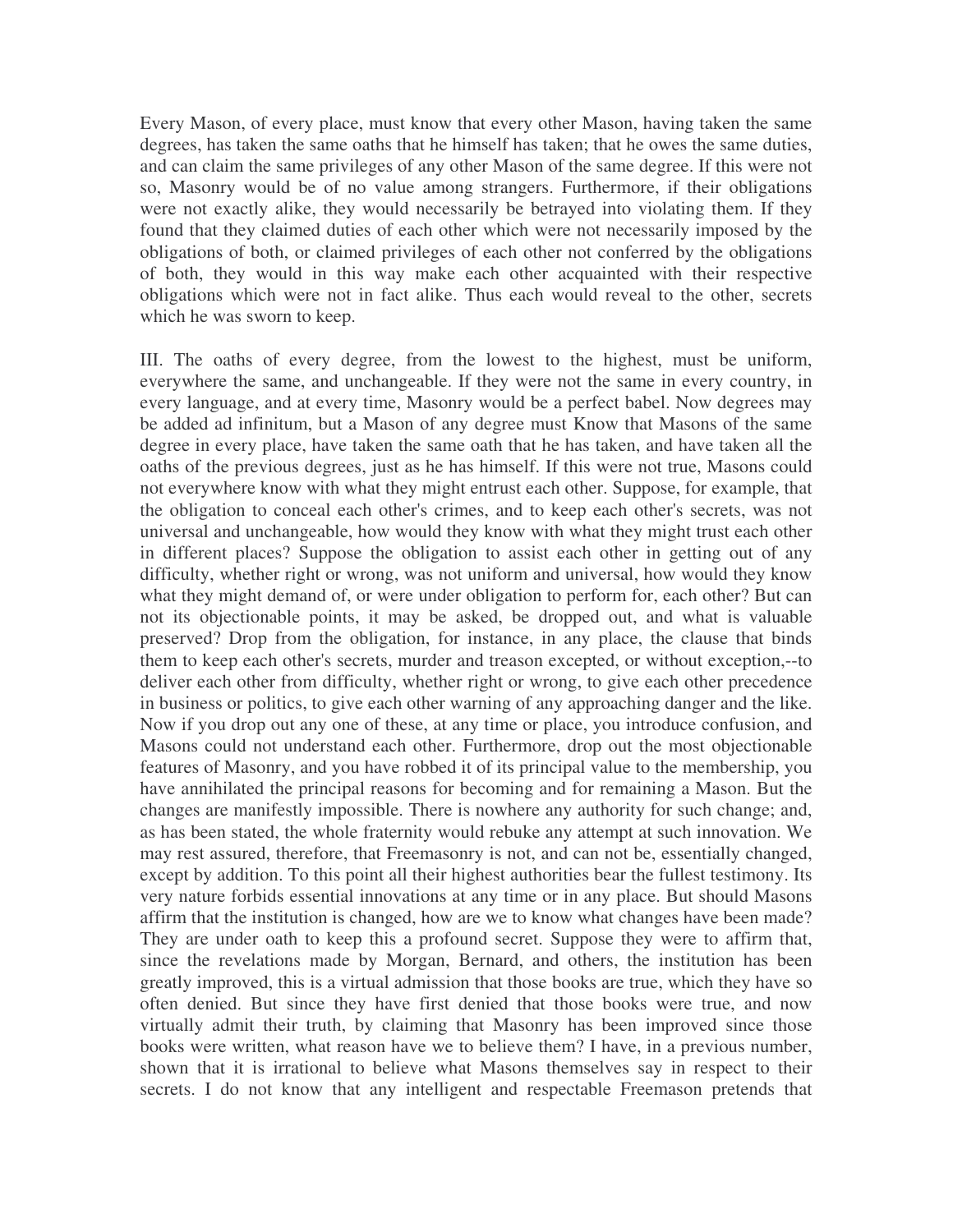Masonry has been improved. But suppose they should, how shall we know in what respects it has been improved, that we may judge for ourselves whether the changes are improvements. If any number of them were now to affirm that Masonry, as it now exists, is divested of all the objectionable features that formerly belonged to it, how shall we know whether this is true? They have always denied that it had any objectionable features; they have always claimed that it needed no improvement, and their highest authorities have many times affirmed that all improvement and innovation were impossible. In view of all the testimony in the case, we have no right to believe that Masonry is at all improved from what it was forty years ago. As late as 1860, Richardson revealed sixty-two degrees of Masonry as it then existed. It was then the same in every essential feature as when Bernard made his revelation in 1829, and when Avery Allyn made his revelation in 1831. We are all, therefore, under the most solemn obligations to believe that Masonry is, in all important particulars, just what is has been since its various degrees have been adopted and promulged. We certainly do greatly err and sin, if, in view of all the facts, we assume, and act upon the assumption, that Freemasonry is divested of its immoral and obnoxious features. Such an assumption is utterly unwarranted, because, on the one hand, there is no evidence of the fact, and, on the other, there is positive and abundant proof that no such change has been made. We are all, therefore, responsible to God and to humanity for the course we shall take respecting the institution. We are bound to judge of it, and to treat it, according to the evidence in the case, which is, that, Freemasonry is necessarily a wicked institution, and incapable of thorough moral reformation.

I have spoken frequently of its having the character, in certain respects, of a mutual aid, or mutual insurance, company. It is inquired, are all these necessarily wicked? I answer, no. The benefits of these institutions may be real and great. For example, an insurance company that insures persons against loss by shipwreck, by fire, or by what we call accident of any kind, may be very beneficial to society. When they help each other in cases of calamity that involve no crime, they are not necessarily wicked, but may be very useful. The benefits of these companies are open to all upon reasonable conditions; and if any do not reap the fruits of them, it is not the fault of the society, but of those who neglect to avail themselves of its benefits. But Freemasonry is by no means a mere insurance or mutual aid society. The moral character of any institution must depend on the end at which it aims; that is, the moral character of any society is found in the end it is intended to secure. Mutual aid and insurance companies, as they exist for business purposes, do not necessarily deprive any one of his rights, and are often highly useful. The members of such societies or companies do not know each other, nor exert over each other any personal influence whatever. They are not bound by any oath to render each other any unlawful assistance, to conceal each other's crimes, nor "to espouse each other's cause, whether right or wrong." There is no clannish spirit engendered by their frequent meeting together, nor by mutual pledges under the most awful oaths and penalties, to treat each other with any favoriteism under any circumstances. But Freemasonry, on the contrary, does pledge its members by the most solemn oaths, to aid each other in a manner that sets aside the rights of others. For example, they are sworn first, in the Master's degree, to conceal each other's crimes, "murder and treason only excepted;" second, in the Royal Arch degree, "murder and treason not excepted;" in this same degree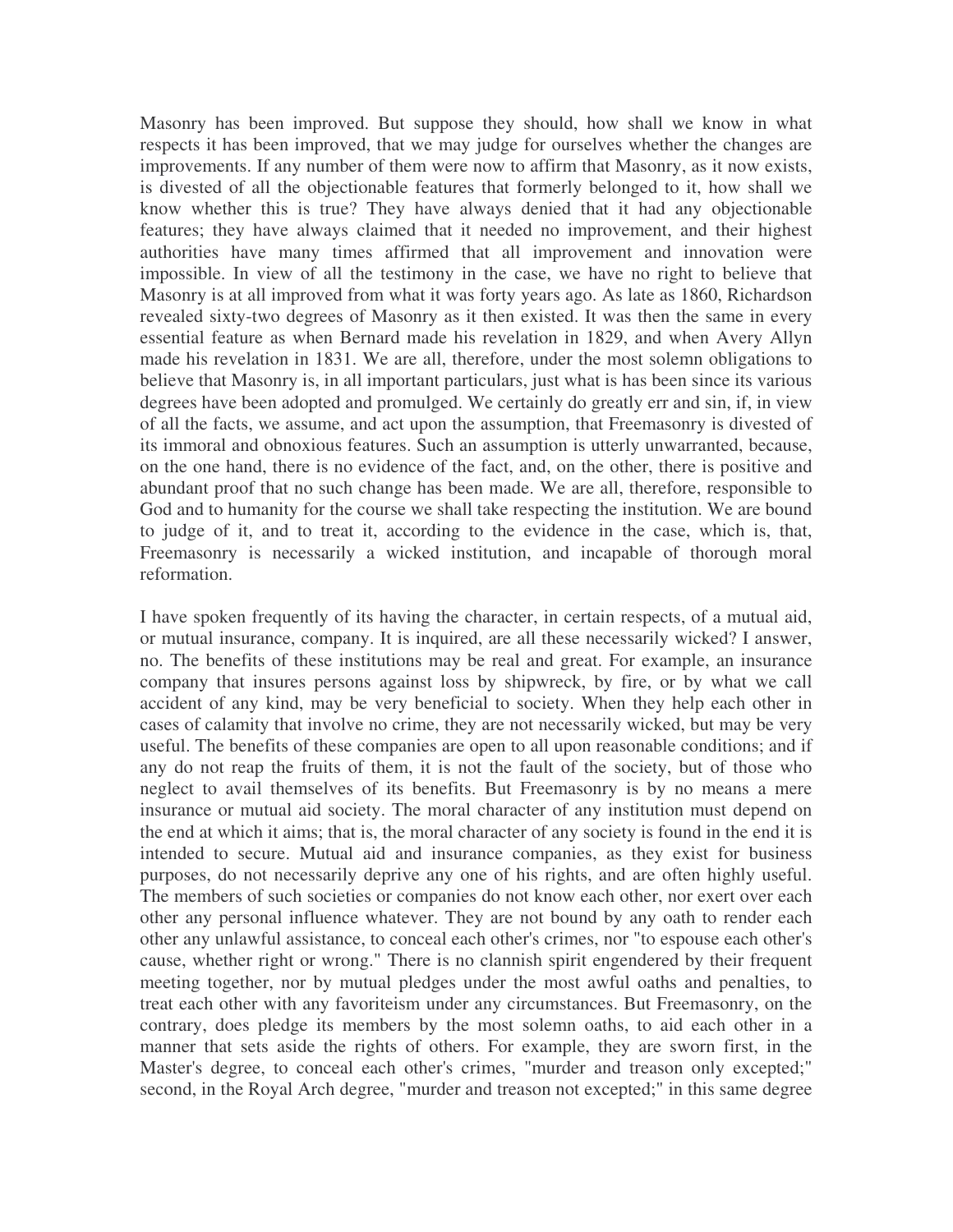they swear to endeavor to extricate each other, if involved in any difficulty, whether they are right or wrong; third, they also swear to promote each other's political elevation in preference to any one of equal qualifications who is not a Freemason; fourth, to give each other the preference in business transactions. --See Richardson's Monitor of Freemasonry, p. 92. Degree of Secret Monitor: "I furthermore promise and swear, that I will caution a brother Secret Monitor by signs, word, or token, whenever I see him doing, or about to do, any thing contrary to his interest in buying or selling. I furthermore promise and swear, that I will assist a brother Secret Monitor in preference to any other person by introducing him to business, by sending him custom, or in any other manner in which I can throw a penny in his way." They swear "to represent all who violate their Masonic oaths as worthless vagabonds, and to send this character after them to ruin their business and their reputation wherever they may go and be to the end of their lives." They also swear to seek the condign punishment of all such in the infliction of the penalties of their oaths upon them. They swear to seek their death. They swear to a stringent exclusiveness, excluding from their society all that would most naturally need aid and sympathy, and receiving none who are not "physically perfect." Old men in dotage, young men in nonage, all women, idiots and other needy classes, are all excluded. Freemasonry has a vast fund of money at its disposal. The fraternity are very numerous. They boast of numbering in this country at the present time six hundred thousand, and that they are multiplying faster than ever. They permeate every community, and their influence is almost omnipresent. Of course, such an aid society as this will everywhere and in every thing ignore and trample on the rights of others to secure advantages for each other. As an illustration of the workings of this society, I make an extract or two from "The American Freemason," published in Louisville, Kentucky, dated April 8, 5854, that is 1854, and edited by Robert Morris, an eminent Masonic author. From the eighty-fifth page I quote as follows: "Lynn, Indiana.-- In hauling a load of pork to the depot a year or two since, I found the rush of wagons so great that the delivery was fully three days behind. This was a serious matter to me, for I could not lose so much time from my business, and was seriously weighing the propriety of going on to Cincinnati with my load, when the freight agent, learning from a casual remark of mine, that I was a Freemason, was kind enough at once to order my errand attended to, and in three hours I was unloaded, and ready, with a light heart, to set my face homeward. Is it not an admirable thing, this Masonic spirit of brotherly love?" To this the editor adds: "Verily it is. We have seen it in many varieties of form, but our kindhearted brother's is but an every-day experience of Masonic practice, but to the world how inexplicable do such things appear." Here we have a specimen of Masonic brotherly love. But was this right, to give this preference to this man, and wrong all who were there before him, and had a right to have. their business done before him! He gained three days' time, and saved the expense of waiting for his turn, whilst others were obliged to lose both the time and expense. And this we are coolly told, by high Masonic authority, is the "constant practice of Freemasons." What an exquisite brotherly love is this. It is delicious! But this is in entire accordance with the spirit of their oaths. But is it not a trampling on the rights of others! In this same paper we have, in an illustration of the nature of Freemasonry, a tale, the substance of which is, that a criminal, under sentence of death, was set free by Freemasons under the pretense that he was not guilty of the murder for which he was condemned. So they took the case into their own hands, and set aside the judgment of the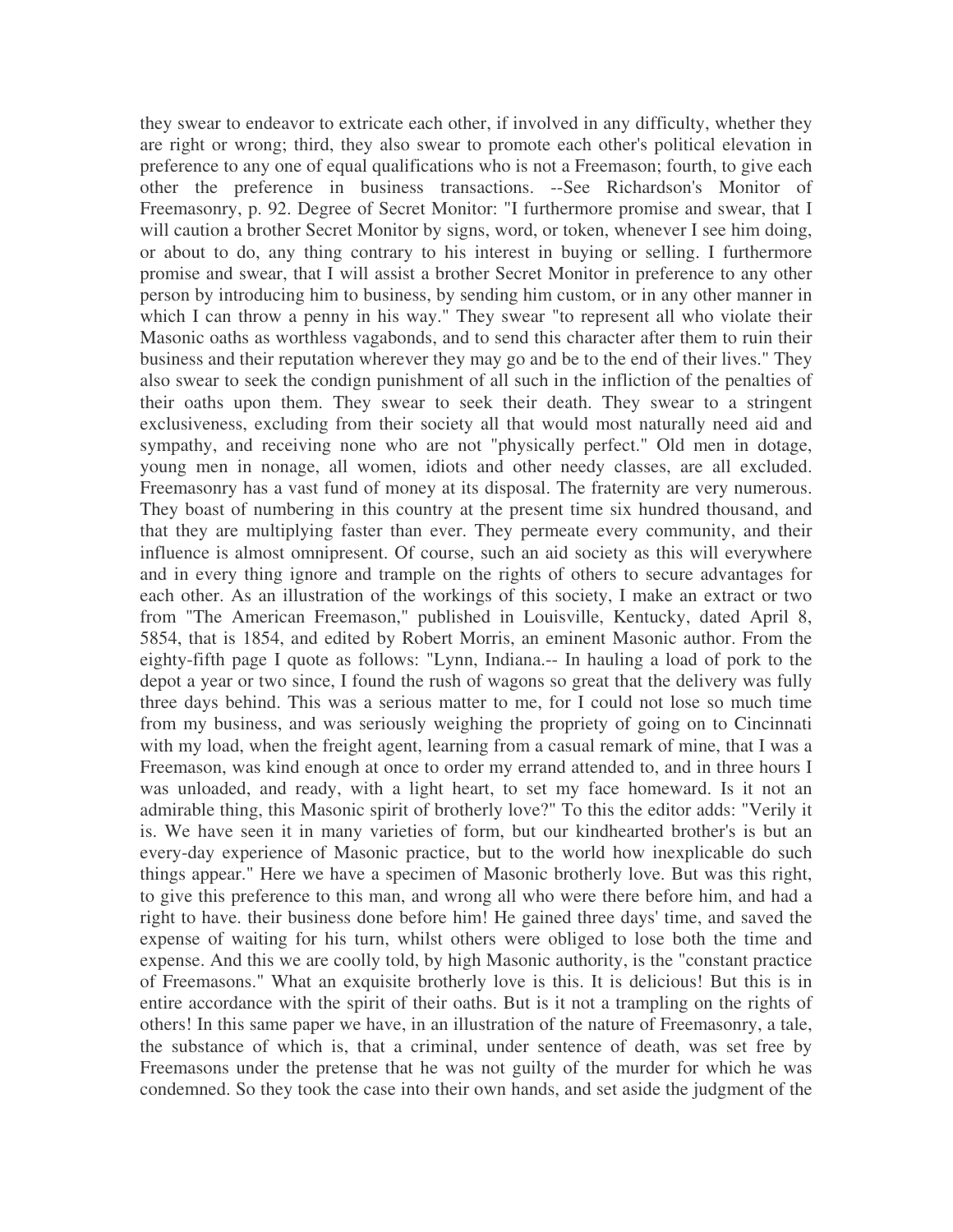court and jury. Observe, this is given as an illustration of the manner in which Freemasons aid each other.

These cases are given as their own boast of specimens of their brotherly love. But is this consistent with right and good government? The fact is, that it is impossible to engage in any business, to travel, to do any thing, to go anywhere, without feeling the influence of this and other secret societies. Wrongs are constantly inflicted upon individuals and upon society, of which the wronged are unaware. We can be wronged any day by a favoritism practiced by these societies, without being aware how or by whom we are wronged. I was informed of late, that in a large manufacturing establishment, poor men, dependent for their daily bread upon their labors in the factory, were turned out to give place to Freemasons who were no better workmen than themselves. Indeed it is inevitable that such a society should act upon such a principle. But it may be asked, can not Masonry be essentially reformed, so that it shall involve no wrong.? I answer, no, unless its very fundamental principle and aim be reversed, and then it would cease to be Freemasonry. In its workings it is a constant wrong inflicted upon society. It is an incessant and widespread conspiracy for the concealment of crime, to obstruct the course of justice, and, in many instances, to persecute the innocent and let the wicked go free. To reform it, its ends and its means must both be reformed. It must cease to be exclusive and selfish. It must cease to promise aid in many forms in which it does promise it. I have said that it was more than an innocent mutual aid society. Its members are pledged to aid each other in concealing iniquity, and in many ways that trample upon the rights of others.

And it is because this society promises aid in so many ways, and under so many circumstances, that men unite themselves to it. I have never heard any better reason assigned for belonging to it, than that, in many respects, one might reap a personal advantage from it. Now reform it, and make it a truly benevolent society; reform out of it all unrighteous favoritism, and all those forms of aid which are inconsistent with the universal good, and the highest well-being of society in general, and you have altered its essential nature; it is no longer Freemasonry, or any thing like Freemasonry. To reform it is to destroy it. In this view of Freemasonry, it is easy to see how difficult, if not impossible, it is for a man to be a consistent Freemason and yet a Christian. Just conceive of a Christian constantly receiving the preference over others as good as himself, in traveling, in railroad cars, on steamboats, at hotels, and everywhere, and in business transactions, and in almost all the relations of life, allowing himself to be preferred to others who have equal rights with himself. To be sure, in traveling, he may bless himself because he is so comfortable, and that so much pains are taken to give him the preference in every thing. If at a hotel, he may have the best seat at the table, and the best room in the house, and may find himself everywhere more favored than others.

But can he honestly accept this? Has he any right to accept it? No, indeed, he has not! He is constantly favored at the expense of others. He constantly has more than his right, while others are deprived of their rights. In other words, he is selfish, and that continually. He finds a personal benefit in it. Yes, and that is why he adheres to it. But again, if true to his oath, he is not only thus constantly receiving benefits unjustly, or to the injury of others, but also conferring them.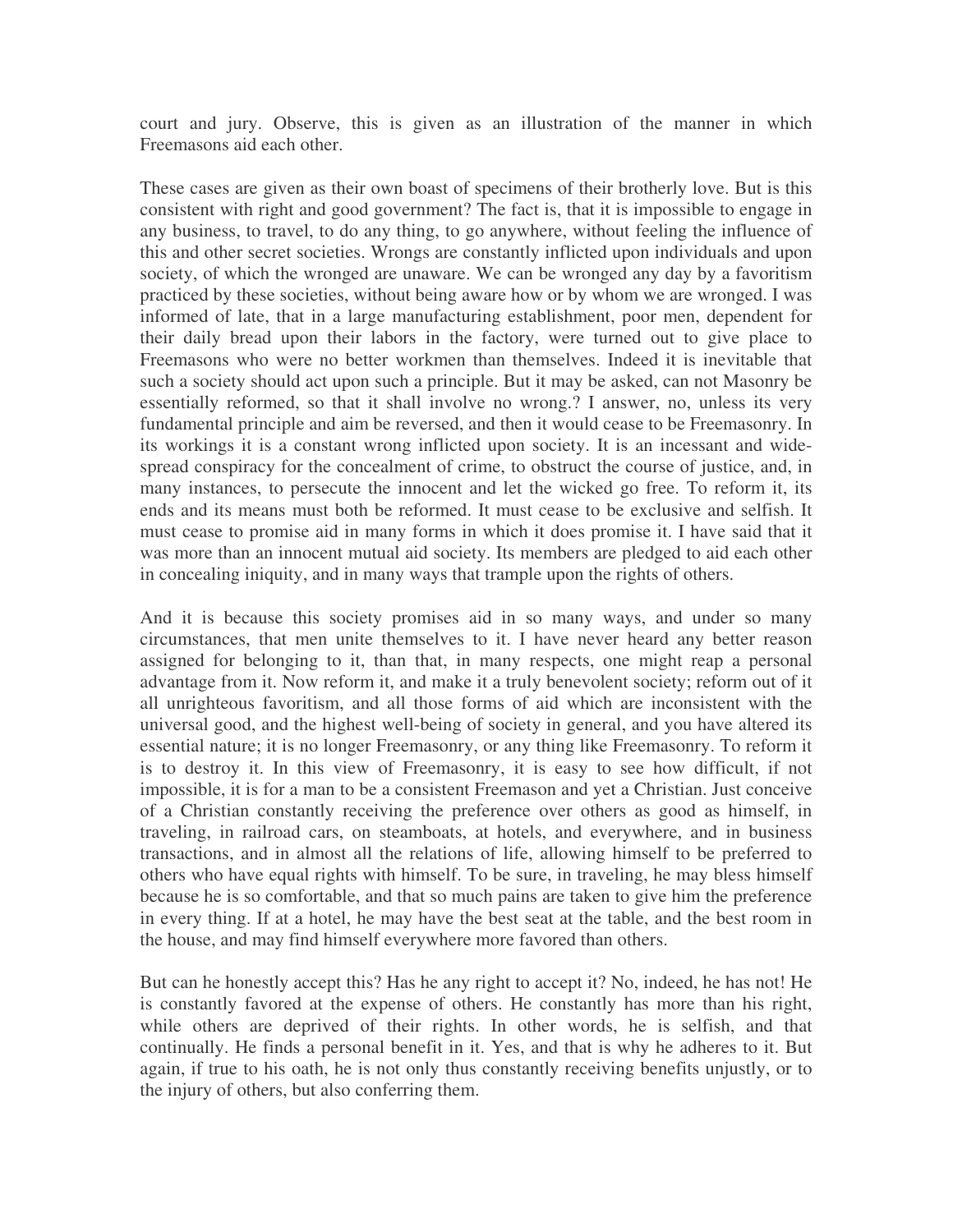Whenever he sees a Masonic sign and recognizes a Masonic brother, he, of course, must do by him as a Freemason, as he himself is done by.

How can a man who is a Christian allow himself to be influenced by such motives as are presented in Freemasonry? Now let it be understood that all action is to be judged by its motive. No man has a right to receive or confer favors that interfere with the rights of others. And a man who can travel about the country and make himself known as a Freemason for the purpose of being indulged, and finding the best place in a hotel, or the best seat in a railroad car, or the best state-room in a steamboat, must be a selfish man, and can not be a Christian, --for a selfish man is not a Christian. Let it then be understood that Masonry in its fundamental principle, in which its moral character is found, is not reformed, and can not be reformed without destroying its very nature.

It can not be a part of general benevolence, but stands unalterably opposed to the highest well-being of society in general. The same, let me say, is true to a greater or less extent of all secret societies, whose members are bound by oath or pledge to treat each other with a favoritism that ignores the rights of others. Now, it has been said, and I think truly, that in the late war if a man wished preferment and high rank, he must be a high Mason. Such things were managed so much by high Masons that it was difficult for a man to rise in rank unless he could make himself known as a high Mason. And let the facts become known--and, I hope that measures will be taken to make them know--and I believe it will be found that the great mass of the lucrative offices in the United States are in the hands of the Freemasons.

It is evident that they are aiming to seize upon the government, and to wield it in their own interest. They are fast doing this, and unless the nation awake soon it will be too late. And let the church of God also awake to the fact that many of her ministers and members are uniting with a society so selfish and wicked as this, and are defending it, and are ready to persecute all who will not unite with them in this thing. What Mr. Morris said of the nature of Freemasonry, that is, that it was the constant practice of Freemasons to give each other the preference, as in the case of the man delivering his load, is really what every observant man, especially if he has ever been himself a Mason, knows to be true.

When Freemasons say that it is "a good thing" they mean by this that men reap personal advantage from it. But I am bound to say, that I should feel utterly ashamed to have any one offer to give me a right that belonged to others because I was a Mason.

It has been frequently said, by persons: "If I was going to travel, I would become a Freemason." A physician in the United States Army in the late war, said to a relative of his: "If I were going into the army again, I would be sure to become a Freemason. There is such a constant favoritism shown by Freemasons to each other, on every occasion, that were I going to take the field again, I would be sure to avail myself of the benefits of that institution." Now, in opposition to this, I would say, that were I going to travel, or were I going to enlist in the army, I should be ashamed to avail myself of any such benefits at all. It is not right that any such favoritism should exist, and any man ought to reject with indignation the proposal of such favoritism. Any man should blush, if he has entertained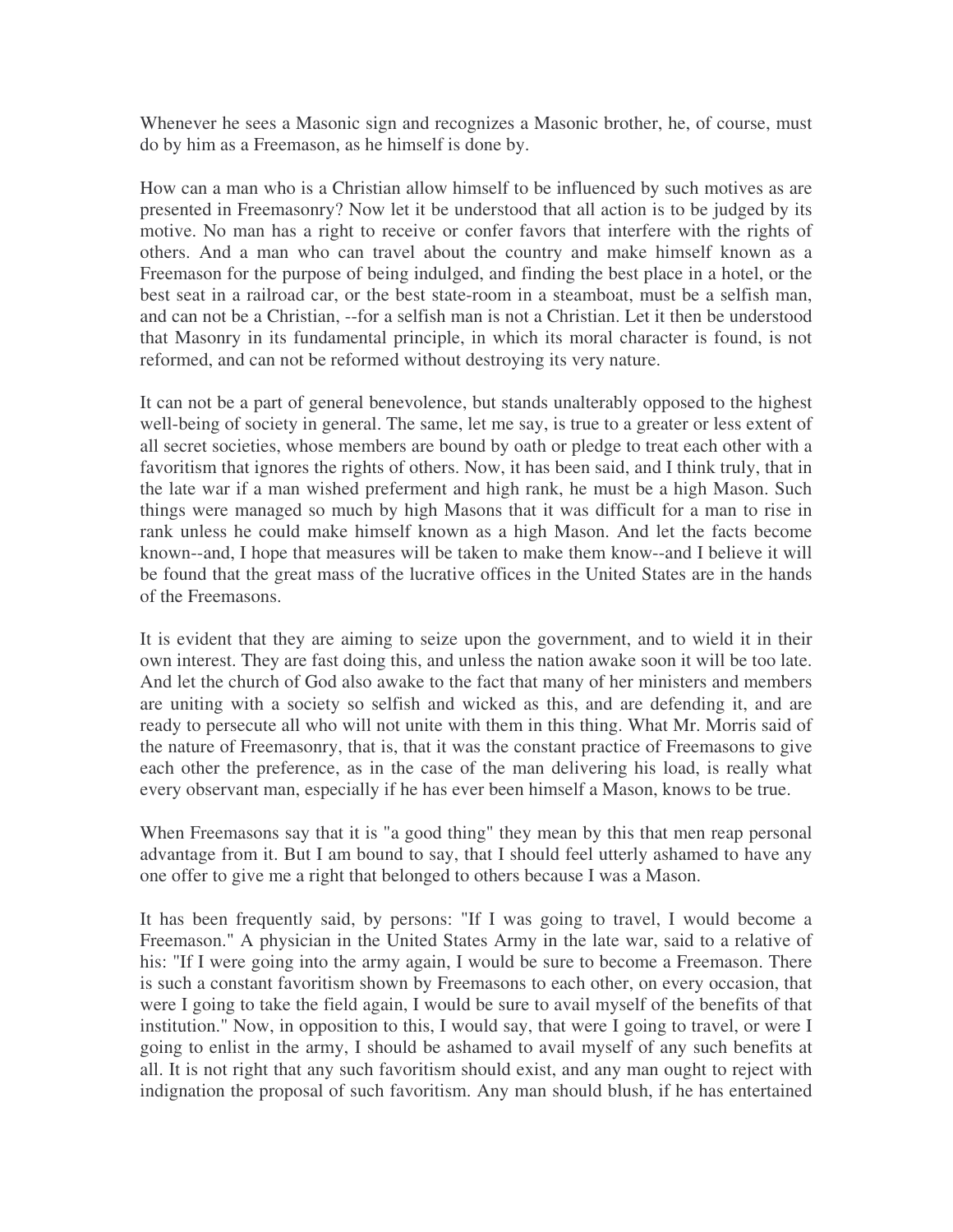the thought of allowing himself to be placed in such a selfish position. But it is asserted, no doubt with truth, that oftentimes the lives of brother Masons have been spared, simply because of this relation. But shall a man save his life by wrongdoing? He had better remember, that if he attempts this, he ruins his own soul. He that would thus "save his life, shall lose it." A man can gain nothing in the end by wrong-doing; let him do right, and if, by so doing, he loses his life, he will be sure to save it. With my present knowledge of Freemasonry I would not become a Freemason to save my life a thousand times.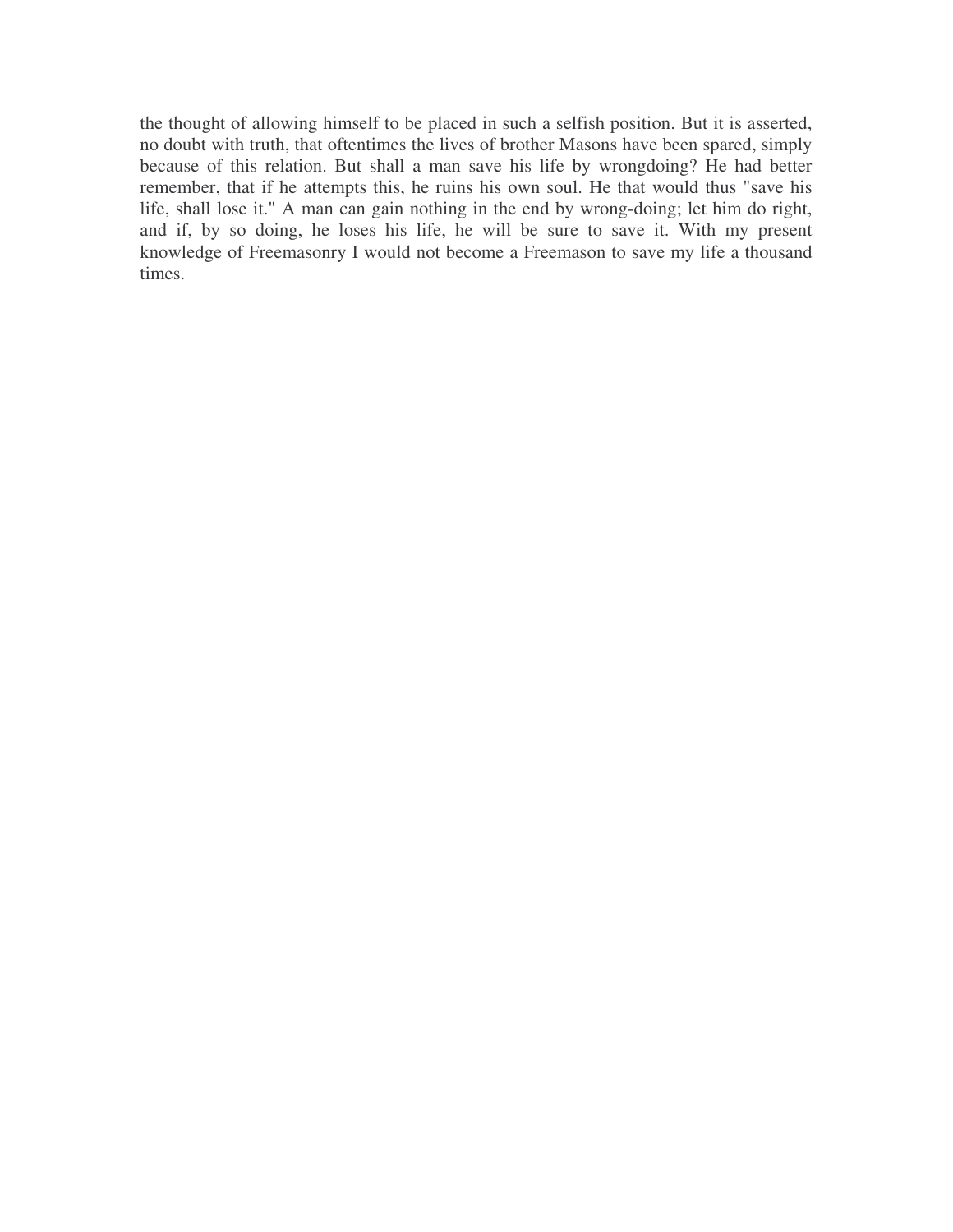# HAPTER XIII

# THE CLAIM OF FREEMASONRY TO GREAT ANTIQUITY IS FALSE.

We have seen that Freemasonry has been truly revealed. We have examined its oaths, principles, claims, and teaching, so far as to prepare the way for an examination of its moral character and tendencies, and also its relations to both Church and State. This I now proceed to do. And

1. .Its claims to great antiquity are false. Every one at all acquainted with the claims of Freemasonry knows that it professes to have existed in the days of Solomon; and it is claimed that Solomon himself was a Freemason, and that John the Baptist and John the Evangelist were Freemasons. Indeed, the writers frequently trace it back as coeval with the creation itself. Masons have claimed for their institution an antiquity antecedent to human government; and from this they have argued that they have a right to execute the penalties of their oaths, because Masonry is older than government. Now an examination will show that this claim is utterly false. Their own highest authorities now pronounce it to be false; and still these claims are kept up, and their oaths and ceremonies, and the whole structure of the institution profess the greatest antiquity.

Solomon, for instance, figures as a Freemason everywhere in their ceremonies.

Their lodges are dedicated to St. John; and in the third degree there is a scene professed to have been enacted in the temple and at the building of the Temple of Solomon.

Now, all this is utterly fallacious, a false pretense, and a swindle; because it is the obtaining of money from those who join them under false pretenses.

Steinbrenner, a great Masonic historian, after much research, with manifest candor, says that Speculative Freemasonry --which is the only form of Freemasonry now existing- dates no further back than 1717. The article on Freemasonry in the new "American Encyclopedia" agrees with this statement of Steinbrenner. Indeed, all modern research on this subject has resulted in dating the commencement of Freemasonry, as it now exists, not far from the middle of the eighteenth century.

Dr. Dalcho, the compiler of the book of constitutions for South Carolina, says: "Neither Adam, nor Noah, nor Nimrod, nor Moses, nor Joshua, nor David, nor Solomon, nor Hiram, nor St. John the Baptist, nor St. John the Evangelist, were Freemasons. Hypothesis in history is absurd. There is no record, sacred or profane, to induce us to believe that those holy men were Freemasons; and our traditions do not go back to those days. To assert that they were Freemasons may make the vulgar stare, but will rather excite the contempt than the admiration of the wise."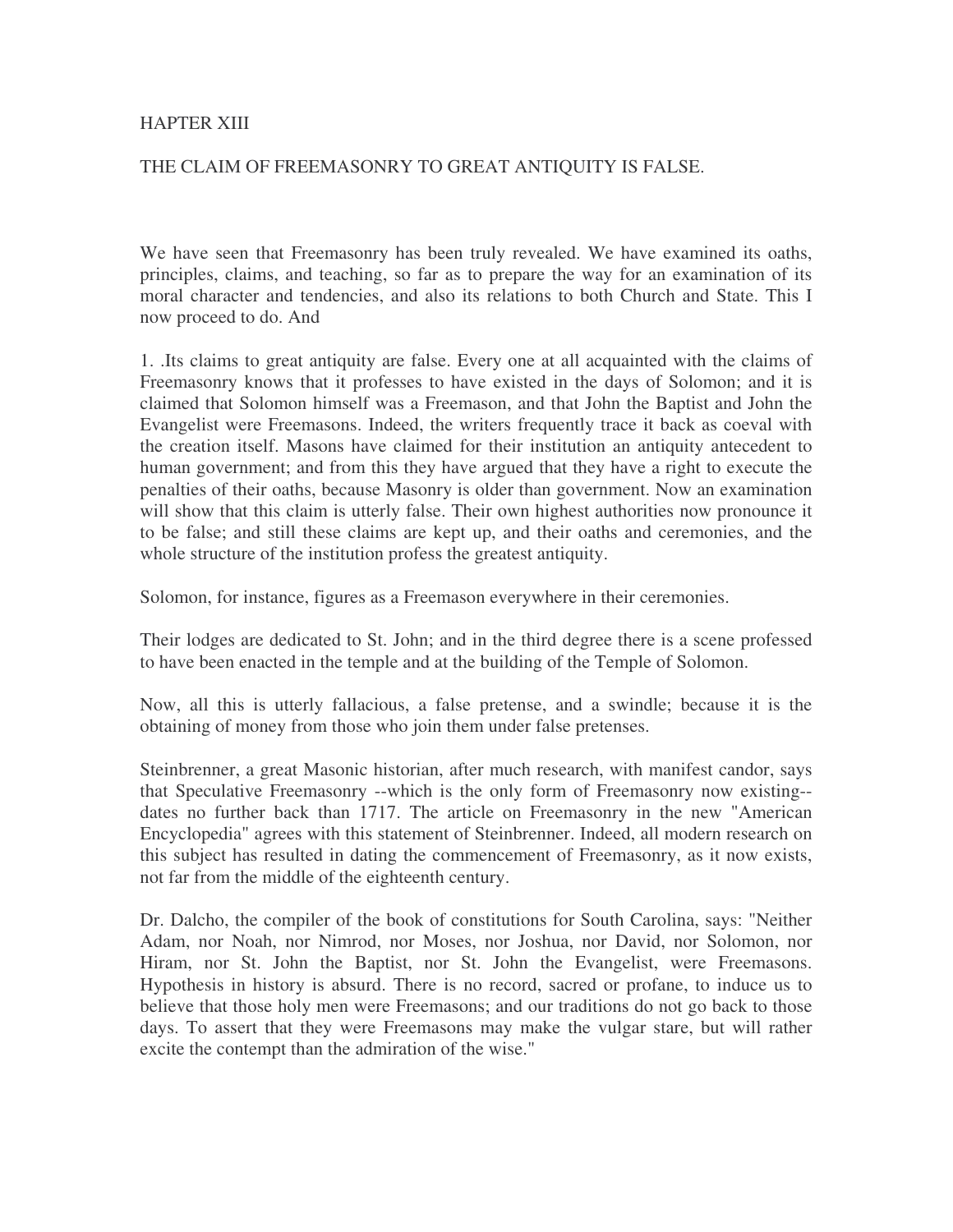Now, observe, this is a high authority, and should be conclusive with Masons, because it is one of their own leaders who affirms this. But, if this is true, what shall we think of the claims of Freemasonry itself? For every one who reads these revelations of Freemasonry will see that Solomon, and Hiram, and those ancient worthies everywhere figure in these rites and ceremonies; so that, if these men were indeed not Masons, then Freemasonry is a sham, an imposture, and a swindle. What! has it come to this, that this boasted claim of antiquity, which everywhere lies at the foundation of Masonic rites, ceremonies, and pretensions, is now discovered to be false?

Through all the Masonic degrees the pretense is kept up that Masonry has always been one and the same; and that its degrees are ancient, and all its principles and usages of great antiquity. Let any one examine the books in which it is revealed, and he can not help being struck with this. Furthermore, in the orations, sermons, and puffs that are so common with Masons on all occasions on which they show themselves off, they flaunt their very ancient date, their very ancient principles and usages, and they pledge their candidates, from one degree to another, to conform to all the ancient rites, principles, and usages of the order.

But what shall we at the present day say of these pretensions? I have before me the Masonic Monthly for October, 1867, printed in Boston. It will not be denied, I suppose, that this is one of their standard authorities. At any rate, whatever may be said of the editor of this paper, it will not be denied that the authorities quoted in the discussions in this number are high, if not the very highest authorities in the Masonic fraternity. If I had space to quote nearly this entire number, I should be very happy to do so, for it is occupied almost entirely, from beginning to end, with exposing these pretensions to which I have alluded. It appeals to their own standard authorities; and insists that Speculative Freemasonry, in all its higher degrees, is an imposture and a swindle. It quotes their great historian Steinbrenner, of New York--to show that Speculative Freemasonry was first established in London, in 1717; and that at that time Masonry consisted probably, of but one degree. That about 1725 a Mr. Anderson added two degrees; and, as the writer in this number states, began the Christianizing of Freemasonry. There is at this day a great division among Freemasons themselves, the point of disagreement being this: One party maintains that the Christian religion is of no more authority with Masons than any other form of religion; that Masonry proper does not recognize the Bible as of any higher authority than the sacred books of heathen nations, or than the Koran of Mohammed; that Freemasonry proper recognizes all religions as equally valid, and that so far as Masonry is concerned it matters not at all what the religion of its adherents is, provided they be not Atheists. The other party maintains that Masonry is founded upon the Bible, and that it is substantially a Christian institution.

This controversy is assuming extensive proportions, and it is very interesting for outsiders to look into it. I say outsiders--and I might say it is important, and would be very creditable, for the members of the fraternity to understand this matter better than they do; for I doubt if one in twenty of them is posted in regard to the real state of this question among the fraternity themselves. Mr. Evans, who is the editor of this Masonic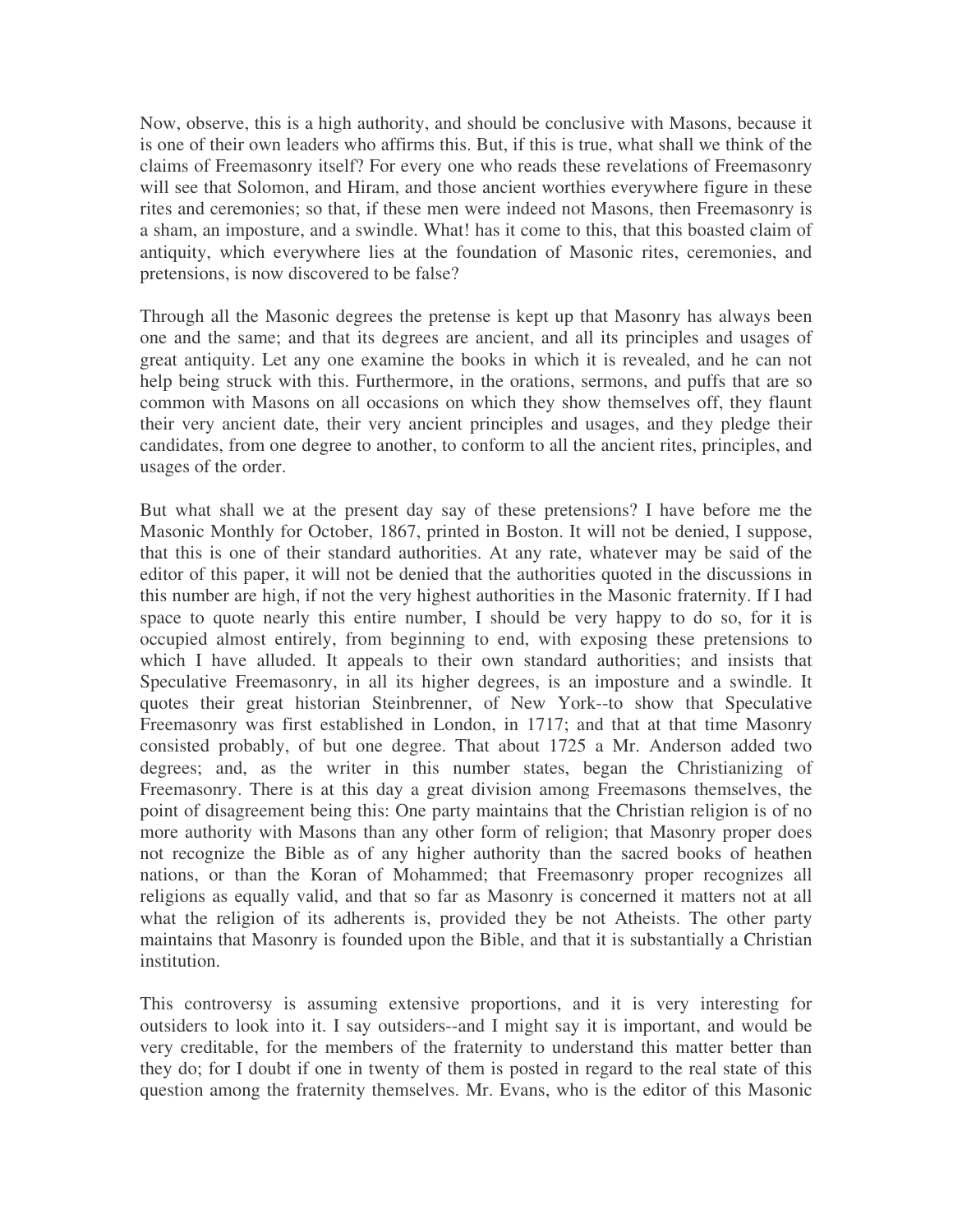Monthly, takes the ground, and I think sustains it fully from their own authorities, that all the upper degrees of Masonry are an imposture.

He goes on to show where and by whom, in several important cases, these upper degrees were manufactured and palmed off on the brotherhood as ancient Freemasonry.

For example, he shows that Mr. Oliver, one of their most prolific authors, asserts that one of the grand lodges in London gave charters, about the middle of the eighteenth century, to the Masonic lodges in France; and that in France they immediately betook themselves to manufacturing degrees and palming them off on the public as of very ancient origin. They proceeded to manufacture a thousand of these degrees in France. Many of them they asserted they had received from Scotland; but the Grand Lodge of Scotland denied ever having known of those degrees.

It is also asserted in this number that the Royal Arch degree was at first but an appendage to a Master's lodge, and had no separate charter, and for a long time was not recognized at all as any part of Freemasonry. And it informs us when and by whom the Royal Arch degree was manufactured. This number also shows that many of the Masonic degrees have originated in Charleston, South Carolina; and that a man by the name of Webb, in Massachusetts, manufactured the Templars' degrees. In short, we find here their own standard authorities showing up all the higher degrees of Masonry as having been gotten up and palmed off on the fraternity in order to make money out of them; and is not this a swindle? I wish to call the attention especially of the fraternity to these statements in this number of the Masonic Monthly.

Indeed, it is now common for the highest and best informed Masons to ridicule the pretense that Speculative Freemasonry is an ancient institution, as a humbug and a lie, having no foundation in correct history at all. Now will Freemasons examine this subject for themselves?--for they have been imposed upon.

I am particularly anxious to have professed Christians who are Freemasons thoroughly understand this matter. They have regarded Freemasonry as entirely consistent with the Christian religion, and have professed to see in it nothing with which a Christian can not have fellowship. In the third, or Master's, degree we find the story of Hiram Abiff introduced into Masonry.

Now this number of the Monthly charges, that this class of Freemasons went on to construct all the subsequent degrees of Freemasonry from the Bible, by ransacking the whole Old and New Testaments for striking passages from which they could construct new degrees, thus leaving the impression that Masonry was a divine institution, and founded upon the Bible.

If professed Christians who are Freemasons will really examine this subject, they will see that a Masonic lodge is no place for a Christian.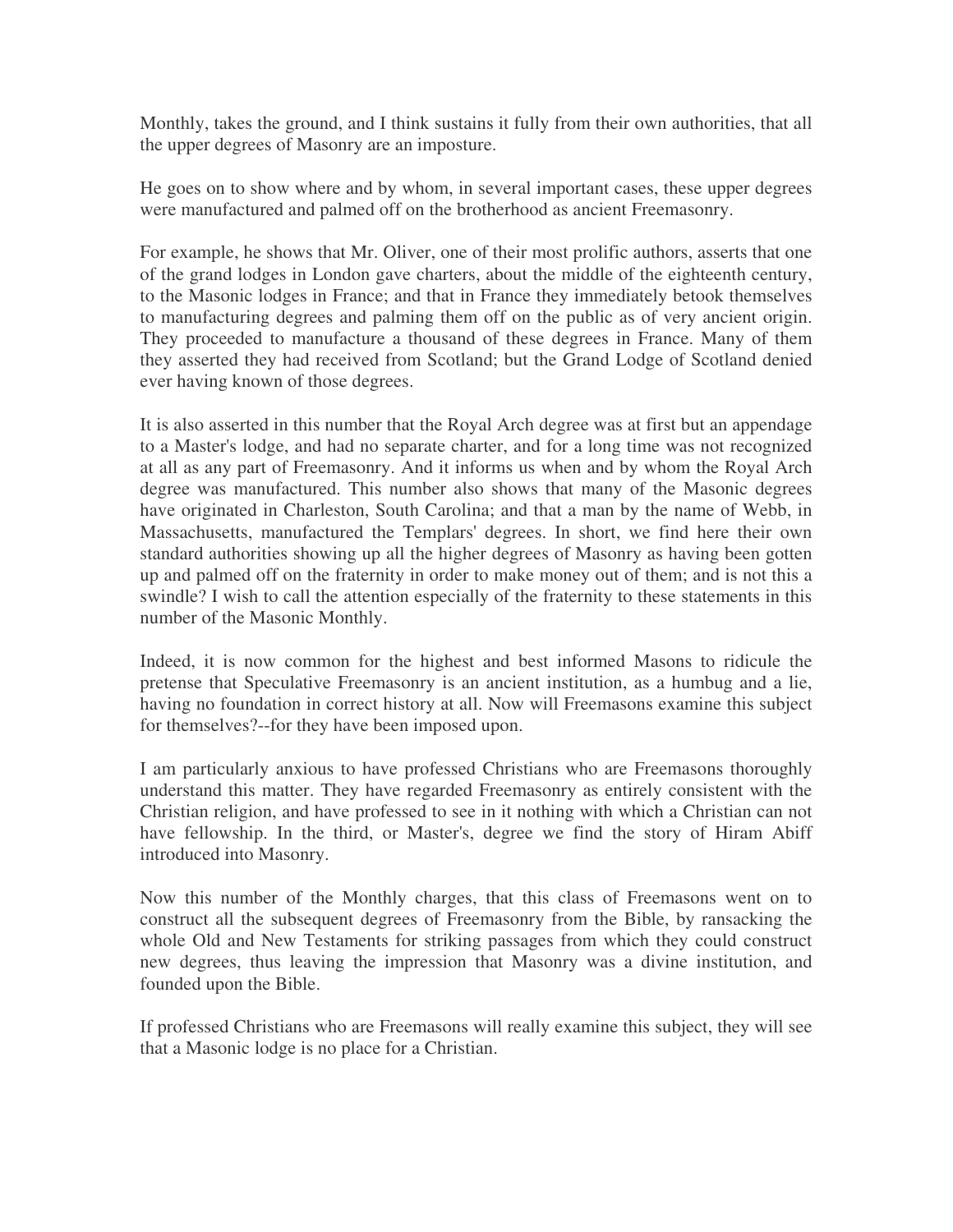But suppose it should be asked, may we not innocently take those degrees that are founded upon the Bible, and that recognize the Christian religion as of divine authority? I answer, Christians cannot be hypocrites. Let it be distinctly understood, that all these higher degrees are shown to be an imposture; and that this Christianizing of Freemasonry has consisted in heaping up a vast mass of falsehood, and of palming it off upon the fraternity as truth and as ancient Freemasonry.

Can Masonic orators be honest in still claiming for Speculative Masonry great antiquity, divine authority, and that it is a saving institution? Masons are themselves now showing that the whole fabric of Speculative Freemasonry is an enormous falsehood. Stone Masonry, doubtless, had its simple degree, and its pass words and signs by which they knew each other. It also had its obligations. But upon that little stem have been engrafted a great number of spurious and hypocritical degrees.

This does seem to be undeniable. Now will Freemasons be frank enough to acknowledge this, and to say frankly that they have been imposed upon? Will they come out from all fellowship with such an imposture and such a swindle?

It has then come at last to this, that the highest authority among Freemasons has taken the ground that the Freemasonry which has been so eulogized throughout the length and breadth of the land, and which has drawn in so many professed Christians and ministers, is nothing less than an enormous cheat. That those behind the curtain, who have manufactured and sold these degrees--those Grand Chapters and Encampments and Commanderies, and all those pompous assemblies--have been engaged in enticing the brotherhood who had taken the lower degrees, to come up into their ranks and pay their money, that they may line their pockets. Now remember that these positions are fully sustained by Masons themselves, as their views are set forth in this number of the Masonic Monthly.

I do most earnestly entreat Freemasons to inform themselves on this subject; and not turn around and tell us that they, being Freemasons, know more about it than we do ourselves. The fact is, my friends, many of you do not. You do not read. I have myself recently conversed with a Freemason who admitted to me that he was entirely ignorant of what was being said in Masonic periodicals on this subject. I do not believe that one in twenty of the Masonic fraternity in this country is aware of the intense hypocrisy with which all the higher degrees of Masonry have been palmed off upon them, and upon the whole fraternity. Can men of honor and of principle allow their names and influence to be used to sustain such an enormous mass of false pretension?

But again, no one can read Bernard on Masonry through, or any of these authors, without perceiving the most unmistakable evidence that most of the degrees in Masonry are of modern date. I do not know why so much stress should be laid upon the antiquity of Masonry by those who embrace and adhere to it. It surely does not prove that it is of any value, or that it is true. Sin is of very ancient date, heathenism is of very ancient date, and most of the abominations that are in the world are of very ancient date; but this is no reason tbr embracing them, or regarding them as of any great importance.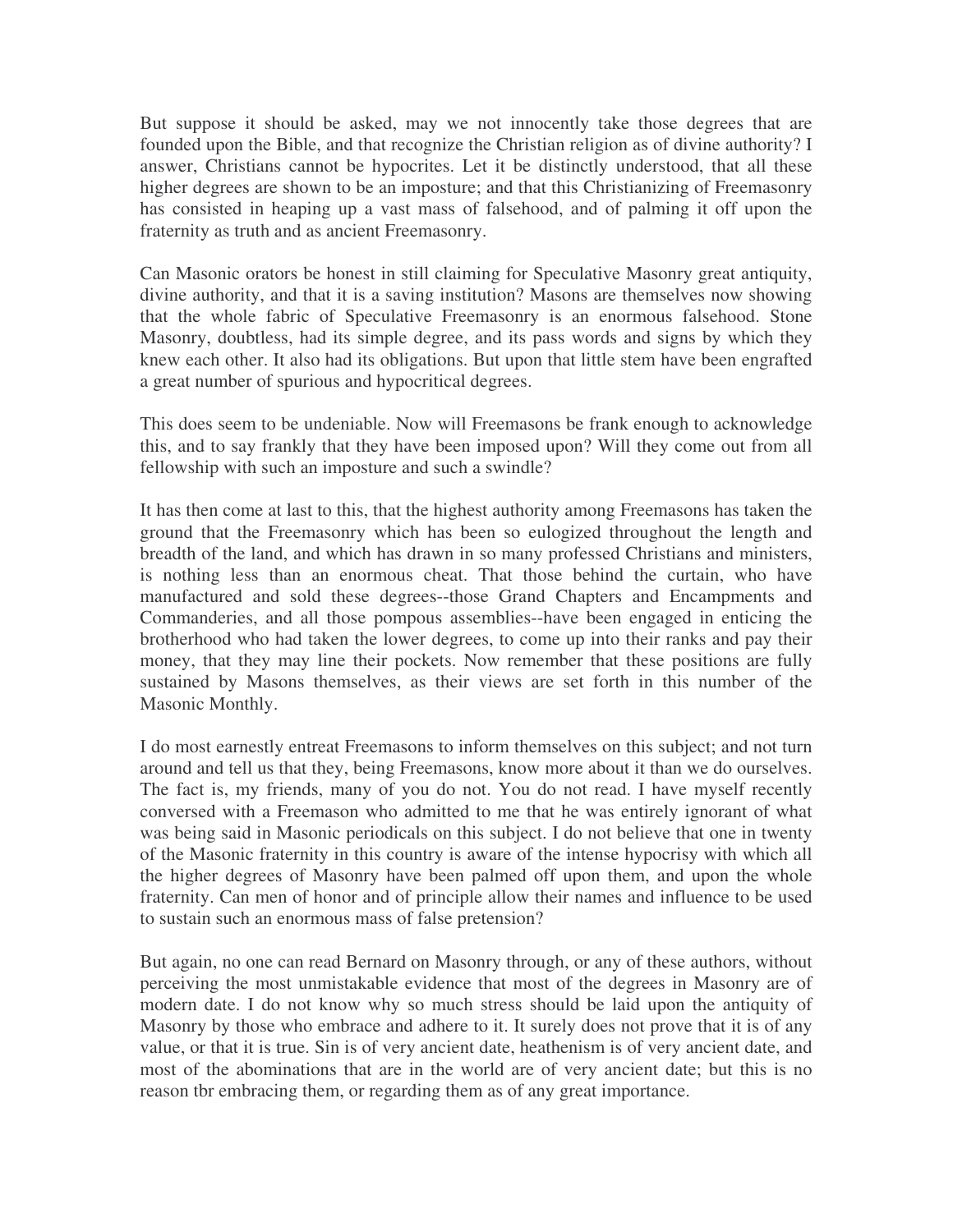But to certain minds there is a charm in the appearance and profession of antiquity; and young Masons are universally deceived in this respect, and led to believe that it is one of the most ancient of existing institutions, if not the very most so. Now I would not object to Masonry because it is of modern origin; for this would not prove it to be false, if it did not profess to be of ancient origin. I notice this false pretense not because I think its being of recent date would prove it unworthy of notice, or of immoral character or tendency. But observe that its pretensions from first to last are that it is of very ancient date; and it is traced back to the days of inspiration, and is claimed to have been founded and patronized by inspired men.

What would Masonry be if all its claims to antiquity were stricken out, and if those degrees in Masonry, and those ceremonies and usages, were abolished that rest upon the claim that Solomon, that Hiram Abiff, and John the Evangelist, were Freemasons? What would remain of Freemasonry if all those claims found in the very body of the institution were stricken out? Why, their very lodges are dedicated to the holy order of St. John and Zerubbabel, etc. But what had St. John to do with Freemasonry? Manifestly nothing. He never heard or thought of it. Nor did Solomon or Zerubbabel.

And here let me say a word to young men who have been urged to unite with this fraternity, and who have been made to believe that the institution is so very ancient that it was established and patronized by those holy men. My dear young men, you have been deceived. You have been imposed upon as I was imposed upon. You have been made to believe a lie. They have drawn your money from you under false pretenses that some very ancient mysteries were to be revealed to you; and that the institution was one established as far back, at least, as the days of Solomon, and that St. John was the patron of the institution. Now this, rely upon it, is but a pretense, a sham, an imposture, and a swindle. I beg you to believe me; and if you will examine the subject for yourselves, you will find it to be true.

Your own best historian, Steinbrenner, will teach you that Freemasonry, as you know it, and as it is now universally known, dates no further back than the eighteenth century. And Dr. Dalcho, who is good authority with the brotherhood, as we have seen, repudiates the idea of its antiquity as that which "may make the vulgar stare, but will rather excite the contempt than the admiration of the wise." I know that Masons affirm that the institution in its present form is the descendant of a brotherhood of stone masons, whose history may be traced back for some seven hundred years. But remember that Freemasonry, as you know it, and as it now exists, is not at all what it was among those simple artisans. The name is preserved, and some of its symbols, for the purpose of claiming for it great antiquity. But do not be deceived. If you will examine the subject for yourselves, you will find that modern Freemasonry is entirely another thing from that from which it claims to be descended. And when you hear ministers, or orators, on any occasion, claiming for Speculative Freemasonry--which is the only form in which it now exists--a great antiquity, let it be settled, I pray you, in your minds, that such claims are utterly false; and that those who make them are either grossly ignorant or intensely dishonest. King Solomon a stone mason! Hiram a Grand Master of a Grand Lodge of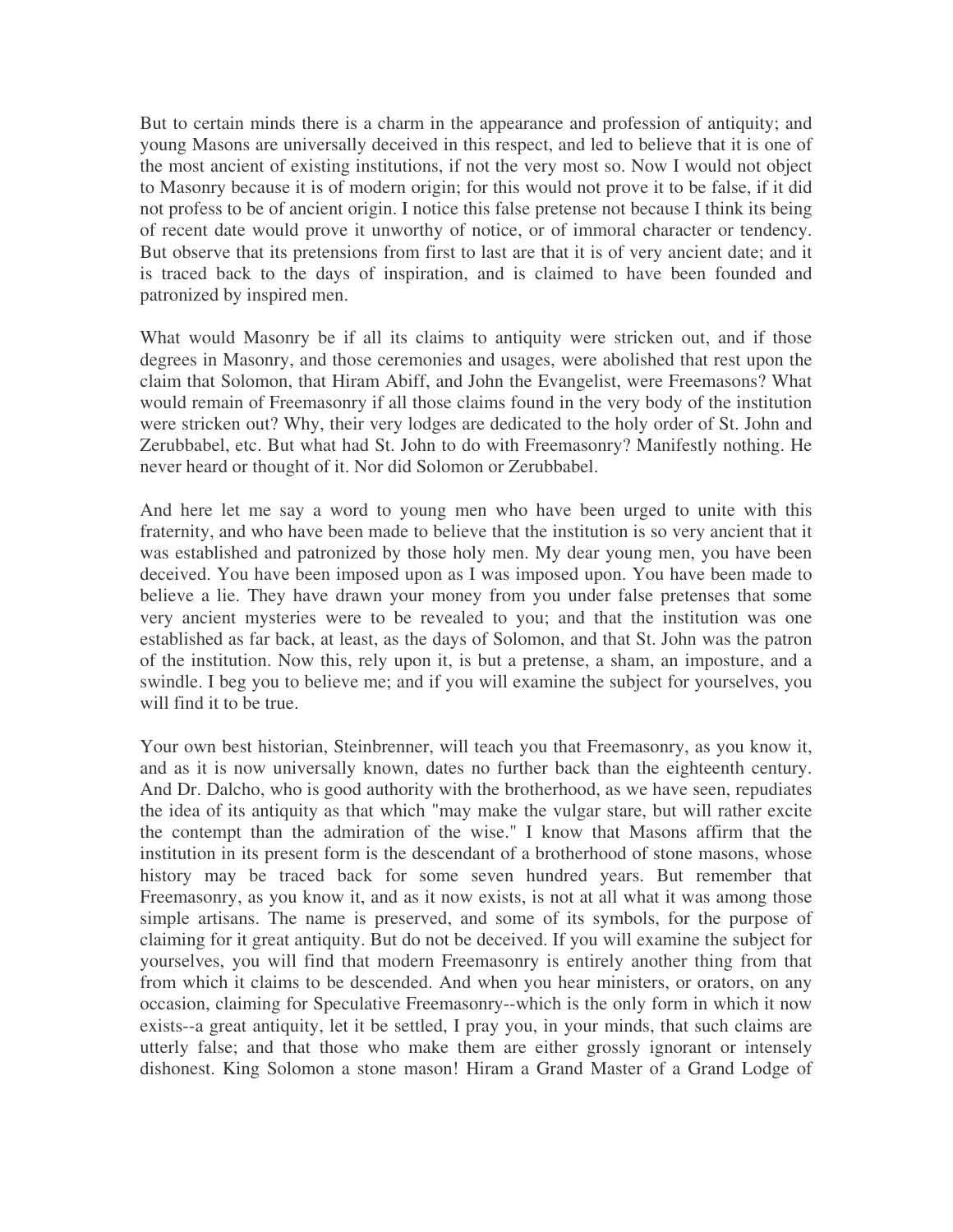stone masons! Those men uniting in a lodge with a company of stone masons! Does any one really believe the silly tale?

How long shall the intelligent of this generation be insulted by having this pretended antiquity of Freemasonry paraded before the public? Do not intelligent Freemasons blush to hear their orators on public occasions, and even ministers of the Gospel in their Masonic sermons, flaunt the silly falsehoods of the great antiquity of Freemasonry before the public, and claim that Enoch, Zerubbabel, Solomon, the St. Johns, and all the ancient worthies, were Freemasons?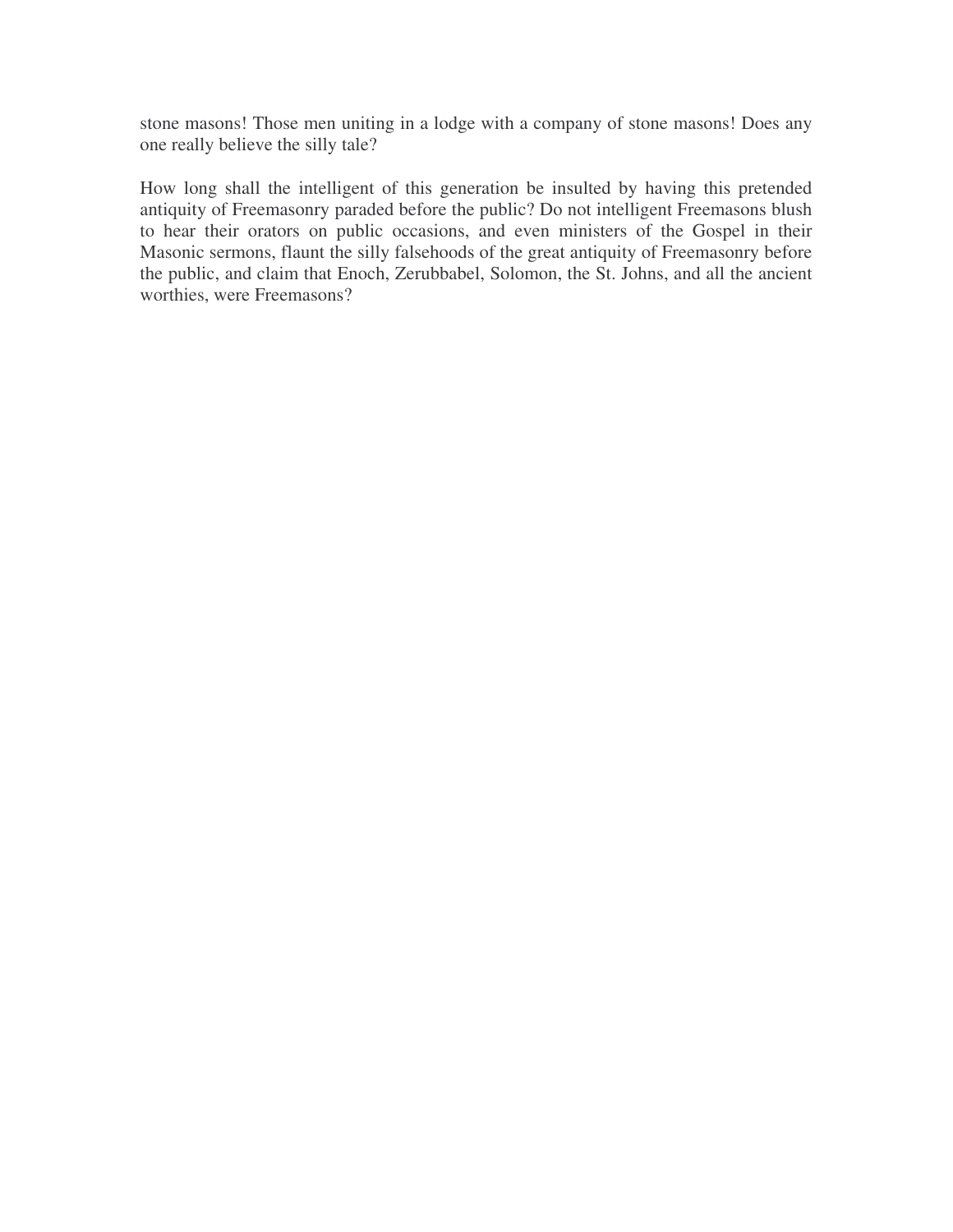## CHAPTER XIV

## THE BOASTED BENEVOLENCE OF MASONS A SHAM

The law of God requires universal benevolence, supreme love to God, and equal love to our neighbor--that is, to all mankind.

This the Gospel also requires, and this is deniable. But does Masonry inculcate this morality? and is this Masonic benevolence?

By no means. Masonic oaths require partial benevolence; or strictly, they require no benevolence at all. For real benevolence is universal in its own nature. It is good willing; that is, it consists in willing the well-being or good of universal being--and that for its own sake, and not because the good belongs to this or that particular individual.

In other words, true benevolence is necessarily impartial. But Masonic oaths not only do not require impartial and universal benevolence, but they require the exact opposite of this. The law and Gospel of God allow and require us to discriminate in our doing good between the holy and the wicked.

They require us to do good, as we have opportunity, to all men, but especially to the household of faith. But the Masonic oaths make no such discriminations as this, nor do they allow it. These oaths require Masons to discriminate between Masons and those that are not Masons; giving the preference to Masons, even if they are not Christians, rather than to Christians if they are not Masons.

Now this is directly opposite to both the law and the Gospel. But this is the benevolence and morality of Freemasonry, undeniably.

The law and the Gospel require our discriminations in our treatment of men to be conditional upon their holiness and likeness to God and their faith in Jesus Christ.

But the oaths of Freemasons require their discriminations to be founded upon the mere relation of a brother Mason, whatever his Christian or moral character may be.

It is not pretended that a man may not be a good and worthy Mason who is not a Christian. It is admitted and claimed by Freemasonry that a man's religion, or religious character, has nothing to do with his being a Mason. If he admits the being of a God this is enough.

Now this, I say again, is not only not in accordance with Christian morality, and with the law and Gospel of God; but it is directly opposed to both law and Gospel.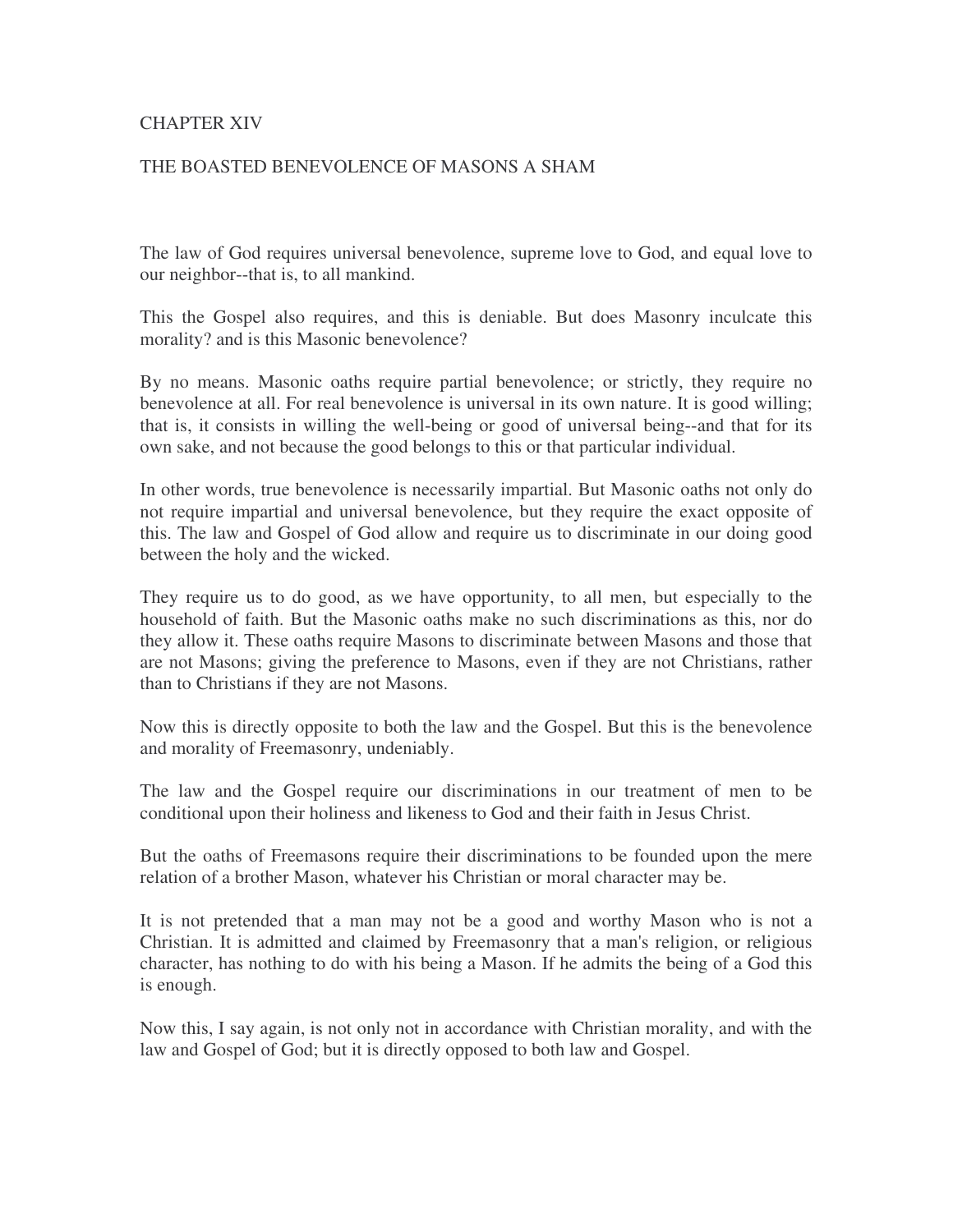But, again, the utter want of true benevolence in the Masonic institution will further appear if we consider the exclusiveness of the institution. A minister in Cleveland, recently defending the institution of Masonry, declared that the glory of Masonry consists in its exclusiveness. But is this in accordance with the benevolence required in the Gospel?

Masonry, observe, professes to be a benevolent institution. But, first, it excludes all women from a participation in its rights, ceremonies, privileges, and blessings, whatever they may be. Secondly, it excludes all old men in their dotage. Thirdly, it excludes all young men in their nonage; that is, under twenty-one years of age. Several other classes are excluded; but these that I have named comprise a vast majority, probably not less than two-thirds of all mankind. Again, they admit no deformed person, and none but those who are physically perfect. In short, they admit none who are likely to become chargeable to the institution.

Some time since the Grand Lodge of the State of New York adopted a series of articles defining certain landmarks and principles of Freemasonry. These articles have been accepted and eulogized by the Masonic press. The first is as follows. I quote it from the American Freemason, edited by "Robert Morris, Knight Templar, and author of various Masonic works," with his preface and strictures. These articles Mr. Morris regards as high Masonic authority. The number from which I quote is dated at Louisville, Kentucky, 8th of April, 5854, Masonic date, in other words, in 1854, fourteen years ago.

"Our New York brethren are eminent for the matchless ability with which their Grand Lodge documents are prepared. In this department they have set the example for others, and there are yet a few that would do well to look to the East for more light. We copy their 'Thirty-four Articles' with some condensation and a few comments of our own, and present them to our readers as a well-digested system of Masonic law and practice.

"'Article I. It is not proper to initiate into our lodges persons of the negro race; and their exclusion is in accordance with Masonic law, and the ancient charges and regulations. Because of their depressed social condition; their general want of intelligence, which unfits them as a body to work in or adorn the craft; the impropriety of making them our equals in one place, when from their social condition and the circumstances which almost everywhere attach to them, we can not do so in others; their not being, as a general thing, free-born; the impossibility, or at least the difficulty, of ascertaining, if we once commence, their free birth, and where the line of intelligence and social elevation commences and ends, or divides portions of their race; and finally, their not being as a race "persons of good report," or who can be "well recommended" as subjects for initiation, their very seldom being persons who have any "trade, estate, office, occupation or visible way of acquiring an honest livelihood and working in the craft, as becomes members of this ancient and most honorable fraternity, who ought not only to earn what is sufficient for themselves and families, but likewise something to spare for works of charity and for supporting the ancient grandeur and dignity of the royal craft, eating no man's bread for naught;" and their general positive deficiency of natural endowments. All which would render it impossible, as a general thing, to conciliate and continue between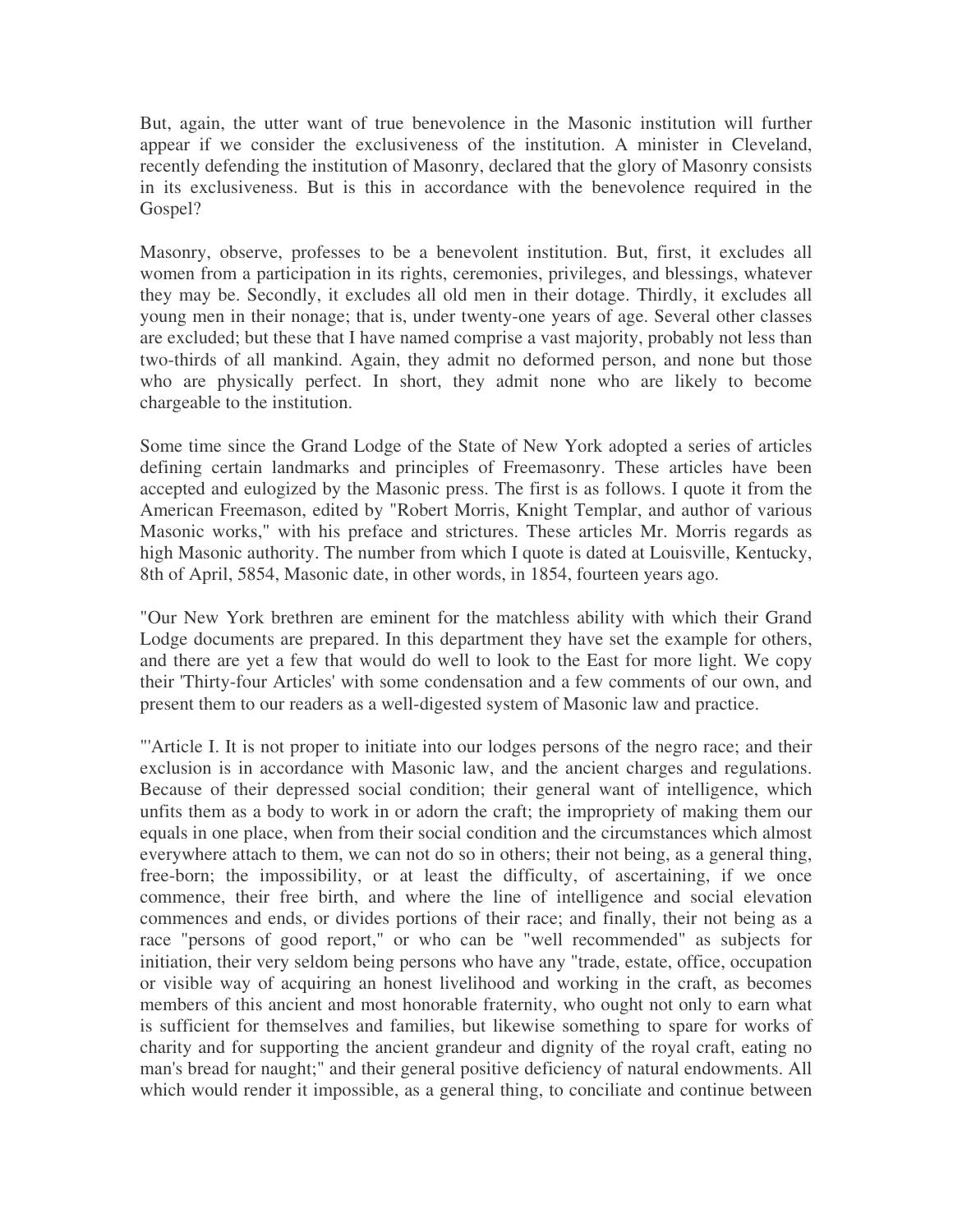them and us good will and private affection or brotherly love, which cements into one united body the members of this ancient fraternity.'

"COMMENT. These arguments can not be successfully controverted. We, in the Southern or slave-holding States, whose experience with the colored race is greater than that of others, affirm the New York doctrine in every particular. However occasional instances may be offered to the contrary, they are but the exceptions to prove the general rule, that the race ought not to amalgamate socially or physically.

"'ARTICLE II. No person of the negro race shall be examined or admitted as a visitor of any lodge of Masons under this jurisdiction, if made in an African lodge in North America. Because all such lodges are clandestine and without legal authority.'"

Here we have their benevolence unmasked. A depressed social condition is a bar to admission to this benevolent society. What if the Christian church should adopt such an article? Is this Christian benevolence? Is it consistent with Christian morality? Christian ministers, is this the morality you teach and practice? You profess to teach and practice the precepts of Christ, and join and hold fast to a society whose law is to exclude men for being in a depressed social position, whatever their wants, their moral and religious character may be. You boast of your benevolence and exclude the very class who have most need of sympathy and benevolence, and are you a professed disciple, and perhaps a professed minister of Jesus. Shame!

### Start here

But is this real benevolence, or Gospel morality? No, indeed! It is the very opposite of Gospel morality or true benevolence. In a recent number of the National Freemason--I think its date is the 18th of January--it is admitted by the editor of that great national organ that benevolent institutions have been so much multiplied that there is now seldom any call upon Masons for charitable donations. Yes, but who has multiplied these benevolent societies? Surely Masons have not done this, Christians have done it. And Masonry now seems forced to admit that Christian benevolence has covered the whole field, and left them nothing to do. So far as I have had experience in Freemasonry, I can say that I do not recollect a single instance in which the lodge to which I belonged ever gave any money to any charitable object whatever.

As a Freemason, I never was called upon, and to my recollection I never gave a cent as a Freemason, either to an individual as a matter of charity or to any object whatever. My dues and fees to the lodges, of course, I paid regularly; but that the money thus collected was given to any charitable object whatever I do not believe.

Again, Freemasonry, at the best, is but a mutual insurance company. Their oaths pledge them to assist each other, if in distress or in necessitous circumstances; and each other's families, if left in want. This they can well afford to do, on the principle of mutual insurance: for they have vast sums, almost incalculable in amount, taking the whole fraternity together; and they can lay out almost any amount of money in fitting up their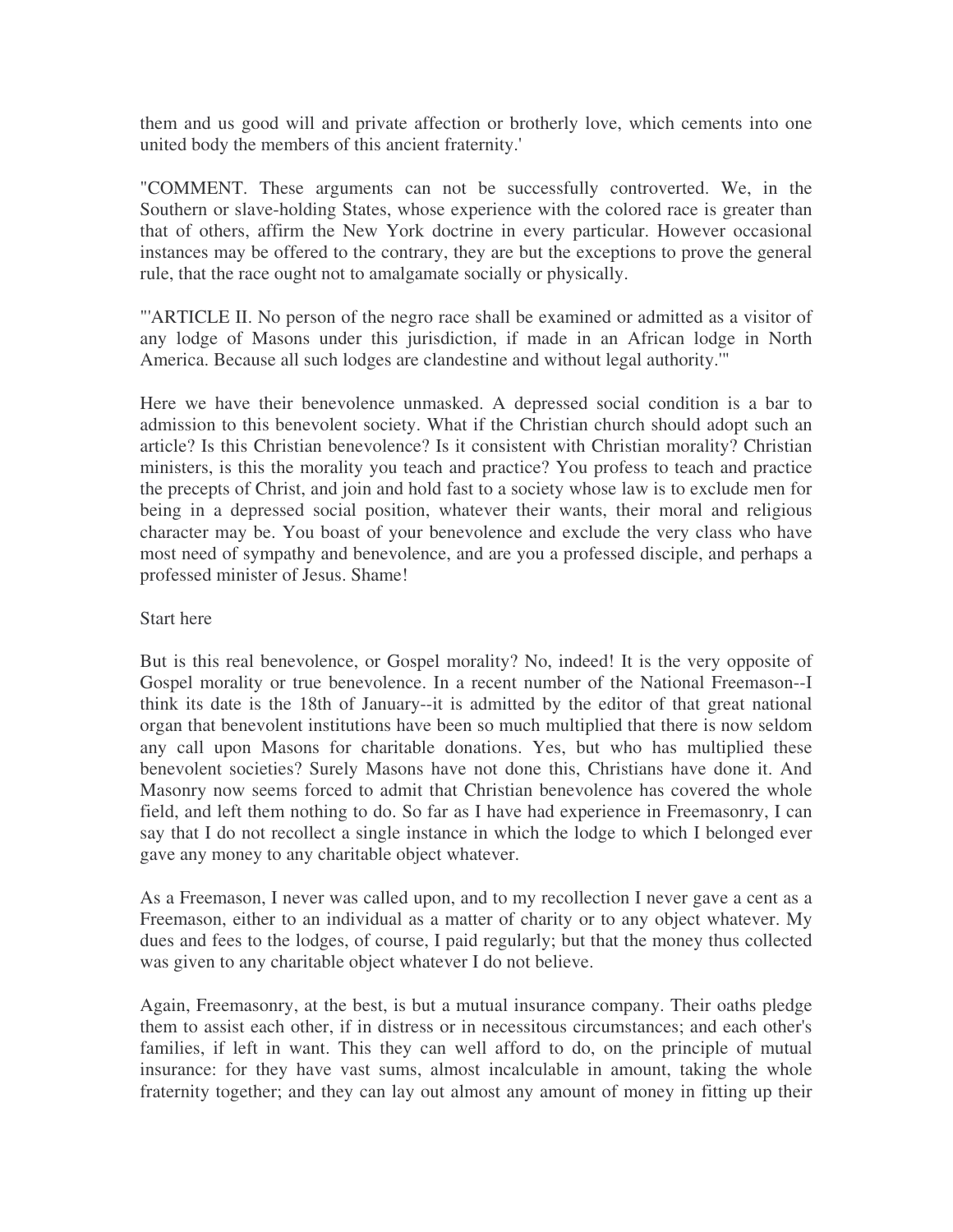sumptuous lodges of the higher degrees, in building Masonic temples, in seeking each other's promotion to office, and in defending each other in case any one of them commits a crime and is liable to suffer for it.

The following estimate, taken from a note in the revised edition of Bernard's "Light on Masonry," p. 96, will give some idea how large are the sums held by Masons. "Supposing that in the United States there are 500,000 Entered Apprentices, 400,000 Masters, and 200,000 Royal Arch Masons, also 10,000 Knights, and that they all paid the usual fees for the degrees, the amount would be the enormous sum of \$11,250,000; the yearly interest of which, at seven per cent is \$787,500, which sum (allowing \$100. to each individual) would support 7,875 persons.

Now, I ask: Do Masons, by their charities, support this number of poor in the United States? Do they support one-tenth part of this number? Supposing they do, is it necessary to give \$10, or \$50 for the privilege of contributing \$1, \$5, or \$50 masonically? Must the privilege of being a charitable man be bought with gold? How many there are who have rendered themselves incompetent to bestow charities, by their payment for and attendance on Masonic secrets and ceremonies! If all the money paid for the degrees of Masonry was applied to charitable purposes, the subject would appear differently; but it is principally devoted to the erection of Masonic temples, support of the Grand Lodges, and for refreshment for the craft, and I think I may add, their support in kidnapping and murder."

It is no doubt true that but a very small part of their funds is ever used for the support of even their own poor. If it is, it behooves them to show it, and let the public know. They boast much of their benevolence; and the charities of Freemasons are frequent]y compared with those of the church--and that, too, boastfully; they maintaining that they are more benevolent and charitable, and do more for the poor and destitute than even the church has done.

But let us look at this. Is there any truth in all this boasting? What has Freemasonry done for general education in any part of the world? Let them tell us. Again, what has Freemasonry done for the general poor? Nothing. What have they done for their own poor, as a matter of charity and benevolence? Absolutely nothing. They have not even disbursed the funds which have been paid in for that purpose. Let them show, if they can, that on the principle of a mutual insurance society they have faithfully paid out to their own poor that fund which has been paid in by Masons for the purpose of securing to themselves and families, in case they should be reduced to poverty, what would meet their absolute necessities. We challenge them to show any such thing. We challenge them to show that, on the principle of benevolence and charity, they have really done anything for either the general poor or their own poor. They compare themselves with the Church of Christ in this respect! What have they done for the Southern poor during our great struggle, and during the long period of starvation and distress that has reigned in the South? What have Freemasons, as such, done for the freedmen? And what are they now doing? What have they done in any age of the world, as Freemasons, for Christian missions, for the conversion of the world, for the salvation of the souls of men? What!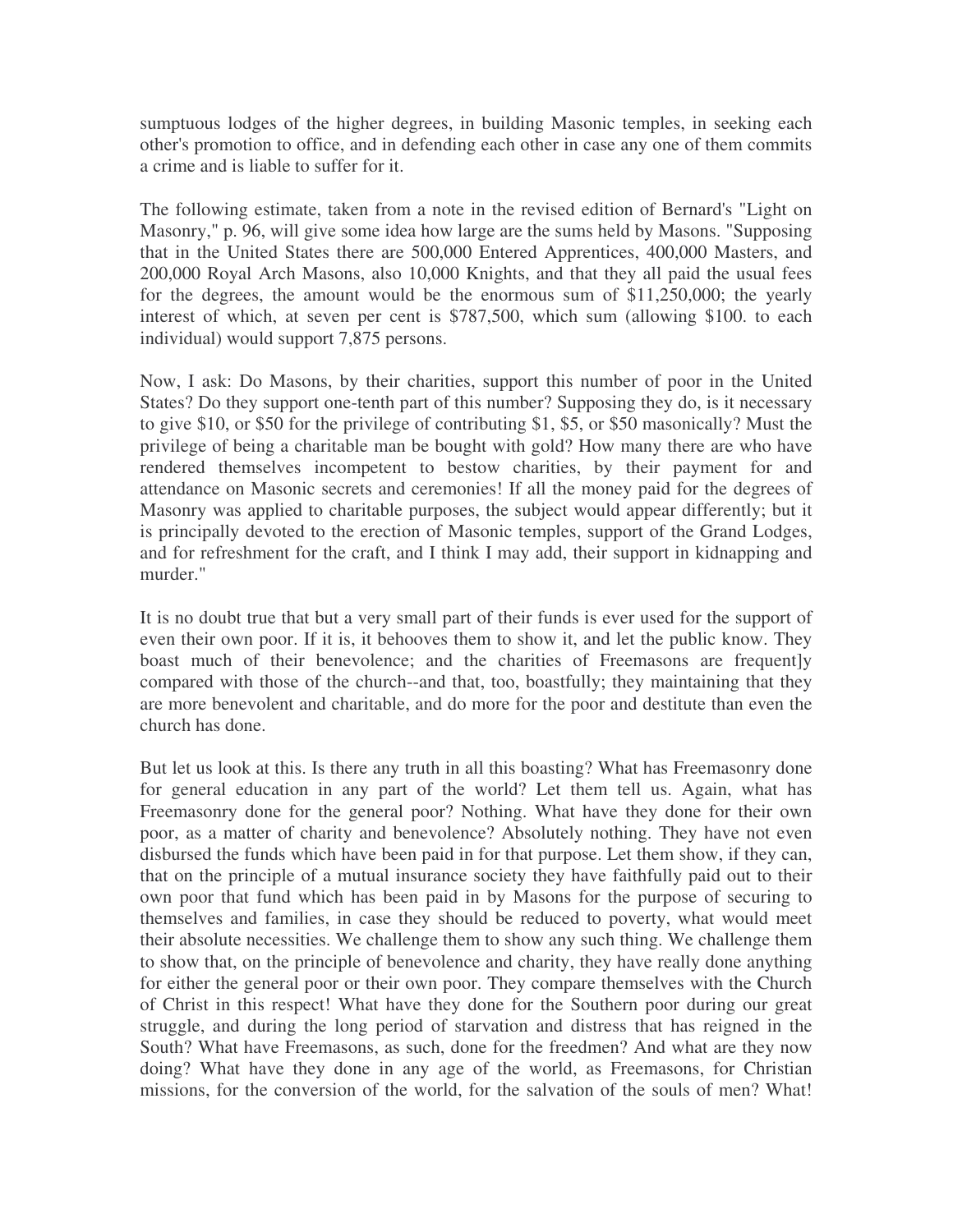compare themselves boastfully with the Church of God, as being more benevolent than Christians?

The fact is, the Church of Christ has done ten thousand times as much for humanity as they have ever done. And she has not done it on the principle of a mutual insurance company, but as a matter of true benevolence; including in her charities the poor, the lowly, the halt and the blind, the old and the young, the black and the white.

The Church of Christ has done more for the bodies of men, ten thousand times more, than Freemasonry has ever done or ever will do.

Besides, the Church of Christ has poured out its treasure like a flood to enlighten mankind generally, to save their souls, and to do them good both for time and eternity. But what has Freemasonry done in this respect? Their boasted benevolence is a sham. I admit that they do sometimes afford relief to an indigent brother Mason, and to the families of such. I admit that they have often done this. But I maintain that this is not done as an act of Christian charity, but only as an act of Masonic charity; and that Masonic charity is only the part payment of a debt. Masons pay in their money to the Masonic fund; and this fund is that out of which their poor are helped, when they are helped at all.

What individuals do for individuals, on rare occasions, is but a trifle. Indeed, it is seldom that they are called on as individuals. The help granted to the poor is almost always taken from the funds of the lodges. And I seriously doubt whether there is a lodge in the United States that has ever paid as much for the support of their own poor as has been paid in to their funds by those who have joined the lodge. Let it be understood, then, that their boast of benevolence and of Christian morality is utterly false. Their oaths do not pledge them at all to the performance of any truly Christian morality; but to a Masonic benevolence, which is the opposite of true Christian morality.

Instead, therefore, of Masonry's inculcating really sound morality, instead of its being almost or quite true religion, the very perfection of that morality which their oaths oblige them to practice is anti-Christian, and opposed to both the law and Gospel of God. It is partial. And here let me again appeal to the dear young men who have been persuaded to join the Masonic fraternity under the impression that it is a benevolent institution. Do not, my dear young men, suffer yourselves to be deceived in this respect. If you have well considered what the law and Gospel require, you will soon perceive that the benevolence and morality required by your Masonic oaths is not Gospel morality or true benevolence at all; but that it is altogether a spurious and selfish morality. Indeed, you yourselves are aware that you joined the lodge from selfish motives; and that the morality inculcated by Masons is an exclusive, one-sided, and selfish affair altogether. In some of the lectures, you are aware that occasionally the duty of universal good-will is, in few words, inculcated. But you also know that your oaths, which lay down the rule of your duty in this respect, require no such thing as universal and impartial benevolence; but that they require the opposite of this. That is, they require you to prefer a Mason because he is a Mason to a Christian because he is a Christian; and, instead of requiring you to do good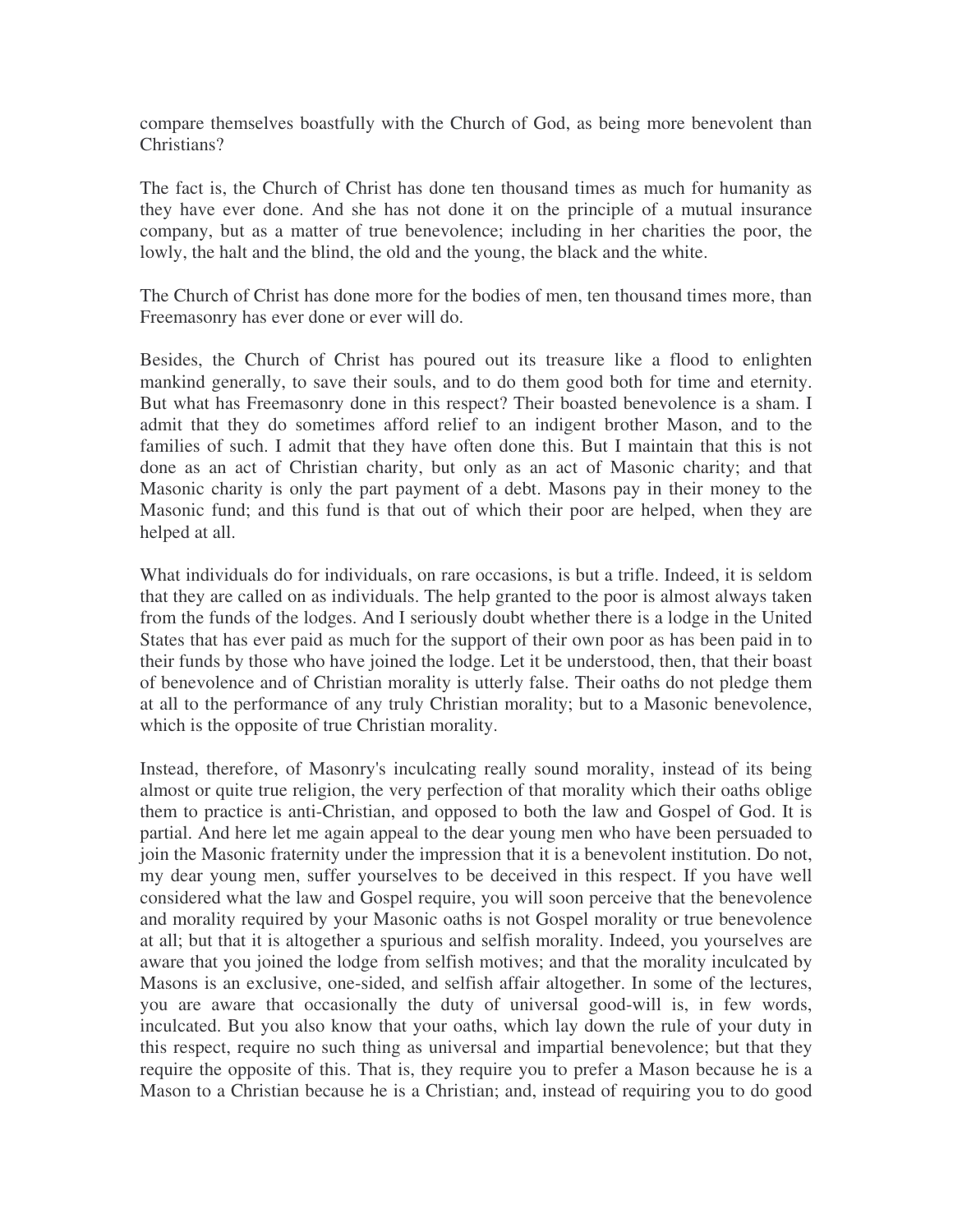especially to the household of faith, your oaths require you to do good especially to those who are Freemasons, whether they belong to the household of faith or not. But this you know to be anti-Christian, and not according the Gospel. But you know also that Christians devote themselves to doing good to Masons and to those who are not Masons, to all classes and descriptions of men. And this they do, not on the principle, as I have said, of a mutual insurance society, but as a mere matter of benevolence. They deny themselves for the sake of doing good to the most lowly and even to the most wicked men.

Do not allow yourselves, therefore, to suppose that there is any good in Masonry. We often hear it said, and sometimes by professed Christians and Christian ministers, "that Masonry is a good thing."

But be not deceived. If by good is intended morally good, the assertion is false. There is nothing morally good in Freemasonry. If there are any good men who are Freemasons, Freemasonry has not made them so; but Christianity has made them so. They are good not by virtue of their Freemasonry, but by virtue of their Christianity. They have not been made good by anything they have found in Freemasonry; but, if they are good, they have been made good by Christianity, in spite of Freemasonry. I must say that I have always been ashamed of Freemasons whenever I have read, in their orations, or in the sermons of ministers who have eulogized it, or in their eulogistic books, the pretense that Freemasonry is a benevolent institution. Many have claimed it to be religion, and true religion. This question I shall examine in another place. But the thing I wish to fix your especial attention upon in the conclusion of this article is, that Freemasonry has no just claims to Christian morality or benevolence; but that in its best estate it is only partiality, and the doing in a very slovenly manner the work of a mutual insurance company. I do not claim that as a mutual insurance company it is necessarily wicked but I do insist that, being at best a mutual insurance company, it is wicked and shameful to flaunt their hypocritical professions of benevolence before the public as they constantly do. How long shall an intelligent people be nauseated with this pretense? How can they expect us to have the least respect for such claims to benevolence? We must regard the putting forth of such claims as an insult to our common sense.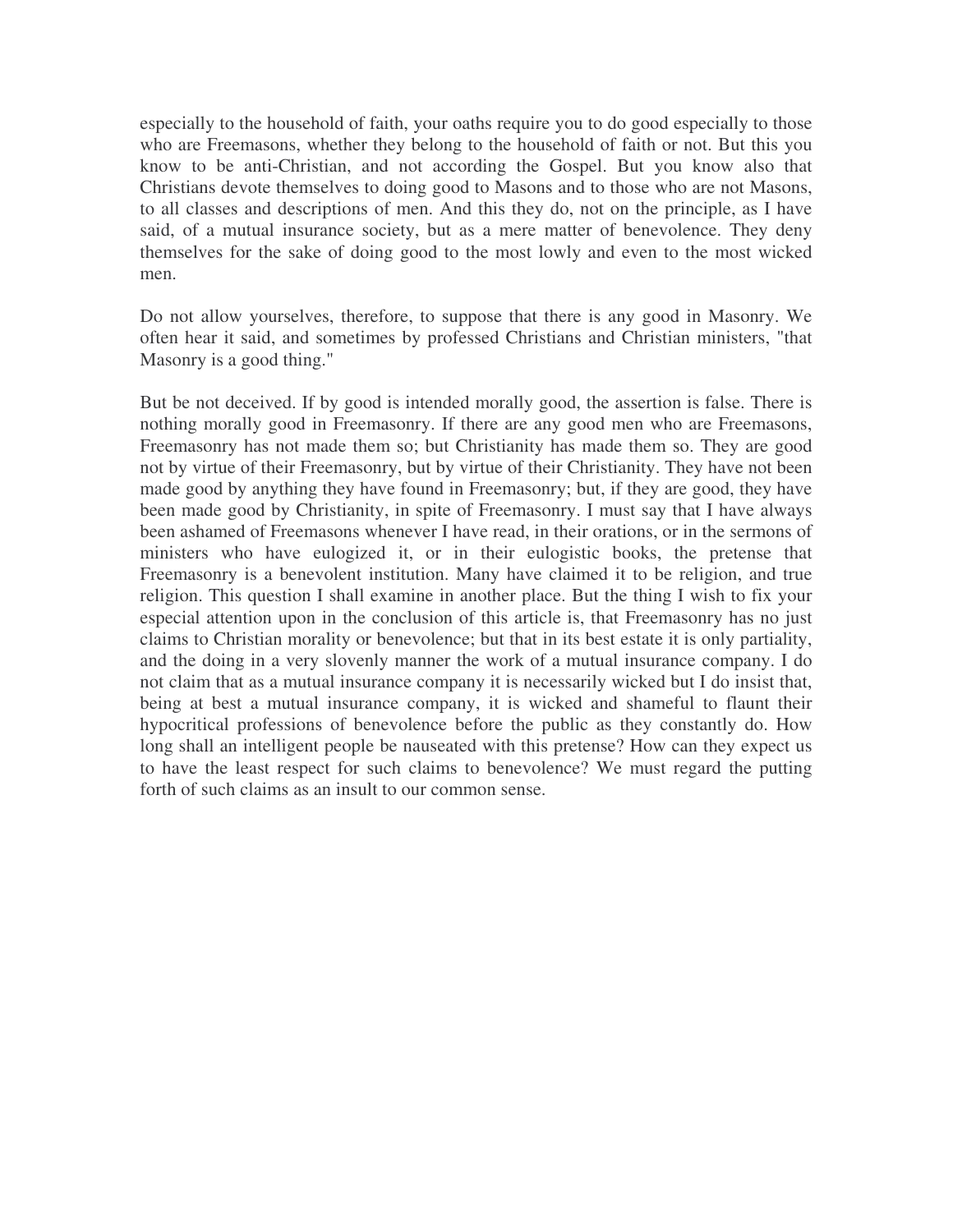### CHAPTER XV

#### FREEMASONRY IS A FALSE RELIGION

Some Freemasons claim that Freemasonry is a saving institution, and that it is true religion. Others hold a different opinion, claiming that it is the handmaid of religion, a system of refined morality. Others still are free to admit that it is only a mutual aid or mutual insurance society. This discrepancy of views among them is very striking, as every one knows who has been in the habit of reading sermons, lectures, and orations on Masonry published by themselves. in this article I propose to inquire, first, Do their standard authorities claim that Masonry is identical with true religion? secondly, Does Freemasonry itself claim to be true religion? and, thirdly, Are these claims valid?

#### 1. Do their standard authorities claim that Masonry is true religion?

I quote Salem Town. I read his work some forty years ago. The book professes on its title-page to be "A System of Speculative Masonry, exhibited in a course of lectures before the Grand Chapter of the State of New York, at their annual meetings in the City of Albany." It was reduced to a regular system by their special request, and recommended to the public by them as a system of Freemasonry. It is also recommended by nine grand officers, in whose presence the lectures were delivered; by another who had examined them; and by "the Hon. DeWitt Clinton, General Grand High Priest of the General Grand Chapter of the United States of America, Grand Master of the Grand Lodge of the State of New York, etc., etc.

The book was extensively patronized and subscribed for by Freemasons throughout the country, and has always been considered by the fraternity as a standard authority. From this author I quote as follows:

"The principles of Freemasonry have the same coeternal and unshaken foundations, contain and inculcate the same truths in substance, and propose the same ultimate end, as the doctrines of Christianity."--P. 53. Again he says: "The same system of faith and the same practical duties taught by revelation are contained in and required by the Masonic institution."--P. 174. "Speculative Masonry combines those great and fundamental principles which constitute the very essence of the Christian system."--P. 37. "It is no secret that there is not a duty enjoined nor a virtue required in the volume of inspiration but what is found in and taught by Speculative Freemasonry." "The characteristic principles are such as embrace the whole subject-matter of divine economy." P. 31.

Again he says: "As the Word in the first verse of St. John constitutes both the foundation, the subject-matter, and the great ultimate end of the Christian economy, so does the same Word, in all its relations to man, time, and eternity, constitute the very spirit and essence of Speculative Freemasonry."--P. 155. Again, referring to the promise of the Messiah, he says: "The same precious promise is the great corner-stone in the edifice of Speculative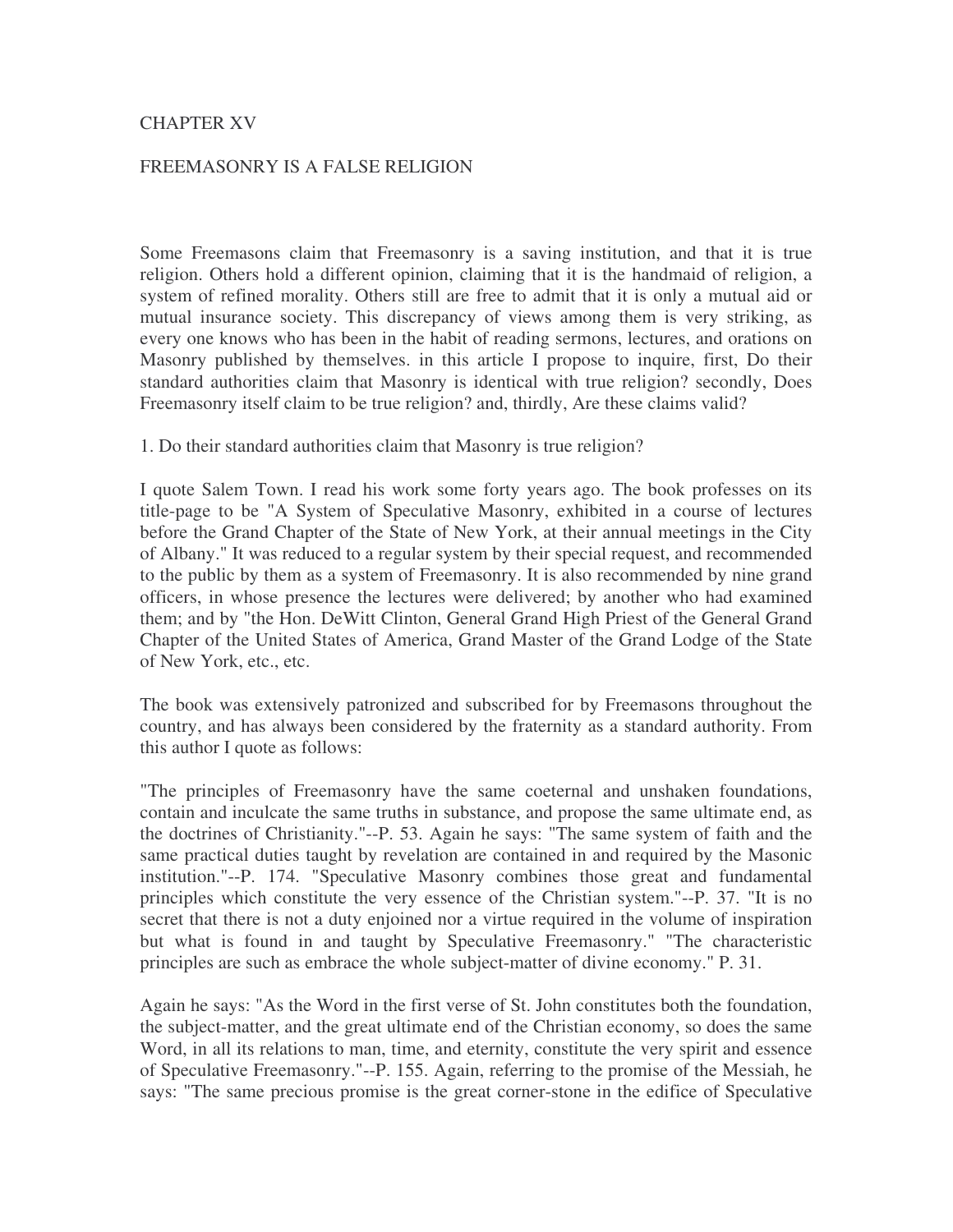Freemasonry."--P. 171. Again he says: "The Jewish order of priesthood from Aaron to Zacharias, and even till the coming of Messias, was in confirmation of the great event, which issued in the redemption of man. All pointed to the eternal priesthood of the Son of God, who by his own blood made atonement for sin, and consecrated the way to the Holy of holies. This constitutes the great and ultimate point of Masonic research."--P. 121.

"That a knowledge of the divine Word, or Logos, should have been the object of so much religious research from time immemorial adds not a little to the honor of Speculative Freemasonry."--P. 151.

Again he says: "It is a great truth, and weighty as eternity, that the present and everlasting well-being of mankind is solely and ultimately intended." --P. 170. This he says of Freemasonry. But again he says: "Speculative Masonry, according to present acceptation, has an ultimate reference to that spiritual building erected by virtue in the heart, and summarily implies the arrangement and perfection of those holy and sublime principles by which the soul is fitted for a meet temple of God in a world of immortality." --P. 63. Does not Freemasonry profess to be a saving religion?

Again he says: "In advancing to the fourth degree, the good man is greatly encouraged to persevere in the ways of well-doing even to the end. He has a name which no man knoweth save him that receiveth it. If, therefore, he be rejected and cast forth among the rubbish of the world, he knows full well that the great Master-builder of the universe, having chosen and prepared him a lively stone in that spiritual building in the heavens, will bring him forth in triumph, while shouting grace, grace to the Divine Redeemer. Then the Freemason is assured of his election and final salvation. Hence, opens the fifth degree, where he discovers his election to, and his glorified station in, the kingdom of his Father." Then again he is assured of his "election and glorified station in the kingdom of his Father." If this is not claiming for Freemasonry a saving power what is? Salem Town is the great light in Freemasonry, as the title and history of his work imports. Does he not claim that Freemasonry is a saving religion? To be sure he does, or no words can assert such a claim. "With these views, the sixth degree is conferred, where the riches of divine grace are opened in boundless prospect." "Then he beholds in the eighth degree, that all the heavenly sojourners will be admitted within the veil of God's presence, where they will become kings and priests before the throne of his glory forever and ever."--Pp. 79- 81. By the "heavenly sojourners," he certainly means Freemasons. Observe what he asserts of them: "Then he (the Freemason) beholds in the eighth degree that all the heavenly sojourners will be admitted within the veil of God's presence, where they will become kings and priests before the throne of his glory forever and ever." This clenches the claim. The maxims of wisdom are gradually unfolded, till the whole duty of man is clearly. and persuasively exhibited to the mind."--P. 184.

Again: "Principles and duties which lie at the foundation of the Masonic system,. and are solemnly enjoined upon every brother; whoever, therefore, shall conscientiously discharge them in the fear of God fulfills the whole duty of man."--P. 48. Then he claims for Freemasonry all that is or can be claimed for the law or Gospel of God.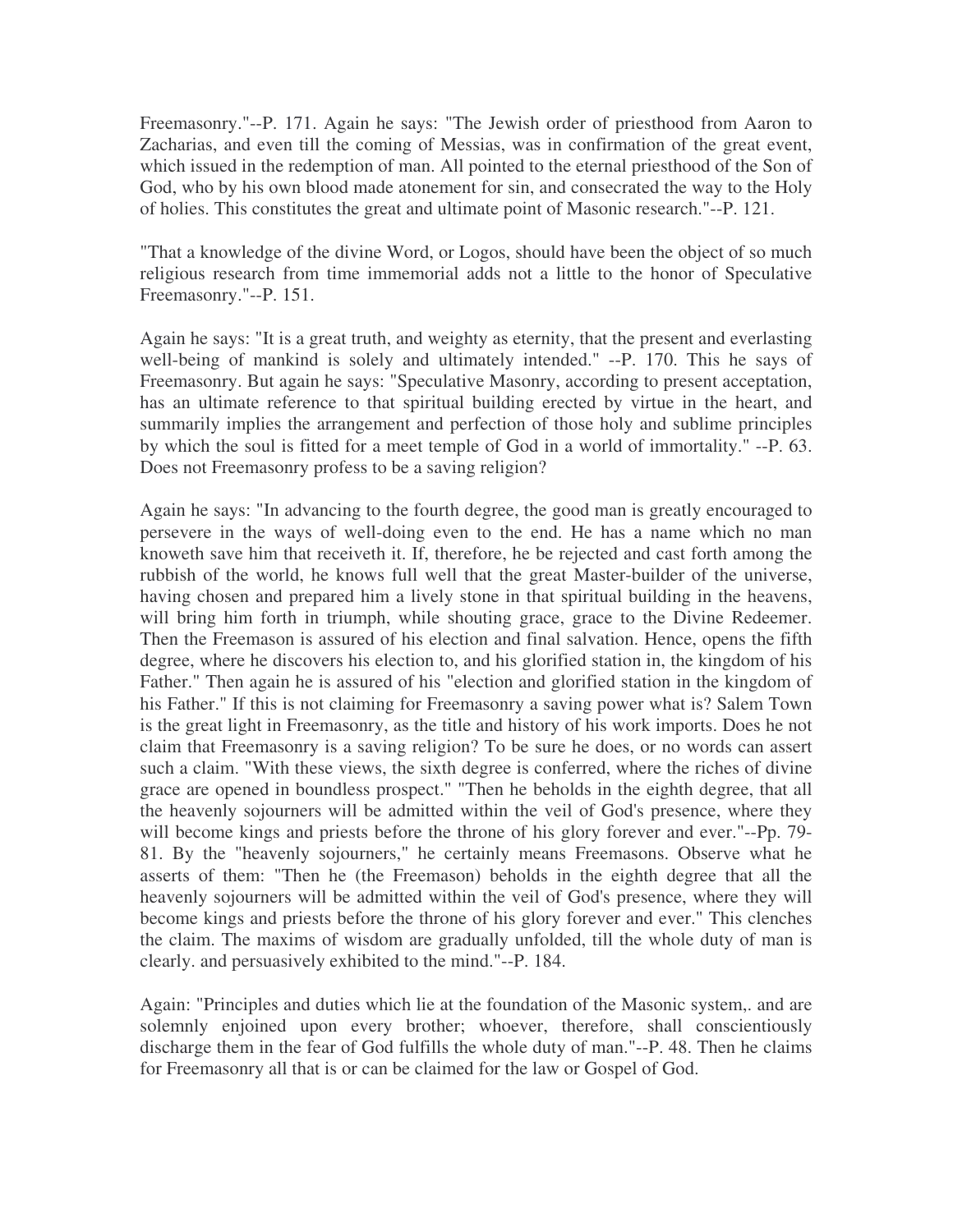Again he says: "The Divine Being views no moral character in a man with greater complacency than his who in heart strictly conforms to Masonic requirements." "The more prominent features of a true Masonic character are literally marked with the highest beauties."--Pp. 33, 185. Then again he represents Masonry as forming as holy a character in man as the Gospel does or can.

Again he says that "every good Mason is of necessity truly and emphatically a Christian."--P. 37. Then he represents Freemasonry as identical with Christianity. A true Mason must necessarily be a true Christian. That Masonry professes to conduct its disciples to heaven we find affirmed by Town, in the following language. Of the inducements to practice the precepts of Masonry he says: "They are found in that eternal weight of glory, that crown of joy and rejoicing laid up for the faithful in a future world."--P. 188.

By the faithful here he means faithful Freemasons. This same writer claims that Solomon organized the institution by inspiration from God. On page 187, he says: "So Masonry was transmitted from Enoch, through Noah, Abraham, Moses, and their successors, till Solomon, being inspired of God, established a regular form of administration."

This will suffice for the purpose of showing what is claimed for Masonry by their standard authorities. The same in substance might be quoted from various other standard writers. I have made these quotations from Elder Stearns' book, not finding in my library a copy of Town. In another place I shall find it convenient to quote sundry others of their standard writers, who, while they claim it to be a religion, do not consider it the Christian religion.

This conducts us (2) to the second inquiry: What does Freemasonry claim for itself?

And here I might quote from almost any of the Masonic degrees to show that this claim is put forth in almost every part of the whole institution. As Town claims for it, so it claims for itself, a power to conduct its disciples to heaven. Any one who will take pains to read Bernard's "Light on Masonry" through, will be satisfied that Town claims for the institution no more than it claims for itself.

I beg of all who feel any interest in this subject to get and read Bernard on Masonry; to read it through, and see if Town has not rightly represented the claims of Freemasonry. I deny, observe, that he has rightly represented its principles, and that which it really requires of Masons. That he has misrepresented Masonic law I insist. But in respect to its promises of heaven as a reward for being good Freemasons he has not misrepresented it. It claims to be a saving institution. This certainly will appear to any person who will take the pains to examine its teachings and its claims as revealed in "Light on Masonry." Mr. Town has grossly misrepresented Masonic Law and morality as we have seen in examining its claims to benevolence, and in scrutinizing their oaths and their profane use of Scripture. But that Mr. Town has not misrepresented the claims of Masonry to be a saving religion has been abundantly shown in these pages by quotations from "Light on Masonry." I might quote many pages from the body of Masonry where it teaches the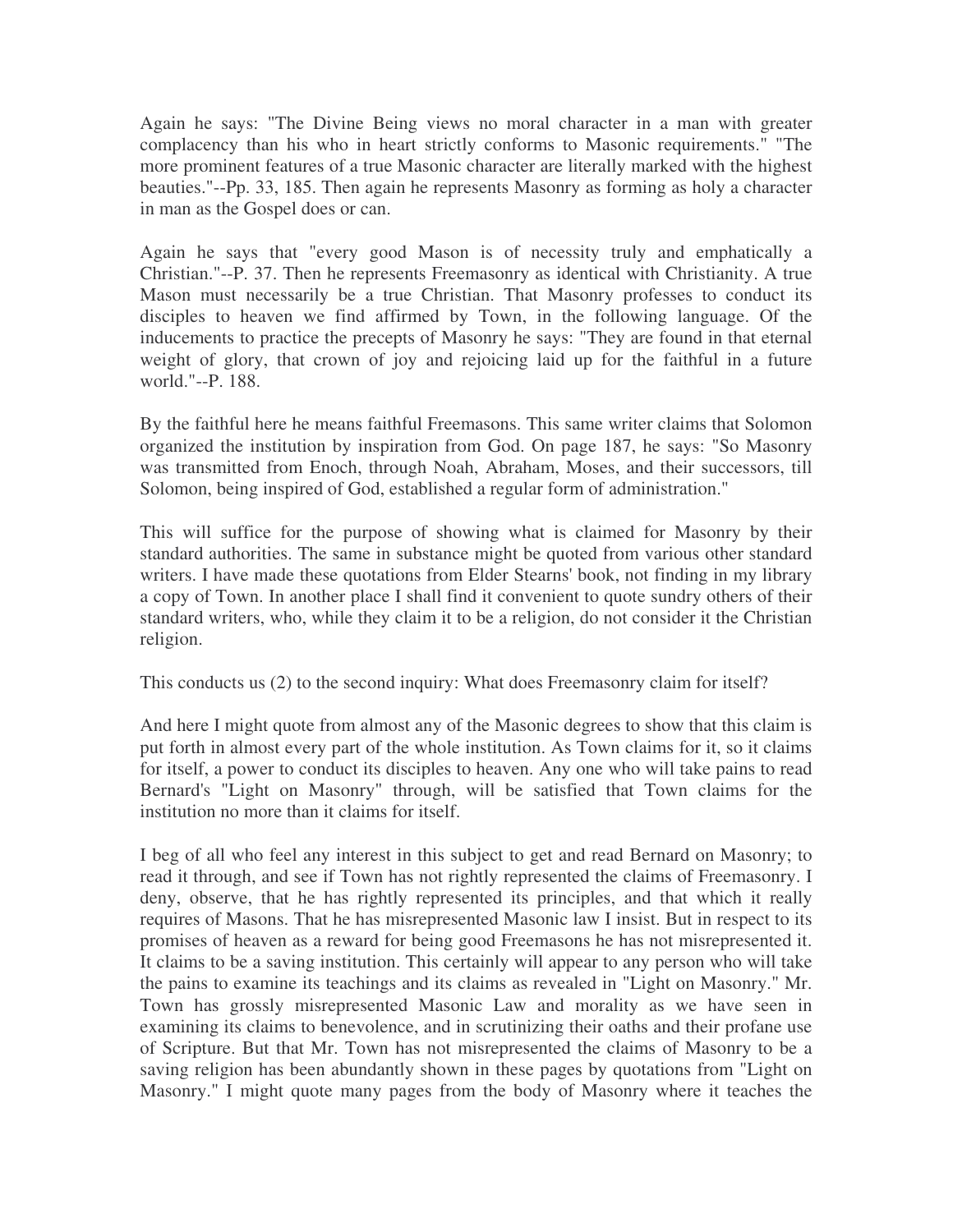candidates that the observance of Masonic law, principles and usages will secure his salvation. The Gospel professes no more than this, that those who obey it shall be saved. Surely Masonry claims to be a saving religion just as much as the Gospel of Christ does.

Just take the following from the degree of "The Knights of the East and West." "Light on Masonry," first edition, p. 217, already quoted in another place.

In explaining the ceremony of sounding the seventh trumpet, and conducting the candidate to the vacant canopy, we find the following: "This canopy it will be recollected is at the right side of the All Puissant who represents JEHOVAH. The sounding of the seventh trumpet, and the conducting of the candidate to the vacant canopy, is a representation of the end of the world, and the glorification of all true Masons at the right hand of God, having passed through the trials of Freemasonry and washed their robes in their own blood." If Freemasonry does not claim to be a saving religion how can such a claim be made? The compiler adds: "If this is not Antichrist what is?" But I must beg of the reader to examine the books that reveal Masonry for themselves, since to quote the claims of Masonry on this head further than I have done, would not only be useless and tiresome, but would swell this work too much.

This brings me (3) to the third inquiry: Are the claims that Masonry is a true and saving religion valid?

To this question I reply that it is utterly false; and in this respect Freemasonry is a fatal delusion. From the quotations that I have made from Town, it will be perceived that he represents Freemasonry as identical with Christianity.

Mr. Preston is another of their standard writers. I quote the following note from Stearns on Masonry, p. 28: "Mr. Preston's book, entitled 'Illustrations of Masonry,' has been extensively patronized by the fraternity as a standard work. The copy before me is the first American, from the tenth London edition." Mr. Preston says in his book, p. 30: "The universal principles of the art unite in one indissoluble bond of affection men of the most opposite tenets, of the most distant countries, and of the most contradictory opinions." Again, p. 125, he says: "Our celebrated annotator has taken no notice of Masons having the art of working miracles, and foresaying things to come. But this was certainly not the least important of their doctrines. Hence, astrology was admitted as one of the arts which they taught, and the study of it warmly recommended."

"This study became, in the course of time, a regular science." . So here we learn that Masons formerly claimed the power of working miracles. I quote again from Bradley, p. 8. He says: "We leave every member to choose and support those principles of religion and those forms of government which appear consistent to his views." In the work of Preston, p. 51, we have the following: "As a Mason, you are to study the moral law as contained in the sacred code, the Bible; and in countries where that book is not known, whatever is understood to contain the will or law of God." O, then, in every country Masons are to embrace the prevalent religion, whatever it may be, and accept whatever is claimed in any country where they may reside, to be the law and will of God. But is this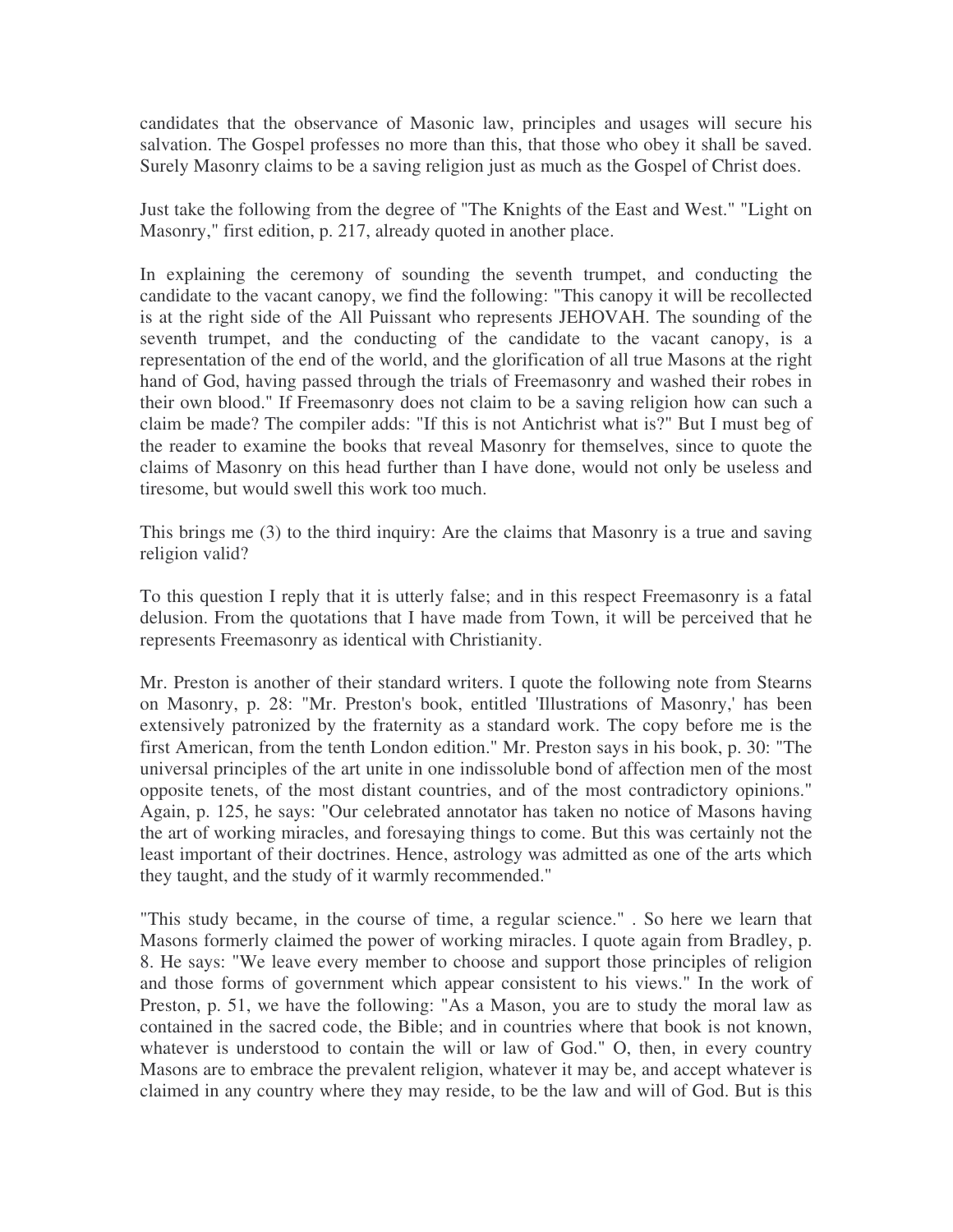Christianity, or consistent with it? It is well known and admitted that Masonry claims to have descended from the earliest ages, and that the institution has existed in all countries and under all religions; and that the ancient philosophers of Greece and Rome, the astrologers and soothsayers, and the great men of all heathen nations have belonged to that fraternity.

It is also well known that at this time there are multitudes of Jews, Mohammedans, and skeptics of every grade belonging to the institution. I do not know that this is denied by any intelligent Mason. Now, if this is so, how can Freemasonry be the true religion, or at all consistent with it? Multitudes of Universalists and Unitarians, and of errorists of every grade, are Freemasons; and yet Freemasonry itself claims to save its disciples, to conduct them to heaven!

The third question proposed for discussion in my last number is: Are the claims of Masonry to be a true and saving institution valid? To this I answer, No. This will appear if we consider, first, that the morality which it inculcates is not the morality of the law and Gospel of God. The law and the Gospel, as I have shown in a former number, lay down the same rule of life. And Christ, in commenting upon the true meaning and spirit of the law, says: "If ye love them that love you, what thank have ye? Do not even the publicans the same?" He requires us to love our enemies, and to pray for them, as truly as for our friends. In short, he requires universal benevolence; whereas Freemasonry requires no such thing. Its oaths, which are its law, simply require its members to be just to each other. I say just, for their boasted benevolence is simply the payment of a debt.

They do, indeed, promise to assist each other in distress, and to help each other's families, provided they fall into poverty. But on what condition do they promise this? Why, that a certain amount is to be paid into their treasury as a fund for this purpose. But this, surely, is not benevolence, but the simple payment of a debt, on the principle of mutual insurance.

This I have abundantly shown in a former number. Again, the motives presented in Freemasonry to secure the course of action to which they are pledged are by no means consistent with the law or the Gospel of God. In religion, and in true morality, everything depends on the motive or reason for the performance of an action. God accepts nothing that does not proceed from supreme love to Him and equal love to our fellow-men. Not merely to our brother Masons; but to our neighbor--that is, to all mankind. Whatever does not proceed from love and faith is sin, according to the teachings of the Bible. And by love, I say again, is meant the supreme love of God and the equal love of our neighbor.

But Masonry teaches no such morality as this. The motive urged by Masons is, to honor Masonry, to honor the institution, to honor each other. While they are pledged to assist each other in distress; to keep each other's secrets, even if they be crimes; and to aid each other whether right or wrong, so far as to extricate them from any difficulty in which they are involved; yet they never present the pure motives of the Gospel. They are pledged not to violate the chastity of a brother Mason's wife, sister, daughter, or mother; but they are not pledged by Masonry, as the law and Gospel of God require, to abstain from such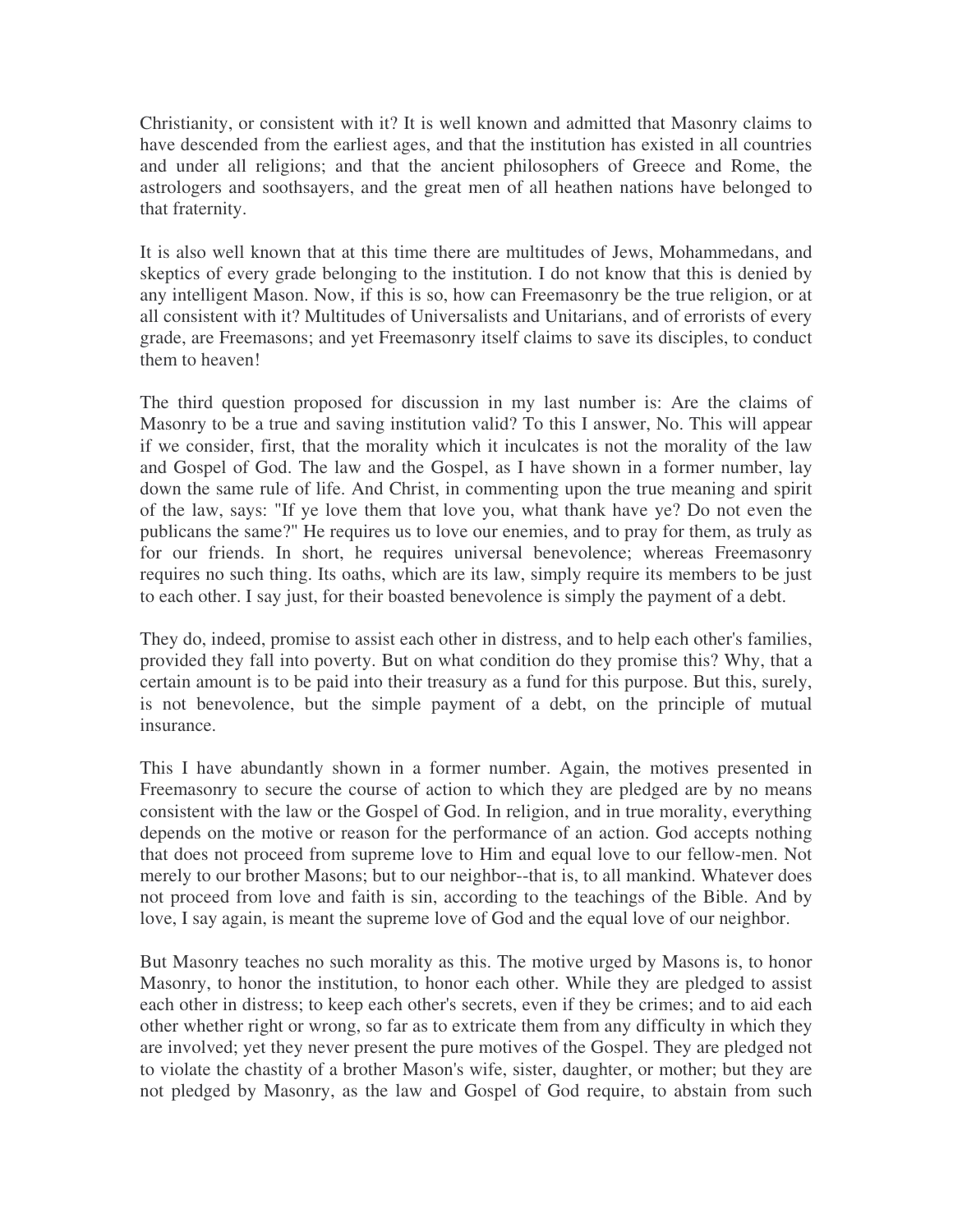conduct with any female whatever. But nothing short of universal benevolence, and universal morality, is acceptable to God.

But again: It has been shown that Masonry claims to be a saving institution; that this is claimed for it by the highest Masonic authorities; and that this claim is one set up by itself as well. But an examination of Freemasonry shows that it promises salvation upon entirely other conditions than those revealed in the Gospel of Christ. The Gospel nowhere inculcates the idea that any one can be saved by obedience to the law of God. "By the deeds of the law shall no flesh be justified" is the uniform teaching of the Bible. Much less can any one be saved by conformity to Masonic law, which requires only a partial, and therefore a spurious, morality. The Bible teaches that all unconverted persons are in a state of sin, of total moral depravity, and consequent condemnation by the law of God; and that the conditions of salvation are repentance and a total renunciation of all sin, faith in our Lord Jesus Christ, and sanctification by the Holy Spirit. Now these are by no means the conditions upon which Freemasonry proposes to save its members. The teachings of Freemasonry upon this subject are summarily this: Obey Masonic law, and live.

Now, surely, whatever promises heaven to men upon other conditions than those proposed in the Gospel of Christ is a fatal delusion. And this Freemasons can not deny, for they profess to accept the Bible as true. Freemasonry lays no stress at all upon conversion to Christ by the Holy Spirit. It presents no means or motives to secure that result. The idea of being turned from sin to holiness, from a self-pleasing spirit to a supreme love of God, by the preaching of the Gospel, accompanied by the Holy Spirit, is not taught in Freemasonry.

It nowhere recognizes men as being justified by faith in Christ, as being sanctified by faith in Christ, and as being saved as the Gospel recognizes men as being saved.

Indeed, it is salvation by Masonry, and not salvation by the Gospel, that Masonry insists upon. It is another gospel, or presents entirely another method of salvation than that presented in the Gospel. How can it be pretended by those who admit that the Gospel is true that men can be saved by Freemasonry at all? If Freemasons are good men, it is not Freemasonry that has made them so; but the Gospel has made them so, in spite of Freemasonry. If they are anything more than self-righteous, it is because of the teachings of the Gospel; for certainly Freemasonry teaches a very different way of salvation from that which the Gospel reveals. But, again, the prayers recorded in Freemasonry, and used by them in their lodges, are not Christian prayers; that is, they are not prayers offered in the name of Christ.

But the Gospel teaches us that it is fundamental to acceptable prayer that it be offered in the name of Christ. Again, as we have seen in a former number, the teachings of Freemasonry are scandalously false; and their ceremonies are a mockery, and truly shocking to Christian feelings.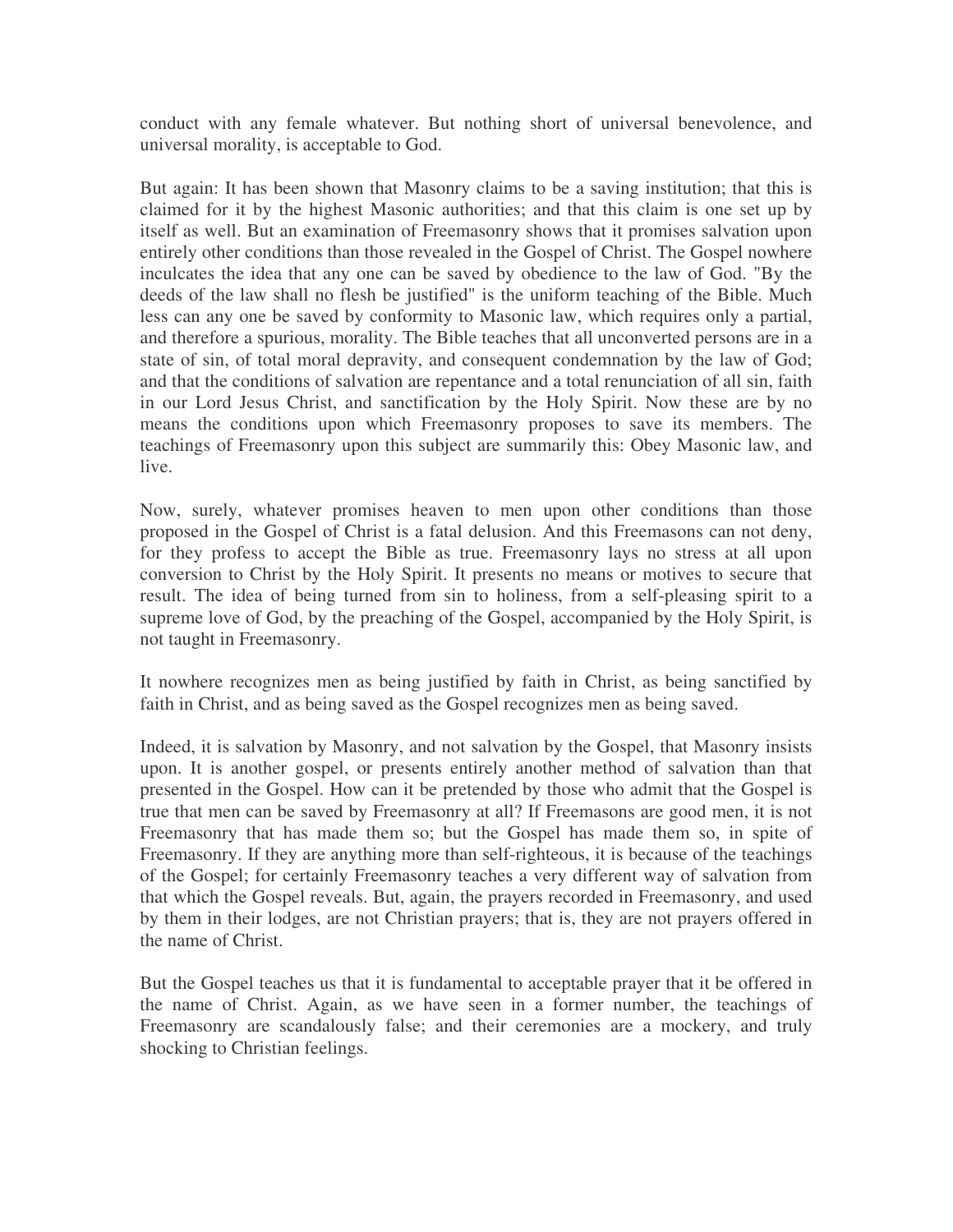Again, Freemasonry is a system of gross hypocrisy. It professes to be a saving institution, and promises salvation to those who keep its oaths and conform to its ancient usages. It also professes to be entirely consistent with the Christian religion. And this it does while it embraces as good and acceptable Masons hundreds of thousands who abhor Christianity, and scoff at the Bible and everything that the Bible regards as sacred. In a Christian nation it professes to receive Christianity as a true religion; in Mohammedan countries it receives the Koran as teaching the true religion; in heathen countries it receives their sacred books as of as much authority as that which is claimed in Christian countries for the Bible. In short, Freemasonry in a pagan country is pagan, in a Mohammedan country it is Mohammedan, and in a Christian country it professes to be Christian; but in this profession it is not only grossly inconsistent, but intensely hypocritical.

Notwithstanding all the boasts that are made in its lower degrees of its being a true religion, if you will examine the matter through to the end, you will find that, as you ascend in the scale of degrees, the mask is gradually thrown off, until we come to the "Philosophical Lodge," in the degree of the "Knights Adepts of the Eagle or Sun;" in which, as will be seen, no concealment is longer attempted. I will make a short quotation from this degree, as any one may find it in "Light on Masonry."--P. 18.

"Requisitions to make a good Mason.--If you ask me what are the requisite qualities that a Mason must be possessed of to come to the center of truth, I answer you that you must crush the head of the serpent, ignorance. You must shake off the yoke of infant prejudice, concerning the mysteries of the reigning religion, which worship has been imaginary and only founded on the spirit of pride, which envies to command and be distinguished, and to be at the head of the vulgar in affecting an exterior purity, which characterizes a false piety joined to a desire of acquiring that which is not its own, and is always the subject of this exterior pride and unalterable source of many disorders; which, being joined to gluttonness, is the daughter of hypocrisy, and employs every matter to satisfy carnal desires, and raises to these predominant passions altars upon which she maintains without ceasing the light of iniquity, and sacrifices continually offerings to luxury, voluptuousness, hatred, envy, and perjury.

"Behold, my dear brother, what you must fight against and destroy before you can come to the knowledge of the true good and sovereign happiness! Behold this monster which you must conquer--a serpent which we detest as an idol that is adored by the idiot and vulgar under the name of religion!"-- See "Light on Masonry," pp. 270, 271. 8th edition.

Here, then, Masonry stands revealed, after all its previous pretensions to being a true religion, as the unalterable opponent of the reigning or Christian religion. That it claims to be a religion is indisputable; but that it is not the Christian religion is equally evident. Nay, it finally comes out flat-footed, and represents the reigning or Christian religion as a serpent which Masons detest, as an idol which is adored by the idiot and vulgar under the name of religion.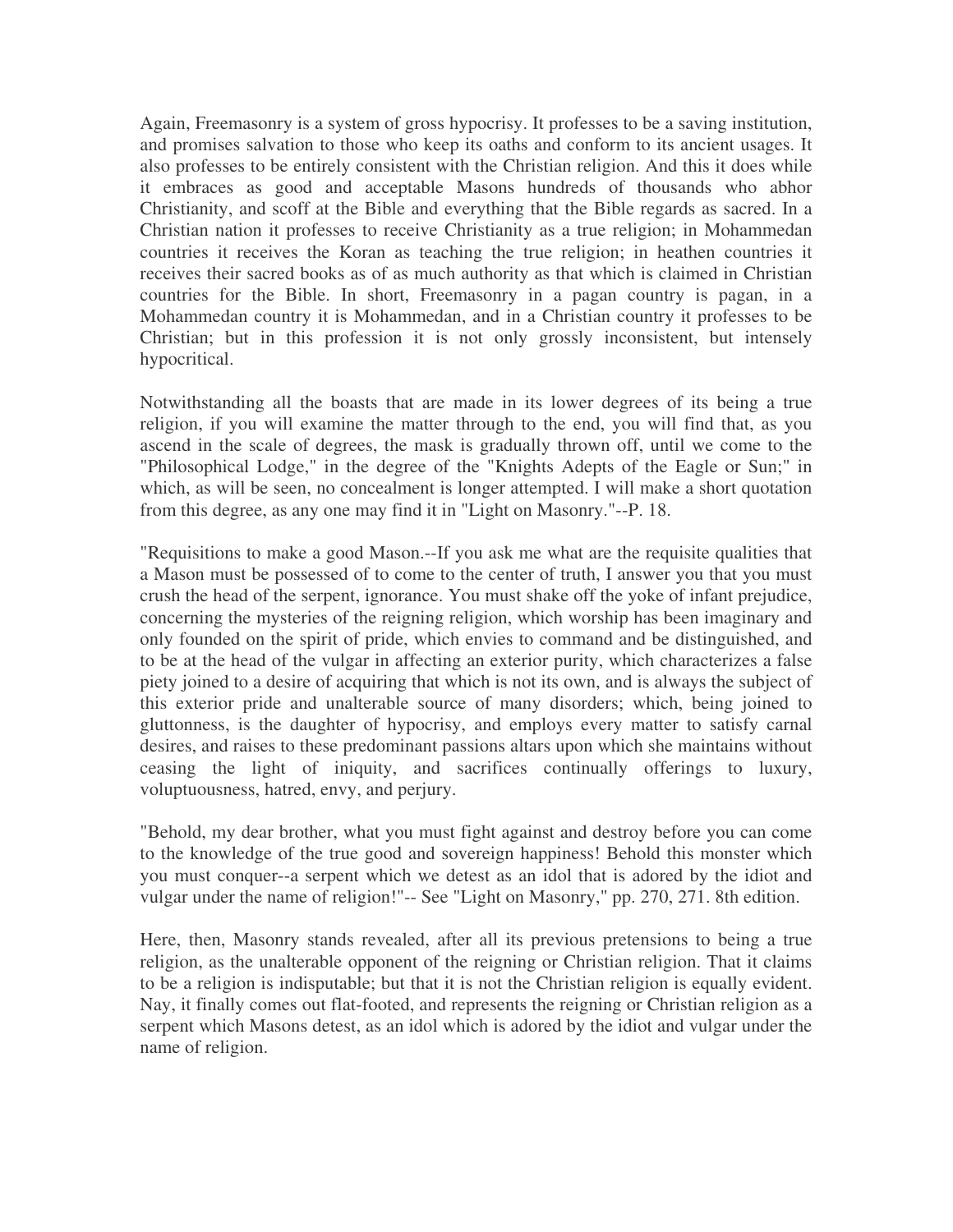Now let professed Christians who are Freemasons examine this for themselves. Do not turn away from examination of this subject.

And here, before I close this article, I beg to be understood that I have no quarrel with individual Masons. It is with the system that I have to deal. The great mass of the fraternity are utterly deceived, as I was myself. Very few, comparatively, of the fraternity are at all acquainted with what is really taught in the higher degrees as they ascend from one to another. None of them know anything of these degrees any further than they have taken them, unless they have studied them in the books as they are revealed. I can not believe that Christian men will remain connected with this institution, if they will only examine it for themselves and look it through to the end. I know that young Masons, and those who have only taken the lower degrees, will be shocked at what I have just quoted from a higher degree. I was so myself when first I examined the higher degrees. But you will inquire how, and in what sense, are we who have only taken the lower degrees responsible for the oaths and teachings of the higher degrees, which we have not taken. In a future number I shall briefly answer this question. Most Freemasons, and many who have been Masters of lodges of the lower degrees, are really so ignorant of what Masonry as a whole is, that when they are told the simple truth respecting it, they really believe that what you tell them is a lie. I am receiving letters from this class of Freemasons, accusing me of lying and misrepresentation, which accusations I charitably ascribe to ignorance. To such I say, Wait, gentlemen, until you are better informed upon the subject, and you will hold a different opinion.

I have quoted from Salem Town showing that he claims that Solomon established the institution by divine authority--that Town claims for it all that is claimed for Christianity as a saving religion. I might show that others of their standard writers set up the same claim. Now I am unwilling to believe that these writers are hypocrites. It must be that they have been imposed upon as I was. They were ignorant of the origin of Freemasonry. Perhaps this was not strange, especially as regards Mr. Town; for until within the last half century this matter has not been searched to the bottom. But certainly there is now no excuse for the ignorant or dishonest assertions that are so often made by Freemasons. Such pretenses palmed off as they now often are, upon those whose occupation or other causes forbid their examination of the subject, ought to arouse the righteous indignation of every honest citizen. I say it ought to do so; yes, and it must do so, when we see our dear young men lured by false pretenses in crowds into this snare of Satan. They get drawn in and committed, and, as we see, are afraid to be convinced of their error and become uncandid and will not honestly examine the subject. They will shun the light when it is offered. Can men be saved in this state of mind?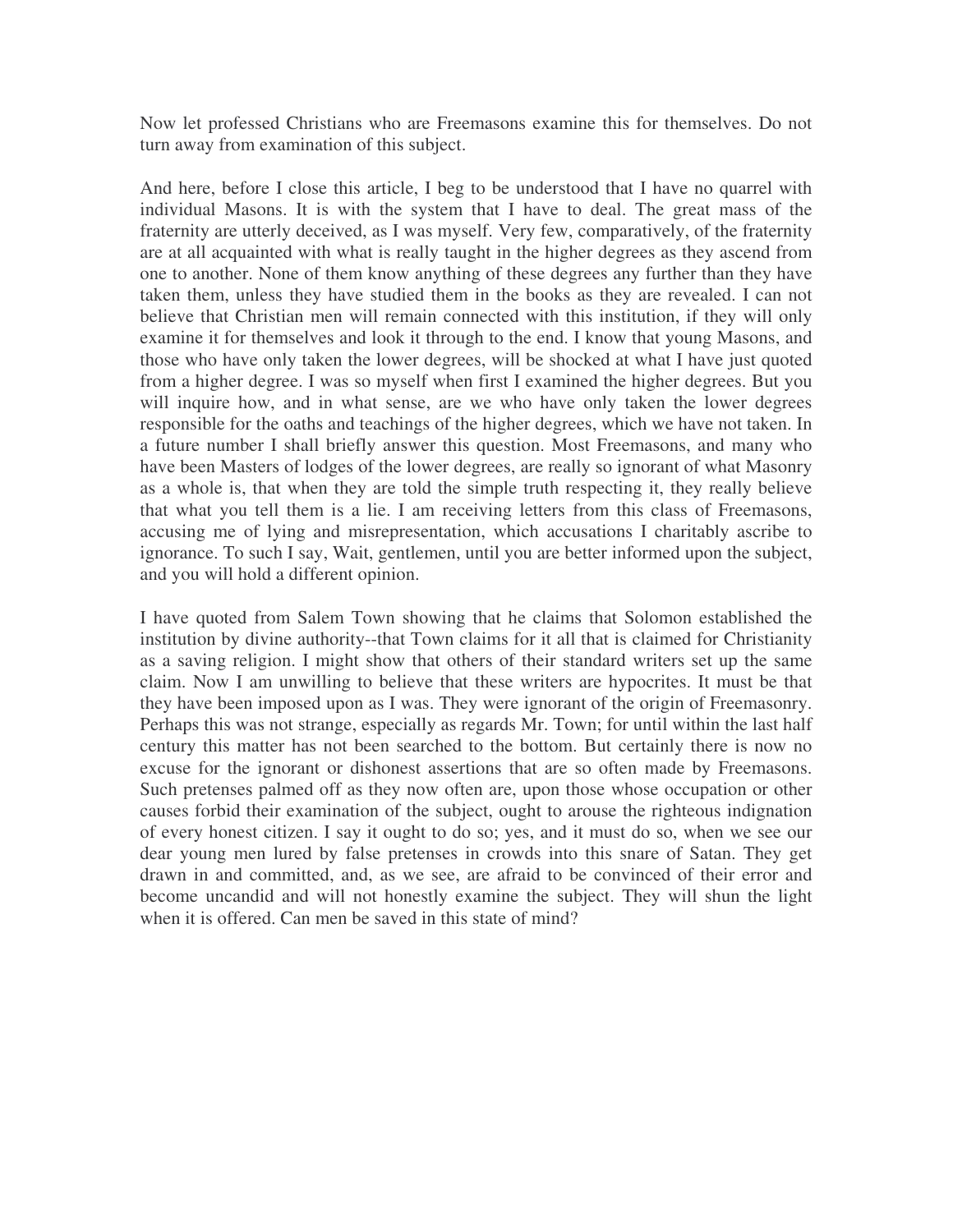### CHAPTER XVI

# THE ARGUMENT THAT GREAT AND GOOD MEN HAVE BEEN AND ARE FREEMASONS, EXAMINED

IT is the universal practice of Freemasons to claim as belonging to their fraternity a great many wise and good men.

As I have shown in a former number, Masonry itself claims to have been founded by Solomon, and to have been patronized by St. John. Their lodges are dedicated to St. John and Zerubbabel, as I have shown; and Solomon figures more or less prominently in a great number of their degrees. Now it has already been shown by their highest authorities that this claim of having been founded by Solomon and patronized by St. John is utterly without foundation. Strange to tell, while it claims to have always been one and identical, and that it never has been changed, still on the very face of the different degrees it is shown that the great majority of them are of recent origin. If, as their best historians assert, Speculative Freemasonry dates no further back than the eighteenth century, of course, the claim of Freemasons that their institution was established and patronized by inspired men can command no respect or confidence.

But, if this claim is false, what reason have we to have confidence in their assertions that so many great and good men of modern times were Freemasons. Investigation will prove that this claim is to a very great extent without foundation. It has been asserted here with the utmost confidence, over and over again, that Bishop McIlvaine was a Freemason. But having recently been written to on the subject, he replied that he never was a Freemason.

Again, it is no doubt true that many men have joined them, and, when they have taken a sufficient number of degrees to have the impression entirely removed from their minds that there is any secret in Freemasonry worth knowing, they have become disgusted with its shams, its hypocrisies, its falsehoods, its oaths and its ceremonies, its and its blasphemies; and they have paid no further attention to it.

Freemasons have paraded the fact that Gen. Washington was a Mason before the public. The following conclusion of a letter from him will speak for him, and show how little he had to do with Masonry. Before his death he warned the whole country to beware of secret societies. The letter alluded to is dated "Mt. Vernon, September 25, 1798." Here we have its conclusion. It needs no comment:

"I have little more to add than thanks for your wishes, and favorable sentiments, except to correct an error you have run into of my presiding over the English lodges in this country. The fact is I preside over none, nor have I been in one more than once or twice within the last thirty years. I believe, notwithstanding, that none of the lodges in this country are contaminated with the principles ascribed to the society of the Illuminate.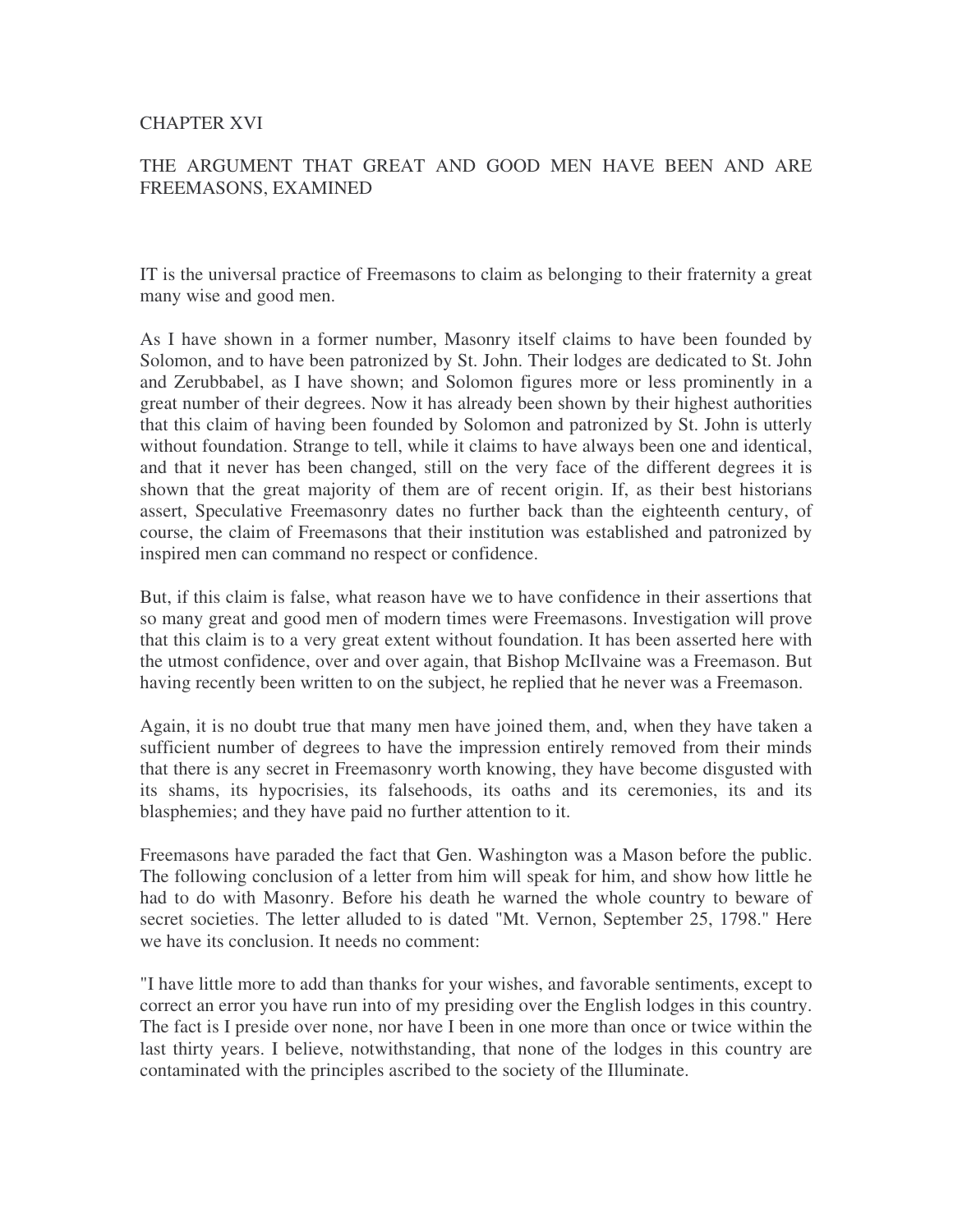"Signed, GEORGE WASHINGTON."

I might quote numerous instances in which good men have at first hesitated, and finally refused to go any further in Masonry, and have threatened to expose the whole of it to the world. Whoever will read Elder Stearns' little books on Masonry will find examples of this.

But why should Freemasons lay so much stress on the fact that many good men have been Freemasons? It has always been the favorite method of supporting a bad institution to claim as its patrons the wise and good. This argument might have been used with great force, and doubtless was, in favor of idolatry in the time of Solomon and the prophets. Several of the kings of Israel were idolaters, as well as the queens and the royal family generally.

The great mass of the prophets, and religious teachers, and great men of the nation, lapsed into idolatry. Nearly all the learning, and wealth and influence of the whole nation could be appealed to as rejecting Christ. Those who received him were but a few fishermen, with some of the lowest of the people. Now what a powerful argument was this! If the argument of Masons be of any value, how overwhelming an argument must this have been against the claims of our Lord Jesus Christ!

Why the rejecters of Jesus could quote all the great men of the nation, and the pious men, and the wise men, as decidedly opposed to his claims! The same was true after his death and resurrection for a great while. The question would often arise: "Do any of the rulers believe on him?"

An institution is not to be judged by the conduct of a few of its members who might have been either worse or better than its principles. Christianity, e.g., is not to be judged by the conduct of particular professed Christians; but by its laws, its principles, by what it justifies and by what it condemns. Christianity condemns all iniquity. It abhors covering up iniquity. In the case of its greatest and most prominent professors, it exposes and denounces their sin, and never justifies

But Masonry, on the other hand, is a secret work of darkness. It requires its members to take an oath to cover up each other's sins. It requires them to swear, under the most awful penalties, that they will seek the condign punishment of every one who in any instance violates any point of their obligation. It, therefore, justifies the murder of those who betray its secrets.

Masons consistently justified the murder of Morgan, as everybody in this country knows who has paid any attention to the subject.

This is not inconsistent with their principles. Indeed, it is the very thing demanded, the very thing promised under oath.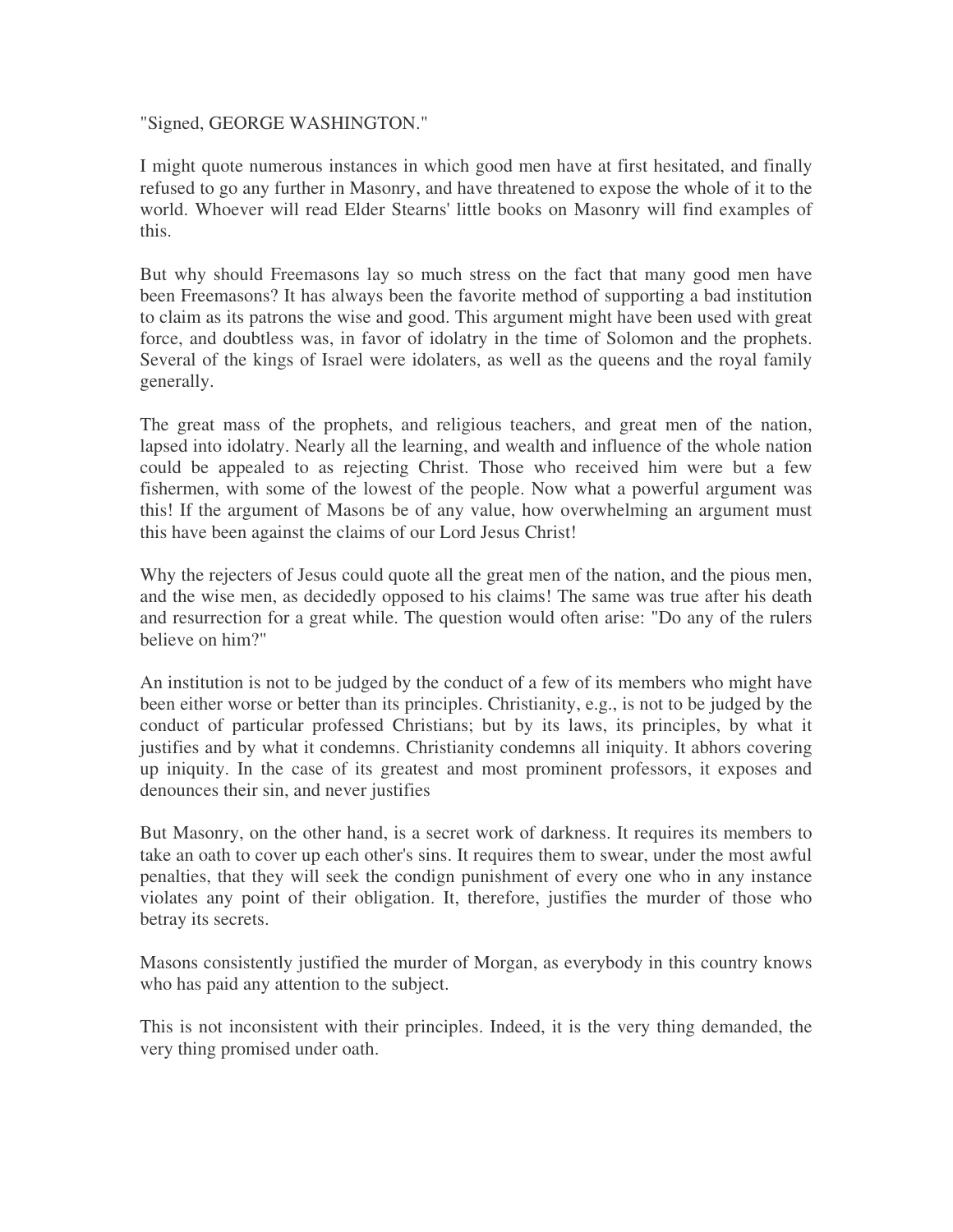But again: This same argument, by which Masons are attempting to sustain their institution, was always resorted to to sustain the practice of slaveholding.

Why, how many wise and good men, it was said, were slaveholders. The churches and ecclesiastical bodies at the North were full of charity in respect to them. They could not denounce slaveholding as a sin.

They would say that it was an evil; but for a long time they could not be persuaded to pronounce it a moral evil, a sin. And why? Why, because so many doctors of divinity were slaveholders and were defending the institution. Because a large portion of the church, of nearly every denomination, were involved in the abomination. "They are good men," it was said; "they are great men--we must be charitable."

And so, when this horrid civil war came on, these great and good men, that had sustained the institution of slavery, sustained and stimulated the war.

Many of them took up arms, and fought with desperation to sustain the institution. But what is thought now--at least throughout all the North, and throughout all the Christian world--of the great and good men who have done this thing? Who does not now admit that they were deluded? that they had anything but the Spirit of Christ? that they were in the hands of the Devil all along?

The fact is, this has always been the device of those who have sustained any system of wickedness. They have taken pains, in one way and another, to draw into their ranks men of reputation for wisdom and piety, men of high standing in Church and State. A great many of those who are claimed by Freemasons to be of their number never were Freemasons at all. Others were entrapped into it, and turned a "cold shoulder" upon it, and paid no more attention to it; but were ever after claimed as Freemasons.

But there are great multitudes of Freemasons who have taken some of the degrees, and have become heartily disgusted with it. But, knowing that Freemasons are under oath to persecute and even murder them if they publicly renounce it and expose its secrets; they remain quiet, say nothing about it, and go no further with it; but are still claimed as Freemasons. As soon as public sentiment is enough aroused to make them feel safe in doing what they regard as their solemn duty, great numbers of them will no doubt publicly renounce it. At present they are afraid to do so. They are afraid that their business will be ruined, their characters assailed, and their lives at least put in jeopardy.

But it should be understood that, while it may be true that there are many pious and wise men belonging to the Masonic fraternity, yet there are thousands of learned and pious men who have renounced it, and thousands more who have examined its claims, and who reject it as an imposture and as inconsistent either with Christianity or good government

It is sometimes said: "Those men that renounced Masonry in the days of Morgan are dead. There are now thousands of living witnesses. Why should we take the testimony of the dead instead of that of the living? The living we know; the dead we do not know."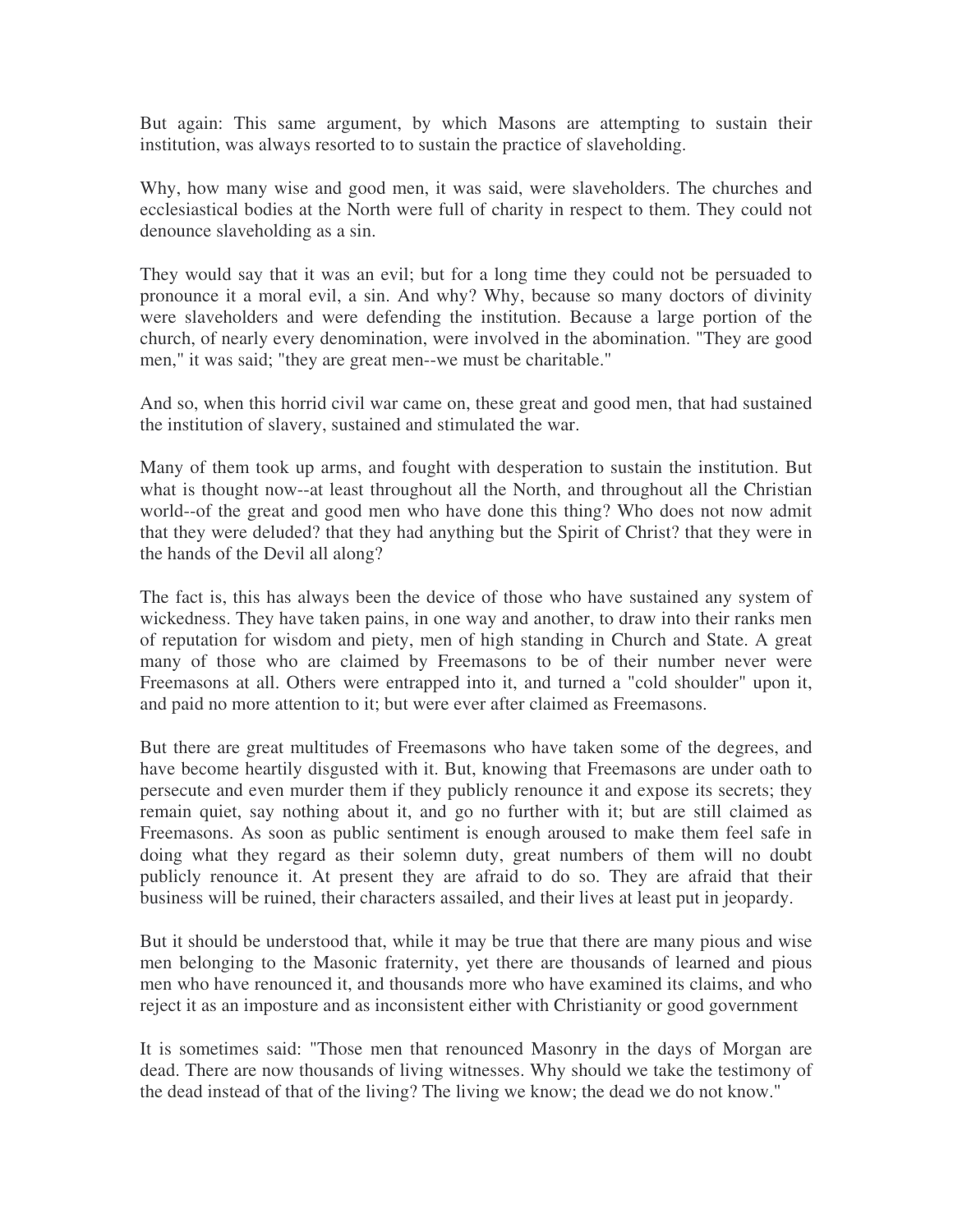To this I answer, first: There are thousands of renouncing Masons still living who reiterate their testimony on all proper occasions against the institution. Many of them we know, or may know; and they are not dead witnesses, but living. Now, if it was wickedness that led those men to renounce Freemasonry and publish its secrets, how is it that no instance has ever occurred in which a seceding Freemason has renounced and denounced his renunciation, and gone back into the ranks of Freemasons? I have never heard of such a case. It is well for the cause of truth that this question has come up again before the Masons that renounced the institution in the days of Morgan were all dead. It is well that hundreds and thousands of them are still alive, and are still living witnesses, bearing their steady and unflinching testimony against the institution.

But, again: The present living witnesses who testify in its behalf, let it be remembered, are interested witnesses. They still adhere to the institution. They are under oath not to speak against it, but in every way to support it. Of what value, then, is their testimony in its favor?

The fact is, we have their secrets published; and these books speak for themselves. Let the living or the dead say what they may, the truth is established that these books truly reveal Masonry; and by this revelation let the institution stand or fall.

If any thing can be established by human testimony, it is established that Bernard's "Light on Masonry" has revealed Masonry substantially as it is. Bernard is still living. He is an old man; but he has recently said: "What I have written I have written on this subject. I have nothing to add, and I have nothing to retract." And there are still hundreds and thousands of men who know that he has published the truth. How vain and frivolous, then, is the inquiry, "Why should we not take the testimony of living rather than of dead witnesses?" The prophets and apostles are dead. Why not take the testimony of living skeptics that we know? Some of them are learned and respectable men. Alas! if dead men are not to be believed!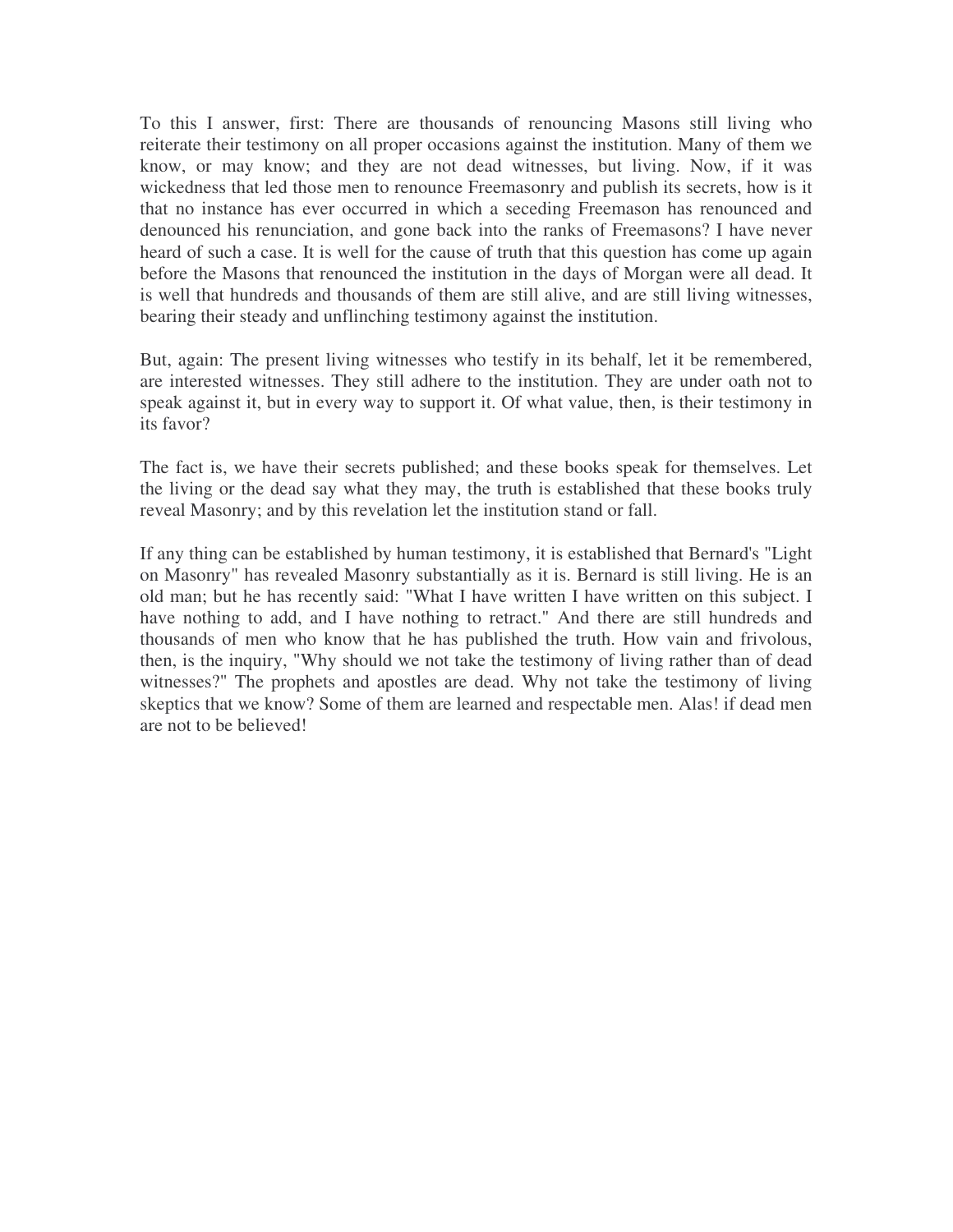## CHAPTER XVII

## MASONIC OATHS ARE UNLAWFUL AND VOID

Because, 1st, they are forbidden by Christ. Matt. v. 34-37. Whatever may be said of oaths administered by magistrates for governmental purposes, it can not be reasonably doubted that this teaching prohibits the taking of extrajudicial oaths. But Masonic oaths are extrajudicial.

2. Because they are awfully profane. "Thou shalt not take the name of the Lord thy God in vain." Exod. xx. 7. Certainly both the administering and taking of these oaths are taking the name of God in vain.

3. Because they swear to do unlawful things.

1. We have seen that all Masons swear to conceal all the secrets of Masonry that may be communicated to them. This is rash, and contrary to Lev. v. 4, 5: "Or if a soul swear pronouncing with his lips to do evil, or to do good, whatsoever it be that a man shall pronounce with an oath, and it be hid from him; when he knoweth of it, then he shall be guilty in one of these. And it shall be, when he shall be guilty in one of these things, that he shall confess that he hath sinned in that thing." The sin must be confessed

2. They swear to conceal each other's crimes. This we have seen. This is a conspiracy against all good government in Church and State. Is not this wicked ?

3. They swear to deliver a brother Royal Arch Mason out of any difficulty and to espouse his cause so far as to extricate him from the same, if in their power, whether he be right or wrong. Is not this wicked? How this oath must lead to the defeat of the execution of law. It has defeated the ends of justice often, as every intelligent Mason may and ought to know.

4. They swear to give political preferment to a Mason, because he is a Mason, over one of equal qualifications, who is not a Mason. This is swearing to be partial. But is it not wicked to be partial? Can an oath to be partial make partiality a virtue? By swearing to do wrong can a man make it his duty, and, therefore, right to do wrong? No indeed.

5. They swear to persecute all who violate Masonic oaths as long as they live--to ruin their reputation, derange their business, and, if they go from place to place, to follow them with representations of being worthless vagabonds. Is not this a promise under oath to do wickedly? Suppose those who violate Masonic oaths are enemies of Masonry, as well they may be, and as they ought to be, is it right to seek, in any way, to ruin them? Is this loving an enemy? Is not such persecution forbidden by every precept of both law and Gospel? This course is, in accordance with the tradition of the elders, strongly denounced by Christ. Matt. v. 33: "Again, ye have heard that it hath been said by them of old time,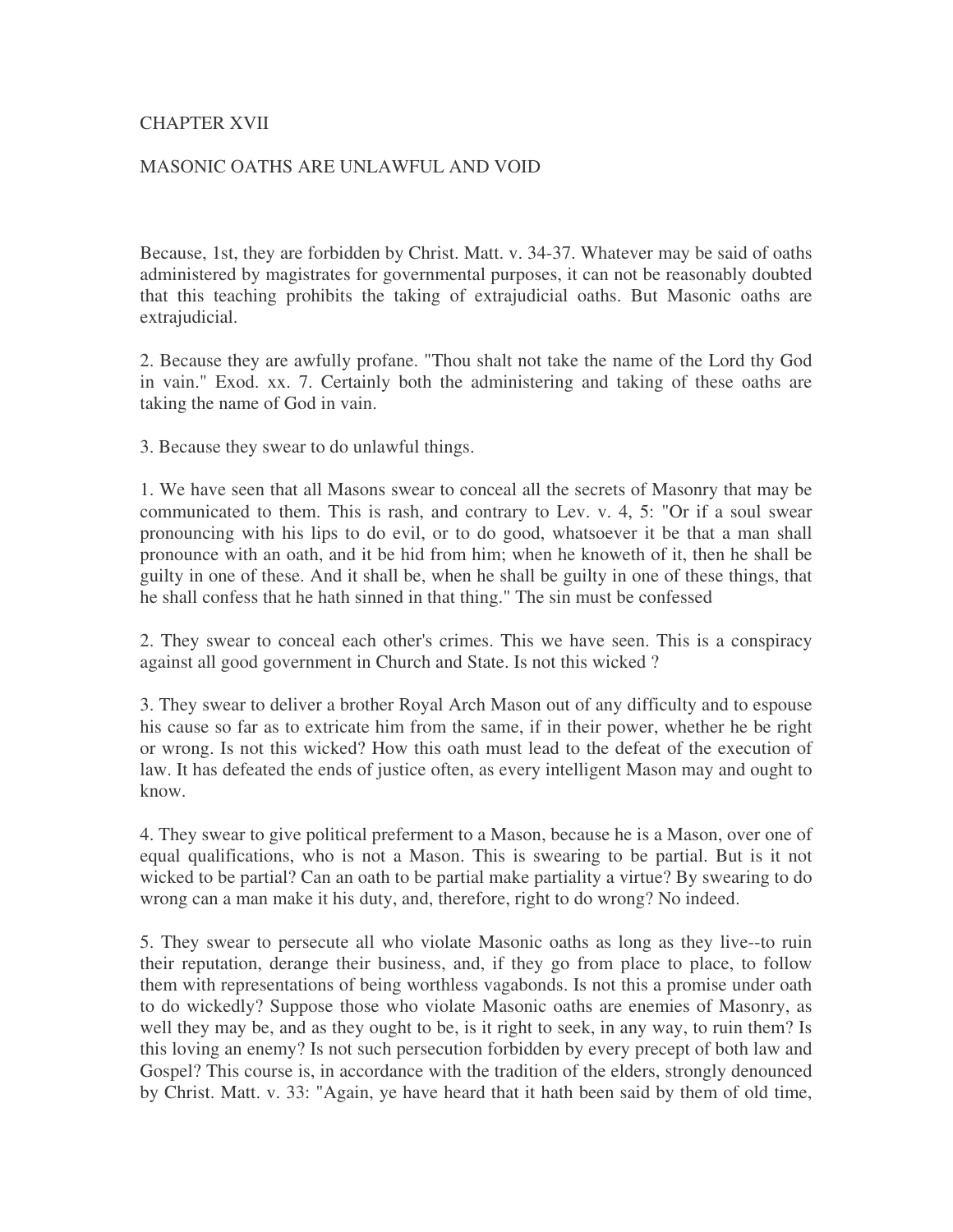Thou shalt not forswear thyself, but shalt perform unto the Lord thine oaths?" But it is in direct opposition to his requirement. Matt. v 44: "But I say unto you, Love your enemies, bless them that curse you, do good to them that hate you, and pray for them which despitefully use you, and persecute you."

6. They swear to seek the death or condign punishment of all who violate Masonic oaths. This we have seen! But is not this abominable wickedness? Is it not murder in intention, and, therefore, really murder, whether they succeed or not? To be sure it is.

7. They swear to seek revenge and to take vengeance on those who violate Masonic oaths, and to avenge the treason, as they call it, by the death of the traitor. This, also, we have seen. Now, is not this the perfection of wickedness? Ought not Masons to be put under bonds to keep the peace?

8. They swear to support Freemasonry, an institution, as we have seen, that ought not to exist in any community. These are only some of the reasons for pronouncing the oaths of Freemasonry utterly unlawful.

# MASONIC OATHS ARE NULL AND VOID.

1. Because they are obtained by fraud. The candidate for the first degree is assured by the master, in the most solemn manner, when the candidate is on his knees and about to take the oath, there is nothing in it inconsistent with his duty either to God or to man. But he finds, after taking and reflecting upon it, that he has made promises inconsistent with his duty both to God and man. This, of itself, makes the oath null.

2. They are void because they pledge the candidate to sin against God and man. 1st. By swearing to commit a sin, a man can not make it his duty, and, therefore, right to do wrong. He can not make sin holiness, or crime a virtue, by taking an oath to do it. Forty men took an oath that they would neither eat nor drink until they had killed Paul. Were they under moral obligation, therefore, to kill him? If they were, it was their duty. If it was their duty, their killing him would have been a holy act. Who does not see the absurdity of this? To keep a wicked promise or oath is only adding sin to sin. But it maybe said that we are required to perform our vows. Yes, when we vow to do what is right, but not when we vow to do what is wrong. This is not only the doctrine of the Bible, but, also, of all the able writers on moral philosophy. It is, indeed, a self-evident truth. An oath to do wrong is sin. To perform it is adding sin to sin. All oaths to do wrong, or to refrain from doing right, are null. '

### ALL FREEMASONS OUGHT TO RENOUNCE THEIR MASONIC OATHS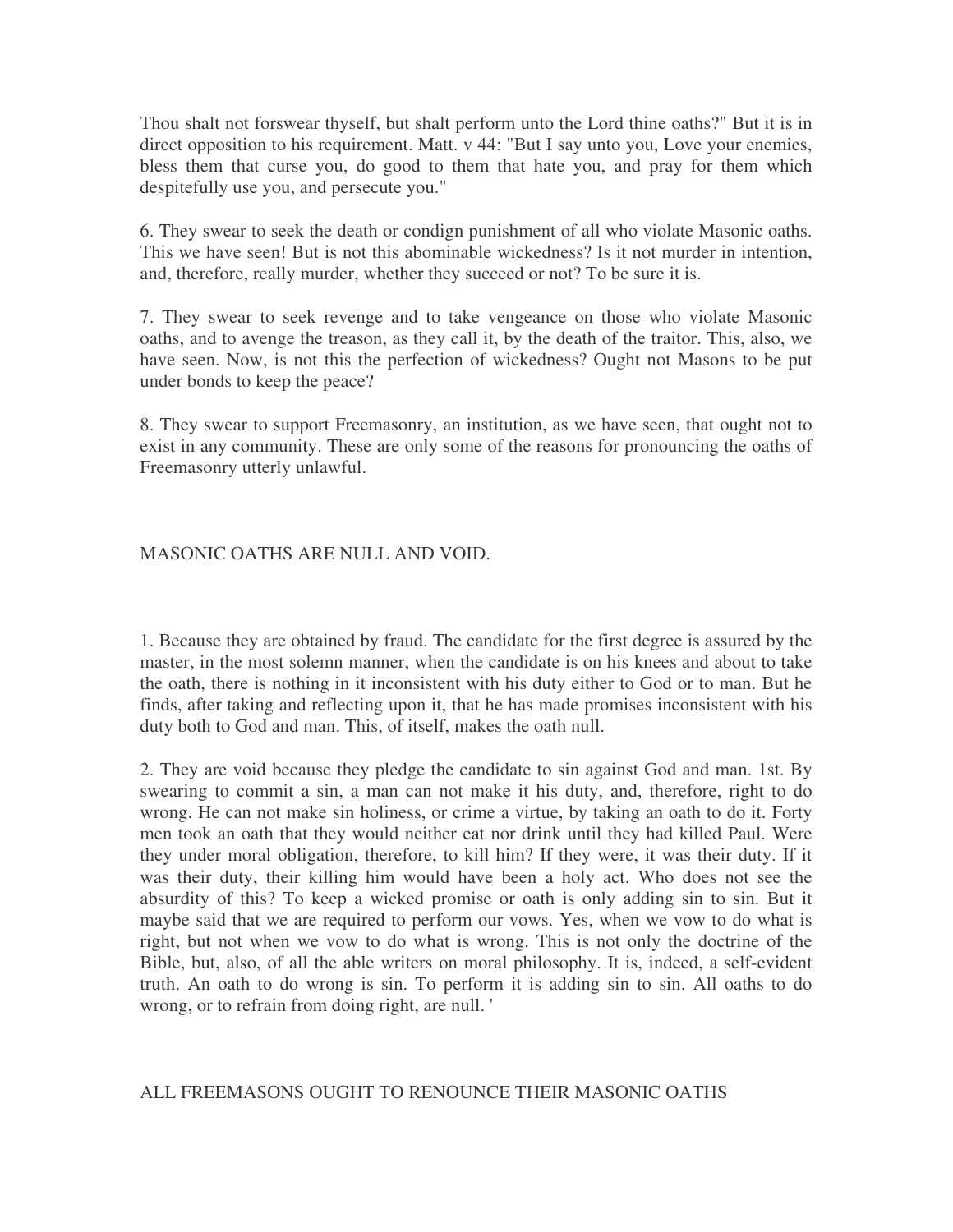1. Because they are profane and wicked.

2. Because they ought to repent the taking of them.

3. But repentance .consists in heart-renunciation of them. A man can not repent of, without forsaking them.

4. If not repented of and forsaken, i.e., renounced, the sin can not be forgiven.

5. Heart-renunciation must produce life-renunciation of them.

6. A sin is not repented of while it is concealed and not confessed to those who have been injured by it.

7. A sin against society or against individuals can not be forgiven, when just confession and restitution are withheld.

8. Masonic oaths are a conspiracy against God and man, and are not repented of while adhered to.

9. They are adhered to, while heart-renunciation is withheld.

10. Refusing to renounce is adherence.

11. Adherence makes them partakers of the crimes of Freemasons--"partakers of other men's sins." Because, to adhere is to justify their oaths and the keeping and fulfillment of them. But to justify their crimes, the murder of Morgan for example, is to partake of the guilt of his murderers.

12. While a Mason adheres his word can not be credited on questions relating to the secrets of Masonry.

13. Nor can his testimony be believed against one who has violated Masonic oaths, because he is sworn to ruin his reputation, and to represent him as a worthless vagabond.

14. An adhering Mason is a dangerous man in society. If he does as he is sworn to do, is he not a dangerous man? If he does not do what he is sworn to do, and yet does not renounce his oath, he is a dangerous man, because he violates an oath, the obligation of which he acknowledges. Is not he a dangerous man who disregards the solemnity of an oath? But, perhaps, he is convinced that he ought not to do what he has sworn to do, and, therefore, does not do it, but still he adheres in the sense that he will not confess and renounce the sinfulness of the obligation. Is not that a dangerous man who sees the wrong of an oath and will not renounce it.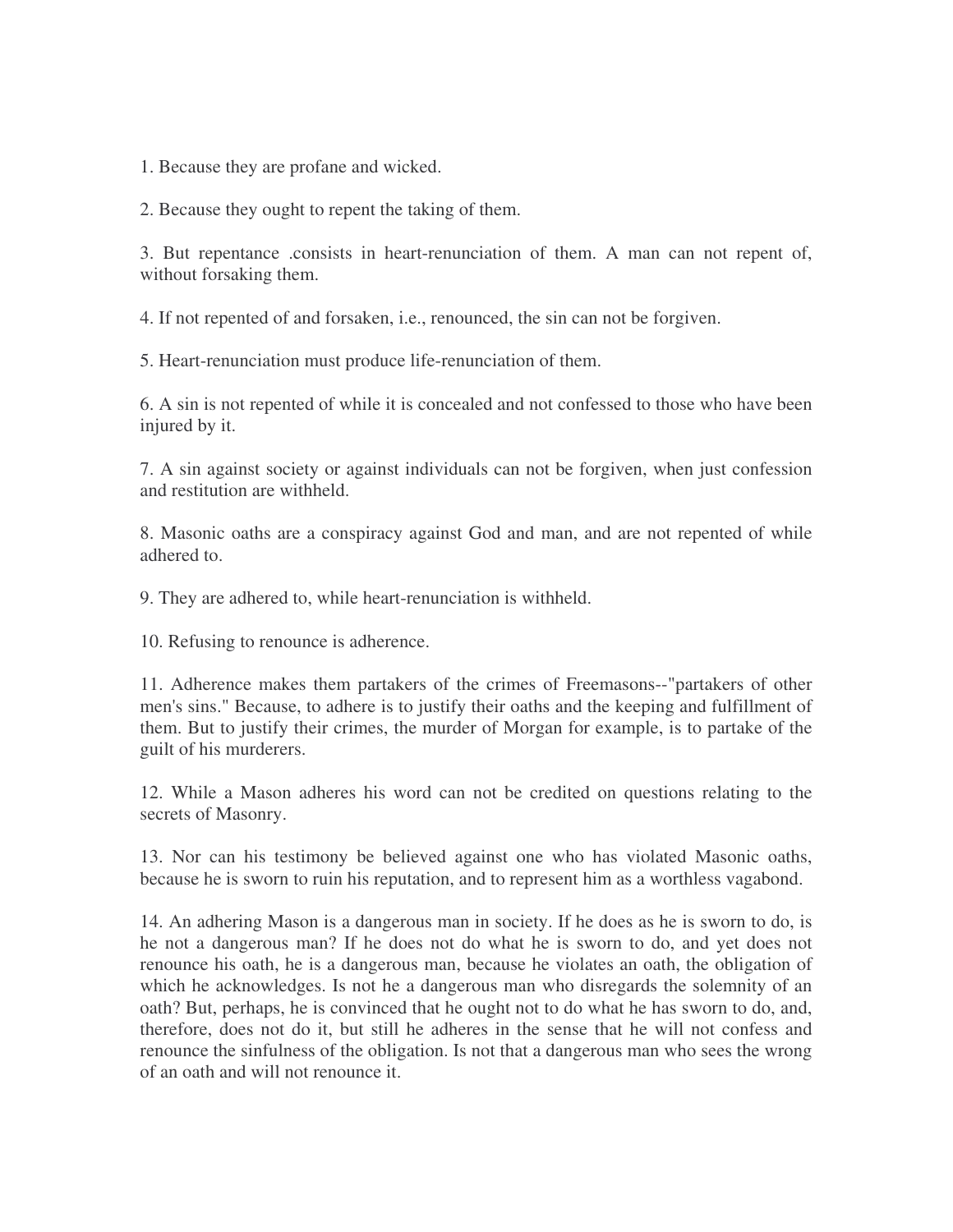15. While he adheres to his Masonic oaths, he ought not to be trusted with the office of a magistrate. How should he, if he means to perform his Masonic vows?

16. Nor, while he adheres, should he be trusted with the office of sheriff, marshal, or constable. If he intends to perform his Masonic vows, it is madness to trust him with an office in Church or State.

17. If and while he adheres, he ought not to be received as a witness or juror when a Freemason is a party. This has been ruled as law.

18. Nor should he have power to appoint officers, as he will surely unduly favor Masons.

19. Nor should he have the control of funds and the bestowment of governmental patronage. This he will certainly abuse, if he keeps and performs his vows.

20. Nor should he be intrusted with the pardoning power. I wish it could be known in how many instances Freemasons have been pardoned and turned loose upon the public by governors and presidents who were Freemasons, and who were sworn to deliver them from any difficulty, whether right or wrong.

21. Nor should he be a post-master, as he will surely abuse his office to favor Masonry, and to persecute anti-Masons, if he keeps his vows. Of this we are having abundant proof.

22. While he adheres, his testimony against renouncing Masons ought not to be credited, because he has sworn to ruin their reputation and their business, and, until their death, to represent them to others as worthless vagabonds. Is a man's testimony against another worthy of credit, when he is thus sworn to hold him up to the world? We have no right to receive such testimony. It is the greatest injustice to credit the testimony of one who has taken and adheres to this oath, if he testifies against a renouncing Mason.

23. Those Masons who have taken and adhere to the vow to thus persecute, and the vow to avenge the treason of violating Masonic oaths by the death of the traitor, should be held to bail to keep the peace. If they intend to perform their vows, they are eminently dangerous persons, and should be imprisoned or held to bail. Let no one say that this is harsh. Indeed, it is not. It is only common sense and common justice. Only remember what they are sworn to do, and that they intend to perform their vows, and then tell me is it safe and just that such men should be at large, and not even be put under bonds not to fulfill their vows. We must take the grounds either that they will not fulfill their vows, or we must hold that they ought not to be at large without adequate bail. I am aware that some will say that this is a harsh and extreme conclusion. But pray let me ask do you not feel and say this because you do not believe that there is real danger of Freemasons doing what they have sworn to do? If they have sworn as Bernard and others represent, and if they really intend to fulfill their vows, and if you admit this, is my conclusion harsh and extreme? When no occasion arises, calling for the fulfillment of their horrid oaths, they appear to be harmless and even good citizens. But let any man read the history of the abduction and murder of Morgan, as found in "Light on Masonry," and see how many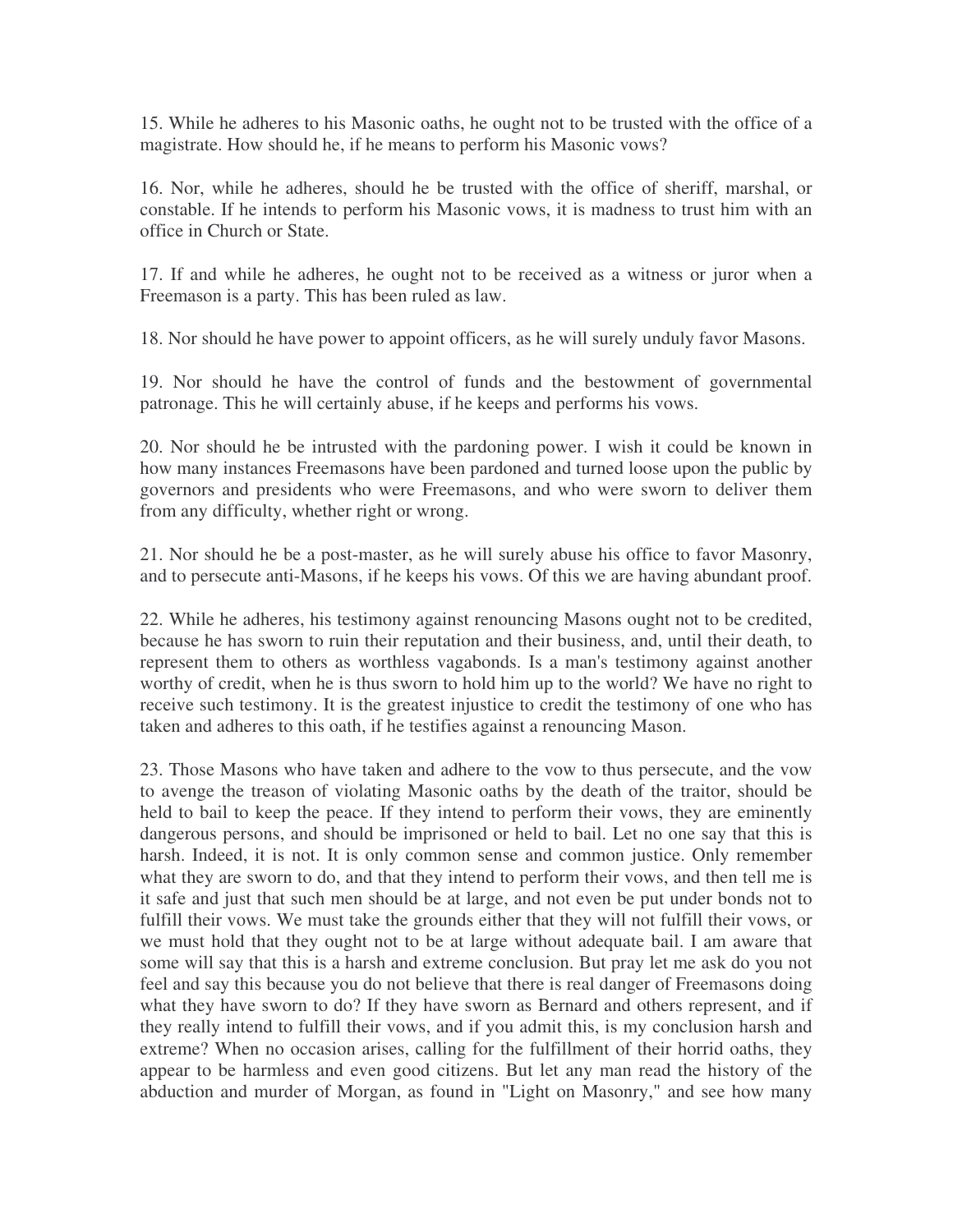men were engaged in it. Let him understand how this horrid murder was justified by the Grand Lodge, and by many respectable citizens. Let him ponder the fact that the men engaged in that affair were accounted respectable and good citizens; that a number of them were men high in office and in public confidence, and that the conspiracy extended over a wide territory, and then let him say whether, if an occasion arise demanding their action, they will prove to be law-abiding citizens, or, if they will not, as they have often done before, set at naught any law of God and man, and, if need be, reach their end through the blood of their victim.

But some will say that this is representing Freemasonry as infamous, and holding it up to the disgust, contempt, and indignation of mankind. I reply, I have not misrepresented it, as it is revealed in the books which I have been examining. Remember, it is with Masonry as there revealed that I have to deal. If a truthful representation of it excites the contempt, disgust and indignation of the public toward it--if to rightly represent Freemasonry is to render it infamous, I can not help it. The fault, if any, is not mine. I have revealed nothing. I have only called attention to facts of common concern to all honest citizens. Let the infamy rest where it belongs.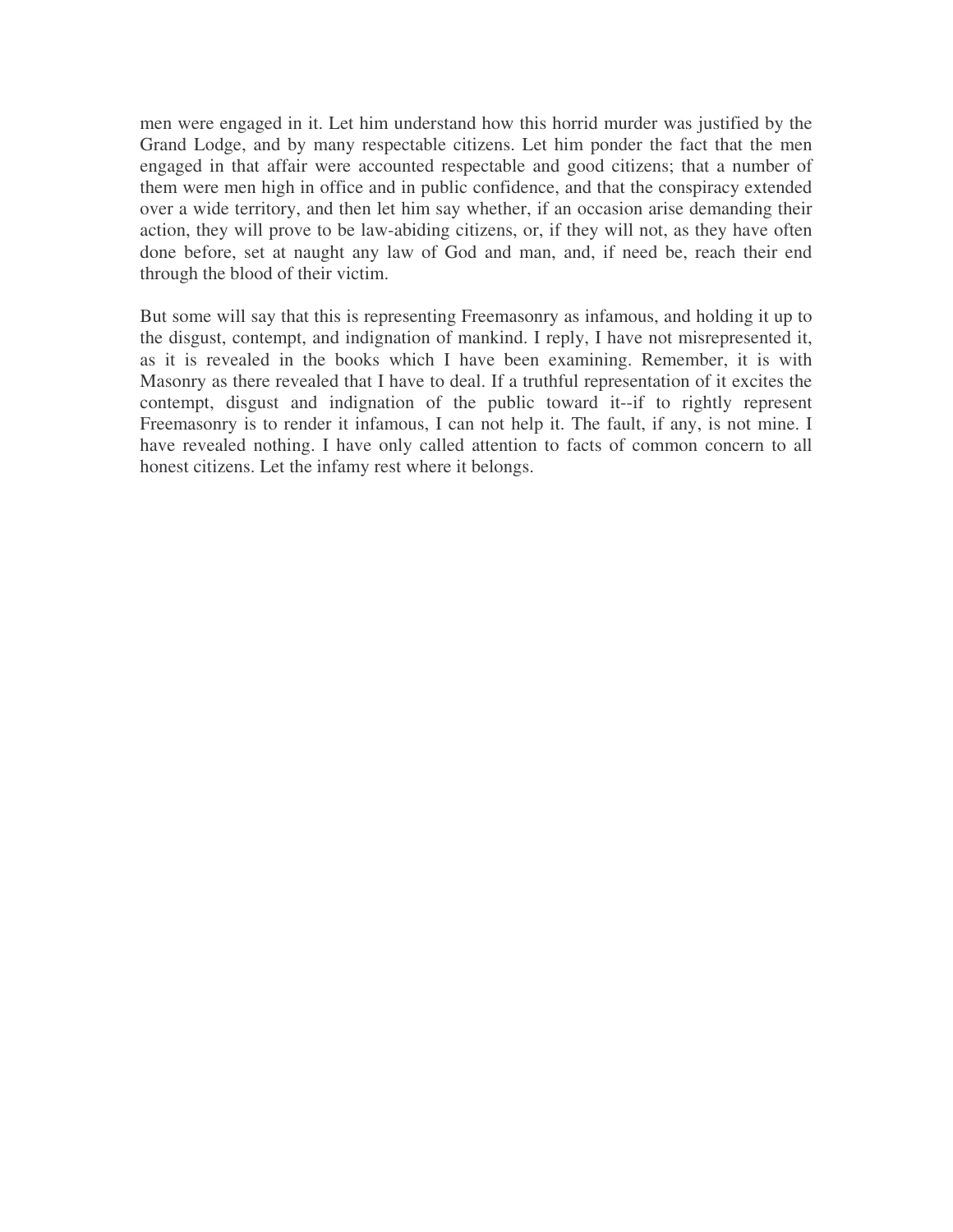## CHAPTER XVIII

## WHY FREEMASONS RESORT TO THREATS AND REFUSE TO DISCUSS THEIR PRINCIPLES

There are many aspects of this subject that need to be thoroughly considered by all men. For example, the bearing of this institution upon domestic happiness is of great importance.

The stringent secrecy enjoined and maintained at the hazard of one's life, is really inconsistent with the spirit of the marriage contract It is really an insult to a wife for a husband to go and pledge himself to conceal from his wife that which he freely communicates to strangers. Suppose that wives should get up lodges, spend their money and their time in secret conclave, absent themselves from home, and swear to keep their proceedings entirely from their husbands; and suppose that such organizations should be made permanent, and extend throughout the length and breadth of the land, would husbands endure this? Would they think it right?

In short, if wives should do what husbands do, would not husbands rebel, think themselves abused, and insist upon such a course being entirely and forever abandoned? Indeed they would! How can a man look his wife in the face after joining a Masonic lodge? I have recently received several letters from the wives of Masons complaining of this:--that their husbands had joined the lodge and paid their money, and were spending their time, and concealing their doings and their principles from their wives. This is utterly unjust. It is shameful; and no honorable man can reflect upon it without feeling that he wrongs his wife.

Of late, partly to appease women, and partly to give the female relatives of Masons certain signs and tokens by which they may make themselves known as the wives or daughters, sisters or mothers of Freemasons, they are conferring certain side degrees upon women. Of this Freemasons themselves--that is the more honorable among them- are complaining as an innovation, and as a thing justly to be complained of by outsiders. And observe that they ask, what if these daughters or sisters of Masons, who are taking these side degrees, should marry men who are not Masons, and who are opposed to the institution,--what would be the consequence of this? You administer, they say, the degrees for the sake of preserving domestic peace; and here, on the other hand, it would produce domestic discord.

But again, it should be considered that Masonry is an institution of vast proportions, and of such a nature that it will not allow its principles to be discussed.

It works in the dark. And instead of standing or falling according to its character and tendencies, when brought to the light, when thoroughly discussed and understood by the public, it closes the door against all discussion, shrouds itself in midnight, and its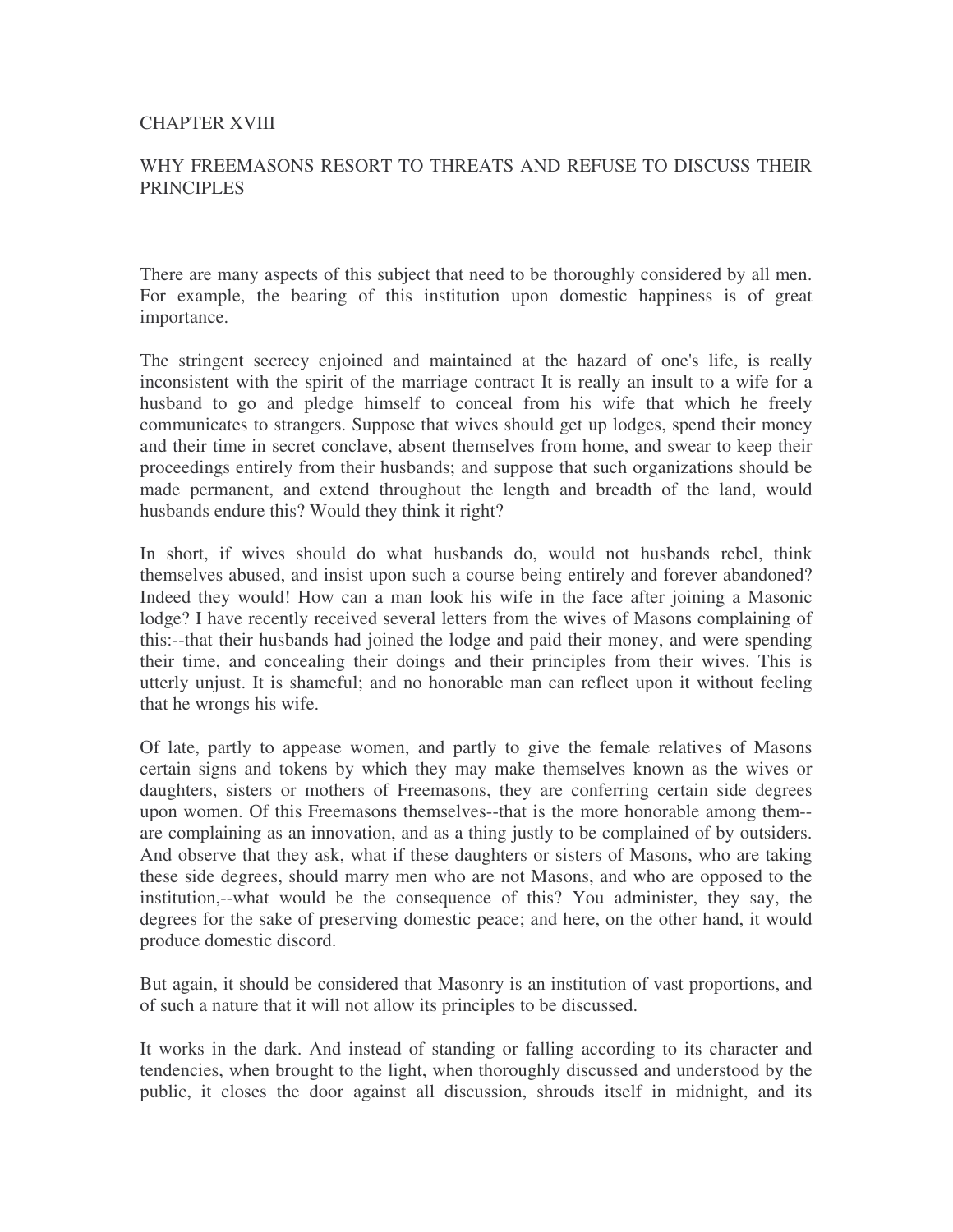argument is assassination. Now, what have we here in a republican government? A set of men under oath to assist each other, and even to conceal each other's crimes, embracing and acting upon principles that are not to be discussed!

Immediately after the publication of the first number of my articles in the Independent, on the subject of Masonry, I received a threatening letter from the city of New York, virtually threatening me with assassination. I have since received several letters of the most abusive character from Freemasons, simply because I discuss and expose their principles. Now, if their principles can not bear the light, they never should be tolerated. It is an insult to any community for a set of men to band themselves together to keep each other's secrets, and to aid each other in a great variety of ways, and refuse to have their principles known and discussed, whilst their only argument is a dagger, a bullet, and a bowie knife, instead of truth and reason. Indeed, it is wellknown throughout the length and breadth of the land that Masonry is so determined not to have its principles discussed, that men are afraid to discuss them. They expect from the very nature of Masonry, and from the revelations that it has made of itself, to be persecuted, and perhaps murdered, if they attempt to discuss the principles and usages of that institution. Now, is such a thing as this to be tolerated in a free government? Why how infinitely dangerous and shocking is this!

Everything else may be discussed. All governmental proceedings, the characters of public men, all institutions of learning, all benevolent societies, and indeed everything else in the world may be discussed, and criticised. and held up for public examination; but Masonry, forsooth, must not be touched. It must work in the dark. All the moneys received by charitable institutions must be reported; and the manner in which they dispose of every dollar that they receive must be held up before the public for examination. Every one sees the importance of this, and knows that it is right. But Freemasonry make no report of its funds. They will not tell us what they do with them. They will not allow themselves to be called in question. No, that institution must not be ventilated upon pain of persecution unto death.

Now, it is enough to make a man's blood boil with indignation that such an institution as this should exist in the land. And what is most astonishing is, that members of the Christian Church, and Christian ministers, should sympathize with, and even unite themselves to, such an institution as this.

Suppose the church should conduct in this manner, and the Christian Church should receive its members in secret, and such oaths should be administered to them. Suppose Christianity would not allow its principles to be discussed, would not allow itself to come to the light, should use threats of assassination, and should actually resort to assassination to establish itself, and should thus create a feeling of terror throughout the whole world so that no man would dare to speak against it, to ventilate it, and show up its principles,- what would be said of Christianity, should it, like Freemasonry, take such a course as this?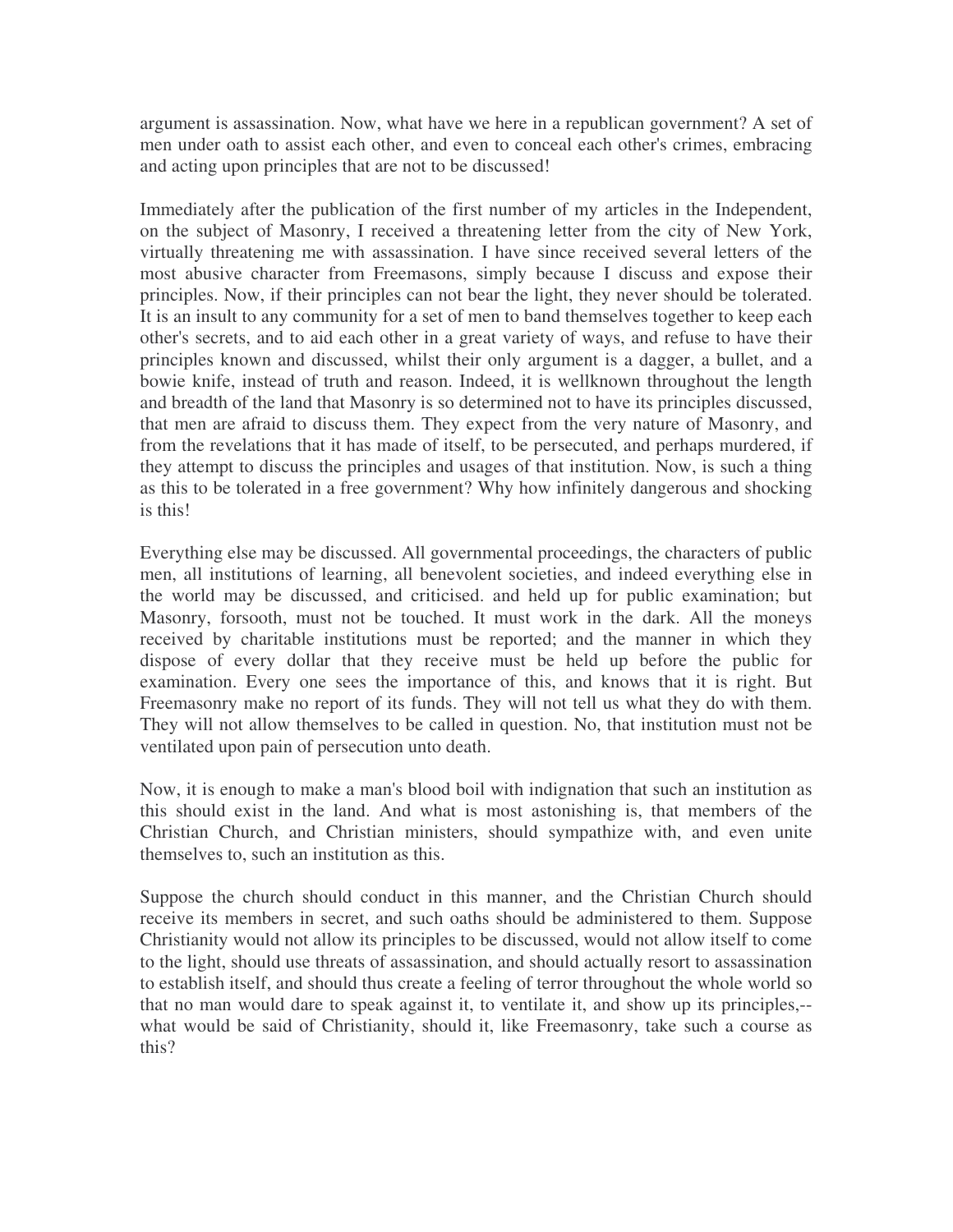The fact is, that Freemasonry is the most anomalous, absurd, and abominable institution that can exist in a Christian country; and is, on the face of it, from the fact that it will not allow its principles to be discussed and divulged, a most dangerous thing in human society. In nearly all the letters that I am receiving on this subject -- and they are numerous --astonishment is expressed, and frequently gratitude and praise to God, that a man is found who dares publicly to discuss and expose the principles of the institution. Now, what is this? Have we an institution, the ramifications of which are entwining themselves with every fiber of our government and our institutions, our civil and religious liberties, of which the whole country is so much afraid that they dare not speak the truth concerning it?

What is this, thrust in upon human society and upon Christian communities, that can not be so much as discussed and its principles brought to light without threats of persecution and assassination? What honest man can witness such a state of things as this in our government without feeling his indignation enkindled ?

Everything else may be discussed, may be brought to the light, may be held up to the public for their verdict; but Freemasonry must not be touched. Other institutions must stand or fall in the light of reason and of sound morality. If they are sustained at all they must be sustained by argument, by logic, by standing the test of thorough criticism. But Masonry must stand, not by argument, not by logic, not by sound reason, but must be sustained by persecution and murder. And so universally, as I have already said, is this known and assumed, as to strike men in every part of the land with such terror, that they dare not speak their minds about it.

And now, are we in this country to hold our peace? to hold out our hands and have the shackles put upon them? Is the press to be muzzled, and the whole country to be awed and kept under the feet of this institution, so that no man shall dare to speak his mind? God forbid! "Every plant," says Christ, "which my heavenly Father hath not planted shall be rooted up." The works of darkness shall be dragged to the light; and the power of this institution must be broken by a thorough expose of its oaths, its principles, its spirit and tendency. Afraid to speak out against such an abomination as this! Remember that he that would save his life by concealing the truth, and refusing to embrace and defend it, shall lose it.

Again, Freemasonry is a most intolerant and intolerable despotism.

Let any one examine their oaths, and see what implicit obedience they pledge to the great dignitaries, and Masters, and High Priests of their lodges, and they will see what an institution this is in a republican government. There is no appeal from the decision of the Master of a lodge. In respect to everything in the lodge, his word is law. In a recent number of the "National and Freemason," which fell into my hands, the editor asserts that there is no appeal to the lodge from the decision of the Master of the lodge, and that he should allow none. In the ascending scale of their degrees, they swear to render implicit obedience to the grand lodges, and the higher orders above them, and this beforehand. They are not allowed to question the propriety of those decisions at all. They are not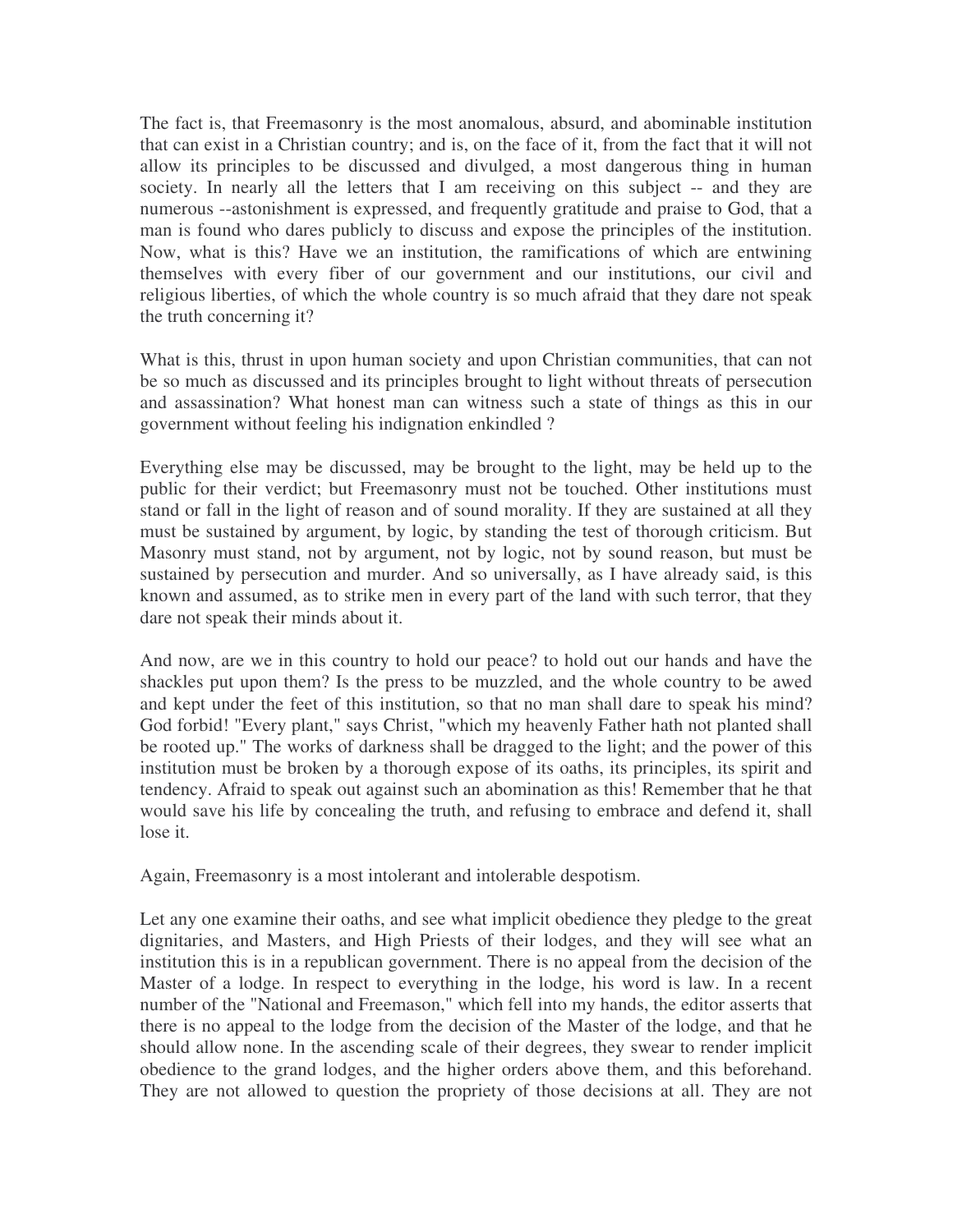allowed to discuss, or to have any voice or vote in regard to those decrees. There is not in the world a more perfect and frightful despotism than Freemasonry is from beginning to end. Now, think of the great number of Freemasons in this country that are becoming accustomed to yield this implicit obedience to arbitrary power, a one man power, running through every lodge and chapter throughout the whole entangled system. And this institution is penetrating every community, selecting its men, and enforcing their obedience to arbitrary power throughout this whole republican country. And will not the country awake to this great wrong and this great danger? A friend of mine, a minister of the Gospel, writes me that he had been himself a Mason. He was urged to join the institution, as I was myself; but he renounced it many years ago, and supposed that it was dead. But some fifteen years since he found it reviving in the neighborhood where he was living, and he preached a sermon exposing it. That very week they burned him in effigy at his own gate; and that even now he could not preach against it and expose it without being set upon and persecuted he knows not to what extent,.

And this, then, is the way for Masons to meet this question! If allowed to go on they will soon resort to mobs, as the slaveholders and their sympathizers did; and it will be found that Masonry can not be spoken against without mobs arising to disperse any assembly that may meet for the examination of the subject, If fifteen years ago a minister of the Gospel could be burned in effigy before his own gate, for bringing this institution to the light, and if now threats of assassination come from the four winds of heaven if a man speaks or writes the truth concerning it, if let alone how long will it be before it will have its foot upon the neck of the whole nation, so that it will be sure to cost any man his life who dares to rebuke it?

But why do Freemasons take this course? Why do they decline to discuss, and resort to threats of violence? I answer first, for the same reason that slaveholders did the same.

Many years ago John Randolph, with a shake of his long finger, informed the Congress of the United States, that slavery should not be discussed there. At the South they would not allow tracts to be circulated, nor a word to be spoken against the institution. They resorted to every form of violence to prevent it. And who does not know the reason why? Their abominable institution would not bear the light, and they knew it right well. Freemasons know very well that they can not justify their institution before an enlightened public. I mean, those of them who are well-informed know this.

Multitudes of them are so ignorant as to feel quite sure that they are right, and that their institution is what it professes to be. The well-informed among them know better; and those who would naturally be expected to discuss the question, if it were discussed, know that they can not stand their ground. They can not justify their horrid oaths, with their barbarous penalties. They know that they can not establish their false claims to great antiquity.

The ignorant or dishonest among them will vapor, and set forth their ridiculous pretensions to antiquity; and will try to persuade us that God was a Freemason when He created the Universe, and that all the ancient worthies were Freemasons. But the well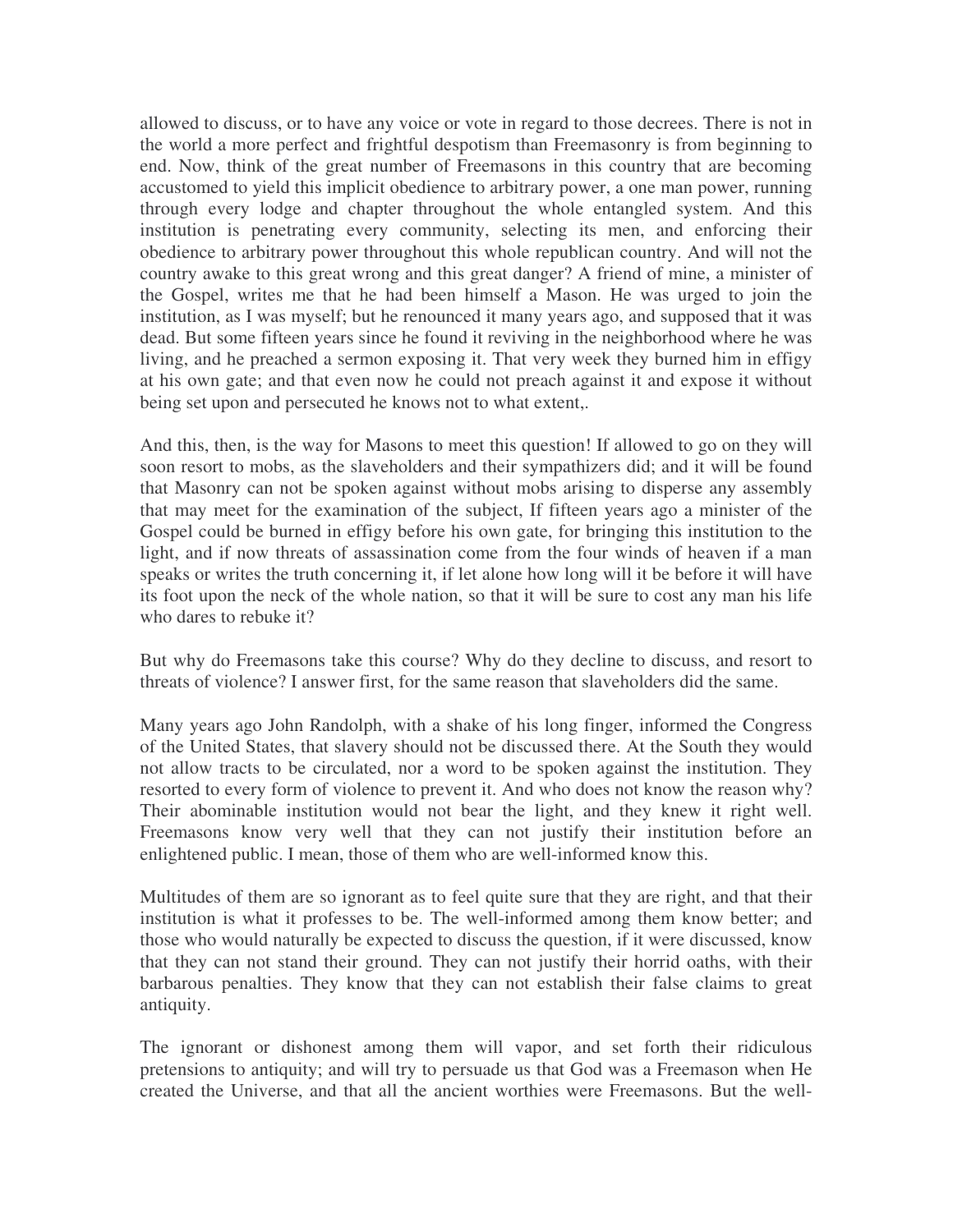informed among them know perfectly well that there is not the shadow of truth in all this pretension, and that their claim to great antiquity is a lie, and nothing but a lie, from beginning to end. They know also that the claims of the institution to benevolence are false, and can not be sustained, and that there is not a particle of benevolence in their institution;

Again, they know very well that the claim of Masonry to be a saving religion is a false claim; and that its claim to be substantially the Christian religion is without the least foundation. They know also that its professions are false in regard to the truth of history; and that its claim to be a depository of the sciences and arts is without foundation.

They know very well that Masonry has no just claims to be the light of the world in regard to any of its pretensions. They know that the secrecy which it enjoins can not be defended, and that it has no right to exist as a secret, oath-bound institution. They know that this oath-bound secrecy can not be justified before an enlightened public; that there is nothing in Freemasonry to justify their oaths or penalties, and that there is nothing in it that deserves the respect of the public.

They are well aware that they can not justify their pompous titles, their odious ceremonies, their false teachings, their shameful abuses of the Word of God; and they are ashamed to attempt to justify the puerilities on the one hand, or the blasphemies that abound on the other.

Any one who will examine Richardson's "Masonic Monitor," will find in it diagrams of the lodges and of many of the ceremonies; and if anybody wishes to see how ridiculous, absurd, and profane many of their ceremonies are, let him examine that work.

The reason of their declining all discussion, and resorting to threats of violence, is manifest enough. It is sagacious in them to keep in the dark, and to awe people, if they can, by threats; because they have no argument, no history, no anything that can justify them in the course they take.

Shame on an institution that resorts to such a defense as this? But it can not live where the press and speech are free; and this its defenders know right well. If freedom of speech is allowed on the subject, and the press is allowed to discuss and thoroughly to ventilate it, they know full well that the institution can not exist. The fact is, that Freemasonry must die, or liberty must die. These two things can not exist together. Freemasons have already sold their liberty, and put themselves under an iron despotism; and there is not one in a thousand of them that dares to speak against the institution, or really to speak his mind.

I have just received a letter from one of them, which reads as follows: "Dear Sir,--I merely write you as a man and professed Christian to say that you are doing God service in your attacks upon the institution of Masonry. I am a Mason, but have long since been convinced that it is a wicked, blasphemous institution, and that the Church of Christ suffers from this source more than from any other. You know that the oaths and scenes of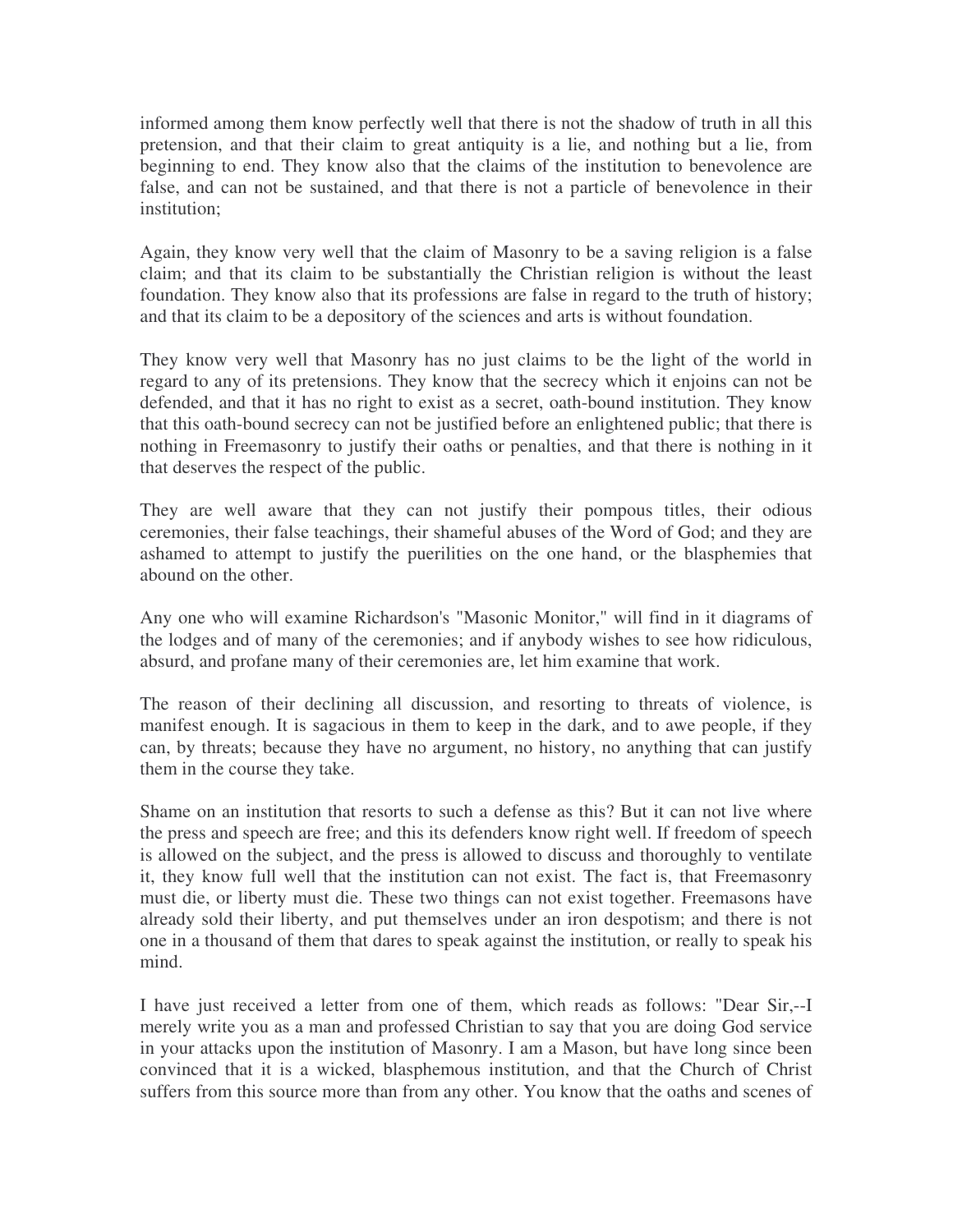the lodge are most shamefully wicked; and a Christian man's character, if he leaves them, is not safe in the community where he lives. You can make what use you please of this; but, perhaps, my name and place of residence had better not be made public, for I fear for my property and my person." This is the way that multitudes of Freemasons feel. They have sold their liberty, and they dare not speak out. Shall we all sell our liberties, and allow Masonry to stifle all discussion by a resort to violence and assassination? Threats are abundant; and they go as far as they dare do in executing their threats.

In some places, where Freemasons are numerous and less on their guard, I am informed that they do not hesitate to say that they Intend to have a Masonic government, peaceably if they can. That this is the design of many of the leaders in this institution, there can be no rational doubt in the minds of those who are well informed. The press, to a great extent, is already either bribed or afraid to speak the truth on this subject; and, so far as I can learn, there are but few secular or religious papers open to its discussion. Now, what a state of things is this! A few years ago it was as much as a man's life was worth to write anything against slavery, or to speak against it, in the Southern States. And has come to this, that the North are to be made slaves, and that an institution is to be sustained in our midst that will not allow itself to be ventilated? For one I do not feel willing at present to part with my liberty in this respect --although I am informed that a Mason, not far from here, intimated that I might be waylaid and murdered. It matters not. I will not compromise the liberty of free speech on a question of such importance to save my life. Why should I? I must confess that I have felt amazed and mortified when so many have expressed astonishment that I dared to speak plainly on this subject, and write my thoughts and views.

Among all the letters that I have received on this subject, I do not recollect one in which the writer does not admonish me not to publish his name. And this in republican America! A man's life, property and character not safe if he speaks the truth in regard to an institution which is aiming to overshadow the whole land, and to have everything its own way! as the writer of the letter from which I have just made an extract says, that a man's character is not safe if he speaks the truth concerning Freemasonry. Is not this abominable?

So well do I understand that Masons are sworn to persecute, and to represent every one who abandons their institution as a vile vagabond, and to say all manner of evil against him, that I do not pretend to believe what they say of that class of men.

When the question of Freemasonry was first forced upon us in our church, and I was obliged to preach upon the subject and read from Bernard's "Light on Masonry," I found before I got home that EIder Bernard had been so misrepresented and slandered that people were saying, "He is not a man to be trusted." Who does not know that whoever has dared to renounce that institution, and publish its secrets to the world, has either been murdered, or slandered and followed with persecution in a most unrelenting manner?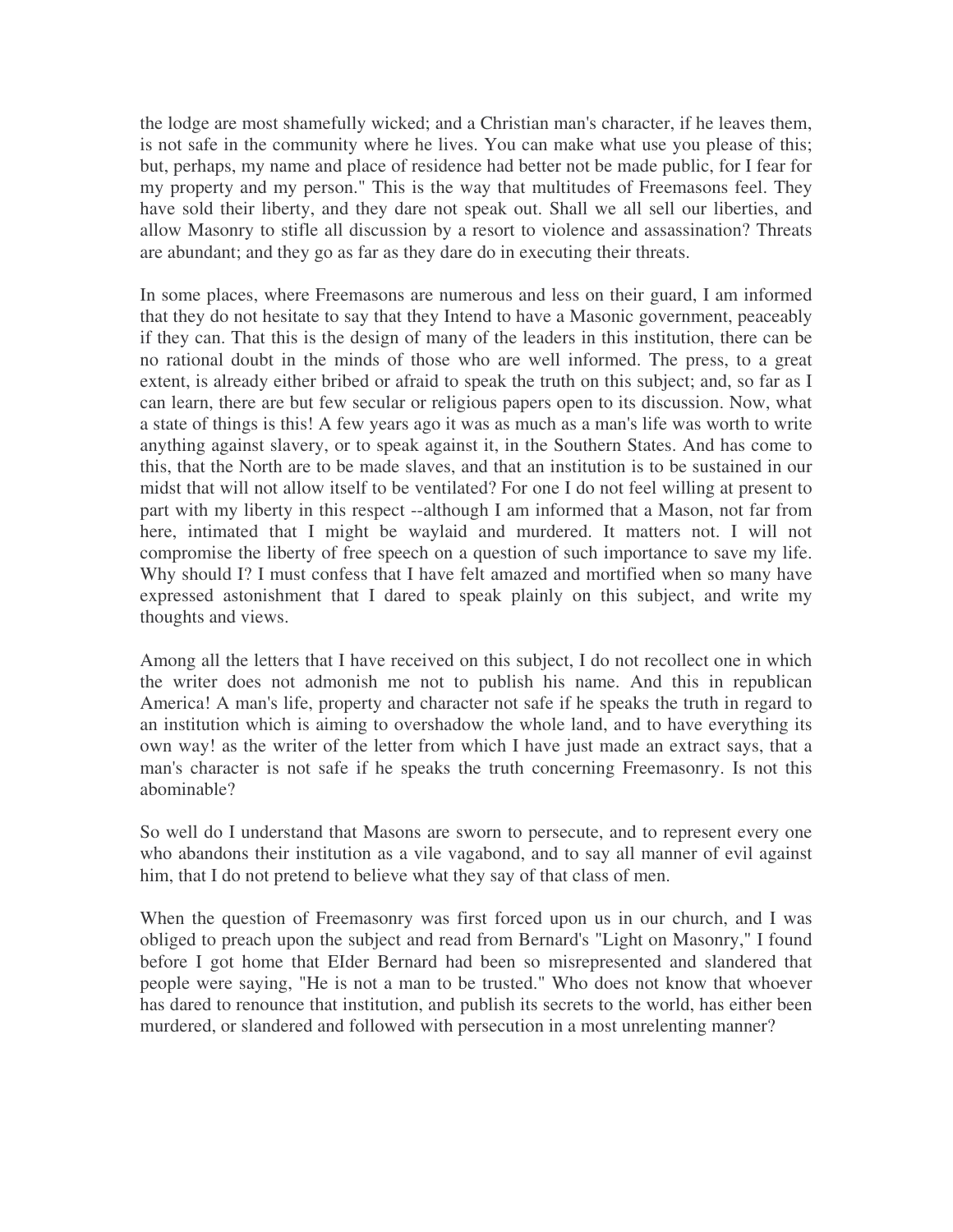### CHAPTER XIX

#### RELATIONS OF MASONRY TO THE CHURCH OF CHRIST

We are now prepared to consider the question of the relation of Freemasonry to the Church of Christ. On this question I remark:

lst. God holds the church and every branch of it, responsible for its opinion and action in accordance with the best light, which, in his providence, is afforded them. This, indeed, is law universal, equally applicable to all moral agents, at all times and in all places. But at present I consider its application to the Church of God. If any particular. branch of the church has better means of information, and therefore more light on moral questions, than another branch, its responsibility is greater, in proportion to its greater means of information. Such a branch of the church is bound to take a higher and more advanced position in Christian life and duty, to bear a fuller and higher testimony against every form of iniquity, than that required by less favored and less informed branches of the church. They are not to wait till other branches of the church have received their light, before they bear a testimony and pursue a course in accordance with their own degree of information.

2d. While Masonry was a secret, the church had no light, and no responsibility respecting it. Although individual members of the church, were Freemasons, as a body, she knew nothing of Masonry; therefore she could say nothing of it, except as its results appeared to be revealed in the lives of individuals; and, in judging from this source of evidence, the church could not decide, if the lives of the members were good or bad, whether it was Freemasonry that made them so; because, of its nature, designs, principles, oaths, doctrines, secret practices, she knew nothing. Hence God did not require the church to bear any testimony on the subject as long as Masonry was a secret. The world did not expect the church to take any action, or to bear any testimony on the subject, as long as Masonry was a thing unknown, except to the initiated. In those circumstances the unconverted world did not expect any testimony from the church, and they had no right to expect it. The well-known fact, that many professed Christians were Freemasons, was then no disgrace to the Church of God, because the character of Freemasonry was not known.

3d. But the state of the case is now greatly changed. Freemasonry is now revealed. It is no longer a secret to any who wish to be informed. Its nature, character, aims, oaths, principles, doctrines, usages, are in print, and the books in which they are revealed are scattered broadcast over the land. As long ago as 1826, Wm. Morgan published verbatim the first three degrees of Masonry. That these degrees were faithfully published as they were known, and taken in the lodges, no man can truthfully deny. Two, or more spurious editions of this work have been published, for the sake of deceiving the public. To obtain a correct edition of this work is at present difficult. Just previous to the publication of this work, EIder Stearns, a Baptist minister, and a high Mason, one who had taken many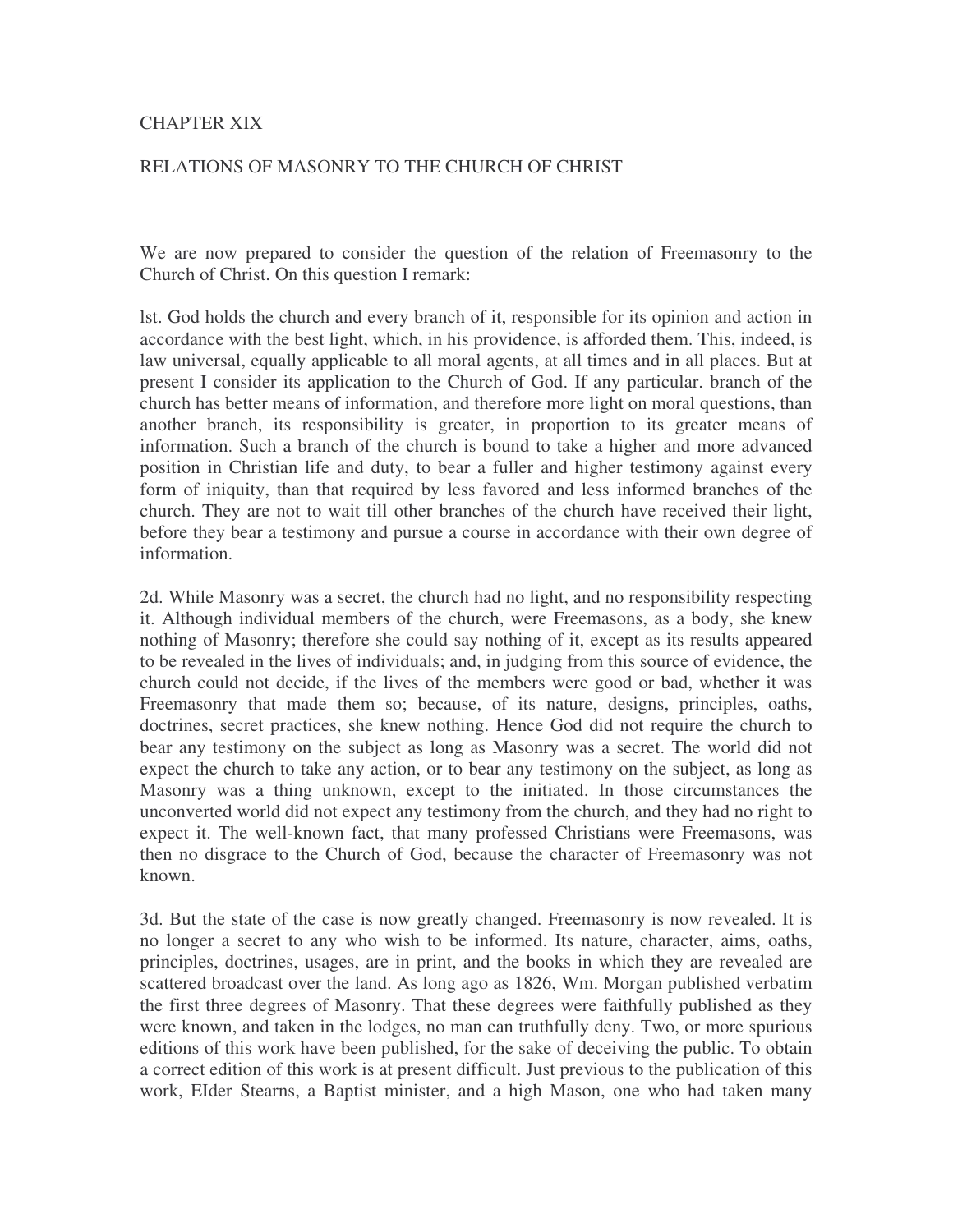Masonic degrees, a man of good character who is still living, had published a volume entitled "An inquiry into the nature and tendency of Speculative Freemasonry." In 1860 the same author published a volume entitled "Letters on Freemasonry, addressed chiefly to the Fraternity," with an appendix. He has recently published another volume entitled "A new chapter on Freemasonry." Soon after the publication of Morgan's book, already referred to, a body of seceding Masons, appointed a committee of sixteen, if I do not mistake the number, upon which committee were several ministers of Christ, to prepare and publish a correct version of forty-eight degrees of Freemasonry. Elder Bernard had taken a large number of degrees, I know not exactly how many. The degrees ordered to be published by this committee were carefully collected and arranged and published under the following title, "'Light on Masonry;' A collection of all the most important documents on the subject of Speculative Masonry, embracing the reports of the western committees in relation to the abduction of Wm. Morgan, proceedings of conventions, orations, essays, etc., etc., with all the degrees of the order conferred in a Master's lodge as written by Capt. Wm. Morgan, all the degrees conferred in the Royal Arch Chapter, and Grand Encampment of Knights Templar, with the appendant orders as published by the convention of seceding Masons, held at Leroy, July 4th and 5th, 1828. Also, a revelation of all the degrees conferred in the Lodge of Perfection and fifteen degrees of a still higher order, with seven French degrees, making forty-eight degrees of Freemasonry, with notes and critical remarks by Elder David Bernard, of Warsaw, Genesee County, New York, once an intimate Secretary of the Lodge of Perfection. This book soon passed through seven editions. An eighth, but an abridged edition, has been recently published in Dayton, Ohio." Since the publication of Bernard's book, a volume has been published, entitled "Richardson's Monitor of Freemasonry;" being a practical guide to the ceremonies in all the degrees conferred in Masonic Lodges, Chapters, Encampments, etc., explaining the signs, tokens and grips, and giving all the words, passwords, sacred words, oaths, and hieroglyphics used by Masons. The ineffable and historical degrees are also given in full. By Jabez Richardson, A.M. In this book are published sixty-two Masonic degrees, with diagrams of lodges, and drawings representing their signs and ceremonies. Brother Avery Allyn has also published a large number of Masonic degrees. The question of the reliability of these works, I have discussed in a previous number. I am a little more particular in naming them in this place, for the information of those who have not seen the books. The substantial accord of all these authors, and their reliability, seems to be established beyond all reasonable question. Now, since these revelations are made, and both the church and the world are aware of what Masonry really is, God demands, and the world has a right to expect, that the church will take due action and bear a truthful testimony in respect to this institution. She can not now innocently hold her peace. The light has come. Fidelity to God, and to the souls of men, require that the church, which is the light of the world, should speak out, and should take such action as will plainly reveal her views of the compatibility or incompatibility of Freemasonry with the Christian religion. As God's witnesses, as the pillar and ground of the truth, the church is bound to give the trumpet no uncertain sound, upon this question, that all men may know, whether, in her judgment, an intelligent embracing and determinate adhering to Freemasonry are compatible with a truthful profession of religion.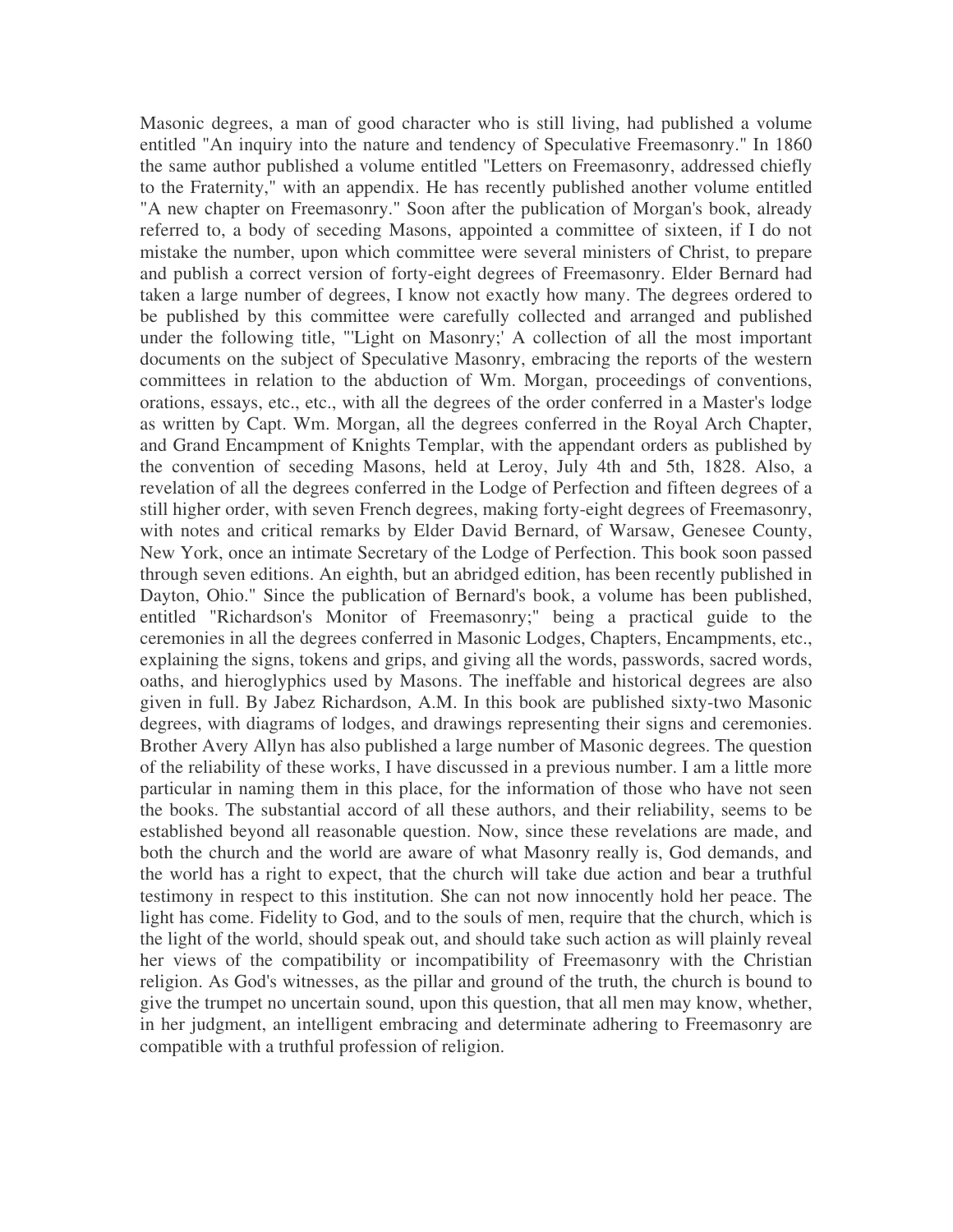4th. The Church of Christ knows Masonry through these books. This is the best and most reliable source of information that we can have, or can reasonably ask. We have seen in a former number, that Freemasons do not pretend that Freemasonry has been substantially altered since the publication of these books, that we have the most satisfactory evidence that it has not been, and can not be substantially changed. Let it therefore be distinctly understood, that the action and testimony of the church respects Freemasonry as it is revealed in these books, and not as individuals may affirm of it, pro or con. By these books we know it. By these books we judge it, and let it be understood that whatever action we take upon it, or whatever we say of it, we both act and speak of Masonry as it is here revealed, and of no other Masonry or thing, whatever. To this course, neither Masons nor any one else can justly take exceptions. From all the testimony in the case, we are shut up to this course. Let not Freemasons complain of this. These books certainly reveal Masonry as it was forty years ago. If it has been changed, the burden of proof is on them, and inasmuch as they make no pretense that Masonry has been reformed, and in view of the fact, that they still maintain that they embrace all the principles and usages of ancient Freemasonry, we are bound to speak our minds of Freemasonry as these books reveal

5th. Judging then, from these revelations, how can we fail to pronounce Freemasonry an anti-Christian institution? For example, 1st. We have seen that its morality is unchristian. 2d. Its oath-bound secrecy is unchristian. 3d. The administration and taking of its oaths are unchristian, and a violation of a positive command of Christ. 4th. Masonic oaths pledge its members to commit most unlawful and unchristian deeds. a. To conceal each others crimes. b. To deliver each other from difficulty whether right or wrong. c. To unduly favor Masonry in political actions and in business transactions. d. Its members are sworn to retaliate, and persecute unto death, the violators of Masonic obligation. e. Freemasonry knows no mercy, but swears its candidates to avenge violations of Masonic obligation even unto death. f. Its oaths are profane, the taking of the name of God in vain. g. The penalties of these oaths are barbarous and even savage. h. Its teachings are false and profane. i. Its design is partial and selfish. j. Its ceremonies are a mixture of puerility and profanity. k. Its religion is Deistic. l. It is a false religion, and professes to save men upon other conditions than those revealed in the Gospel of Christ. m. It is an enormous falsehood. n. It is a swindle, and obtains money from its membership under false pretenses. o. It refuses all examination, and veils itself under a mantle of oath-bound secrecy. p. It is a virtual conspiracy against both Church and State. No one, therefore, has ever undertaken, and for the plainest reasons none will undertake, to defend Freemasonry as it is revealed in these books. Their arguments are threats, calumny, persecution, assassination. Freemasons do not pretend that Freemasonry, as revealed in these books, is compatible with Christianity. I have not yet known the first Freemason who would affirm that an intelligent adherence to Freemasonry, as revealed in these books, is consistent with a profession of the Christian religion. But we know, if we can know anything from testimony, that these books do truly reveal Freemasonry. We have, then, the implied testimony of Freemasons themselves, that the Christian Church ought to have no fellowship with Freemasonry as thus revealed, and that those who adhere intelligently and determinately to such an institution have no fight to be in the Christian Church. In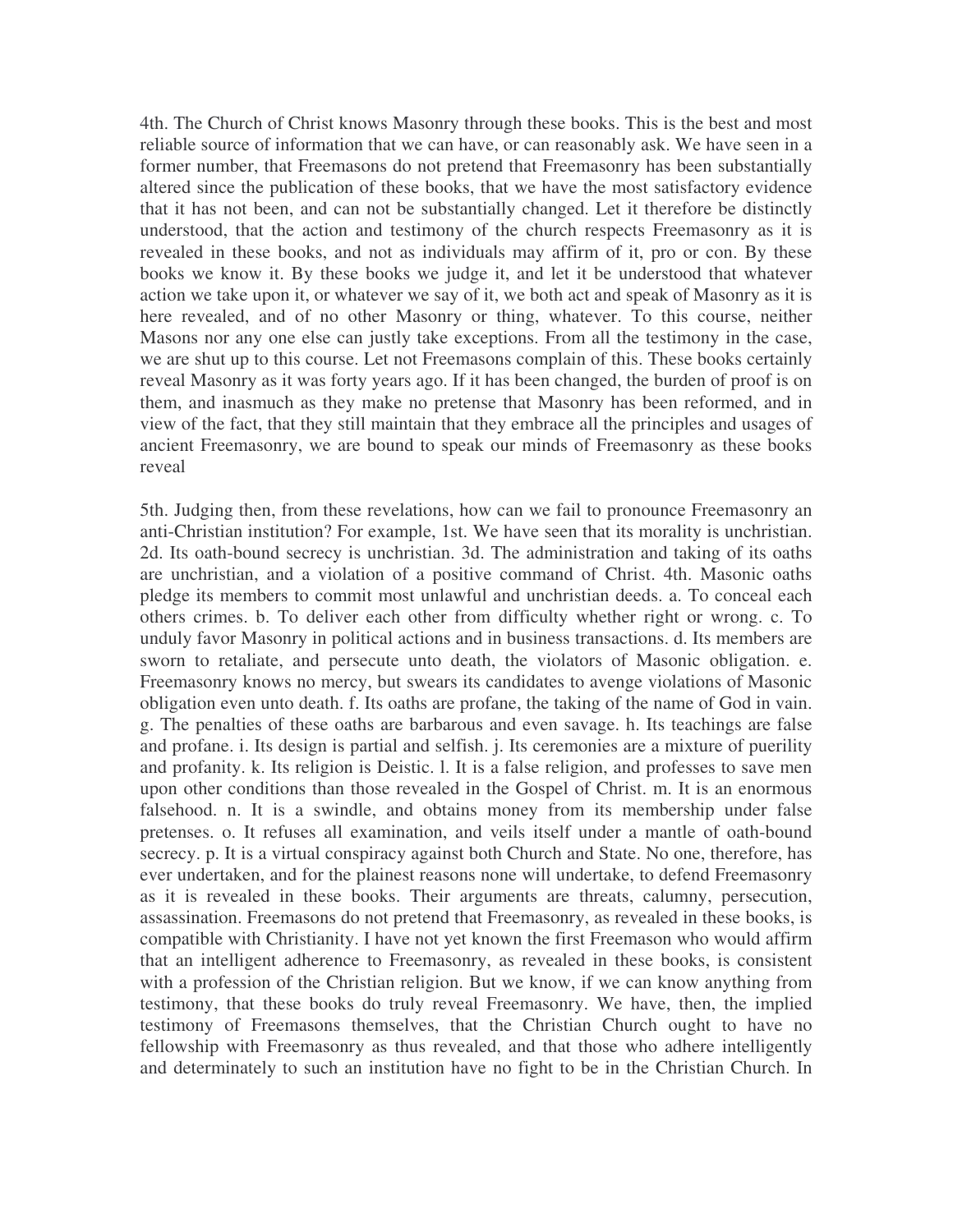our judgment we are forced to the same conclusion, we can not escape from it, we wish it were otherwise, we therefore sorrowfully, but solemnly, pronounce this judgment.

6th. Every local branch of the Church of Christ is bound to examine this subject, and pronounce upon this institution, according to the best light they can get. God does not allow individuals, or churches, to withhold action, and the expression of their opinion, until other churches are as enlightened as themselves. We are bound to act up to our own light, and to go as far in advance of others as we have better means of information than they. We have no right to say to God that we will act according to our own convictions, when others become so enlightened that our action will be popular and meet their approval.

Again: Those individuals and churches, who have had the best means of information, owe it to other branches of the church, and to the whole world, to take action and to pronounce upon the unchristian character of Freemasonry, as the most influential means within their reach of arousing the whole church and the world to an examination of the character and claims of Freemasonry. If churches who are known to have examined the subject withhold their testimony; if they continue to receive persistent and intelligent Freemasons; if they leave the public to infer that they see nothing in Freemasonry inconsistent with a creditable profession of the Christian religion, it will be justly inferred by other branches of the church, and by the world, that there is nothing in it so bad, so dangerous and unchristian as to call for their examination, action, or testimony. Before the publishing of Morgan's book, the Baptist denomination, especially, in that part of the country, had been greatly carried away by Freemasonry. A large proportion of its eldership and membership were Freemasons. A considerable number of ministers and members of other branches of the Christian Church had also fallen into the snare. The murder of Wm. Morgan, and the publication of Masonry consequent thereupon in the books I have named, broke upon the churches--fast asleep on this subject--like a clap of thunder from a clear sky. The facts were such, the revelations were so clear, that the Baptist denomination backed down, and took the lead in renouncing and denouncing the institution. Their elders and associated churches, almost universally, passed resolutions disfellowshiping adhering Masons. The denomination, to a considerable extent, took the same course. Throughout the Northern States, at that time, I believe it was almost universally conceded, that persistent Freemasons, who continued to adhere and cooperate with them, ought not to be admitted to Christian churches. Now, it is worthy of all consideration and remembrance, that God set the seal of His approbation upon the action taken by those churches at that time, by pouring out His Spirit upon them.

Great revivals immediately followed over that whole region. The discussion of the subject, and the action of the churches took place in 1827-'8 and '9, and in 1830 the greatest revival spread over this region that had ever been known in this or any other country. They knew Masonry, as we know it, by an examination of those books in which it had been revealed. We have the same means of knowing Freemasonry, if we will use them, that those churches and ecclesiastical bodies had. We have the highest evidence that the nature of the case will admit, that God approved of their decision and action. In the brief outline that I have given in the preceding pages, I have endeavored to show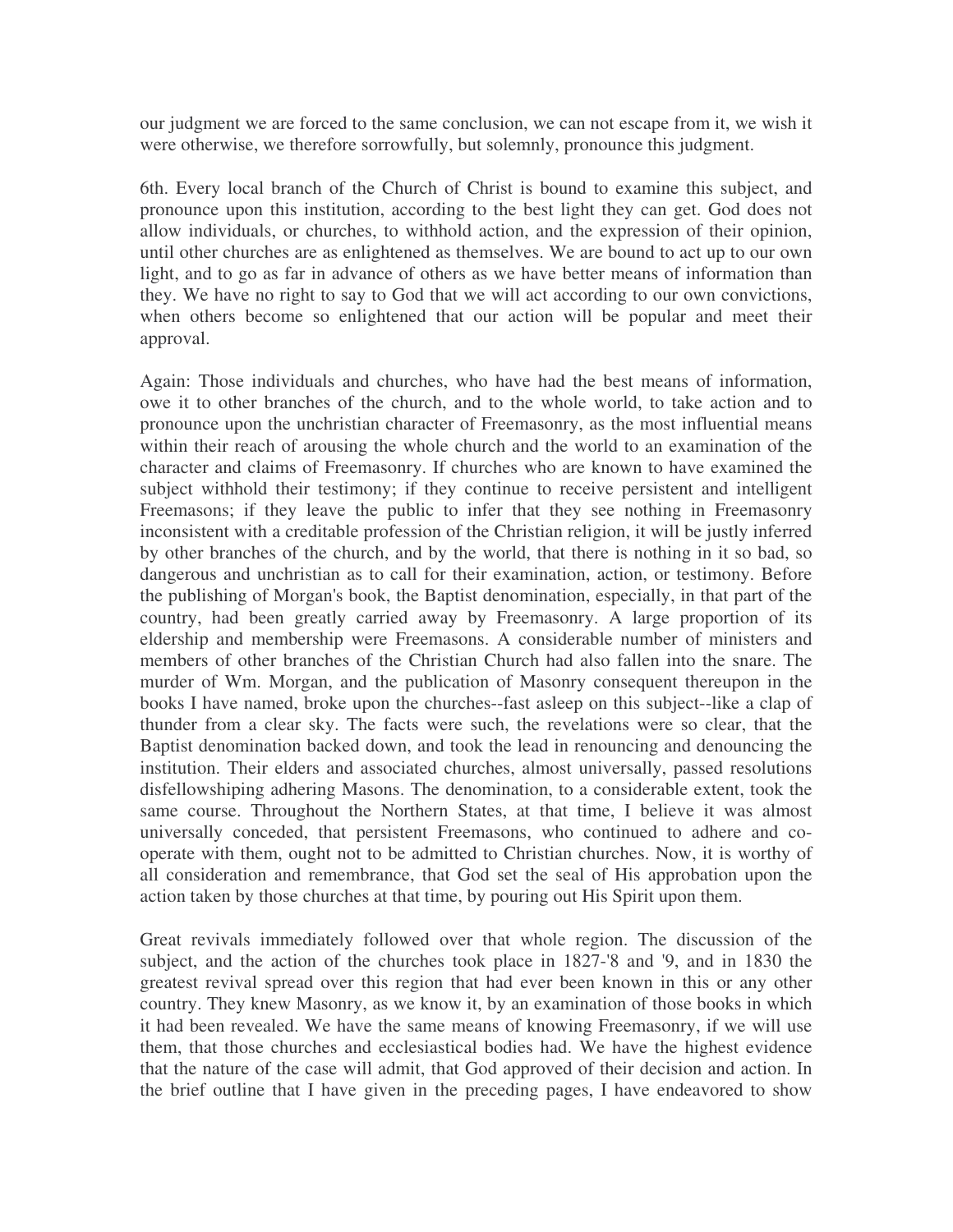truthfully, so far as my space would allow, what Freemasonry really is, and if it is what these books represent it to be, it seems to me clear as noonday, that it is an anti-Christian institution. And should the question be asked, "What shall be done with the great number of professed Christians who are Freemasons?" I answer, Let them have no more to do with it. Again, let Christian men labor with them, plead with them, and endeavor to make them see it to be their duty to abandon it. These oaths should be distinctly read to them, and they should be asked whether they acknowledge the obligation of these oaths, and whether they intend to do the things that they have sworn to do. Let it be distinctly pressed upon their consciences, that all Masons above the first two degrees have solemnly sworn to conceal each other's crimes, murder and treason alone excepted, and all above the sixth degree have sworn to conceal each other's crimes, without an exception. All above the sixth degree have sworn to espouse each other's cause and to deliver them from any difficulty, whether they are right or wrong. If they have taken those degrees where they swear to persecute unto death those who violate their obligations, let them be asked whether they intend to do any such thing. Let them be distinctly asked whether they intend still to aid and abet the administration and taking of these oaths, if they still intend to countenance the false and hypocritical teachings of Masonry, if they mean to countenance the profanity of their ceremonies, and practice the partiality they have sworn to practiced. If so, surely they should not be allowed their places in the church.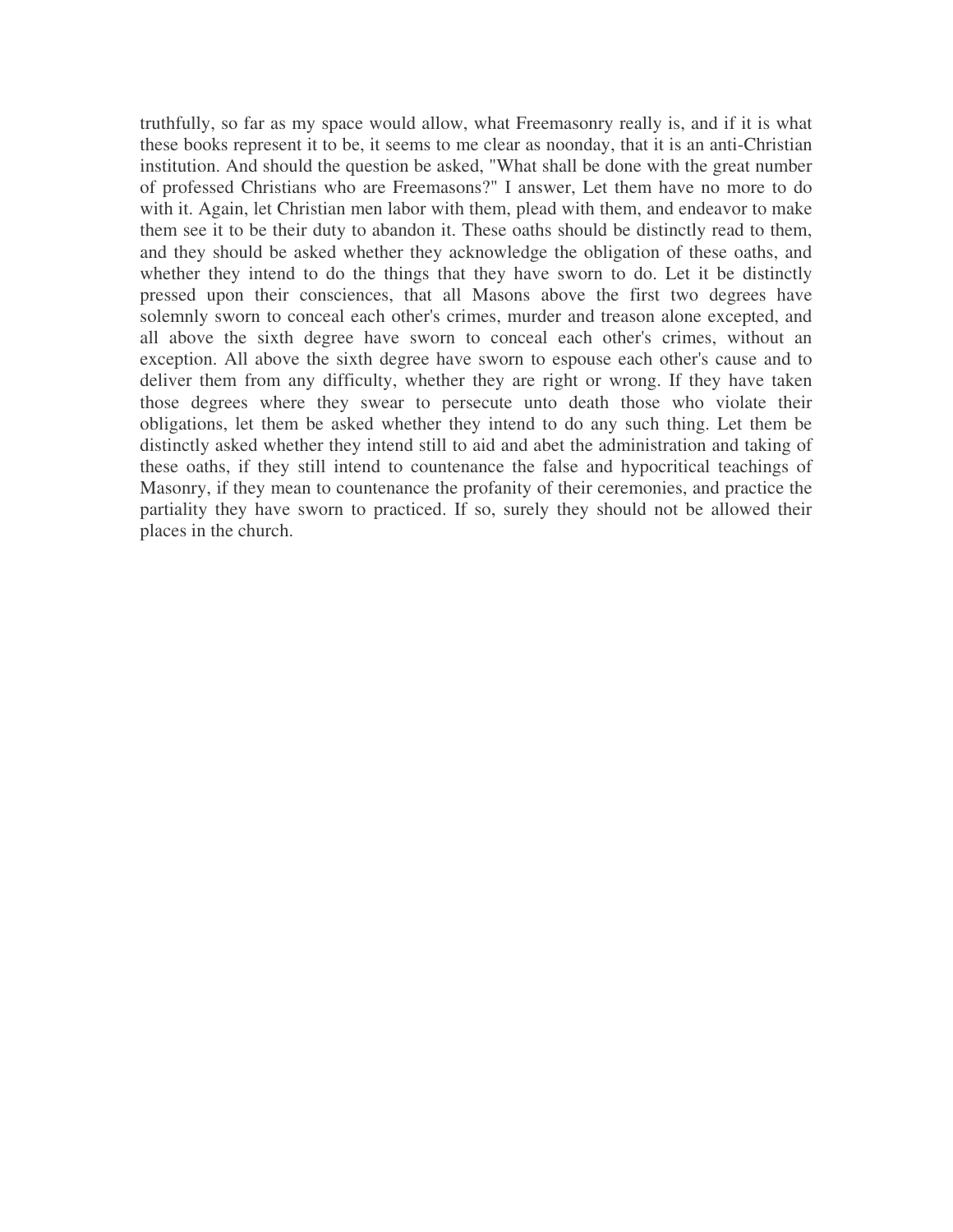## CHAPTER XX

## **CONCLUSION**

In concluding these pages I appeal to Freemasons themselves. Gentlemen, I beg you to believe that I have no personal ill-will toward any member of your fraternity. Many of them are amongst my personal acquaintances, and some of them nearly related to me.

I have written of Masonry, I pray you to remember, as revealed by Wm. Morgan, also Avery Allyn, Elders Bernard and Stearns, and Mr. Richardson. That these authors truly reveal Masonry I am certain, so far as I have personal knowledge of it. That they truly reveal the higher degrees I have as good reasons for believing, as of any fact to be established by human testimony. You can not justly expect me to doubt the truthfulness of these revelations. You must be aware that God will hold me responsible and demand that I should, in view of the testimony, yield my full assent to the credibility of these authors. You must know that God requires me to treat this subject in accordance with this revelation. Now, gentlemen, no one of your number has attempted to show that these books are not substantially reliable and true. No one of you has appeared to publicly justify Masonry as revealed by these authors. You must be aware that no man can justify it. No respectable author amongst you has attempted to show that Freemasonry has undergone any essential improvement, or modification, since these revelations were made; but on the contrary the most recently published Masonic authorities assert or assume that Masonry has not been changed, and that it is still what it ever has been, and that it is insusceptible of change, as I have proved it to be. Now, my dear sirs, what ought you to expect of me? To hold my peace and let the evil overrun the country until it is too late to speak? Believing, as I most assuredly do, that these works truly reveal Masonry, could I be an honest man, a faithful minister of Christ, and hold my peace in view of the alarming progress that this institution is making in these days. In your hearts you would condemn and despise me if, with my convictions, I suffered any earthly considerations to prevent my sounding the trumpet of alarm to both Church and State. Would you have me stultify my intelligence by refusing to believe these authors; or, believing them, would you have me cower before this enormousIy extended conspiracy? Or would you have me sear my conscience by shunning the cross, and keeping silence in the midst of the periIs of both Church and State? And, gentlemen, can you escape from the conclusions at which I have arrived. Granting these works to be true, and remember I am bound to assume their truthfulness, can any of you face the public and assert that men who have intelligently taken and who adhere to the horrid oaths, with their horrid penalties, as revealed in these books, can safely be trusted with any office in Church or State? Can a man who has taken, and still adheres to the Master's oath to conceal any secret crime of a brother of that degree, murder and treason excepted, be a safe man with whom to entrust an office? Can he be trusted as a witness, a juror, or with any office connected with the administration of justice? Can a man who has taken and still adheres to the oath of the Royal Arch degree be trusted in office? He swears to espouse the cause of a companion of this degree when involved in any difficulty, so far as to extricate him from the same,